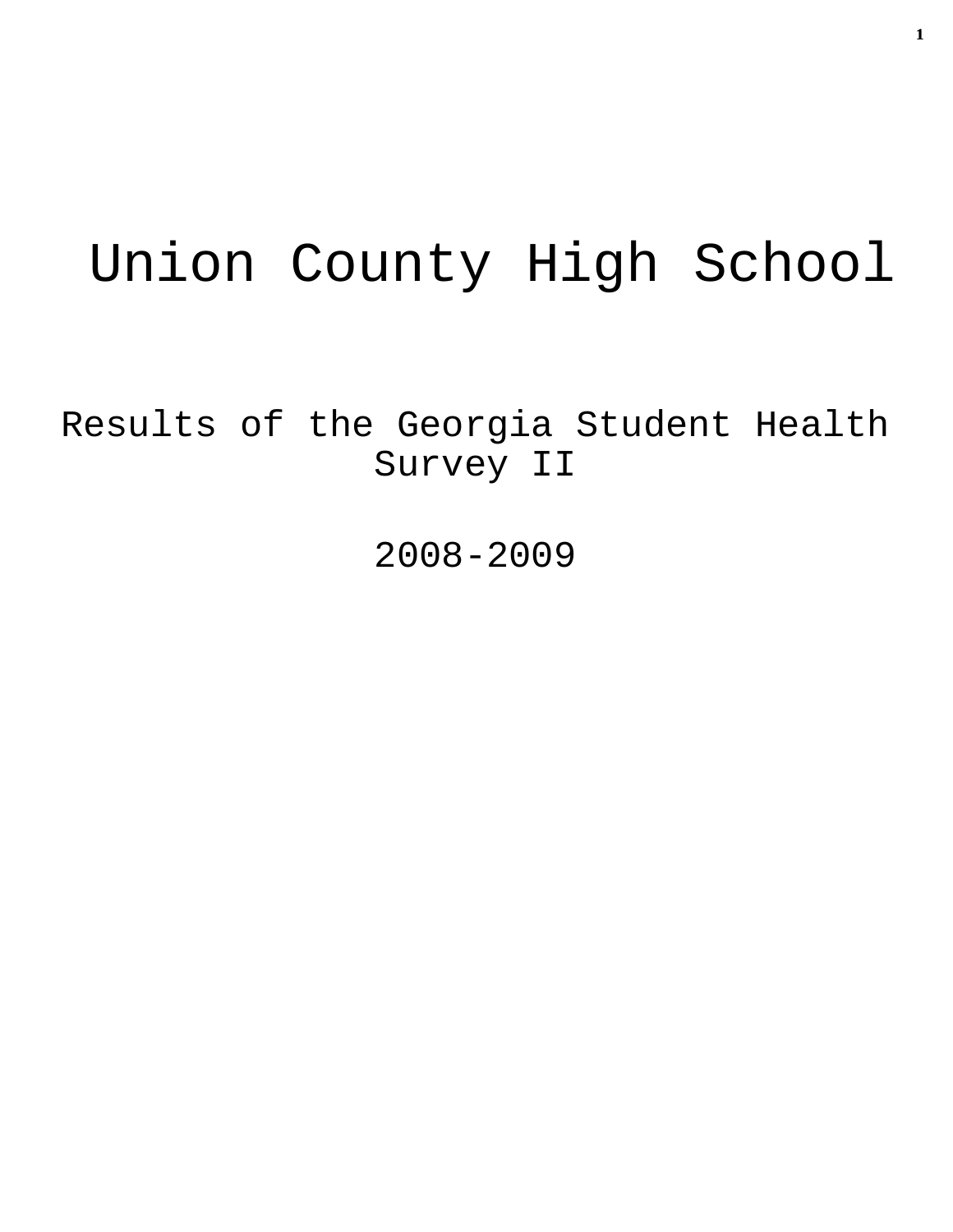# *Demographics* **2**

| Grade                    |     |  |  |  |
|--------------------------|-----|--|--|--|
| <b>Grade   Frequency</b> |     |  |  |  |
| 10                       | 170 |  |  |  |
| 12                       | 123 |  |  |  |

| <b>Frequency</b> | <b>Table of Gender by Grade</b> |              |             |              |  |  |
|------------------|---------------------------------|--------------|-------------|--------------|--|--|
| <b>Col Pct</b>   |                                 | Grade(Grade) |             |              |  |  |
|                  | Gender(Gender)                  | <b>10</b>    | 12          | <b>Total</b> |  |  |
|                  | <b>Female</b>                   | 83<br>48.82  | 63<br>51.22 | 146          |  |  |
|                  | <b>Male</b>                     | 87<br>51.18  | 60<br>48.78 | 147          |  |  |
|                  | <b>Total</b>                    | 170          | 123         | 293          |  |  |

| <b>Frequency</b><br>Col Pct |
|-----------------------------|
|                             |

| <b>Table of Ethnicity by Grade</b> |              |              |              |  |  |  |
|------------------------------------|--------------|--------------|--------------|--|--|--|
|                                    | Grade(Grade) |              |              |  |  |  |
| <b>Ethnicity</b> (Ethnicity)       | 10           | 12           | <b>Total</b> |  |  |  |
| <b>Black</b>                       | 3<br>1.76    | 0.81         | 4            |  |  |  |
| <b>Hispanic</b>                    | 6<br>3.53    | 4<br>3.25    | 10           |  |  |  |
| White                              | 156<br>91.76 | 115<br>93.50 | 271          |  |  |  |
| <b>Asian</b>                       | 1<br>0.59    | 0.81         | 2            |  |  |  |
| <b>Other</b>                       | 4<br>2.35    | 2<br>1.63    | 6            |  |  |  |
| <b>Total</b>                       | 170          | 123          | 293          |  |  |  |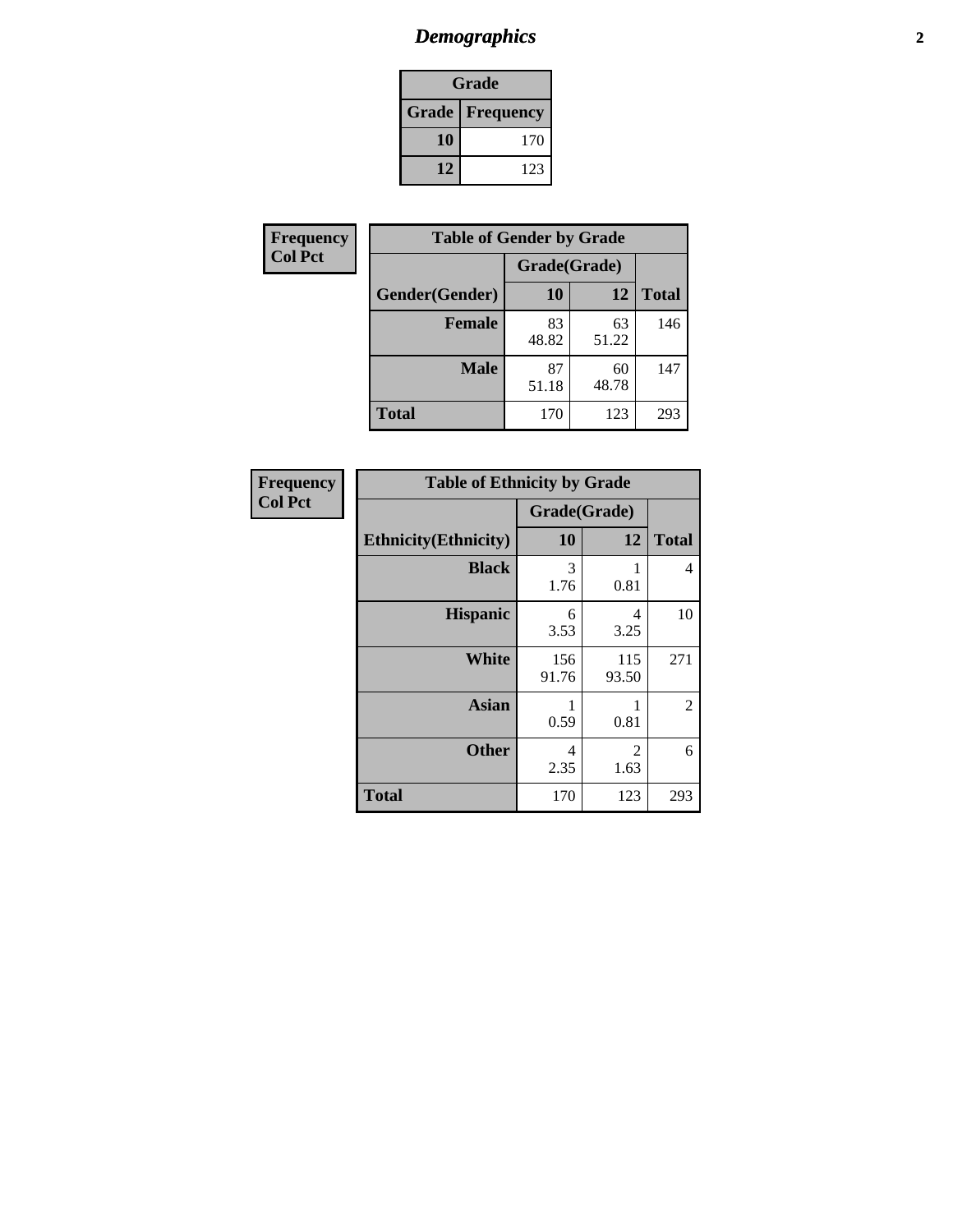### *Title IV, Part A, Schedule A* **3** *Goal 1: Ensure that all schools are drug-free Baseline Data: Year 2008-2009 Prevalence of Drug Use*

| Frequency<br><b>Col Pct</b> | <b>Table of AlcoholAlt by Grade</b> |              |             |              |  |  |
|-----------------------------|-------------------------------------|--------------|-------------|--------------|--|--|
|                             | AlcoholAlt(Alcohol                  | Grade(Grade) |             |              |  |  |
|                             | use, past 30 days)                  | 10           | 12          | <b>Total</b> |  |  |
|                             | <b>Yes</b>                          | 43<br>25.29  | 30<br>24.39 | 73           |  |  |
|                             | N <sub>0</sub>                      | 127<br>74.71 | 93<br>75.61 | 220          |  |  |
|                             | Total                               | 170          | 123         | 293          |  |  |

| Frequency      | <b>Table of TobaccoAny by Grade</b> |              |             |              |  |
|----------------|-------------------------------------|--------------|-------------|--------------|--|
| <b>Col Pct</b> | <b>TobaccoAny(Tobacco</b>           | Grade(Grade) |             |              |  |
|                | use, past 30 days)                  | <b>10</b>    | 12          | <b>Total</b> |  |
|                | Yes                                 | 45<br>26.47  | 29<br>23.58 | 74           |  |
|                | N <sub>0</sub>                      | 125<br>73.53 | 94<br>76.42 | 219          |  |
|                | Total                               | 170          | 123         | 293          |  |

| Frequency      | <b>Table of MarijuanaAlt by Grade</b> |              |              |              |  |  |
|----------------|---------------------------------------|--------------|--------------|--------------|--|--|
| <b>Col Pct</b> | MarijuanaAlt(Marijuana                | Grade(Grade) |              |              |  |  |
|                | use, past 30 days)                    | 10           | 12           | <b>Total</b> |  |  |
|                | Yes                                   | 17<br>10.00  | 6<br>4.88    | 23           |  |  |
|                | N <sub>0</sub>                        | 153<br>90.00 | 117<br>95.12 | 270          |  |  |
|                | <b>Total</b>                          | 170          | 123          | 293          |  |  |

| Frequency<br><b>Col Pct</b> | <b>Table of OtherDrugAny by Grade</b>                  |              |              |              |  |
|-----------------------------|--------------------------------------------------------|--------------|--------------|--------------|--|
|                             | <b>OtherDrugAny(Other</b><br>Grade(Grade)<br>drug use, |              |              |              |  |
|                             | past 30 days)                                          | 10           | 12           | <b>Total</b> |  |
|                             | Yes                                                    | 11<br>6.47   | 5.69         | 18           |  |
|                             | N <sub>0</sub>                                         | 159<br>93.53 | 116<br>94.31 | 275          |  |
|                             | <b>Total</b>                                           | 170          | 123          | 293          |  |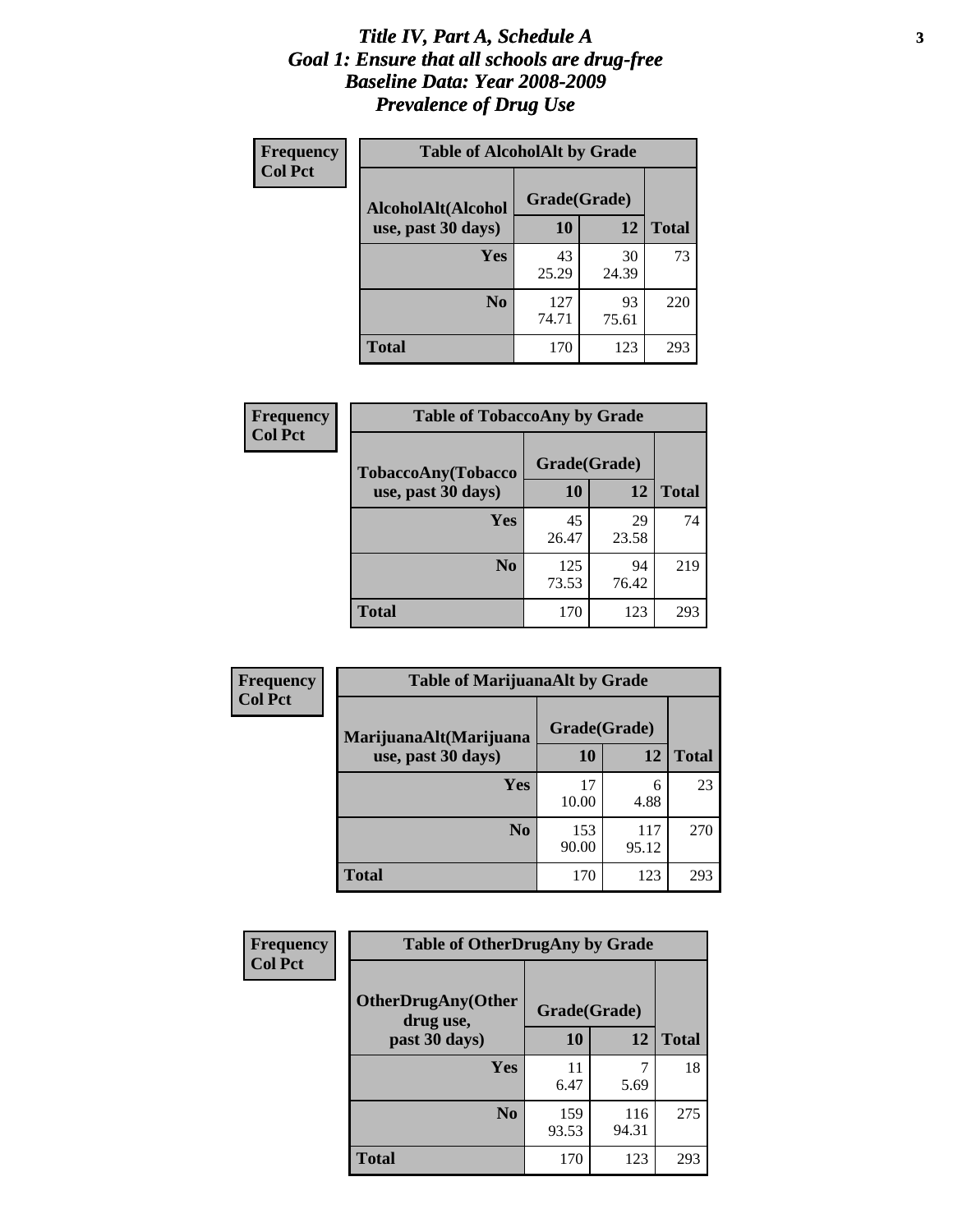### *Average Age of Onset of Use* **4** *Results for "Average Age of Onset of Use" questions exclude students who said they did not use that substance*

| <b>Variable</b>    | Label                                                              | <b>Mean</b> |
|--------------------|--------------------------------------------------------------------|-------------|
| Alcoholinit2       | I started using alcohol when I was                                 | 14.32       |
| Cigarettesinit2    | I started smoking tobacco when I was                               | 13.96       |
| Smokelessinit2     | I started chewing tobacco when I was                               | 13.65       |
| Marijuanainit2     | I started using marijuana when I was                               | 13.60       |
| Cocaineinit2       | I started using cocaine when I was                                 | 15.00       |
| Inhalantsinit2     | I started using inhalants when I was                               | 14.00       |
| Steroidsinit2      | I started using steroids when I was                                | 12.00       |
| Ecstasyinit2       | I started using ecstasy when I was                                 | 15.00       |
| Methinit2          | I started using methamphetamines when I was                        | 13.00       |
| Hallucinogensinit2 | I started using hallucinogens when I was                           | 15.00       |
| Prescriptioninit2  | I started using prescription drugs not prescribed to me when I was | 14.41       |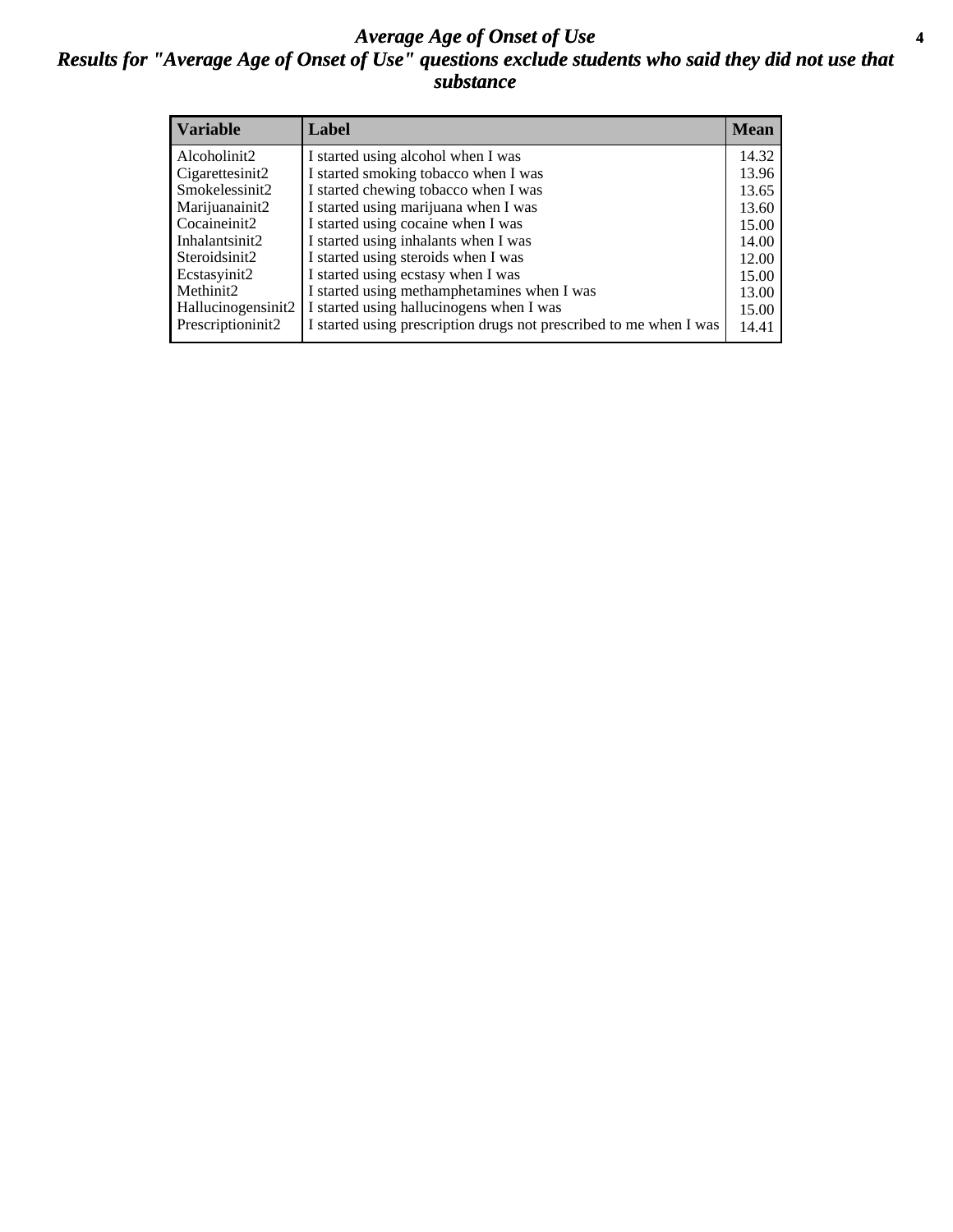# *Perception of Health Risk* **5**

| Frequency      | <b>Table of Alcoholharmdich by Grade</b> |              |             |              |  |
|----------------|------------------------------------------|--------------|-------------|--------------|--|
| <b>Col Pct</b> | Alcoholharmdich(I<br>think alcohol is    | Grade(Grade) |             |              |  |
|                | harmful)                                 | 10           | 12          | <b>Total</b> |  |
|                | Yes                                      | 121<br>71.18 | 97<br>78.86 | 218          |  |
|                | N <sub>0</sub>                           | 49<br>28.82  | 26<br>21.14 | 75           |  |
|                | <b>Total</b>                             | 170          | 123         | 293          |  |

| Frequency      | <b>Table of Tobaccoharmdich by Grade</b> |              |              |              |  |
|----------------|------------------------------------------|--------------|--------------|--------------|--|
| <b>Col Pct</b> | Tobaccoharmdich(I<br>think tobacco is    | Grade(Grade) |              |              |  |
|                | harmful)                                 | 10           | 12           | <b>Total</b> |  |
|                | Yes                                      | 157<br>92.35 | 122<br>99.19 | 279          |  |
|                | N <sub>0</sub>                           | 13<br>7.65   | 0.81         | 14           |  |
|                | <b>Total</b>                             | 170          | 123          | 293          |  |

| <b>Frequency</b> | <b>Table of Marijuanaharmdich by Grade</b> |              |              |              |  |
|------------------|--------------------------------------------|--------------|--------------|--------------|--|
| <b>Col Pct</b>   | Marijuanaharmdich(I<br>think marijuana is  | Grade(Grade) |              |              |  |
|                  | harmful)                                   | 10           | 12           | <b>Total</b> |  |
|                  | <b>Yes</b>                                 | 138<br>81.18 | 102<br>82.93 | 240          |  |
|                  | N <sub>0</sub>                             | 32<br>18.82  | 21<br>17.07  | 53           |  |
|                  | <b>Total</b>                               | 170          | 123          | 293          |  |

| Frequency      | <b>Table of Otherdrugharmdich by Grade</b>                   |              |               |              |  |  |  |  |
|----------------|--------------------------------------------------------------|--------------|---------------|--------------|--|--|--|--|
| <b>Col Pct</b> | Otherdrugharmdich(I<br>Grade(Grade)<br>think other drugs are |              |               |              |  |  |  |  |
|                | harmful)                                                     | 10           | 12            | <b>Total</b> |  |  |  |  |
|                | Yes                                                          | 165<br>97.06 | 123<br>100.00 | 288          |  |  |  |  |
|                | N <sub>0</sub>                                               | 2.94         | 0.00          | 5            |  |  |  |  |
|                | <b>Total</b>                                                 | 170          | 123           | 293          |  |  |  |  |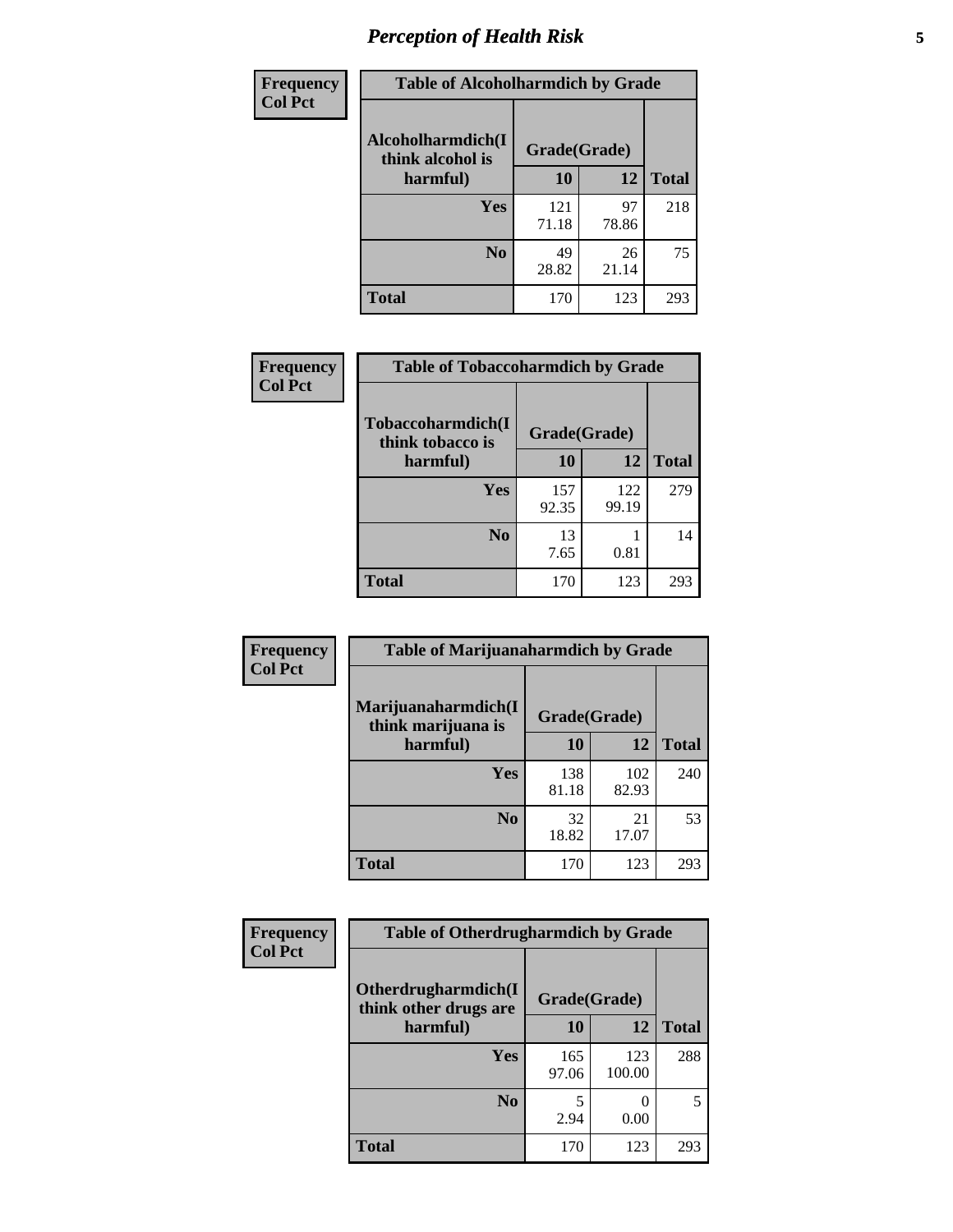# *Social Disapproval* **6**

| Frequency      | <b>Table of Alcoholpeerdich by Grade</b>                    |              |             |              |
|----------------|-------------------------------------------------------------|--------------|-------------|--------------|
| <b>Col Pct</b> | Alcoholpeerdich(My<br>friends would<br>disapprove if I used | Grade(Grade) |             |              |
|                | alcohol)                                                    |              | 12          | <b>Total</b> |
|                | <b>Yes</b>                                                  | 71<br>41.76  | 57<br>46.34 | 128          |
|                | N <sub>0</sub>                                              | 99<br>58.24  | 66<br>53.66 | 165          |
|                | <b>Total</b>                                                | 170          | 123         | 293          |

| <b>Frequency</b> |
|------------------|
| <b>Col Pct</b>   |

| <b>Table of Tobaccopeerdich by Grade</b>                            |             |              |              |  |  |  |  |
|---------------------------------------------------------------------|-------------|--------------|--------------|--|--|--|--|
| <b>Tobaccopeerdich</b> (My<br>friends would<br>disapprove if I used |             | Grade(Grade) |              |  |  |  |  |
| tobacco)                                                            | 10          | 12           | <b>Total</b> |  |  |  |  |
| Yes                                                                 | 90<br>52.94 | 56<br>45.53  | 146          |  |  |  |  |
| N <sub>0</sub>                                                      | 80<br>47.06 | 67<br>54.47  | 147          |  |  |  |  |
| <b>Total</b>                                                        | 170         | 123          | 293          |  |  |  |  |

| <b>Frequency</b> | <b>Table of Marijuanapeerdich by Grade</b>                    |              |             |              |  |  |  |  |
|------------------|---------------------------------------------------------------|--------------|-------------|--------------|--|--|--|--|
| <b>Col Pct</b>   | Marijuanapeerdich(My<br>friends would<br>disapprove if I used | Grade(Grade) |             |              |  |  |  |  |
|                  | marijuana)                                                    | 10           | 12          | <b>Total</b> |  |  |  |  |
|                  | <b>Yes</b>                                                    | 121<br>71.18 | 92<br>74.80 | 213          |  |  |  |  |
|                  | N <sub>0</sub>                                                | 49<br>28.82  | 31<br>25.20 | 80           |  |  |  |  |
|                  | <b>Total</b>                                                  | 170          | 123         | 293          |  |  |  |  |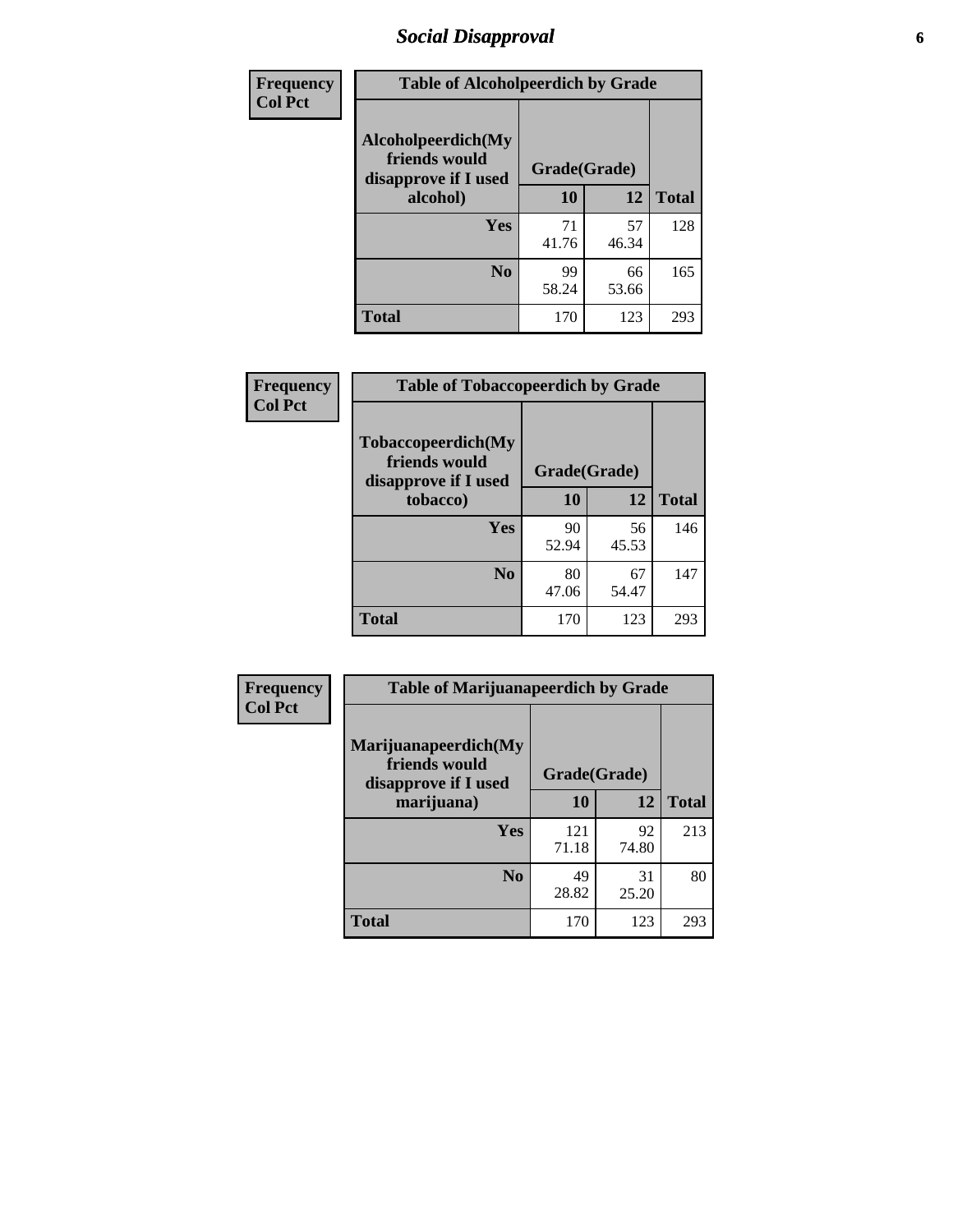# *Social Disapproval* **7**

| Frequency      | <b>Table of Otherdrugpeerdich by Grade</b>                    |              |              |              |  |  |  |  |
|----------------|---------------------------------------------------------------|--------------|--------------|--------------|--|--|--|--|
| <b>Col Pct</b> | Otherdrugpeerdich(My<br>friends would<br>disapprove if I used | Grade(Grade) |              |              |  |  |  |  |
|                | other drugs)                                                  | 10           | 12           | <b>Total</b> |  |  |  |  |
|                | Yes                                                           | 134<br>78.82 | 109<br>88.62 | 243          |  |  |  |  |
|                | N <sub>0</sub>                                                | 36<br>21.18  | 14<br>11.38  | 50           |  |  |  |  |
|                | <b>Total</b>                                                  | 170          | 123          | 293          |  |  |  |  |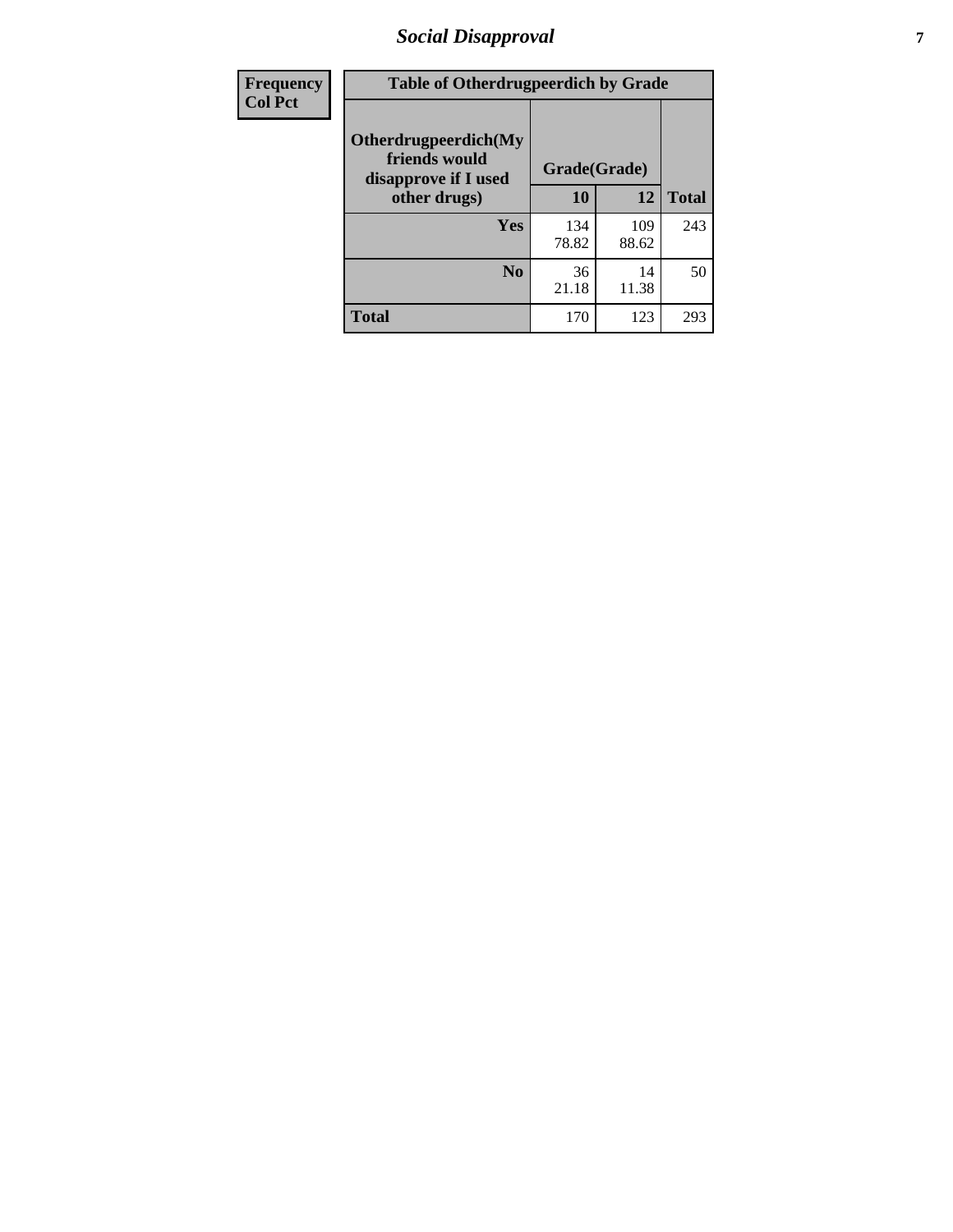### Title IV, Part A, Schedule A **8** *Goal 2: To help ensure that all schools are safe and disciplined Baseline Data: Year 2008-2009 Student Involvement in Gang Activity*

| Frequency      | <b>Table of Gangself by Grade</b>                                                                 |                    |              |              |
|----------------|---------------------------------------------------------------------------------------------------|--------------------|--------------|--------------|
| <b>Col Pct</b> | Gangself(I<br>have<br>participated<br>in illegal<br>gang<br>activities in<br>the past 30<br>days) | Grade(Grade)<br>10 | 12           | <b>Total</b> |
|                | Yes                                                                                               | 7<br>4.12          | 2<br>1.63    | 9            |
|                | N <sub>0</sub>                                                                                    | 163<br>95.88       | 121<br>98.37 | 284          |
|                | <b>Total</b>                                                                                      | 170                | 123          | 293          |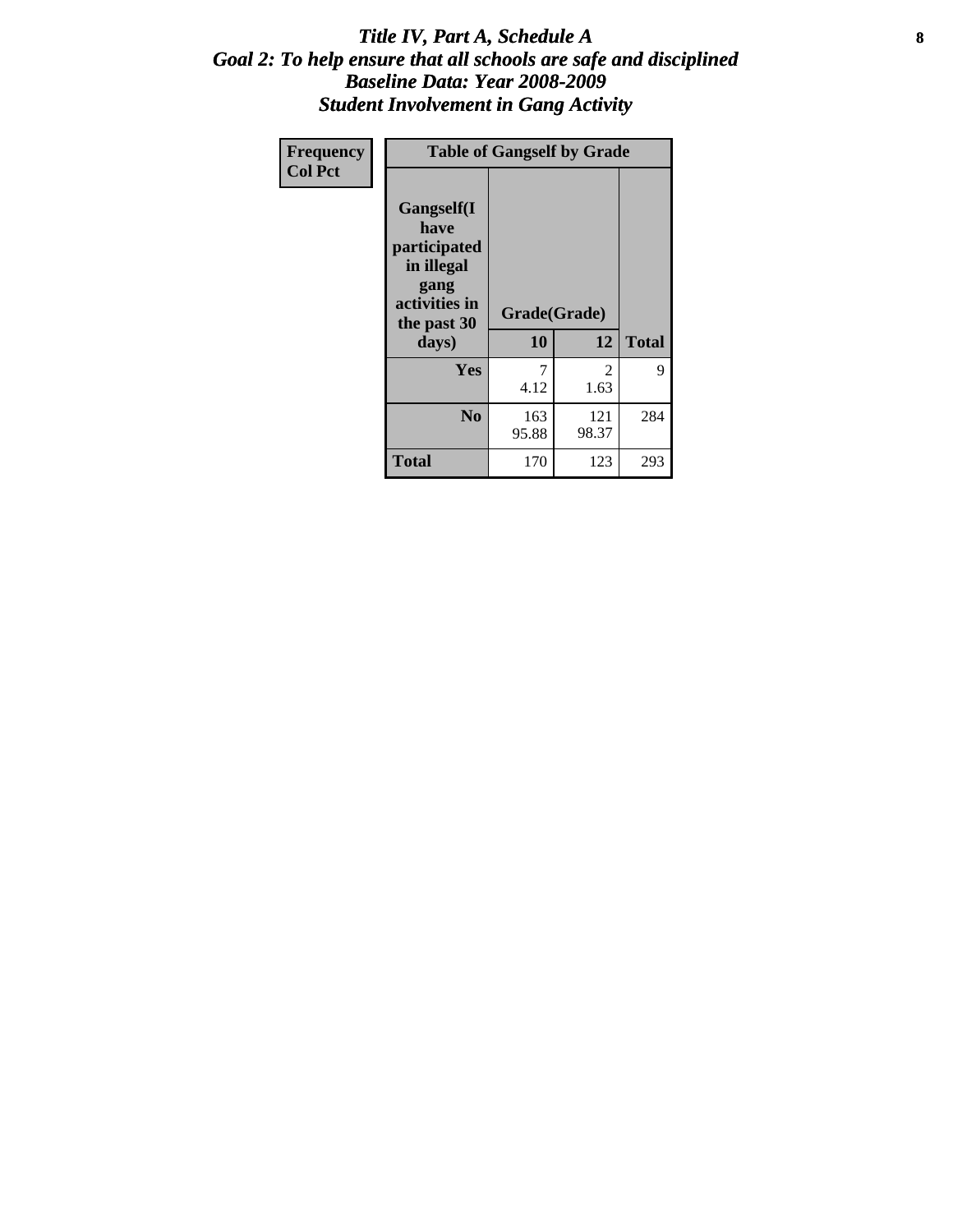# *Student Perception of School Safety* **9**

| <b>Frequency</b><br>Row Pct |
|-----------------------------|
|                             |

| <b>Table of Grade by Safeschool</b> |                                                                                                                                           |                                                        |            |           |     |  |  |
|-------------------------------------|-------------------------------------------------------------------------------------------------------------------------------------------|--------------------------------------------------------|------------|-----------|-----|--|--|
|                                     |                                                                                                                                           | Safeschool (School is a place at which I feel<br>safe) |            |           |     |  |  |
| Grade(Grade)                        | <b>Somewhat</b><br><b>Somewhat</b><br><b>Strongly</b><br><b>Strongly</b><br><b>Disagree</b><br>Agree<br>Disagree<br><b>Total</b><br>Agree |                                                        |            |           |     |  |  |
| 10                                  | 44<br>25.88                                                                                                                               | 105<br>61.76                                           | 12<br>7.06 | 9<br>5.29 | 170 |  |  |
| 12                                  | 49<br>39.84                                                                                                                               | 61<br>49.59                                            | 8<br>6.50  | 5<br>4.07 | 123 |  |  |
| <b>Total</b>                        | 93                                                                                                                                        | 166                                                    | 20         | 14        | 293 |  |  |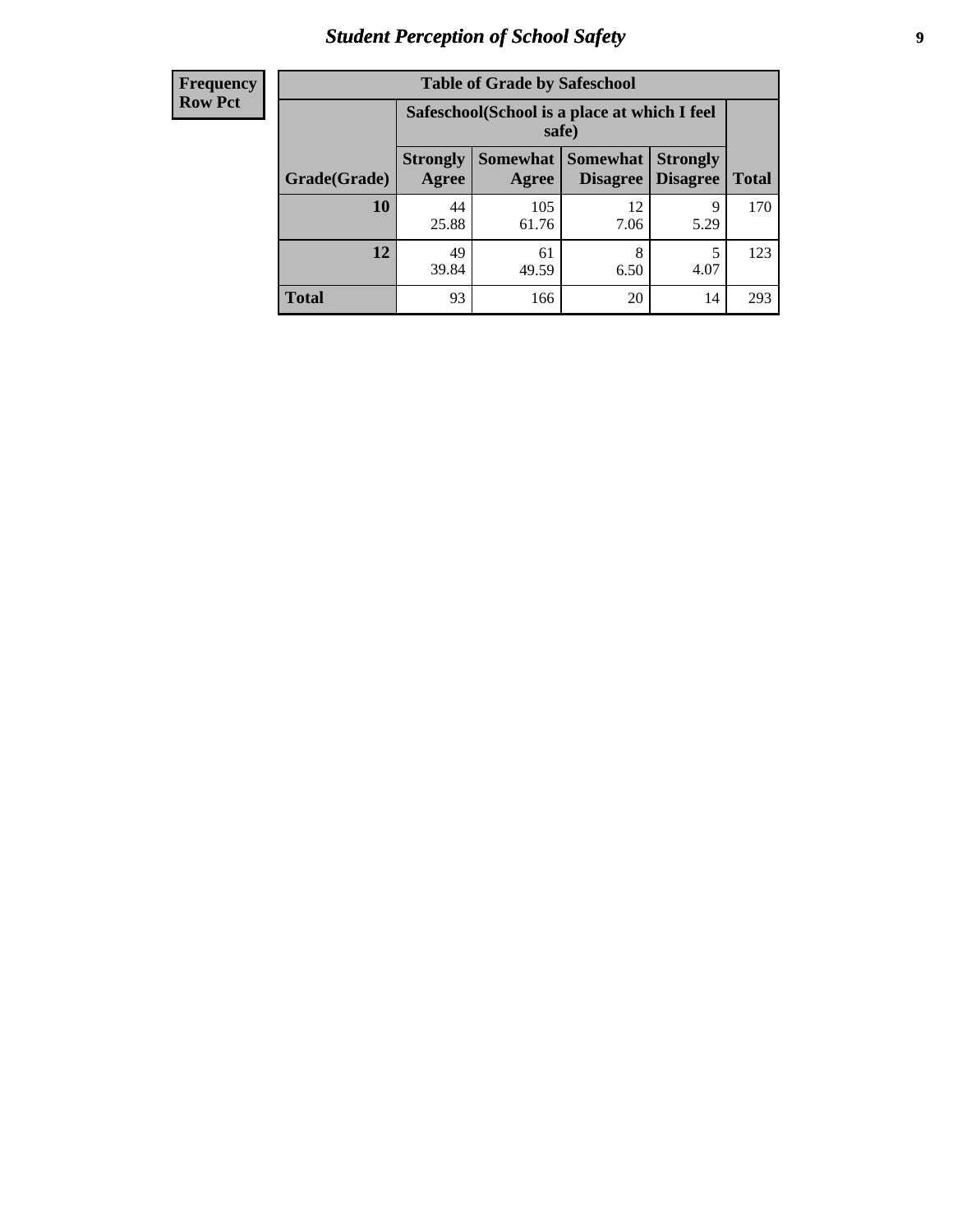### *Students Who Have Been Bullied* **10**

| <b>Frequency</b> |
|------------------|
| Row Pct          |

| <b>Table of Grade by Bullied</b> |                             |                                                                               |                              |                   |                        |                        |                                 |              |
|----------------------------------|-----------------------------|-------------------------------------------------------------------------------|------------------------------|-------------------|------------------------|------------------------|---------------------------------|--------------|
|                                  |                             | <b>Bullied</b> (I have been bullied by other<br>students in the past 30 days) |                              |                   |                        |                        |                                 |              |
| Grade(Grade)                     | $\mathbf{0}$<br><b>Days</b> | 1 or<br>2<br>days                                                             | 3 <sub>to</sub><br>5<br>days | 6 to<br>9<br>days | 10<br>to<br>19<br>days | 20<br>to<br>29<br>days | <b>All</b><br><b>30</b><br>days | <b>Total</b> |
| 10                               | 151<br>88.82                | $\overline{4}$<br>2.35                                                        | 4<br>2.35                    | 0.59              | 3<br>1.76              | 2<br>1.18              | 5<br>2.94                       | 170          |
| 12                               | 114<br>92.68                | 6<br>4.88                                                                     | $\Omega$<br>0.00             | 0<br>0.00         | 0.81                   | 0.81                   | 0.81                            | 123          |
| <b>Total</b>                     | 265                         | 10                                                                            | 4                            |                   | 4                      | 3                      | 6                               | 293          |

 $\blacksquare$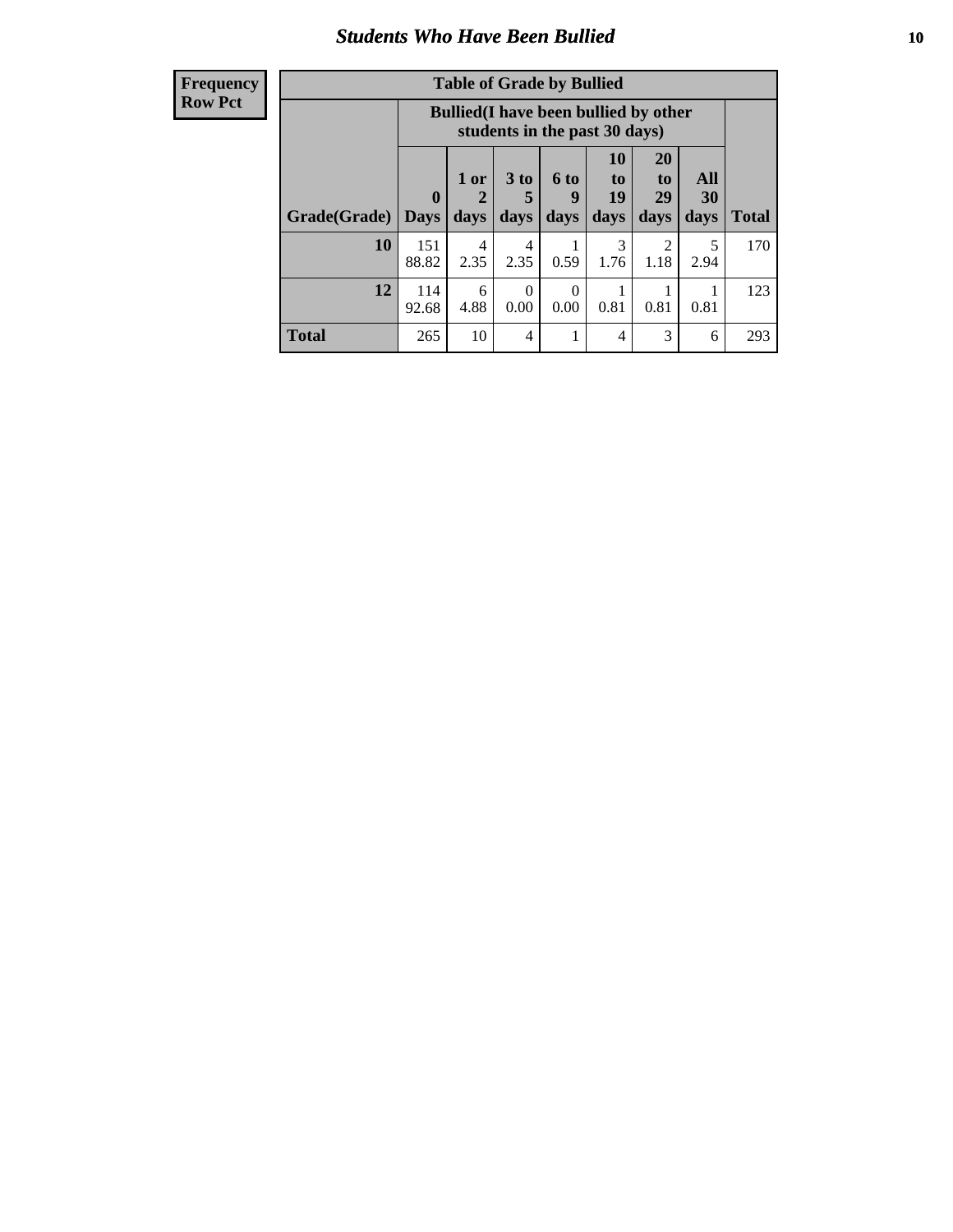### *School Climate* **11**

| Frequency      | <b>Table of SchoolClimate1 by Grade</b> |                    |             |              |  |  |  |
|----------------|-----------------------------------------|--------------------|-------------|--------------|--|--|--|
| <b>Col Pct</b> | SchoolClimate1(I<br>like school)        | Grade(Grade)<br>10 | 12          | <b>Total</b> |  |  |  |
|                | <b>Strongly Agree</b>                   | 18<br>10.59        | 13<br>10.57 | 31           |  |  |  |
|                | <b>Somewhat Agree</b>                   | 126<br>74.12       | 86<br>69.92 | 212          |  |  |  |
|                | <b>Somewhat Disagree</b>                | 21<br>12.35        | 17<br>13.82 | 38           |  |  |  |
|                | <b>Strongly Disagree</b>                | 5<br>2.94          | 5.69        | 12           |  |  |  |
|                | <b>Total</b>                            | 170                | 123         | 293          |  |  |  |

| Frequency      | <b>Table of SchoolClimate2 by Grade</b>           |              |                       |              |
|----------------|---------------------------------------------------|--------------|-----------------------|--------------|
| <b>Col Pct</b> | SchoolClimate2(I<br>feel successful at<br>school) | <b>10</b>    | Grade(Grade)<br>12    | <b>Total</b> |
|                | <b>Strongly Agree</b>                             | 40<br>23.53  | 35<br>28.46           | 75           |
|                | <b>Somewhat Agree</b>                             | 110<br>64.71 | 74<br>60.16           | 184          |
|                | <b>Somewhat Disagree</b>                          | 17<br>10.00  | 12<br>9.76            | 29           |
|                | <b>Strongly Disagree</b>                          | 3<br>1.76    | $\mathcal{L}$<br>1.63 | 5            |
|                | <b>Total</b>                                      | 170          | 123                   | 293          |

| Frequency<br><b>Col Pct</b> | <b>Table of SchoolClimate3 by Grade</b>                      |              |             |              |  |
|-----------------------------|--------------------------------------------------------------|--------------|-------------|--------------|--|
|                             | <b>SchoolClimate3(My</b><br>school has high<br>standards for | Grade(Grade) |             |              |  |
|                             | achievement)                                                 | <b>10</b>    | 12          | <b>Total</b> |  |
|                             | <b>Strongly Agree</b>                                        | 42<br>24.71  | 25<br>20.33 | 67           |  |
|                             | <b>Somewhat Agree</b>                                        | 90<br>52.94  | 73<br>59.35 | 163          |  |
|                             | <b>Somewhat Disagree</b>                                     | 36<br>21.18  | 17<br>13.82 | 53           |  |
|                             | <b>Strongly Disagree</b>                                     | 2<br>1.18    | 8<br>6.50   | 10           |  |
|                             | Total                                                        | 170          | 123         | 293          |  |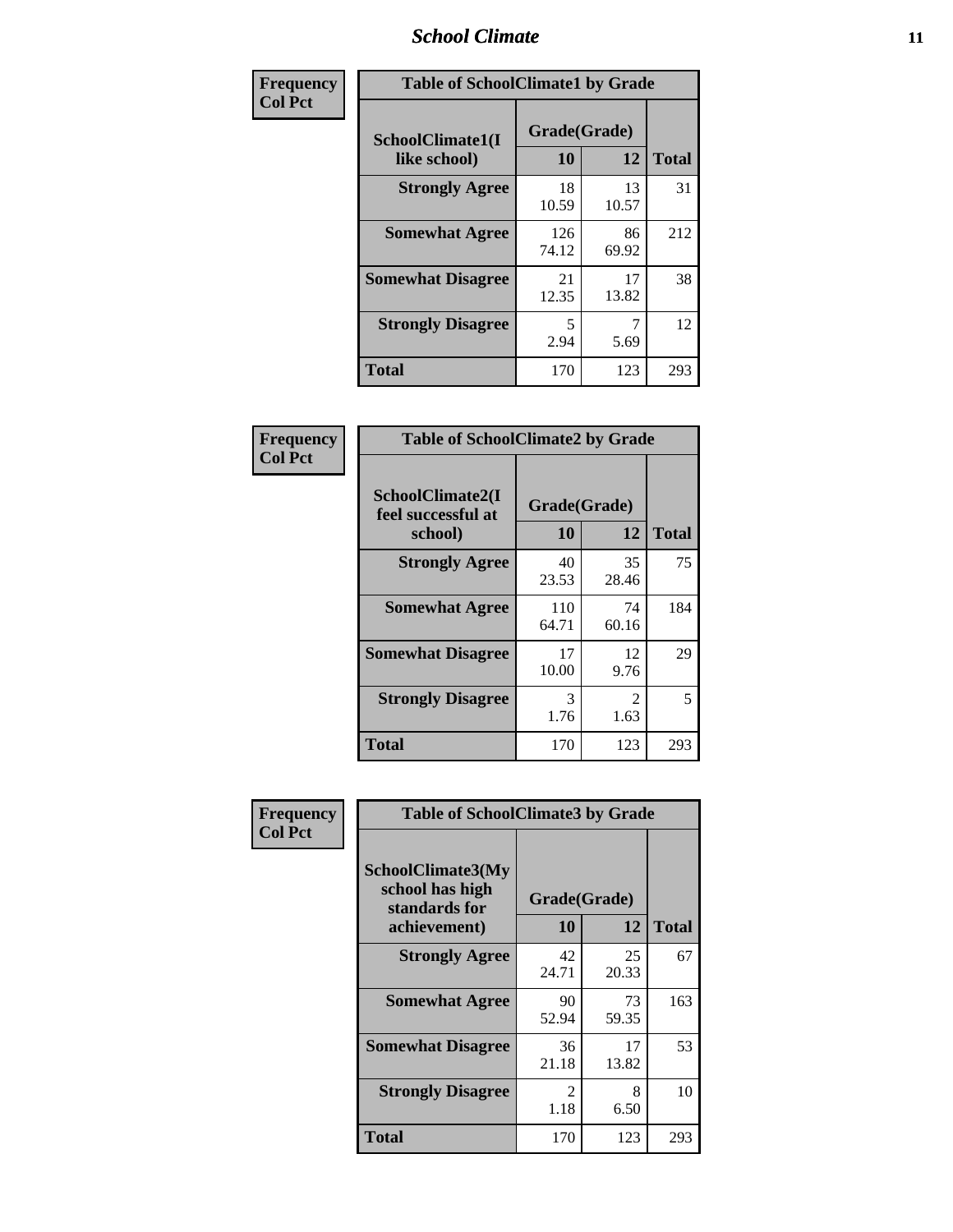### *School Climate* **12**

| Frequency      |                                                                      | <b>Table of SchoolClimate4 by Grade</b> |             |              |  |
|----------------|----------------------------------------------------------------------|-----------------------------------------|-------------|--------------|--|
| <b>Col Pct</b> | <b>SchoolClimate4(My</b><br>school sets clear<br>rules for behavior) | Grade(Grade)<br>10                      | 12          | <b>Total</b> |  |
|                | <b>Strongly Agree</b>                                                | 68<br>40.00                             | 60<br>48.78 | 128          |  |
|                | <b>Somewhat Agree</b>                                                | 79<br>46.47                             | 44<br>35.77 | 123          |  |
|                | <b>Somewhat Disagree</b>                                             | 16<br>9.41                              | 14<br>11.38 | 30           |  |
|                | <b>Strongly Disagree</b>                                             | 7<br>4.12                               | 5<br>4.07   | 12           |  |
|                | <b>Total</b>                                                         | 170                                     | 123         | 293          |  |

| <b>Table of SchoolClimate5 by Grade</b>                              |                    |             |              |  |  |
|----------------------------------------------------------------------|--------------------|-------------|--------------|--|--|
| SchoolClimate5(I<br>know what to do in<br>an emergency at<br>school) | Grade(Grade)<br>10 | 12          | <b>Total</b> |  |  |
| <b>Strongly Agree</b>                                                | 89<br>52.35        | 74<br>60.16 | 163          |  |  |
| <b>Somewhat Agree</b>                                                | 57<br>33.53        | 35<br>28.46 | 92           |  |  |
| <b>Somewhat Disagree</b>                                             | 17<br>10.00        | 9<br>7.32   | 26           |  |  |
| <b>Strongly Disagree</b>                                             | 7<br>4.12          | 5<br>4.07   | 12           |  |  |
| Total                                                                | 170                | 123         | 293          |  |  |

| Frequency      | <b>Table of SchoolClimate6 by Grade</b>                  |                    |             |              |
|----------------|----------------------------------------------------------|--------------------|-------------|--------------|
| <b>Col Pct</b> | <b>SchoolClimate6(Teachers</b><br>treat me with respect) | Grade(Grade)<br>10 | 12          | <b>Total</b> |
|                | <b>Strongly Agree</b>                                    | 65<br>38.24        | 58<br>47.15 | 123          |
|                | <b>Somewhat Agree</b>                                    | 79<br>46.47        | 46<br>37.40 | 125          |
|                | <b>Somewhat Disagree</b>                                 | 23<br>13.53        | 12<br>9.76  | 35           |
|                | <b>Strongly Disagree</b>                                 | 3<br>1.76          | 5.69        | 10           |
|                | <b>Total</b>                                             | 170                | 123         | 293          |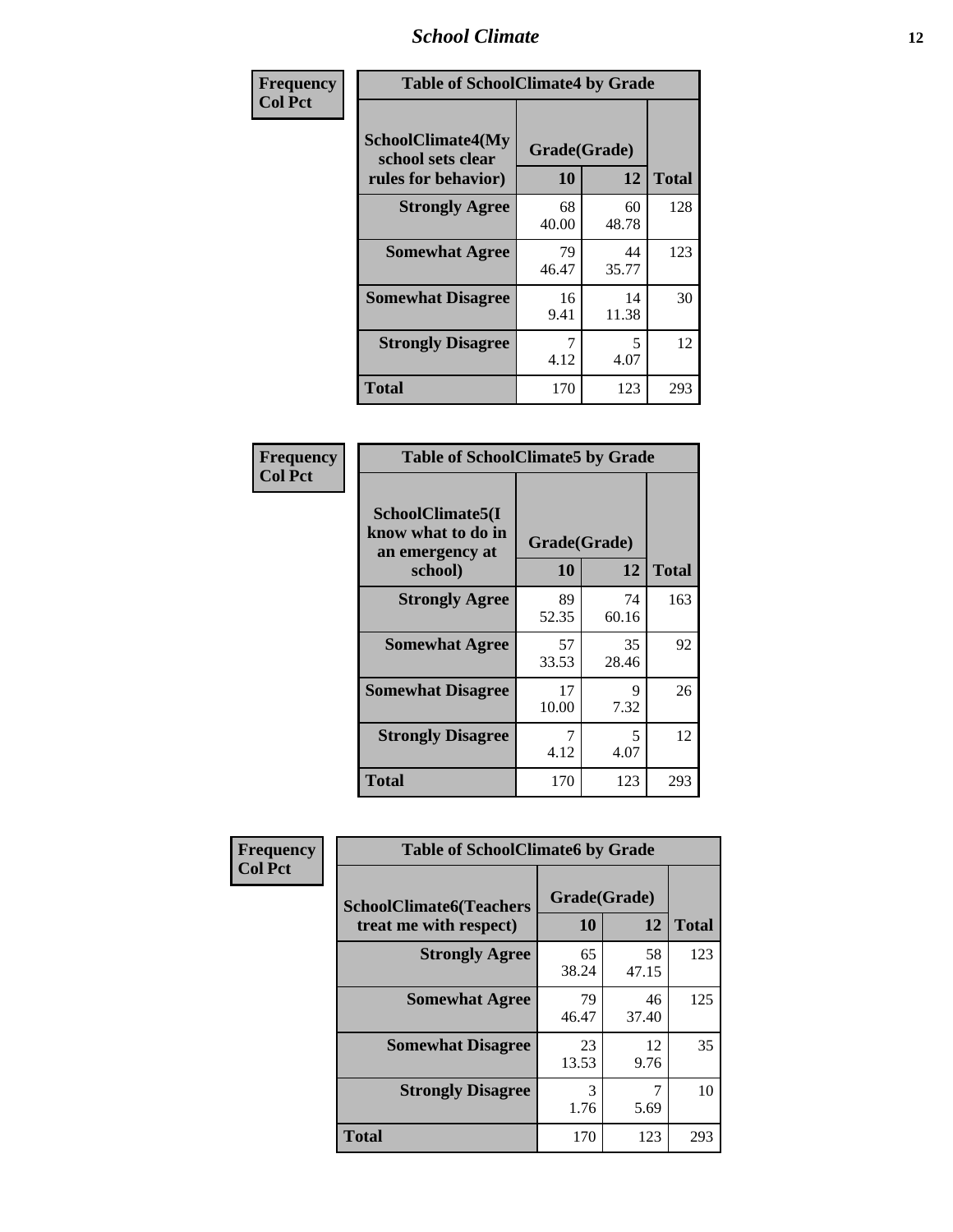### *School Climate* **13**

| Frequency      | <b>Table of SchoolClimate7 by Grade</b>                                       |                           |                       |              |
|----------------|-------------------------------------------------------------------------------|---------------------------|-----------------------|--------------|
| <b>Col Pct</b> | <b>SchoolClimate7(Behaviors</b><br>in my class allow the<br>teacher to teach) | Grade(Grade)<br><b>10</b> | 12                    | <b>Total</b> |
|                | <b>Strongly Agree</b>                                                         | 28<br>16.47               | 50<br>40.65           | 78           |
|                | <b>Somewhat Agree</b>                                                         | 102<br>60.00              | 63<br>51.22           | 165          |
|                | <b>Somewhat Disagree</b>                                                      | 32<br>18.82               | 7<br>5.69             | 39           |
|                | <b>Strongly Disagree</b>                                                      | 8<br>4.71                 | $\mathcal{R}$<br>2.44 | 11           |
|                | <b>Total</b>                                                                  | 170                       | 123                   | 293          |

| Frequency      | <b>Table of SchoolClimate8 by Grade</b>                                              |                    |             |              |
|----------------|--------------------------------------------------------------------------------------|--------------------|-------------|--------------|
| <b>Col Pct</b> | <b>SchoolClimate8(Students</b><br>are frequently<br>recognized for good<br>behavior) | Grade(Grade)<br>10 | 12          | <b>Total</b> |
|                | <b>Strongly Agree</b>                                                                | 14<br>8.24         | 19<br>15.45 | 33           |
|                | <b>Somewhat Agree</b>                                                                | 73<br>42.94        | 47<br>38.21 | 120          |
|                | <b>Somewhat Disagree</b>                                                             | 53<br>31.18        | 41<br>33.33 | 94           |
|                | <b>Strongly Disagree</b>                                                             | 30<br>17.65        | 16<br>13.01 | 46           |
|                | <b>Total</b>                                                                         | 170                | 123         | 293          |

| Frequency      | <b>Table of SchoolClimate9 by Grade</b>                                           |                    |             |              |
|----------------|-----------------------------------------------------------------------------------|--------------------|-------------|--------------|
| <b>Col Pct</b> | SchoolClimate9(School<br>counselor would be<br>helpful if I needed<br>assistance) | Grade(Grade)<br>10 | 12          | <b>Total</b> |
|                | <b>Strongly Agree</b>                                                             | 52<br>30.59        | 50<br>40.65 | 102          |
|                | <b>Somewhat Agree</b>                                                             | 69<br>40.59        | 44<br>35.77 | 113          |
|                | <b>Somewhat Disagree</b>                                                          | 32<br>18.82        | 17<br>13.82 | 49           |
|                | <b>Strongly Disagree</b>                                                          | 17<br>10.00        | 12<br>9.76  | 29           |
|                | Total                                                                             | 170                | 123         | 293          |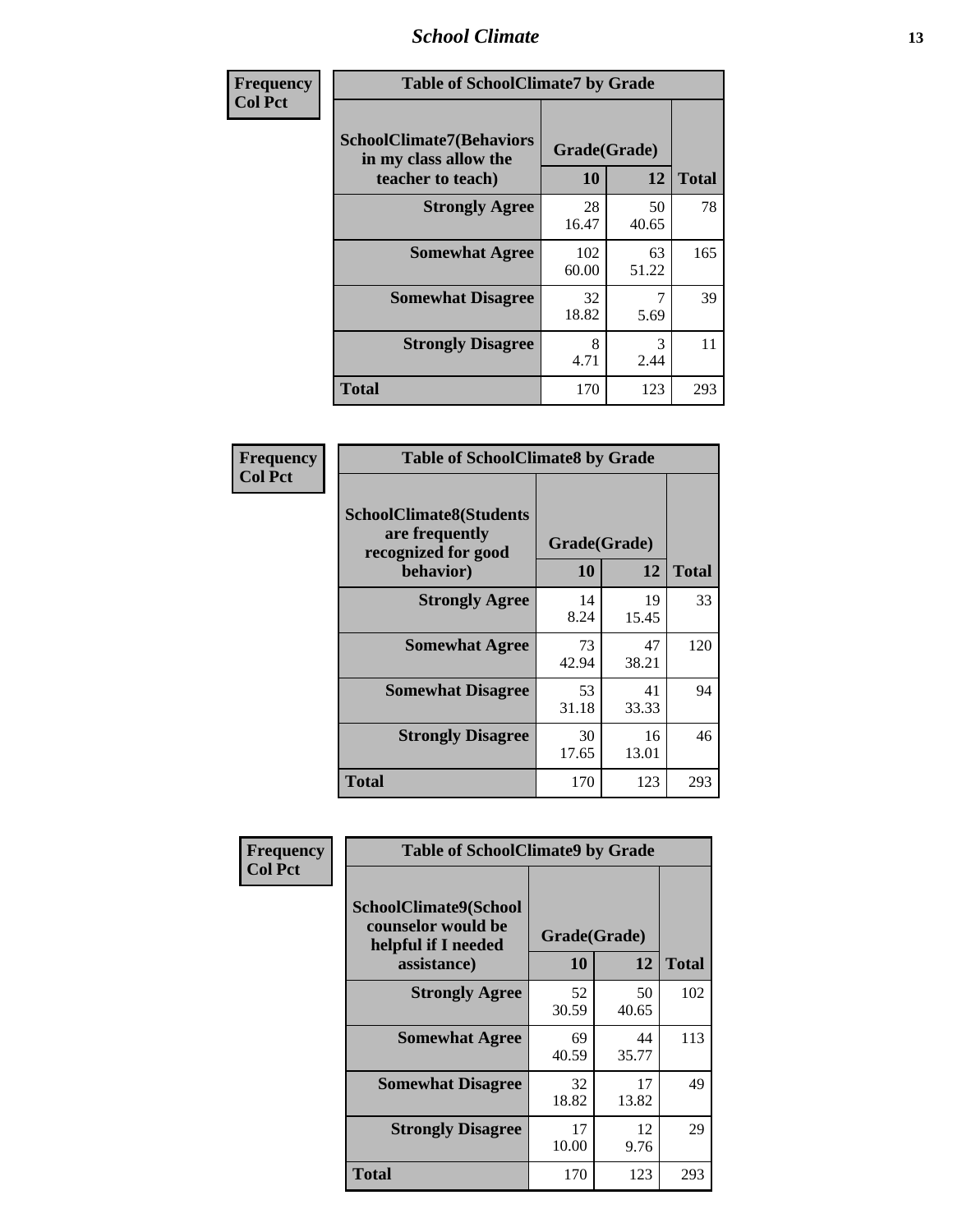### *Reasons for Dropping Out* **14**

| Frequency      | <b>Table of Dropoutreason by Grade</b>                                   |              |                    |              |
|----------------|--------------------------------------------------------------------------|--------------|--------------------|--------------|
| <b>Col Pct</b> | Dropoutreason(If<br>I dropped out the<br>reason would<br>most likely be) | 10           | Grade(Grade)<br>12 | <b>Total</b> |
|                | <b>Won't Drop out</b>                                                    | 100<br>58.82 | 71<br>57.72        | 171          |
|                | <b>Bored</b>                                                             | 26<br>15.29  | 22<br>17.89        | 48           |
|                | <b>Family Reasons</b>                                                    | 8<br>4.71    | 10<br>8.13         | 18           |
|                | <b>Being Bullied</b>                                                     | 5<br>2.94    | 3<br>2.44          | 8            |
|                | <b>Other</b>                                                             | 31<br>18.24  | 17<br>13.82        | 48           |
|                | <b>Total</b>                                                             | 170          | 123                | 293          |

| Frequency<br><b>Col Pct</b> | <b>Table of Dropout by Grade</b>                            |                    |              |     |  |
|-----------------------------|-------------------------------------------------------------|--------------------|--------------|-----|--|
|                             | Dropout(I<br>have<br>thought<br>about<br>dropping<br>out of | Grade(Grade)<br>10 | <b>Total</b> |     |  |
|                             | school)                                                     |                    | 12           |     |  |
|                             | Yes                                                         | 42<br>24.71        | 36<br>29.27  | 78  |  |
|                             | N <sub>0</sub>                                              | 128<br>75.29       | 87<br>70.73  | 215 |  |
|                             |                                                             |                    |              |     |  |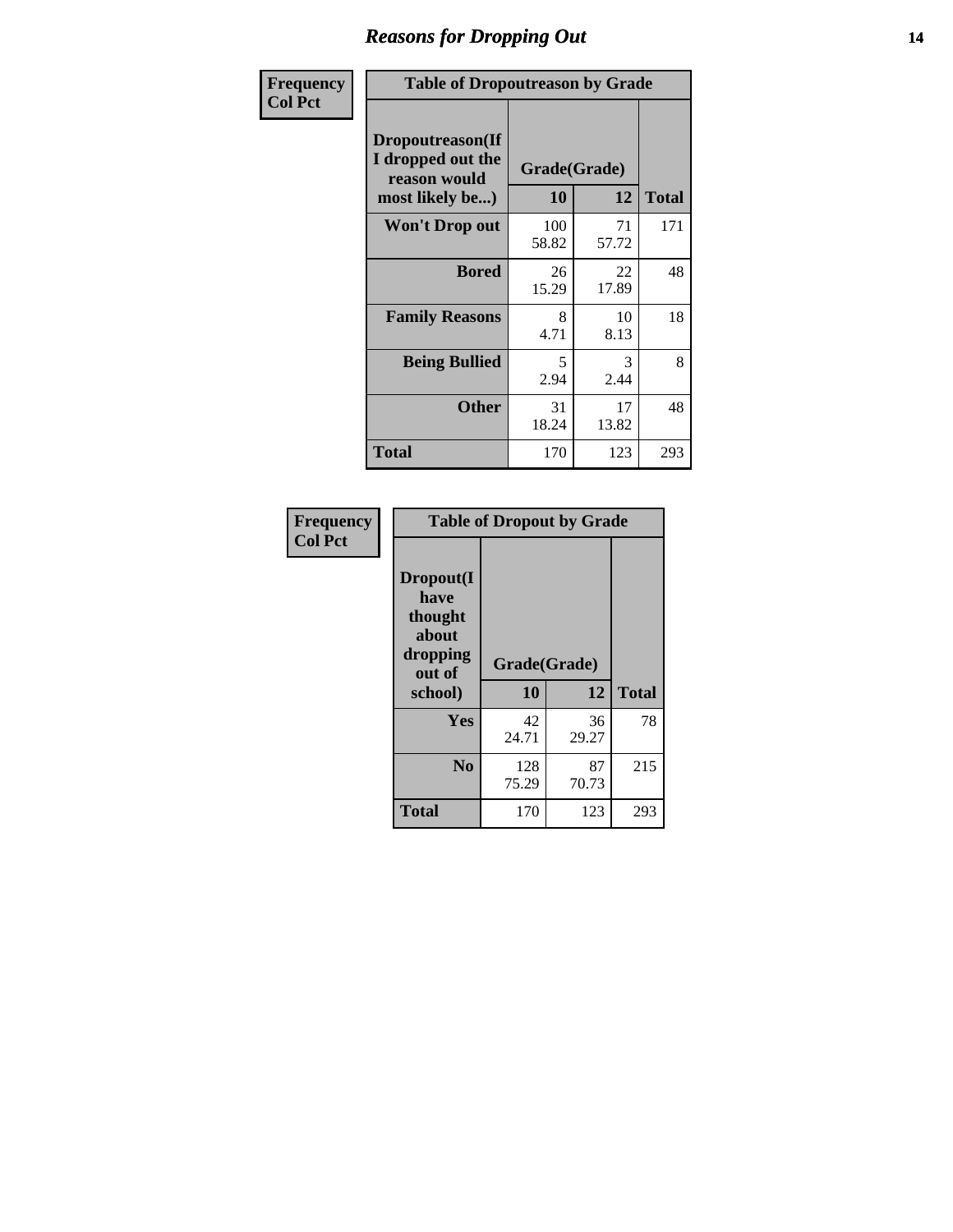*School Safety* **15**

| Frequency      | <b>Table of Gangself by Grade</b>                                                                 |                    |              |              |
|----------------|---------------------------------------------------------------------------------------------------|--------------------|--------------|--------------|
| <b>Col Pct</b> | Gangself(I<br>have<br>participated<br>in illegal<br>gang<br>activities in<br>the past 30<br>days) | Grade(Grade)<br>10 | 12           | <b>Total</b> |
|                |                                                                                                   |                    |              |              |
|                | Yes                                                                                               | 7<br>4.12          | 2<br>1.63    | 9            |
|                | N <sub>0</sub>                                                                                    | 163<br>95.88       | 121<br>98.37 | 284          |
|                | <b>Total</b>                                                                                      | 170                | 123          | 293          |

| Frequency<br><b>Col Pct</b> | <b>Table of Gangpeers by Grade</b>                                                                                             |                    |              |              |
|-----------------------------|--------------------------------------------------------------------------------------------------------------------------------|--------------------|--------------|--------------|
|                             | <b>Gangpeers</b> (I<br>have friends<br>who have<br>participated<br>in illegal<br>gang<br>activities in<br>the past 30<br>days) | Grade(Grade)<br>10 | 12           | <b>Total</b> |
|                             | <b>Yes</b>                                                                                                                     | 23<br>13.53        | 8<br>6.50    | 31           |
|                             | N <sub>0</sub>                                                                                                                 | 147<br>86.47       | 115<br>93.50 | 262          |
|                             | <b>Total</b>                                                                                                                   | 170                | 123          | 293          |

| Frequency      | <b>Table of Pickedon by Grade</b>                                  |              |             |              |  |  |  |  |  |  |
|----------------|--------------------------------------------------------------------|--------------|-------------|--------------|--|--|--|--|--|--|
| <b>Col Pct</b> | <b>Pickedon(I have</b><br>been picked on or<br>teased at school in | Grade(Grade) |             |              |  |  |  |  |  |  |
|                | the past 30 days)                                                  | 10           | 12          | <b>Total</b> |  |  |  |  |  |  |
|                | <b>Strongly Agree</b>                                              | 24<br>14.12  | 12<br>9.76  | 36           |  |  |  |  |  |  |
|                | <b>Somewhat Agree</b>                                              | 36<br>21.18  | 15<br>12.20 | 51           |  |  |  |  |  |  |
|                | <b>Somewhat Disagree</b>                                           | 26<br>15.29  | 21<br>17.07 | 47           |  |  |  |  |  |  |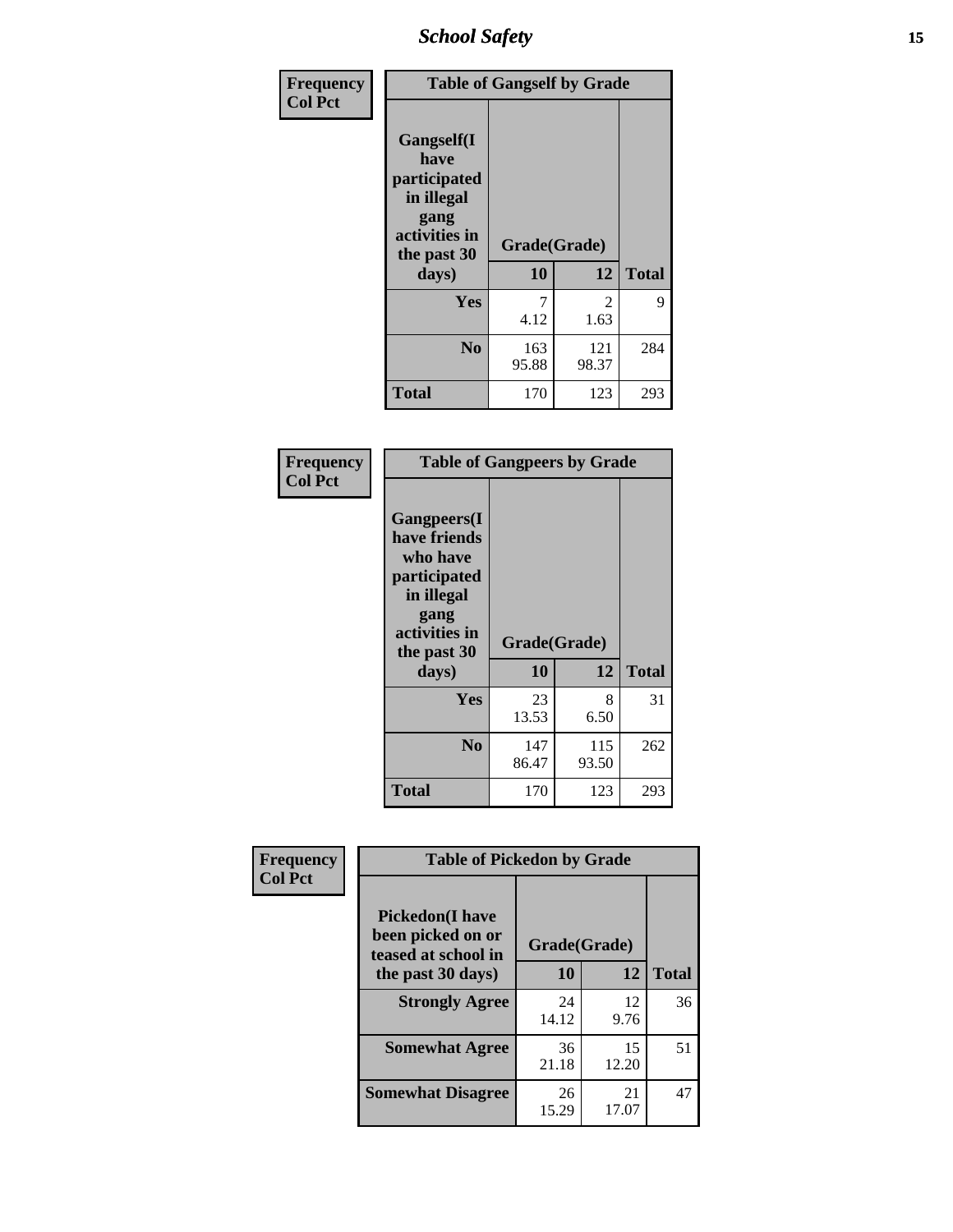# *School Safety* **16**

| Frequency      |                                                                                          | <b>Table of Pickedon by Grade</b> |             |              |  |  |  |  |  |  |  |
|----------------|------------------------------------------------------------------------------------------|-----------------------------------|-------------|--------------|--|--|--|--|--|--|--|
| <b>Col Pct</b> | <b>Pickedon</b> (I have<br>been picked on or<br>teased at school in<br>the past 30 days) | Grade(Grade)<br>10                | 12          | <b>Total</b> |  |  |  |  |  |  |  |
|                | <b>Strongly Disagree</b>                                                                 | 84<br>49.41                       | 75<br>60.98 | 159          |  |  |  |  |  |  |  |
|                | Total                                                                                    | 170                               | 123         | 293          |  |  |  |  |  |  |  |

| Frequency      | <b>Table of Safeschool by Grade</b>                      |                    |             |              |
|----------------|----------------------------------------------------------|--------------------|-------------|--------------|
| <b>Col Pct</b> | Safeschool(School<br>is a place at which I<br>feel safe) | Grade(Grade)<br>10 | 12          | <b>Total</b> |
|                | <b>Strongly Agree</b>                                    | 44<br>25.88        | 49<br>39.84 | 93           |
|                | <b>Somewhat Agree</b>                                    | 105<br>61.76       | 61<br>49.59 | 166          |
|                | <b>Somewhat Disagree</b>                                 | 12<br>7.06         | 8<br>6.50   | 20           |
|                | <b>Strongly Disagree</b>                                 | 9<br>5.29          | 5<br>4.07   | 14           |
|                | <b>Total</b>                                             | 170                | 123         | 293          |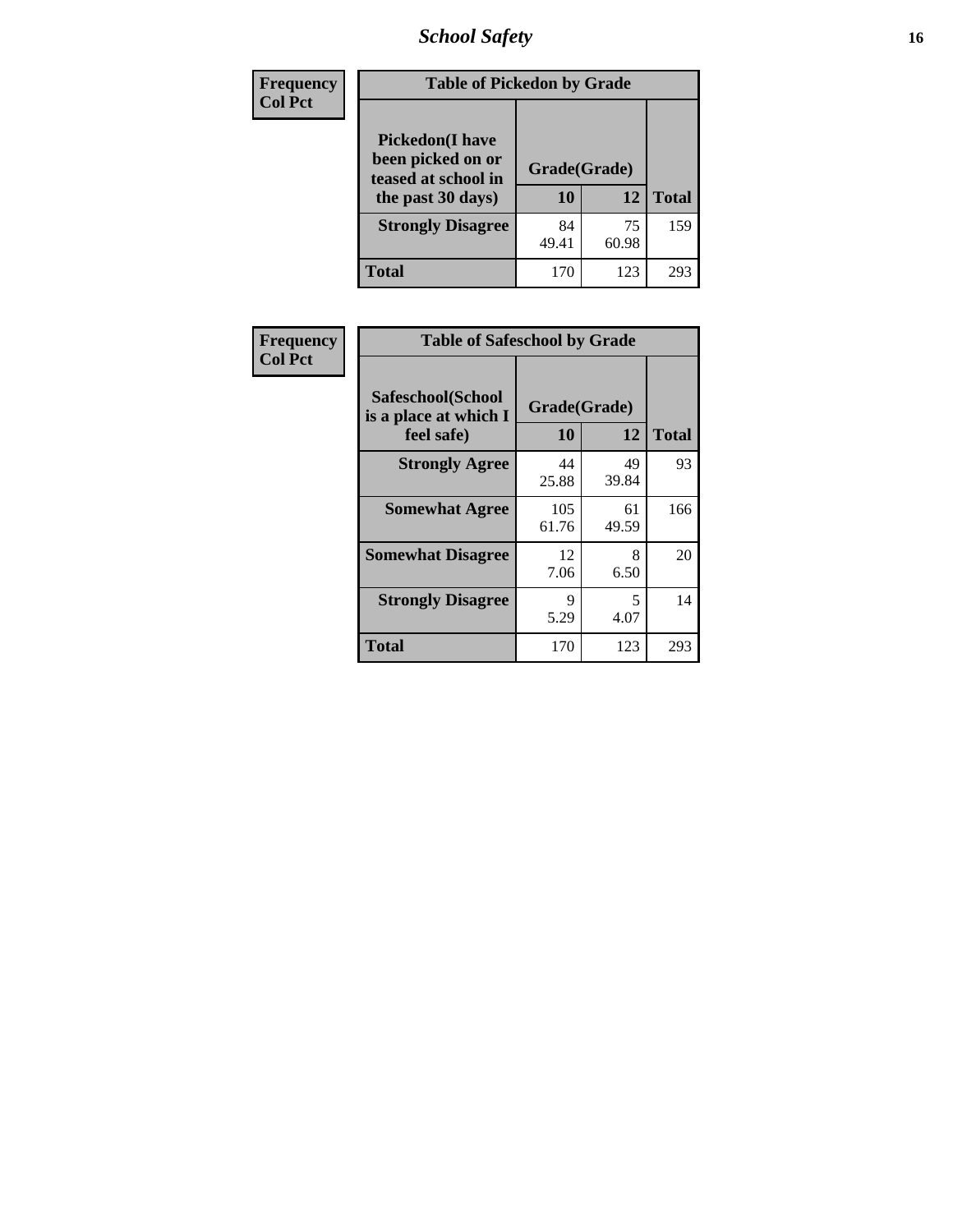*School Safety* **17**

| <b>Frequency</b> |
|------------------|
| Row Pct          |

| <b>Table of Grade by Bullied</b> |                             |                    |                              |                                                                               |                        |                        |                          |              |  |  |  |
|----------------------------------|-----------------------------|--------------------|------------------------------|-------------------------------------------------------------------------------|------------------------|------------------------|--------------------------|--------------|--|--|--|
|                                  |                             |                    |                              | <b>Bullied</b> (I have been bullied by other<br>students in the past 30 days) |                        |                        |                          |              |  |  |  |
| Grade(Grade)                     | $\mathbf{0}$<br><b>Days</b> | $1$ or $ $<br>days | 3 <sub>to</sub><br>5<br>days | <b>6 to</b><br>9<br>days                                                      | 10<br>to<br>19<br>days | 20<br>to<br>29<br>days | <b>All</b><br>30<br>days | <b>Total</b> |  |  |  |
| 10                               | 151<br>88.82                | 4<br>2.35          | 4<br>2.35                    | 0.59                                                                          | 3<br>1.76              | $\overline{2}$<br>1.18 | 5<br>2.94                | 170          |  |  |  |
| 12                               | 114<br>92.68                | 6<br>4.88          | 0<br>0.00                    | $\Omega$<br>0.00                                                              | 0.81                   | 0.81                   | 0.81                     | 123          |  |  |  |
| <b>Total</b>                     | 265                         | 10                 | 4                            |                                                                               | 4                      | 3                      | 6                        | 293          |  |  |  |

| <b>Frequency</b> |              |                                                    |                | <b>Table of Grade by Bulliedothers</b> |                        |                        |                               |                        |              |
|------------------|--------------|----------------------------------------------------|----------------|----------------------------------------|------------------------|------------------------|-------------------------------|------------------------|--------------|
| <b>Row Pct</b>   |              | <b>Bulliedothers</b> (I bullied others in the past |                |                                        |                        |                        |                               |                        |              |
|                  | Grade(Grade) | $\mathbf{0}$<br><b>Days</b>                        | $1$ or<br>days | 3 to<br>days                           | 6 to<br>q<br>days      | 10<br>to<br>19<br>days | <b>20</b><br>to<br>29<br>days | All<br>30<br>days      | <b>Total</b> |
|                  | 10           | 155<br>91.18                                       | 7<br>4.12      | 3<br>1.76                              | 0<br>0.00              | 3<br>1.76              | $\theta$<br>0.00              | $\mathfrak{D}$<br>1.18 | 170          |
|                  | 12           | 107<br>86.99                                       | 4<br>3.25      | 8<br>6.50                              | $\mathfrak{D}$<br>1.63 | 0.81                   | 0.81                          | $\Omega$<br>0.00       | 123          |
|                  | <b>Total</b> | 262                                                | 11             | 11                                     | $\mathfrak{D}$         | $\overline{4}$         |                               | 2                      | 293          |

| <b>Frequency</b> |              | <b>Table of Grade by Weaponschool</b>                                     |                        |              |                   |                                           |                   |              |
|------------------|--------------|---------------------------------------------------------------------------|------------------------|--------------|-------------------|-------------------------------------------|-------------------|--------------|
| <b>Row Pct</b>   |              | <b>Weaponschool</b> (I brought a weapon<br>to school in the past 30 days) |                        |              |                   |                                           |                   |              |
|                  | Grade(Grade) | $\mathbf{0}$<br><b>Days</b>                                               | 1 or<br>days           | 3 to<br>days | 6 to<br>9<br>days | <b>10</b><br>t <sub>0</sub><br>19<br>days | All<br>30<br>days | <b>Total</b> |
|                  | 10           | 156<br>91.76                                                              | 8<br>4.71              | 0.59         | $\Omega$<br>0.00  | $\mathfrak{D}$<br>1.18                    | 3<br>1.76         | 170          |
|                  | 12           | 120<br>97.56                                                              | $\mathfrak{D}$<br>1.63 | 0<br>0.00    | 0.81              | 0<br>0.00                                 | $\Omega$<br>0.00  | 123          |
|                  | <b>Total</b> | 276                                                                       | 10                     |              |                   | $\overline{2}$                            | 3                 | 293          |

h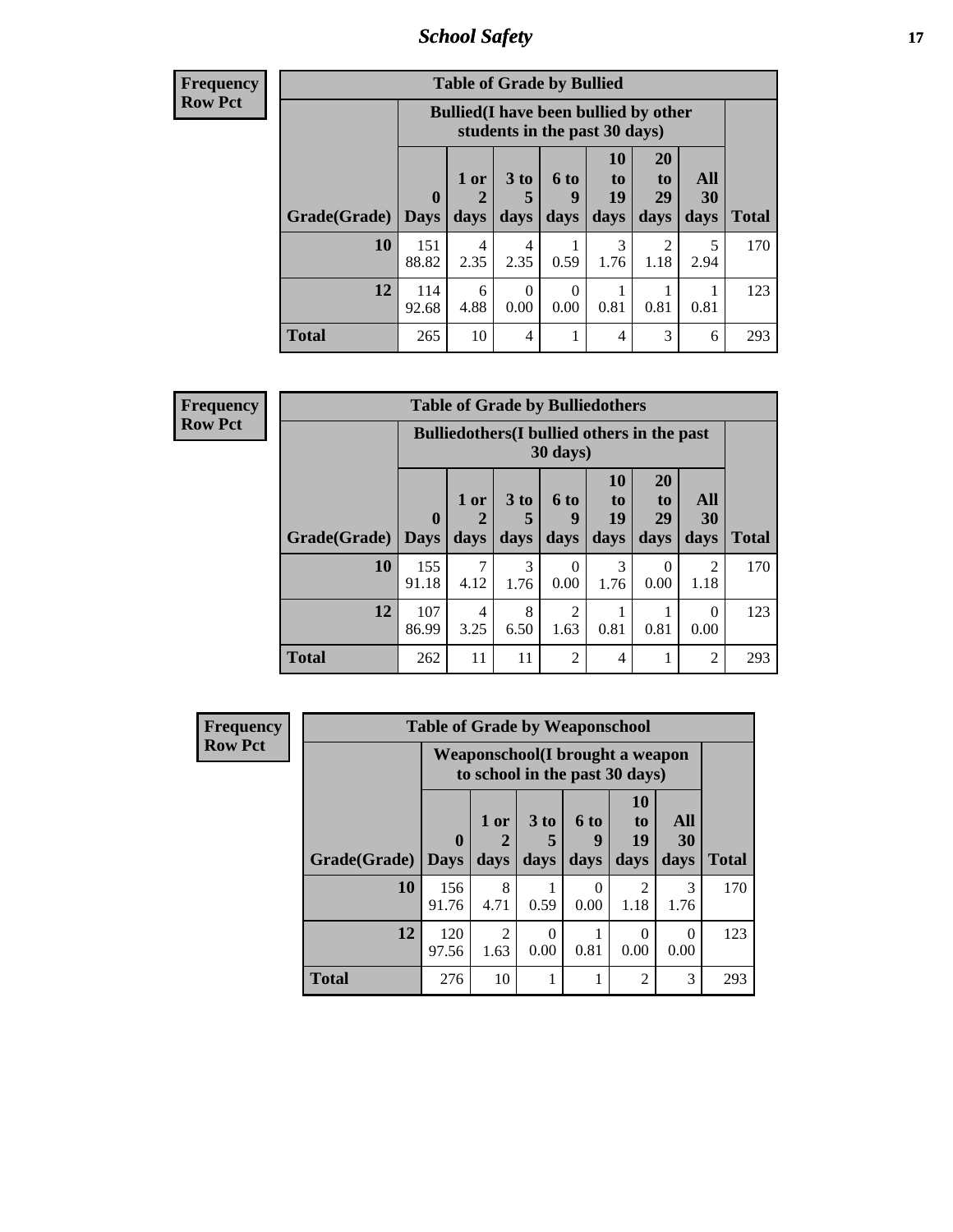*School Safety* **18**

| <b>Frequency</b> | <b>Table of Grade by Absentunsafe</b> |                                                                                  |                        |                   |                   |              |
|------------------|---------------------------------------|----------------------------------------------------------------------------------|------------------------|-------------------|-------------------|--------------|
| <b>Row Pct</b>   |                                       | <b>Absentunsafe(I have</b><br>missed school because I<br>felt unsafe in the past |                        |                   |                   |              |
|                  | Grade(Grade)                          | 0<br><b>Days</b>                                                                 | 1 or<br>2<br>days      | 3 to<br>5<br>days | 6 to<br>y<br>days | <b>Total</b> |
|                  | 10                                    | 165<br>97.06                                                                     | 3<br>1.76              | 2<br>1.18         | 0<br>0.00         | 170          |
|                  | 12                                    | 120<br>97.56                                                                     | $\mathfrak{D}$<br>1.63 | 0.00              | 0.81              | 123          |
|                  | <b>Total</b>                          | 285                                                                              | 5                      | 2                 | 1                 | 293          |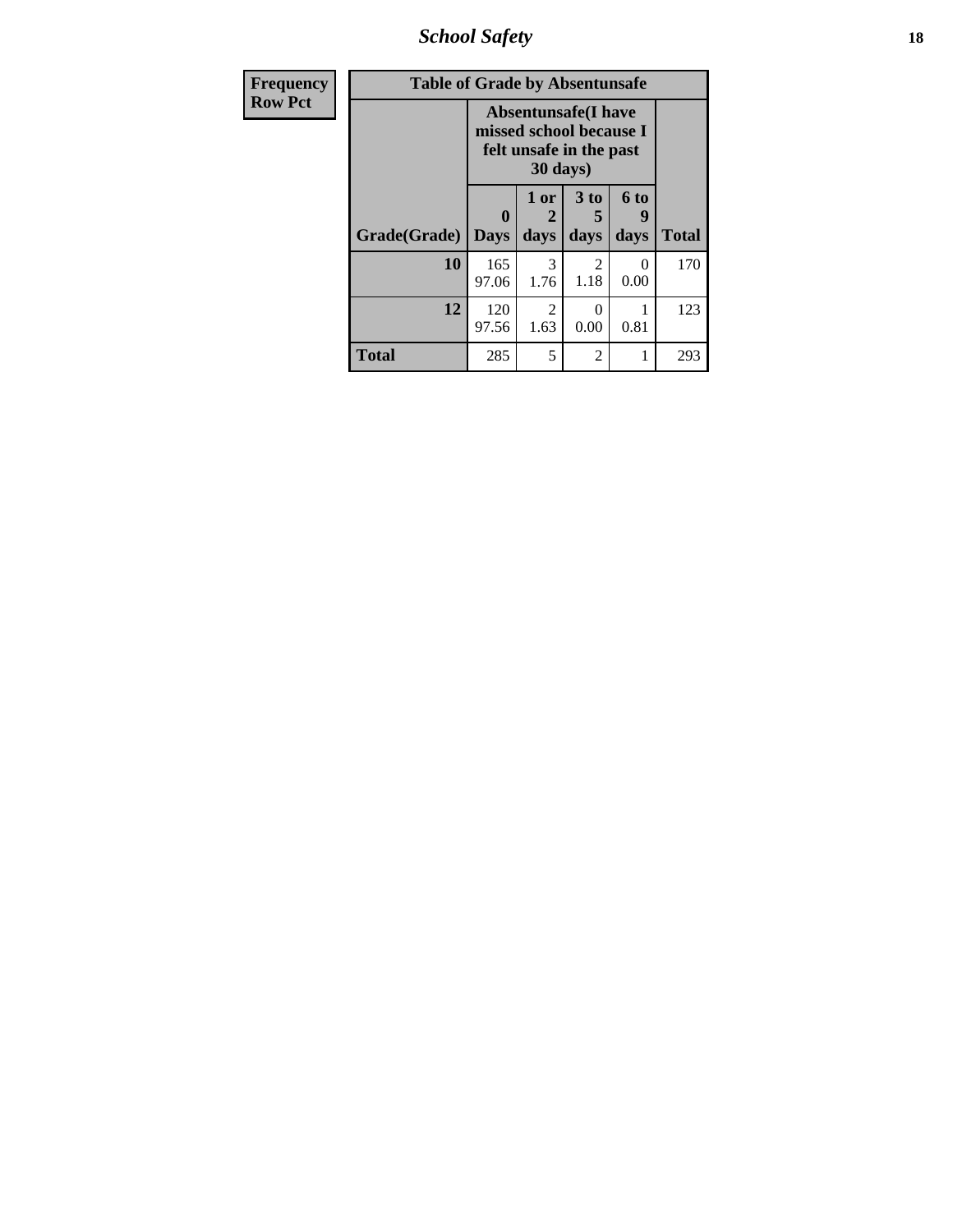# *Drug Use During Last 30 Days* **19**

#### **Frequency Row Pct**

| <b>Table of Grade by Alcohol</b> |                          |                 |                 |                  |                 |                                    |              |              |  |  |  |  |
|----------------------------------|--------------------------|-----------------|-----------------|------------------|-----------------|------------------------------------|--------------|--------------|--|--|--|--|
|                                  |                          |                 |                 |                  |                 | Alcohol(Alcohol use, past 30 days) |              |              |  |  |  |  |
| Grade(Grade)                     | <b>Did</b><br>not<br>use | $1 - 2$<br>days | $3 - 5$<br>days | $6-9$<br>days    | $10-19$<br>days | 20-29<br>days                      | Every<br>day | <b>Total</b> |  |  |  |  |
| 10                               | 127<br>74.71             | 18<br>10.59     | 6<br>3.53       | 0.59             | 10<br>5.88      | 4<br>2.35                          | 4<br>2.35    | 170          |  |  |  |  |
| 12                               | 93<br>75.61              | 11<br>8.94      | 4<br>3.25       | $\theta$<br>0.00 | 6<br>4.88       | $\overline{2}$<br>1.63             | 7<br>5.69    | 123          |  |  |  |  |
| <b>Total</b>                     | 220                      | 29              | 10              | 1                | 16              | 6                                  | 11           | 293          |  |  |  |  |

| <b>Frequency</b> |              |                                 |               |                 | <b>Table of Grade by Cigarettes</b>               |                                     |              |              |
|------------------|--------------|---------------------------------|---------------|-----------------|---------------------------------------------------|-------------------------------------|--------------|--------------|
| <b>Row Pct</b>   |              |                                 |               |                 | Cigarettes (Smoking tobacco use,<br>past 30 days) |                                     |              |              |
|                  | Grade(Grade) | <b>Did</b><br>not<br><b>use</b> | $1-2$<br>days | $3 - 5$<br>days | $10-19$<br>days                                   | $20 - 29$<br>days                   | Every<br>day | <b>Total</b> |
|                  | 10           | 146<br>85.88                    | 10<br>5.88    | 4<br>2.35       | 4<br>2.35                                         | $\mathcal{D}_{\mathcal{L}}$<br>1.18 | 4<br>2.35    | 170          |
|                  | 12           | 102<br>82.93                    | 9<br>7.32     | 2.44            | 0.81                                              | 0.81                                | 7<br>5.69    | 123          |
|                  | <b>Total</b> | 248                             | 19            | 7               | 5                                                 | 3                                   | 11           | 293          |

**Frequency Row Pct**

| <b>Table of Grade by Smokeless</b> |                                 |                                                        |                  |                        |                        |               |                     |              |  |  |  |
|------------------------------------|---------------------------------|--------------------------------------------------------|------------------|------------------------|------------------------|---------------|---------------------|--------------|--|--|--|
|                                    |                                 | <b>Smokeless</b> (Chewing tobaccouse,<br>past 30 days) |                  |                        |                        |               |                     |              |  |  |  |
| Grade(Grade)                       | <b>Did</b><br>not<br><b>use</b> | $1 - 2$<br>days                                        | $3 - 5$<br>days  | $6-9$<br>days          | $10-19$<br>days        | 20-29<br>days | <b>Every</b><br>day | <b>Total</b> |  |  |  |
| 10                                 | 140<br>82.35                    | 14<br>8.24                                             | 3<br>1.76        | $\overline{2}$<br>1.18 | $\overline{c}$<br>1.18 | 1.18          | 4.12                | 170          |  |  |  |
| 12                                 | 106<br>86.18                    | 9<br>7.32                                              | $\theta$<br>0.00 | 0.81                   | 0.81                   | ↑<br>1.63     | 4<br>3.25           | 123          |  |  |  |
| <b>Total</b>                       | 246                             | 23                                                     | 3                | 3                      | 3                      | 4             | 11                  | 293          |  |  |  |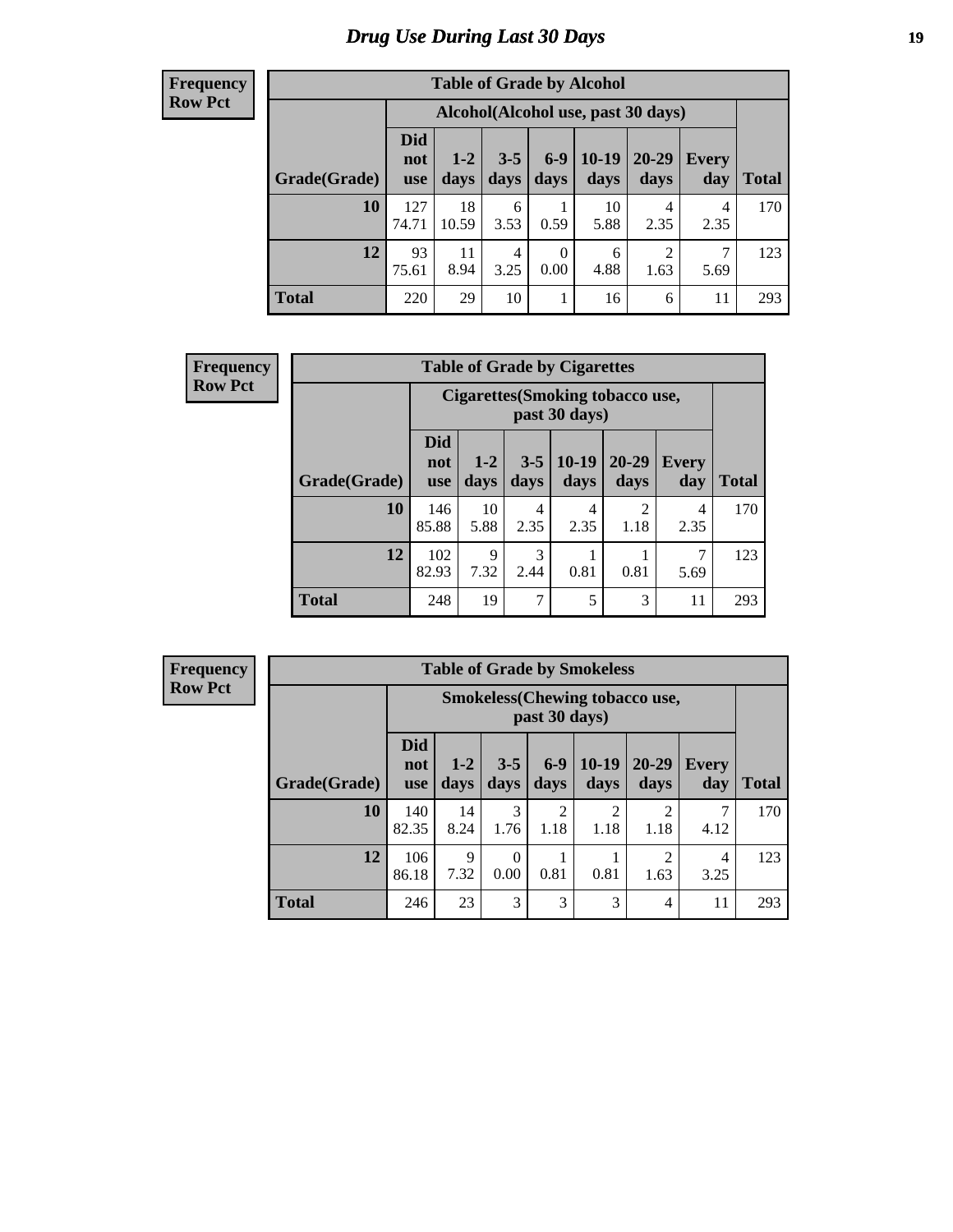#### **Frequency Row Pct**

| <b>Table of Grade by Marijuana</b> |                          |                        |                 |               |                 |                                         |              |       |  |  |  |  |
|------------------------------------|--------------------------|------------------------|-----------------|---------------|-----------------|-----------------------------------------|--------------|-------|--|--|--|--|
|                                    |                          |                        |                 |               |                 | Marijuana (Marijuana use, past 30 days) |              |       |  |  |  |  |
| Grade(Grade)                       | Did<br>not<br><b>use</b> | $1 - 2$<br>days        | $3 - 5$<br>days | $6-9$<br>days | $10-19$<br>days | 20-29<br>days                           | Every<br>day | Total |  |  |  |  |
| 10                                 | 153<br>90.00             | 4<br>2.35              | 2.94            | 0.59          | 2.94            | 0.59                                    | 0.59         | 170   |  |  |  |  |
| 12                                 | 117<br>95.12             | $\overline{2}$<br>1.63 | 0<br>0.00       | 0<br>0.00     | 0.81            | 0.81                                    | 2<br>1.63    | 123   |  |  |  |  |
| <b>Total</b>                       | 270                      | 6                      | 5               | 1             | 6               | $\overline{2}$                          | 3            | 293   |  |  |  |  |

| Frequency      |              | <b>Table of Grade by Cocaine</b>              |                      |              |
|----------------|--------------|-----------------------------------------------|----------------------|--------------|
| <b>Row Pct</b> |              | <b>Cocaine</b> (Cocaine<br>use, past 30 days) |                      |              |
|                | Grade(Grade) | Did not<br><b>use</b>                         | $1-2$ days           | <b>Total</b> |
|                | 10           | 170<br>100.00                                 | $\mathbf{0}$<br>0.00 | 170          |
|                | 12           | 122<br>99.19                                  | 0.81                 | 123          |
|                | Total        | 292                                           | 1                    | 293          |

| <b>Frequency</b> |              | <b>Table of Grade by Inhalants</b>               |                 |                 |                 |              |
|------------------|--------------|--------------------------------------------------|-----------------|-----------------|-----------------|--------------|
| <b>Row Pct</b>   |              | <b>Inhalants</b> (Inhalant use,<br>past 30 days) |                 |                 |                 |              |
|                  | Grade(Grade) | <b>Did</b><br>not<br><b>use</b>                  | $1 - 2$<br>days | $3 - 5$<br>days | $10-19$<br>days | <b>Total</b> |
|                  | 10           | 168<br>98.82                                     | 0.00            | 0.59            | 0.59            | 170          |
|                  | 12           | 122<br>99.19                                     | 0.81            | 0<br>0.00       | 0<br>0.00       | 123          |
|                  | <b>Total</b> | 290                                              | 1               |                 | 1               | 293          |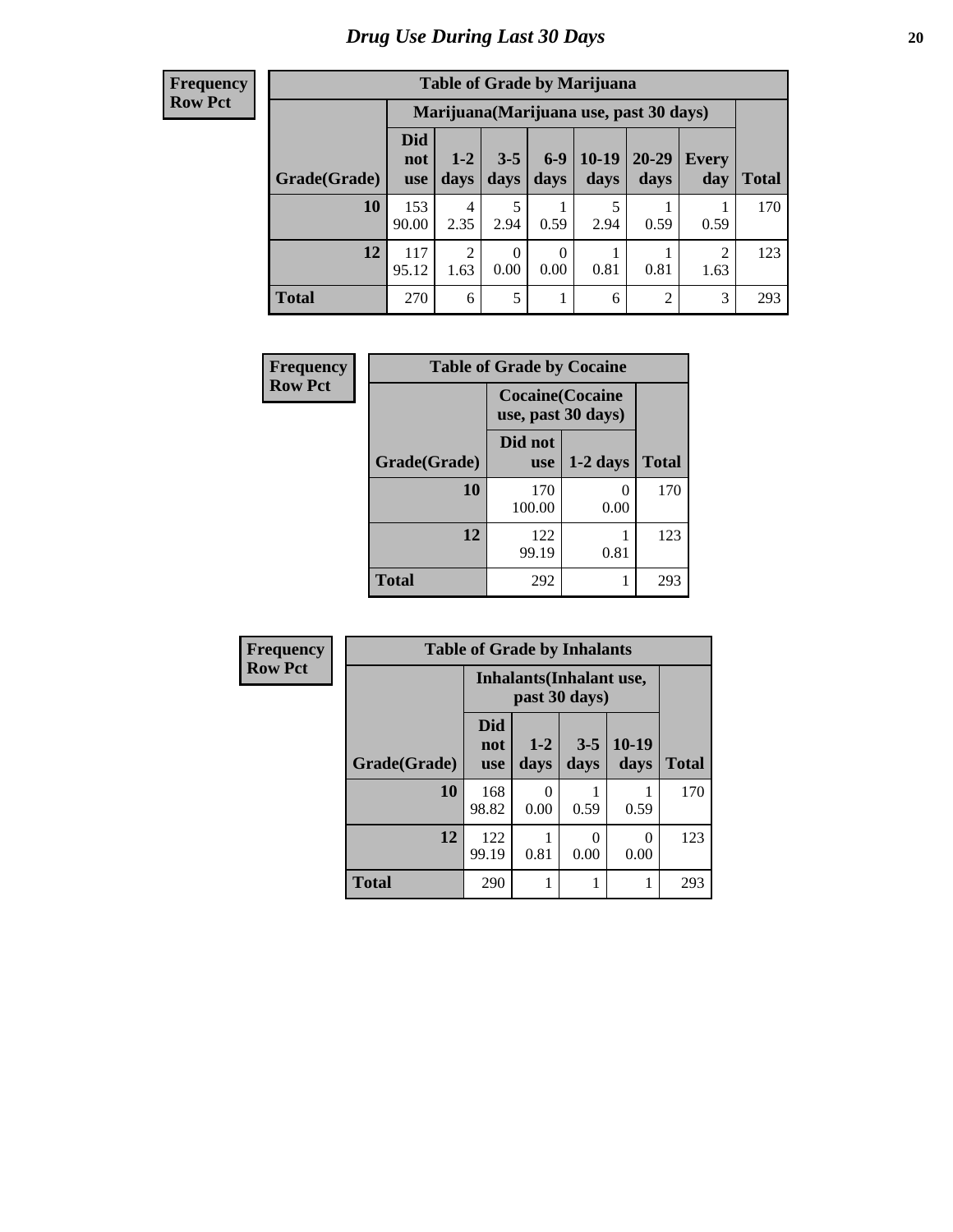| <b>Frequency</b> | <b>Table of Grade by Steroids</b> |                          |                                                |                 |              |
|------------------|-----------------------------------|--------------------------|------------------------------------------------|-----------------|--------------|
| <b>Row Pct</b>   |                                   |                          | <b>Steroids</b> (Steroid<br>use, past 30 days) |                 |              |
|                  | Grade(Grade)                      | Did<br>not<br><b>use</b> | $1 - 2$<br>days                                | $10-19$<br>days | <b>Total</b> |
|                  | 10                                | 168<br>98.82             | 0.59                                           | 0.59            | 170          |
|                  | 12                                | 120<br>97.56             | 3<br>2.44                                      | 0.00            | 123          |
|                  | <b>Total</b>                      | 288                      | 4                                              |                 | 293          |

| Frequency      | <b>Table of Grade by Ecstasy</b> |                                               |                  |              |  |  |  |
|----------------|----------------------------------|-----------------------------------------------|------------------|--------------|--|--|--|
| <b>Row Pct</b> |                                  | <b>Ecstasy</b> (Ecstasy<br>use, past 30 days) |                  |              |  |  |  |
|                | Grade(Grade)                     | Did not<br><b>use</b>                         | $1-2$<br>days    | <b>Total</b> |  |  |  |
|                | 10                               | 170<br>100.00                                 | $\Omega$<br>0.00 | 170          |  |  |  |
|                | 12                               | 122<br>99.19                                  | 0.81             | 123          |  |  |  |
|                | <b>Total</b>                     | 292                                           |                  | 293          |  |  |  |

| Frequency      | <b>Table of Grade by Meth</b>                      |               |                  |              |  |
|----------------|----------------------------------------------------|---------------|------------------|--------------|--|
| <b>Row Pct</b> | <b>Meth</b> (Methamphetamine<br>use, past 30 days) |               |                  |              |  |
|                | Grade(Grade)                                       | Did not use   | $1-2$ days       | <b>Total</b> |  |
|                | 10                                                 | 170<br>100.00 | $\theta$<br>0.00 | 170          |  |
|                | 12                                                 | 122<br>99.19  | 0.81             | 123          |  |
|                | <b>Total</b>                                       | 292           |                  | 293          |  |

| Frequency      | <b>Table of Grade by Hallucinogens</b> |                                                   |            |                   |              |  |
|----------------|----------------------------------------|---------------------------------------------------|------------|-------------------|--------------|--|
| <b>Row Pct</b> |                                        | Hallucinogens (Hallucinogen<br>use, past 30 days) |            |                   |              |  |
|                | Grade(Grade)                           | Did not<br><b>use</b>                             | $1-2$ days | $20 - 29$<br>days | <b>Total</b> |  |
|                | 10                                     | 169<br>99.41                                      | 0.00       | 0.59              | 170          |  |
|                | 12                                     | 122<br>99.19                                      | 0.81       | 0.00              | 123          |  |
|                | <b>Total</b>                           | 291                                               |            |                   | 293          |  |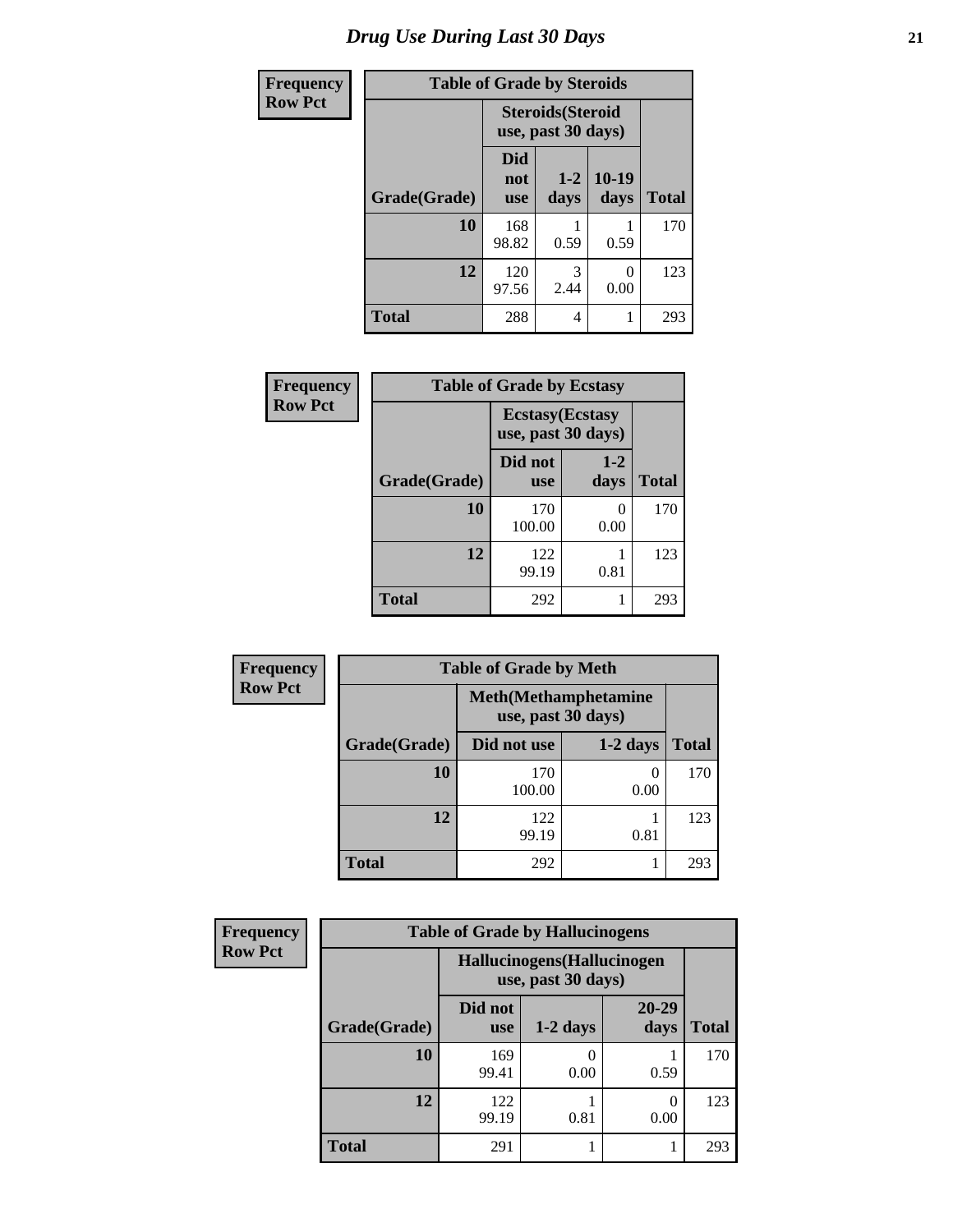| <b>Frequency</b> |  |
|------------------|--|
| <b>Row Pct</b>   |  |

| <b>Table of Grade by Prescription</b> |                                 |                                                                                |                 |               |                 |                   |              |
|---------------------------------------|---------------------------------|--------------------------------------------------------------------------------|-----------------|---------------|-----------------|-------------------|--------------|
|                                       |                                 | <b>Prescription</b> (Prescription drugs not<br>prescribed to me, past 30 days) |                 |               |                 |                   |              |
| Grade(Grade)                          | <b>Did</b><br>not<br><b>use</b> | $1 - 2$<br>days                                                                | $3 - 5$<br>days | $6-9$<br>days | $10-19$<br>days | $20 - 29$<br>days | <b>Total</b> |
| 10                                    | 163<br>95.88                    | 0.59                                                                           | 3<br>1.76       | 0.59          | 0.59            | 0.59              | 170          |
| 12                                    | 118<br>95.93                    | 4<br>3.25                                                                      | 0.81            | 0<br>0.00     | 0<br>0.00       | 0<br>0.00         | 123          |
| <b>Total</b>                          | 281                             | 5                                                                              | 4               |               | 1               |                   | 293          |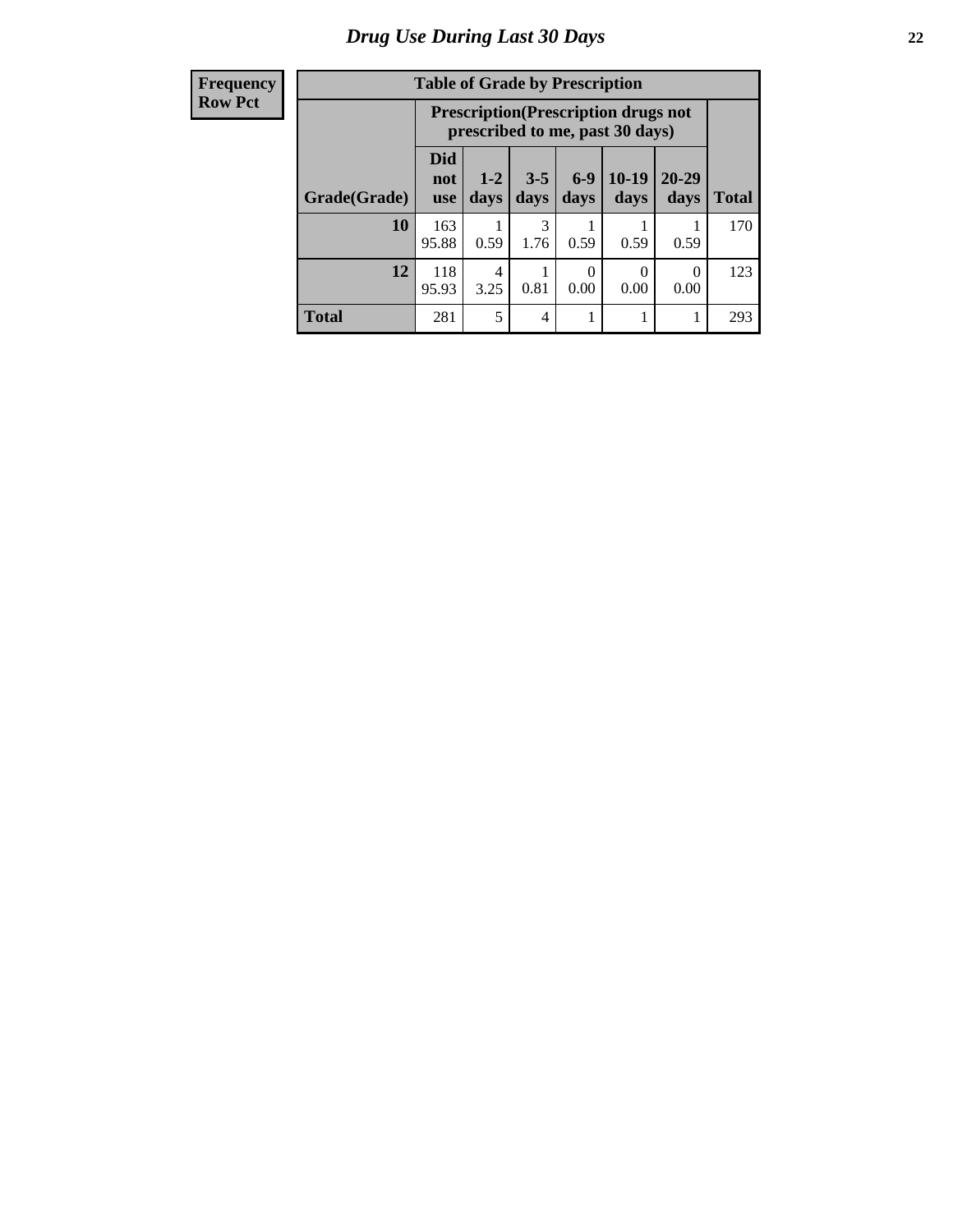| Frequency      | <b>Table of Alcoholease by Grade</b>              |                    |             |              |  |  |
|----------------|---------------------------------------------------|--------------------|-------------|--------------|--|--|
| <b>Col Pct</b> | <b>Alcoholease</b> (It is<br>easy to get alcohol) | Grade(Grade)<br>10 | 12          | <b>Total</b> |  |  |
|                | <b>Strongly Agree</b>                             | 54<br>31.76        | 57<br>46.34 | 111          |  |  |
|                | <b>Somewhat Agree</b>                             | 56<br>32.94        | 37<br>30.08 | 93           |  |  |
|                | <b>Somewhat Disagree</b>                          | 36<br>21.18        | 19<br>15.45 | 55           |  |  |
|                | <b>Strongly Disagree</b>                          | 24<br>14.12        | 10<br>8.13  | 34           |  |  |
|                | <b>Total</b>                                      | 170                | 123         | 293          |  |  |

| Frequency<br>Col Pct |  |
|----------------------|--|
|                      |  |

| <b>Table of Cigarettesease by Grade</b>                 |                    |             |              |  |  |
|---------------------------------------------------------|--------------------|-------------|--------------|--|--|
| Cigarettesease(It is<br>easy to get smoking<br>tobacco) | Grade(Grade)<br>10 | 12          | <b>Total</b> |  |  |
| <b>Strongly Agree</b>                                   | 69<br>40.59        | 84<br>68.29 | 153          |  |  |
| <b>Somewhat Agree</b>                                   | 57<br>33.53        | 26<br>21.14 | 83           |  |  |
| <b>Somewhat Disagree</b>                                | 19<br>11.18        | 5.69        | 26           |  |  |
| <b>Strongly Disagree</b>                                | 25<br>14.71        | 6<br>4.88   | 31           |  |  |
| Total                                                   | 170                | 123         | 293          |  |  |

| Frequency      | <b>Table of Smokelessease by Grade</b>                         |                    |             |              |  |  |
|----------------|----------------------------------------------------------------|--------------------|-------------|--------------|--|--|
| <b>Col Pct</b> | <b>Smokelessease</b> (It is<br>easy to get chewing<br>tobacco) | Grade(Grade)<br>10 | 12          | <b>Total</b> |  |  |
|                | <b>Strongly Agree</b>                                          | 93<br>54.71        | 91<br>73.98 | 184          |  |  |
|                | <b>Somewhat Agree</b>                                          | 39<br>22.94        | 20<br>16.26 | 59           |  |  |
|                | <b>Somewhat Disagree</b>                                       | 10<br>5.88         | 5.69        | 17           |  |  |
|                | <b>Strongly Disagree</b>                                       | 28<br>16.47        | 5<br>4.07   | 33           |  |  |
|                | <b>Total</b>                                                   | 170                | 123         | 293          |  |  |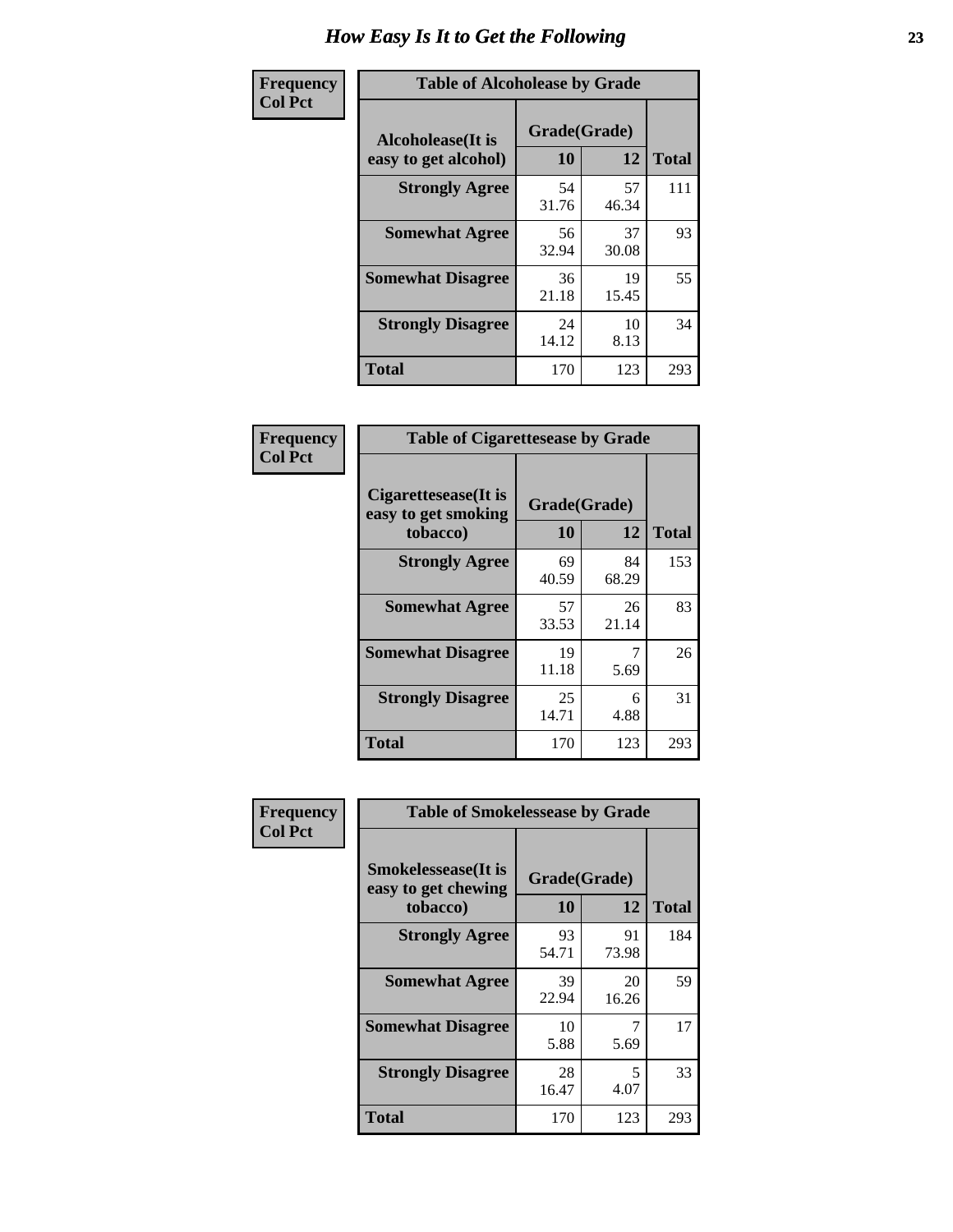| Frequency      | <b>Table of Marijuanaease by Grade</b>           |                    |             |              |  |  |  |  |  |  |
|----------------|--------------------------------------------------|--------------------|-------------|--------------|--|--|--|--|--|--|
| <b>Col Pct</b> | Marijuanaease(It is<br>easy to get<br>marijuana) | Grade(Grade)<br>10 | 12          | <b>Total</b> |  |  |  |  |  |  |
|                | <b>Strongly Agree</b>                            | 34<br>20.00        | 29<br>23.58 | 63           |  |  |  |  |  |  |
|                | <b>Somewhat Agree</b>                            | 44<br>25.88        | 47<br>38.21 | 91           |  |  |  |  |  |  |
|                | <b>Somewhat Disagree</b>                         | 38<br>22.35        | 22<br>17.89 | 60           |  |  |  |  |  |  |
|                | <b>Strongly Disagree</b>                         | 54<br>31.76        | 25<br>20.33 | 79           |  |  |  |  |  |  |
|                | <b>Total</b>                                     | 170                | 123         | 293          |  |  |  |  |  |  |

| <b>Table of Cocaineease by Grade</b> |             |              |              |  |  |  |  |  |  |
|--------------------------------------|-------------|--------------|--------------|--|--|--|--|--|--|
| <b>Cocaineease</b> (It is            |             | Grade(Grade) |              |  |  |  |  |  |  |
| easy to get cocaine)                 | 10          | 12           | <b>Total</b> |  |  |  |  |  |  |
| <b>Strongly Agree</b>                | 12<br>7.06  | 10<br>8.13   | 22           |  |  |  |  |  |  |
| <b>Somewhat Agree</b>                | 21<br>12.35 | 25<br>20.33  | 46           |  |  |  |  |  |  |
| <b>Somewhat Disagree</b>             | 49<br>28.82 | 40<br>32.52  | 89           |  |  |  |  |  |  |
| <b>Strongly Disagree</b>             | 88<br>51.76 | 48<br>39.02  | 136          |  |  |  |  |  |  |
| <b>Total</b>                         | 170         | 123          | 293          |  |  |  |  |  |  |

| Frequency      | <b>Table of Inhalantsease by Grade</b>           |                    |             |              |
|----------------|--------------------------------------------------|--------------------|-------------|--------------|
| <b>Col Pct</b> | Inhalantsease(It is<br>easy to get<br>inhalants) | Grade(Grade)<br>10 | 12          | <b>Total</b> |
|                | <b>Strongly Agree</b>                            | 46<br>27.06        | 29<br>23.58 | 75           |
|                | <b>Somewhat Agree</b>                            | 39<br>22.94        | 30<br>24.39 | 69           |
|                | <b>Somewhat Disagree</b>                         | 25<br>14.71        | 26<br>21.14 | 51           |
|                | <b>Strongly Disagree</b>                         | 60<br>35.29        | 38<br>30.89 | 98           |
|                | <b>Total</b>                                     | 170                | 123         | 293          |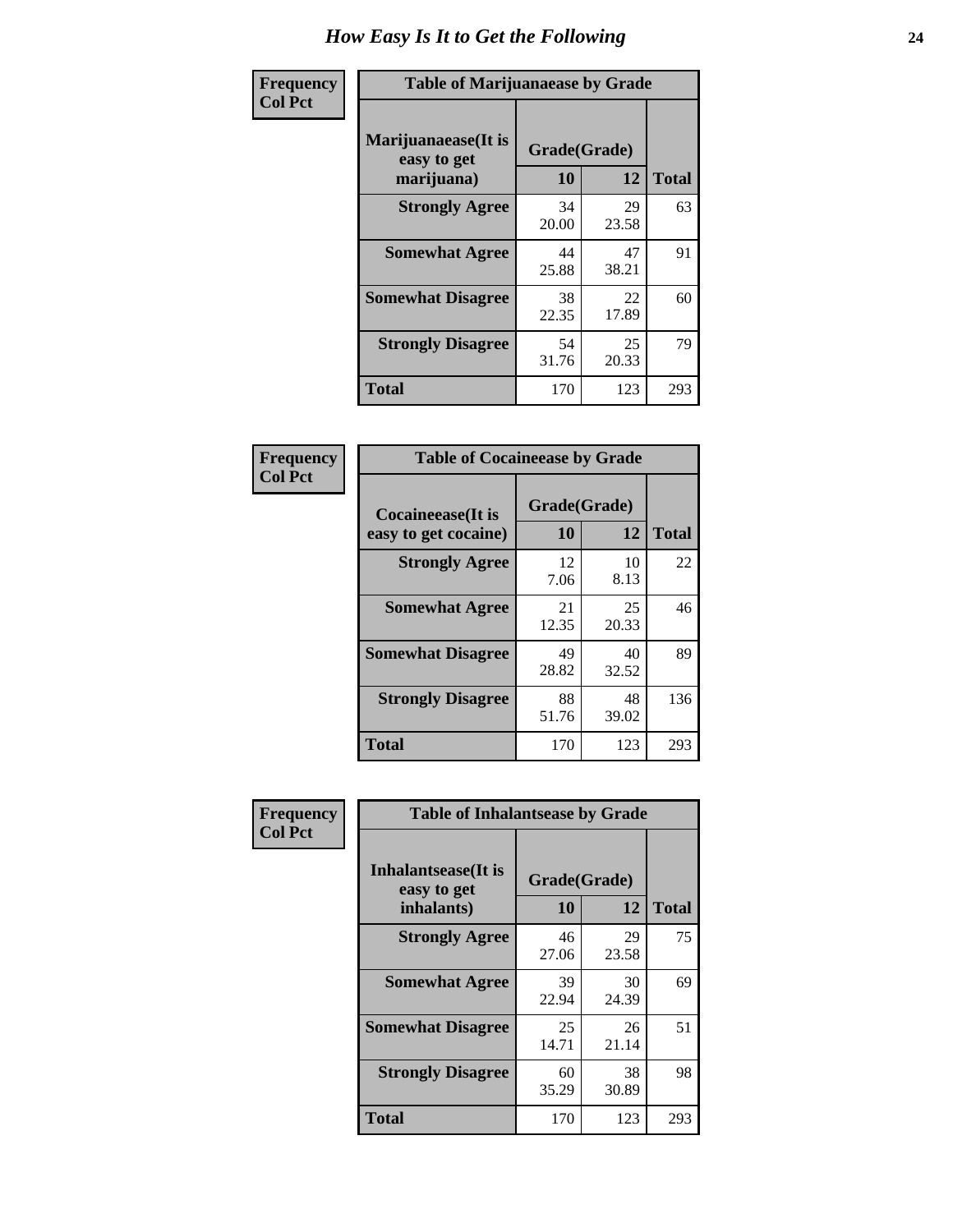| Frequency      | <b>Table of Steroidsease by Grade</b>       |                    |              |     |  |  |  |  |  |  |
|----------------|---------------------------------------------|--------------------|--------------|-----|--|--|--|--|--|--|
| <b>Col Pct</b> | Steroidsease(It is<br>easy to get steroids) | Grade(Grade)<br>10 | <b>Total</b> |     |  |  |  |  |  |  |
|                | <b>Strongly Agree</b>                       | 8<br>4.71          | 13<br>10.57  | 21  |  |  |  |  |  |  |
|                | <b>Somewhat Agree</b>                       | 36<br>21.18        | 32<br>26.02  | 68  |  |  |  |  |  |  |
|                | <b>Somewhat Disagree</b>                    | 50<br>29.41        | 34<br>27.64  | 84  |  |  |  |  |  |  |
|                | <b>Strongly Disagree</b>                    | 76<br>44.71        | 44<br>35.77  | 120 |  |  |  |  |  |  |
|                | <b>Total</b>                                | 170                | 123          | 293 |  |  |  |  |  |  |

| Frequency      | <b>Table of Ecstasyease by Grade</b>              |                    |              |     |  |  |  |  |  |  |
|----------------|---------------------------------------------------|--------------------|--------------|-----|--|--|--|--|--|--|
| <b>Col Pct</b> | <b>Ecstasyease</b> (It is<br>easy to get ecstasy) | Grade(Grade)<br>10 | <b>Total</b> |     |  |  |  |  |  |  |
|                | <b>Strongly Agree</b>                             | 9<br>5.29          | 10<br>8.13   | 19  |  |  |  |  |  |  |
|                | <b>Somewhat Agree</b>                             | 25<br>14.71        | 23<br>18.70  | 48  |  |  |  |  |  |  |
|                | <b>Somewhat Disagree</b>                          | 42<br>24.71        | 36<br>29.27  | 78  |  |  |  |  |  |  |
|                | <b>Strongly Disagree</b>                          | 94<br>55.29        | 54<br>43.90  | 148 |  |  |  |  |  |  |
|                | <b>Total</b>                                      | 170                | 123          | 293 |  |  |  |  |  |  |

| Frequency      | <b>Table of Methease by Grade</b>                          |                    |             |              |
|----------------|------------------------------------------------------------|--------------------|-------------|--------------|
| <b>Col Pct</b> | <b>Methease</b> (It is easy<br>to get<br>methamphetamines) | Grade(Grade)<br>10 | 12          | <b>Total</b> |
|                | <b>Strongly Agree</b>                                      | 17<br>10.00        | 14<br>11.38 | 31           |
|                | <b>Somewhat Agree</b>                                      | 19<br>11.18        | 40<br>32.52 | 59           |
|                | <b>Somewhat Disagree</b>                                   | 45<br>26.47        | 25<br>20.33 | 70           |
|                | <b>Strongly Disagree</b>                                   | 89<br>52.35        | 44<br>35.77 | 133          |
|                | <b>Total</b>                                               | 170                | 123         | 293          |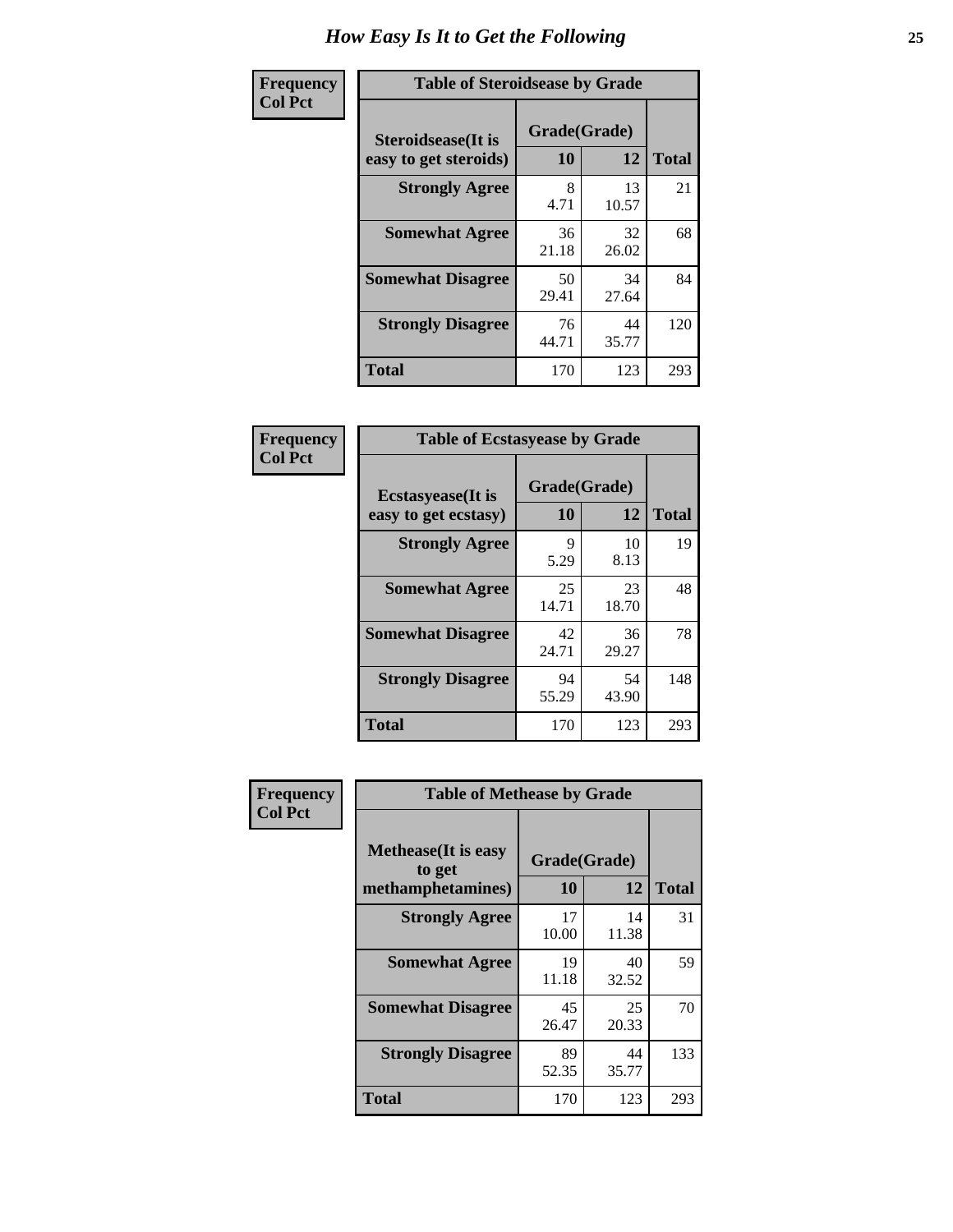| <b>Frequency</b> | <b>Table of Hallucinogensease by Grade</b>                |                    |             |              |  |  |  |  |  |  |
|------------------|-----------------------------------------------------------|--------------------|-------------|--------------|--|--|--|--|--|--|
| <b>Col Pct</b>   | Hallucinogensease(It)<br>is easy to get<br>hallucinogens) | Grade(Grade)<br>10 | 12          | <b>Total</b> |  |  |  |  |  |  |
|                  | <b>Strongly Agree</b>                                     | 4.12               | 10<br>8.13  | 17           |  |  |  |  |  |  |
|                  | <b>Somewhat Agree</b>                                     | 31<br>18.24        | 28<br>22.76 | 59           |  |  |  |  |  |  |
|                  | <b>Somewhat Disagree</b>                                  | 42<br>24.71        | 29<br>23.58 | 71           |  |  |  |  |  |  |
|                  | <b>Strongly Disagree</b>                                  | 90<br>52.94        | 56<br>45.53 | 146          |  |  |  |  |  |  |
|                  | <b>Total</b>                                              | 170                | 123         | 293          |  |  |  |  |  |  |

| Frequency<br>  Col Pct |
|------------------------|
|                        |

г

| <b>Table of Prescriptionease by Grade</b>                                                |             |              |              |  |  |  |  |  |
|------------------------------------------------------------------------------------------|-------------|--------------|--------------|--|--|--|--|--|
| <b>Prescriptionease</b> (It<br>is easy to get<br>prescription drugs<br>not prescribed to |             | Grade(Grade) |              |  |  |  |  |  |
| me)                                                                                      | 10          | 12           | <b>Total</b> |  |  |  |  |  |
| <b>Strongly Agree</b>                                                                    | 56<br>32.94 | 45<br>36.59  | 101          |  |  |  |  |  |
| <b>Somewhat Agree</b>                                                                    | 48<br>28.24 | 37<br>30.08  | 85           |  |  |  |  |  |
| <b>Somewhat Disagree</b>                                                                 | 23<br>13.53 | 16<br>13.01  | 39           |  |  |  |  |  |
| <b>Strongly Disagree</b>                                                                 | 43<br>25.29 | 25<br>20.33  | 68           |  |  |  |  |  |
| Total                                                                                    | 170         | 123          | 293          |  |  |  |  |  |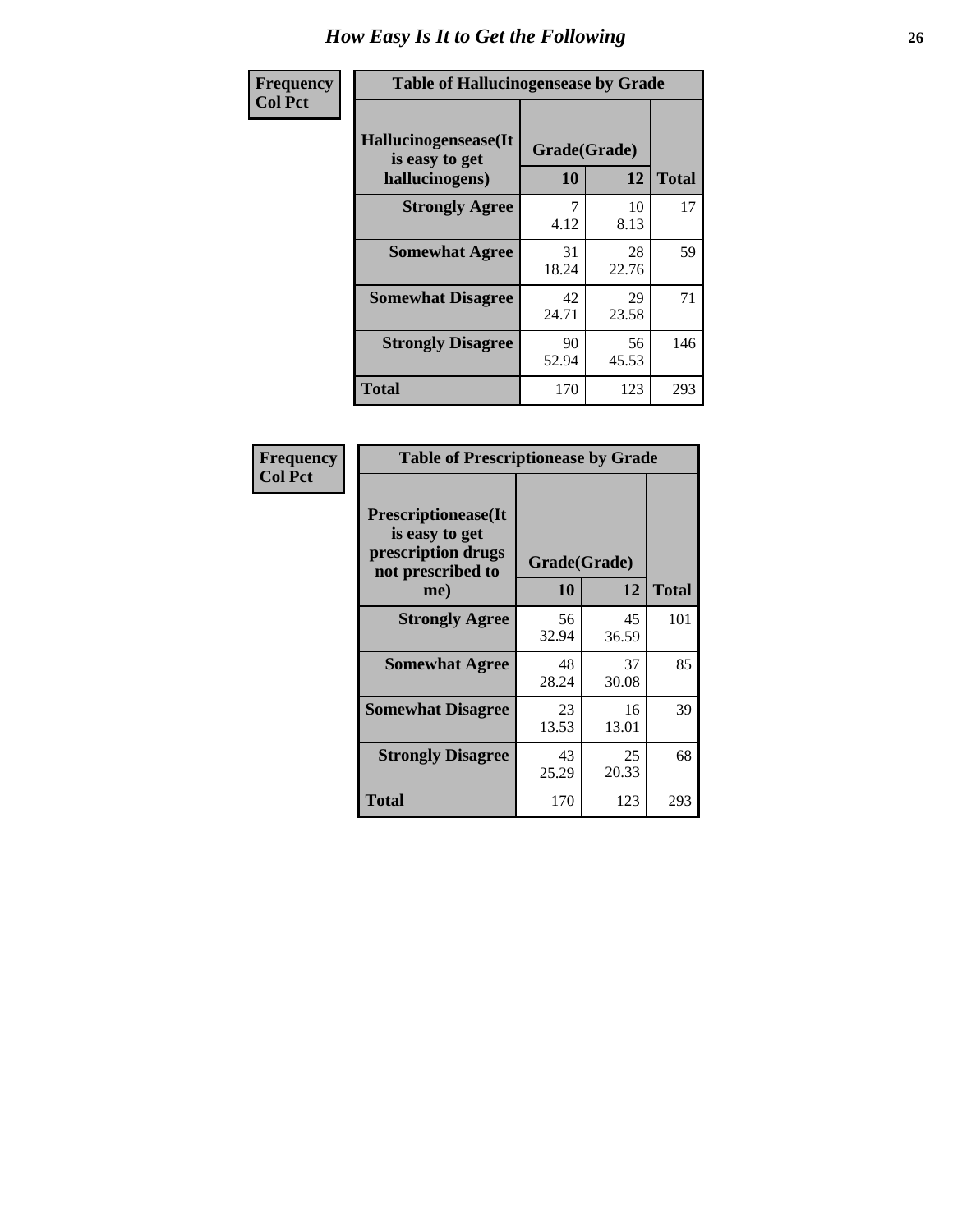### *Age at Onset of Use* **27** *Results for "Age at Onset of Use" questions exclude students who said they did not use that substance*

| Frequency      |                                                  |                  |                  |           |             | <b>Table of Grade by Alcoholinit</b> |             |             |             |            |                       |              |
|----------------|--------------------------------------------------|------------------|------------------|-----------|-------------|--------------------------------------|-------------|-------------|-------------|------------|-----------------------|--------------|
| <b>Row Pct</b> | Alcoholinit (I started using alcohol when I was) |                  |                  |           |             |                                      |             |             |             |            |                       |              |
|                | Grade(Grade)   younger                           | 8 or             | <b>10</b>        | 11        | 12          | 13                                   | 14          | 15          | <b>16</b>   | 17         | <b>18 or</b><br>older | <b>Total</b> |
|                | 10                                               | 2.82             | റ<br>2.82        | 3<br>4.23 | 11<br>15.49 | 15<br>21.13                          | 16<br>22.54 | 15<br>21.13 | 6<br>8.45   | 1.41       | $\theta$<br>0.00      | 71           |
|                | 12                                               | $\Omega$<br>0.00 | $\Omega$<br>0.00 | 1.61      | 1.61        | 4<br>6.45                            | 9<br>14.52  | 18<br>29.03 | 19<br>30.65 | 8<br>12.90 | 2<br>3.23             | 62           |
|                | <b>Total</b>                                     | 2                | $\overline{2}$   | 4         | 12          | 19                                   | 25          | 33          | 25          | 9          | 2                     | 133          |
|                |                                                  |                  |                  |           |             | Frequency Missing $= 160$            |             |             |             |            |                       |              |

| Frequency                                           |              |                                                      |                        |           |            | <b>Table of Grade by Cigarettesinit</b> |            |             |            |                  |              |  |
|-----------------------------------------------------|--------------|------------------------------------------------------|------------------------|-----------|------------|-----------------------------------------|------------|-------------|------------|------------------|--------------|--|
| <b>Row Pct</b>                                      |              | Cigarettesinit(I started smoking tobacco when I was) |                        |           |            |                                         |            |             |            |                  |              |  |
|                                                     | Grade(Grade) | 8 or<br>younger                                      | <b>10</b>              | 11        | 12         | 13                                      | 14         | 15          | 16         | 17               | <b>Total</b> |  |
|                                                     | 10           | 2.33                                                 | 6<br>13.95             | 3<br>6.98 | 6<br>13.95 | 8<br>18.60                              | 16.28      | 7<br>16.28  | 11.63      | $\Omega$<br>0.00 | 43           |  |
|                                                     | 12           | $\theta$<br>0.00                                     | $\overline{0}$<br>0.00 | 2.50      | 3<br>7.50  | 2<br>5.00                               | 4<br>10.00 | 16<br>40.00 | 8<br>20.00 | 6<br>15.00       | 40           |  |
| <b>Total</b><br>23<br>13<br>4<br>10<br>6<br>9<br>11 |              |                                                      |                        |           |            |                                         |            |             |            |                  | 83           |  |
|                                                     |              |                                                      |                        |           |            | Frequency Missing $= 210$               |            |             |            |                  |              |  |

**Frequency Row Pct**

| <b>Table of Grade by Smokelessinit</b>                                                 |                                                                                                                  |                                                     |            |             |             |            |           |      |      |    |  |  |  |
|----------------------------------------------------------------------------------------|------------------------------------------------------------------------------------------------------------------|-----------------------------------------------------|------------|-------------|-------------|------------|-----------|------|------|----|--|--|--|
|                                                                                        |                                                                                                                  | Smokelessinit(I started chewing tobacco when I was) |            |             |             |            |           |      |      |    |  |  |  |
| Grade(Grade)                                                                           | <b>18 or</b><br>8 or<br>15<br>12<br>13<br>older<br><b>10</b><br>14<br><b>16</b><br><b>Total</b><br>17<br>younger |                                                     |            |             |             |            |           |      |      |    |  |  |  |
| 10                                                                                     | 3<br>7.14                                                                                                        | $\overline{2}$<br>4.76                              | 5<br>11.90 | 11<br>26.19 | 12<br>28.57 | 6<br>14.29 | 2<br>4.76 | 0.00 | 2.38 | 42 |  |  |  |
| 12                                                                                     | $\theta$<br>4<br>6<br>4<br>4<br>17.39<br>17.39<br>17.39<br>8.70<br>0.00<br>4.35<br>4.35<br>26.09<br>4.35         |                                                     |            |             |             |            |           |      |      |    |  |  |  |
| <b>Total</b><br>3<br>3<br>17<br>10<br>$\overline{2}$<br>$\overline{2}$<br>16<br>6<br>6 |                                                                                                                  |                                                     |            |             |             |            |           |      |      |    |  |  |  |
|                                                                                        | Frequency Missing $= 228$                                                                                        |                                                     |            |             |             |            |           |      |      |    |  |  |  |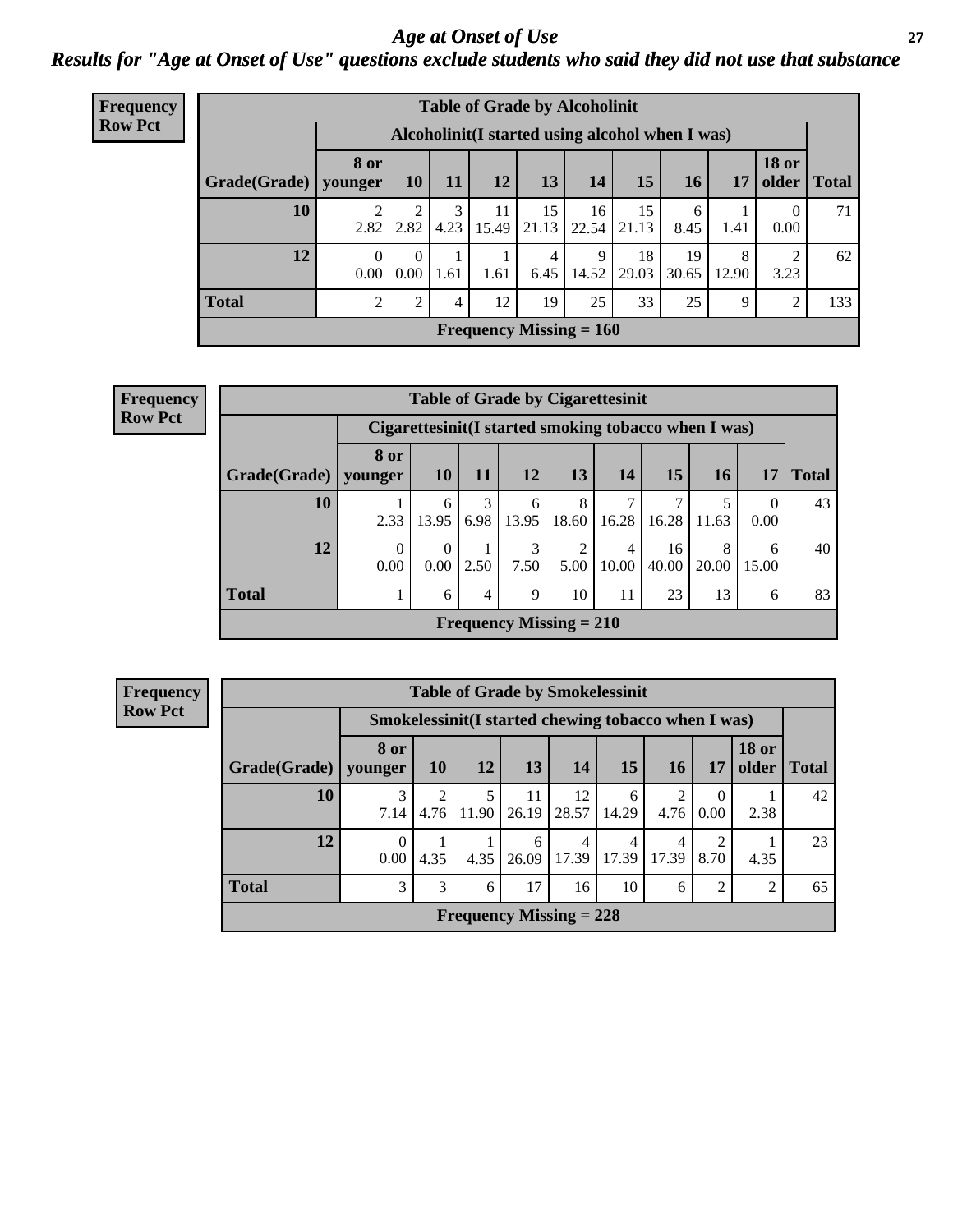#### *Age at Onset of Use* **28**

*Results for "Age at Onset of Use" questions exclude students who said they did not use that substance*

| <b>Frequency</b> |                          | <b>Table of Grade by Marijuanainit</b> |      |                  |          |            |                             |                      |            |                                                      |            |              |
|------------------|--------------------------|----------------------------------------|------|------------------|----------|------------|-----------------------------|----------------------|------------|------------------------------------------------------|------------|--------------|
| <b>Row Pct</b>   |                          |                                        |      |                  |          |            |                             |                      |            | Marijuanainit (I started using marijuana when I was) |            |              |
|                  | $Grade(Grade)$   younger | <b>8</b> or                            | 9    | 10               | 11       | 12         | 13                          | 14                   | 15         | 16                                                   | 17         | <b>Total</b> |
|                  | 10                       | 7.69                                   | 3.85 | $\Omega$<br>0.00 | 3.85     | 4<br>15.38 | 19.23                       | 7<br>26.92           | 19.23      | 0.00                                                 | 3.85       | 26           |
|                  | 12                       | 0.00                                   |      | $0.00$ 5.26      | $\Omega$ | 3          | 3<br>$0.00$   15.79   15.79 | $\Omega$<br>$0.00\,$ | 6<br>31.58 | 21.05                                                | റ<br>10.53 | 19           |
|                  | <b>Total</b>             | 2                                      |      |                  |          | 7          | 8                           | 7                    | 11         | 4                                                    | 3          | 45           |
|                  |                          |                                        |      |                  |          |            | Frequency Missing $= 248$   |                      |            |                                                      |            |              |

| Frequency      | <b>Table of Grade by Cocaineinit</b> |                                |                                                          |                           |                |
|----------------|--------------------------------------|--------------------------------|----------------------------------------------------------|---------------------------|----------------|
| <b>Row Pct</b> |                                      |                                | Cocaineinit(I<br>started using<br>cocaine when I<br>was) |                           |                |
|                | Grade(Grade)                         | 13                             | 15                                                       | 16                        | <b>Total</b>   |
|                | 10                                   | 50.00                          | 50.00                                                    | $\mathbf{\Omega}$<br>0.00 | $\mathfrak{D}$ |
|                | 12                                   | 0.00                           | 0<br>0.00                                                | $\mathcal{L}$<br>100.00   | 2              |
|                | <b>Total</b>                         |                                |                                                          | 2                         | 4              |
|                |                                      | <b>Frequency Missing = 289</b> |                                                          |                           |                |

| Frequency      | <b>Table of Grade by Inhalantsinit</b> |                |                                                           |                         |                      |                |  |  |
|----------------|----------------------------------------|----------------|-----------------------------------------------------------|-------------------------|----------------------|----------------|--|--|
| <b>Row Pct</b> |                                        |                | Inhalantsinit(I started<br>using inhalants when I<br>was) |                         |                      |                |  |  |
|                | Grade(Grade)                           | 12             | 14                                                        | 15                      | <b>16</b>            | <b>Total</b>   |  |  |
|                | 10                                     | 25.00          | 25.00                                                     | $\mathfrak{D}$<br>50.00 | $\mathbf{0}$<br>0.00 | $\overline{4}$ |  |  |
|                | 12                                     | 50.00          | $\Omega$<br>0.00                                          | 0.00                    | 50.00                | $\mathfrak{D}$ |  |  |
|                | <b>Total</b>                           | $\overline{2}$ | 1                                                         | $\overline{2}$          |                      | 6              |  |  |
|                | Frequency Missing $= 287$              |                |                                                           |                         |                      |                |  |  |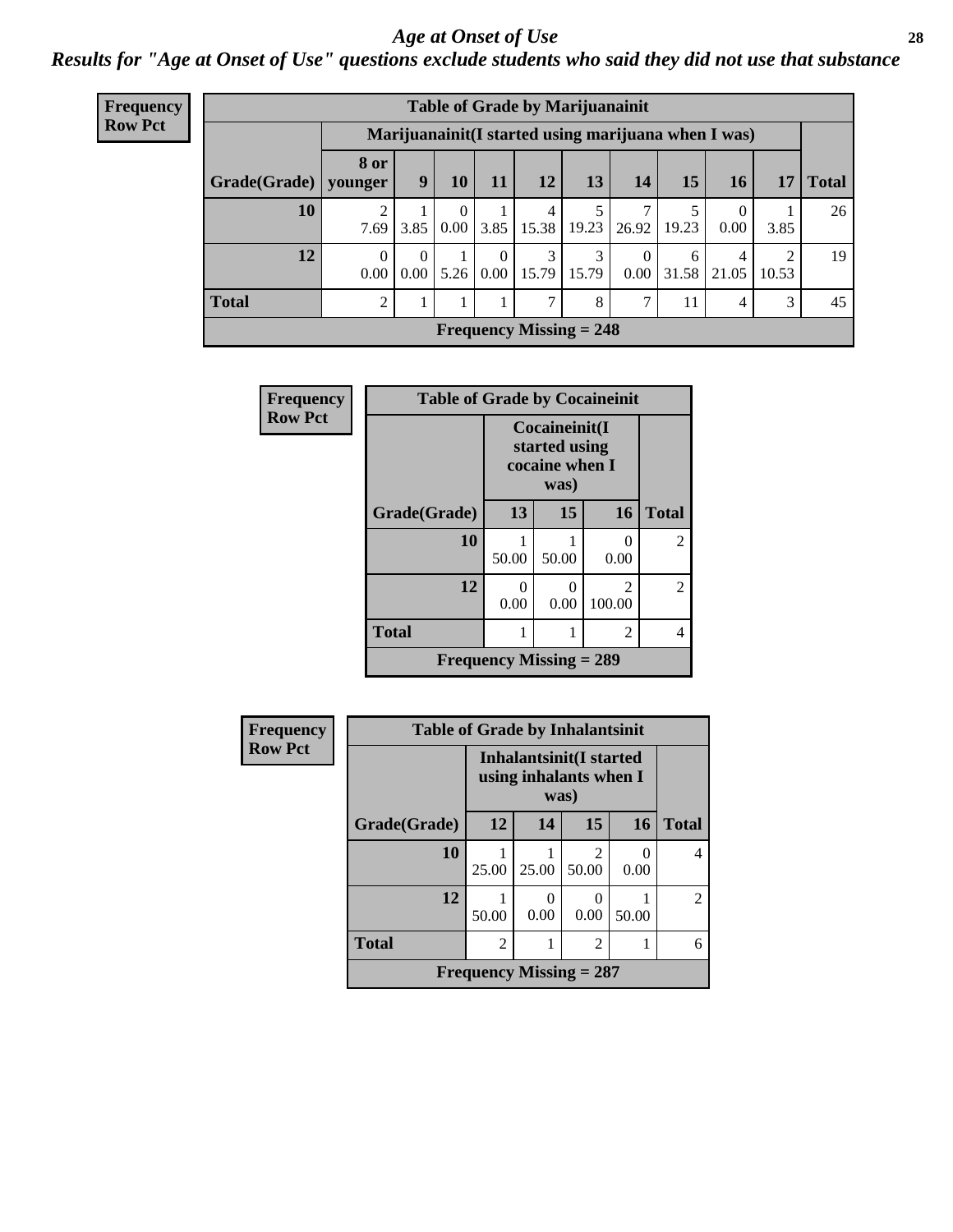#### *Age at Onset of Use* **29**

*Results for "Age at Onset of Use" questions exclude students who said they did not use that substance*

| Frequency      | <b>Table of Grade by Steroidsinit</b> |                                                            |                                      |              |  |  |
|----------------|---------------------------------------|------------------------------------------------------------|--------------------------------------|--------------|--|--|
| <b>Row Pct</b> |                                       | Steroidsinit(I<br>started using<br>steroids when I<br>was) |                                      |              |  |  |
|                | Grade(Grade)                          | 8 or<br>younger                                            | <b>16</b>                            | <b>Total</b> |  |  |
|                | 10                                    | 0                                                          | 0                                    | 0            |  |  |
|                | 12                                    | $\mathfrak{D}$<br>50.00                                    | $\mathcal{D}_{\mathcal{L}}$<br>50.00 | 4            |  |  |
|                | <b>Total</b>                          | $\overline{2}$                                             | $\mathfrak{D}$                       | 4            |  |  |
|                |                                       | <b>Frequency Missing = 289</b>                             |                                      |              |  |  |

| <b>Frequency</b> | <b>Table of Grade by Ecstasyinit</b> |                                                            |           |           |           |       |                |
|------------------|--------------------------------------|------------------------------------------------------------|-----------|-----------|-----------|-------|----------------|
| <b>Row Pct</b>   |                                      | <b>Ecstasyinit</b> (I started using<br>ecstasy when I was) |           |           |           |       |                |
|                  | Grade(Grade)                         | 13                                                         | 14        | 15        | 16        | 17    | <b>Total</b>   |
|                  | 10                                   | 33.33                                                      | 33.33     | 33.33     | 0<br>0.00 | 0.00  | 3              |
|                  | 12                                   | 0<br>0.00                                                  | 0<br>0.00 | 0<br>0.00 | 50.00     | 50.00 | $\mathfrak{D}$ |
|                  | <b>Total</b>                         |                                                            |           |           |           |       | 5              |
|                  |                                      | Frequency Missing $= 288$                                  |           |           |           |       |                |

| Frequency      |              | <b>Table of Grade by Methinit</b> |                                                                       |                           |                |
|----------------|--------------|-----------------------------------|-----------------------------------------------------------------------|---------------------------|----------------|
| <b>Row Pct</b> |              |                                   | <b>Methinit(I started</b><br>using<br>methamphetamines<br>when I was) |                           |                |
|                | Grade(Grade) | 10                                | 13                                                                    | 16                        | <b>Total</b>   |
|                | 10           | 0<br>0.00                         | 100.00                                                                | $\mathbf{\Omega}$<br>0.00 |                |
|                | 12           | 50.00                             | $\mathbf{\Omega}$<br>0.00                                             | 50.00                     | $\overline{c}$ |
|                | <b>Total</b> |                                   |                                                                       |                           | 3              |
|                |              | <b>Frequency Missing = 290</b>    |                                                                       |                           |                |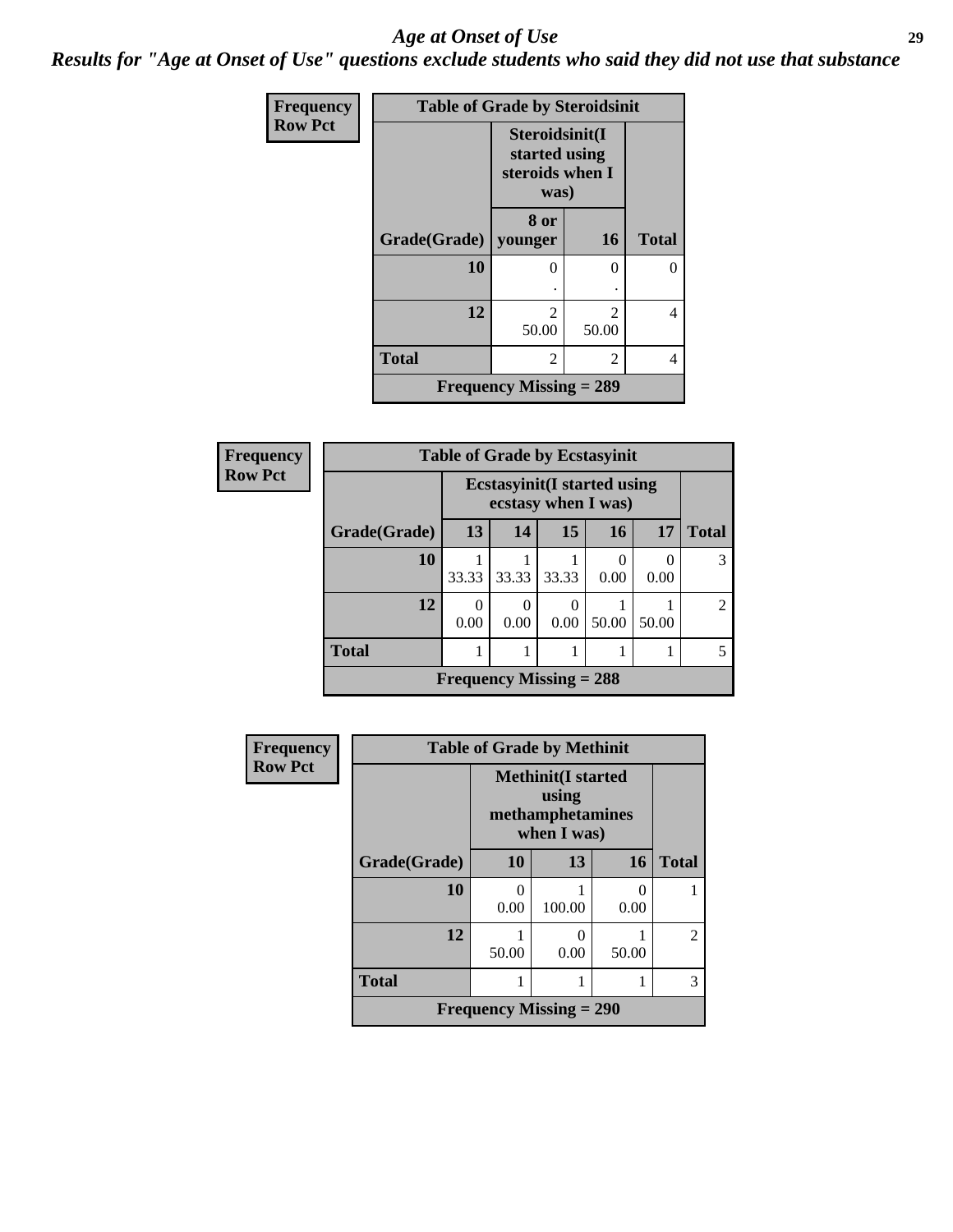#### Age at Onset of Use **30**

*Results for "Age at Onset of Use" questions exclude students who said they did not use that substance*

| Frequency      |              |                                                                      | <b>Table of Grade by Hallucinogensinit</b> |                |  |  |
|----------------|--------------|----------------------------------------------------------------------|--------------------------------------------|----------------|--|--|
| <b>Row Pct</b> |              | Hallucinogensinit(I<br>started using<br>hallucinogens when<br>I was) |                                            |                |  |  |
|                | Grade(Grade) | 14                                                                   | 17                                         | <b>Total</b>   |  |  |
|                | 10           | $\mathfrak{D}$<br>100.00                                             | 0<br>0.00                                  | $\overline{2}$ |  |  |
|                | 12           | 0<br>0.00                                                            | 100.00                                     |                |  |  |
|                | <b>Total</b> | $\overline{c}$                                                       |                                            | 3              |  |  |
|                |              | Frequency Missing $= 290$                                            |                                            |                |  |  |

| <b>Frequency</b> | <b>Table of Grade by Prescriptioninit</b>                                                          |           |                         |            |                           |                        |            |              |
|------------------|----------------------------------------------------------------------------------------------------|-----------|-------------------------|------------|---------------------------|------------------------|------------|--------------|
| <b>Row Pct</b>   | <b>Prescriptioninit (I started using</b><br>prescription drugs not prescribed to<br>me when I was) |           |                         |            |                           |                        |            |              |
|                  | Grade(Grade)                                                                                       | <b>10</b> | 13                      | 14         | 15                        | 16                     | 17         | <b>Total</b> |
|                  | <b>10</b>                                                                                          | 4.55      | 8<br>36.36              | 6<br>27.27 | 4<br>18.18                | 3<br>13.64             | 0<br>0.00  | 22           |
|                  | 12                                                                                                 | 0.00      | $\mathfrak{D}$<br>20.00 | 10.00      | 10.00                     | $\mathcal{D}$<br>20.00 | 4<br>40.00 | 10           |
|                  | <b>Total</b>                                                                                       |           | 10                      | 7          | 5                         | 5                      | 4          | 32           |
|                  |                                                                                                    |           |                         |            | Frequency Missing $= 261$ |                        |            |              |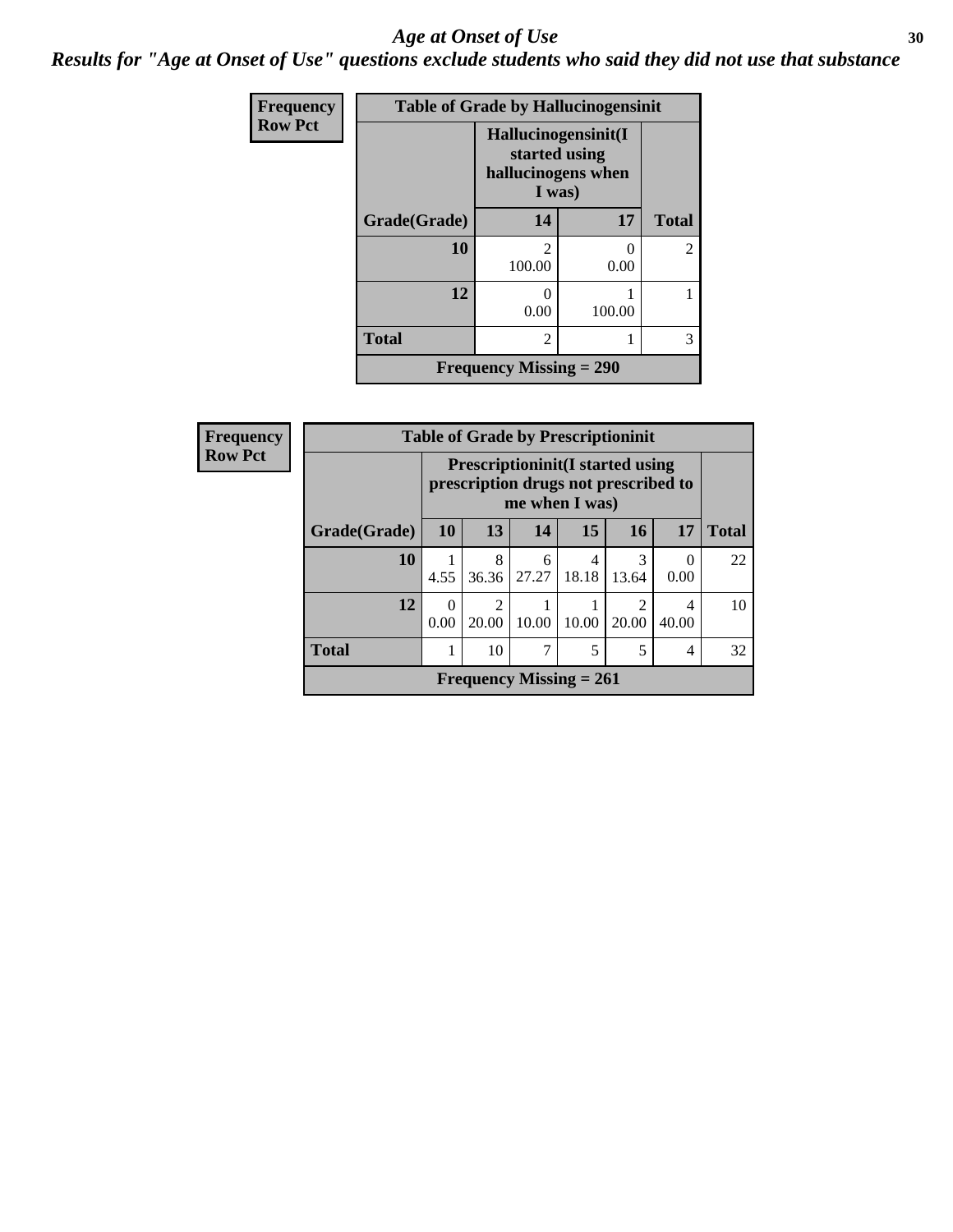| Frequency      | <b>Table of Alcoholharm by Grade</b>          |                    |             |              |  |
|----------------|-----------------------------------------------|--------------------|-------------|--------------|--|
| <b>Col Pct</b> | Alcoholharm(I<br>think alcohol is<br>harmful) | Grade(Grade)<br>10 | 12          | <b>Total</b> |  |
|                | <b>Strongly Agree</b>                         | 59<br>34.71        | 57<br>46.34 | 116          |  |
|                | <b>Somewhat Agree</b>                         | 62<br>36.47        | 40<br>32.52 | 102          |  |
|                | <b>Somewhat Disagree</b>                      | 37<br>21.76        | 22<br>17.89 | 59           |  |
|                | <b>Strongly Disagree</b>                      | 12<br>7.06         | 4<br>3.25   | 16           |  |
|                | <b>Total</b>                                  | 170                | 123         | 293          |  |

|                                                          | <b>Table of Cigarettesharm by Grade</b> |                           |              |  |  |  |
|----------------------------------------------------------|-----------------------------------------|---------------------------|--------------|--|--|--|
| Cigarettesharm(I<br>think smoking<br>tobacco is harmful) | Grade(Grade)<br>10                      | 12                        | <b>Total</b> |  |  |  |
| <b>Strongly Agree</b>                                    | 116<br>68.24                            | 97<br>78.86               | 213          |  |  |  |
| <b>Somewhat Agree</b>                                    | 40<br>23.53                             | 25<br>20.33               | 65           |  |  |  |
| <b>Somewhat Disagree</b>                                 | 7<br>4.12                               | 0.81                      | 8            |  |  |  |
| <b>Strongly Disagree</b>                                 | 7<br>4.12                               | $\mathbf{\Omega}$<br>0.00 | 7            |  |  |  |
| <b>Total</b>                                             | 170                                     | 123                       | 293          |  |  |  |

| Frequency      | <b>Table of Smokelessharm by Grade</b>                  |                    |             |              |
|----------------|---------------------------------------------------------|--------------------|-------------|--------------|
| <b>Col Pct</b> | Smokelessharm(I<br>think chewing<br>tobacco is harmful) | Grade(Grade)<br>10 | 12          | <b>Total</b> |
|                | <b>Strongly Agree</b>                                   | 94<br>55.29        | 95<br>77.24 | 189          |
|                | <b>Somewhat Agree</b>                                   | 47<br>27.65        | 22<br>17.89 | 69           |
|                | <b>Somewhat Disagree</b>                                | 19<br>11.18        | 6<br>4.88   | 25           |
|                | <b>Strongly Disagree</b>                                | 10<br>5.88         | 0<br>0.00   | 10           |
|                | Total                                                   | 170                | 123         | 293          |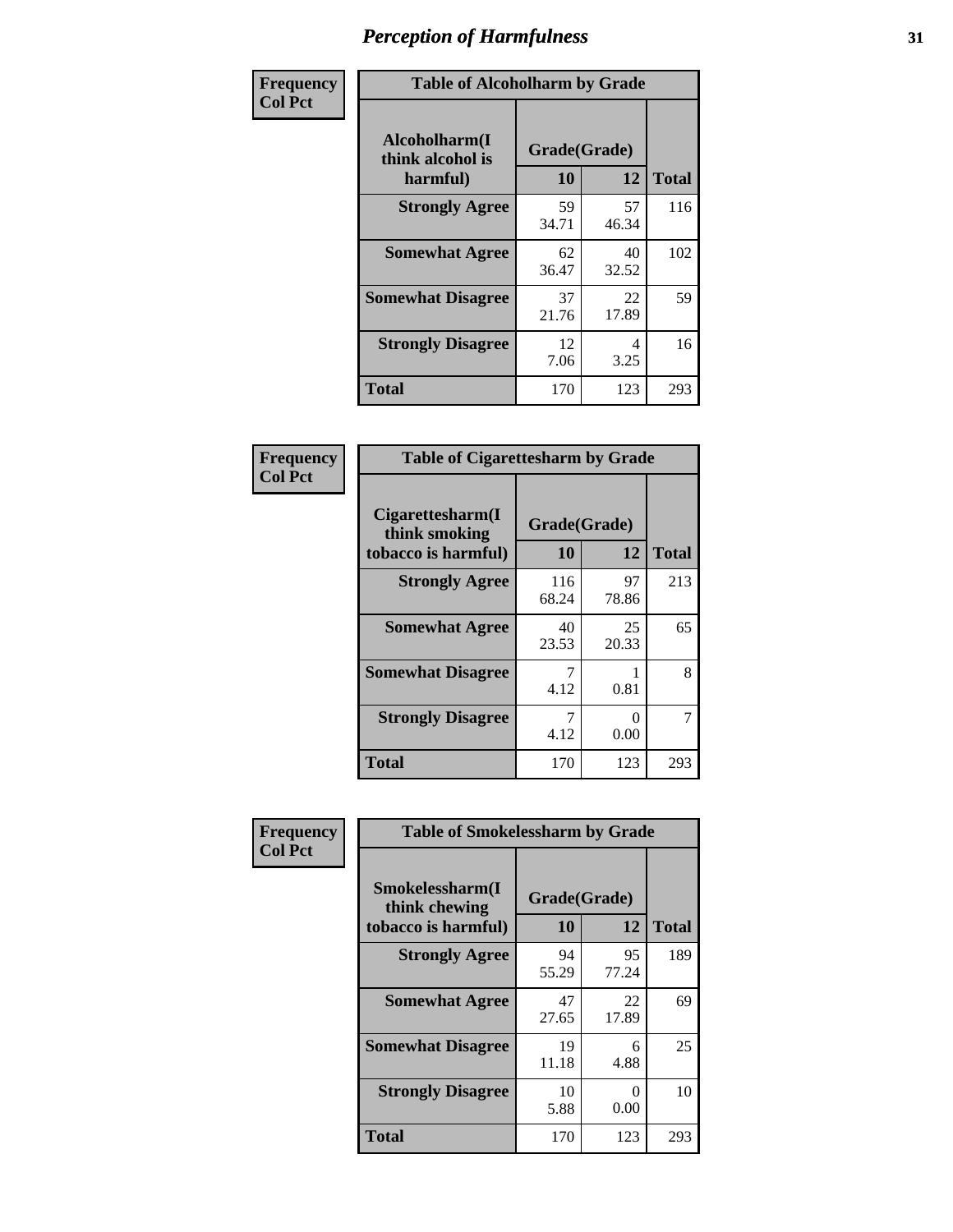| Frequency      | <b>Table of Marijuanaharm by Grade</b>            |                    |             |              |  |
|----------------|---------------------------------------------------|--------------------|-------------|--------------|--|
| <b>Col Pct</b> | Marijuanaharm(I<br>think marijuana is<br>harmful) | Grade(Grade)<br>10 | 12          | <b>Total</b> |  |
|                | <b>Strongly Agree</b>                             | 113<br>66.47       | 86<br>69.92 | 199          |  |
|                | <b>Somewhat Agree</b>                             | 25<br>14.71        | 16<br>13.01 | 41           |  |
|                | <b>Somewhat Disagree</b>                          | 12<br>7.06         | 13<br>10.57 | 25           |  |
|                | <b>Strongly Disagree</b>                          | 20<br>11.76        | 8<br>6.50   | 28           |  |
|                | <b>Total</b>                                      | 170                | 123         | 293          |  |

| <b>Table of Cocaineharm by Grade</b>          |                    |                           |              |  |  |
|-----------------------------------------------|--------------------|---------------------------|--------------|--|--|
| Cocaineharm(I<br>think cocaine is<br>harmful) | Grade(Grade)<br>10 | 12                        | <b>Total</b> |  |  |
| <b>Strongly Agree</b>                         | 150<br>88.24       | 118<br>95.93              | 268          |  |  |
| <b>Somewhat Agree</b>                         | 12<br>7.06         | 5<br>4.07                 | 17           |  |  |
| <b>Somewhat Disagree</b>                      | 0.59               | $\mathbf{\Omega}$<br>0.00 |              |  |  |
| <b>Strongly Disagree</b>                      | 7<br>4.12          | ∩<br>0.00                 | 7            |  |  |
| Total                                         | 170                | 123                       | 293          |  |  |

| Frequency      | <b>Table of Inhalantsharm by Grade</b> |              |              |              |  |
|----------------|----------------------------------------|--------------|--------------|--------------|--|
| <b>Col Pct</b> | Inhalantsharm(I<br>think inhalants     | Grade(Grade) |              |              |  |
|                | are harmful)                           | 10           | 12           | <b>Total</b> |  |
|                | <b>Strongly Agree</b>                  | 150<br>88.24 | 119<br>96.75 | 269          |  |
|                | <b>Somewhat Agree</b>                  | 14<br>8.24   | 4<br>3.25    | 18           |  |
|                | <b>Strongly Disagree</b>               | 6<br>3.53    | 0<br>0.00    | 6            |  |
|                | Total                                  | 170          | 123          | 293          |  |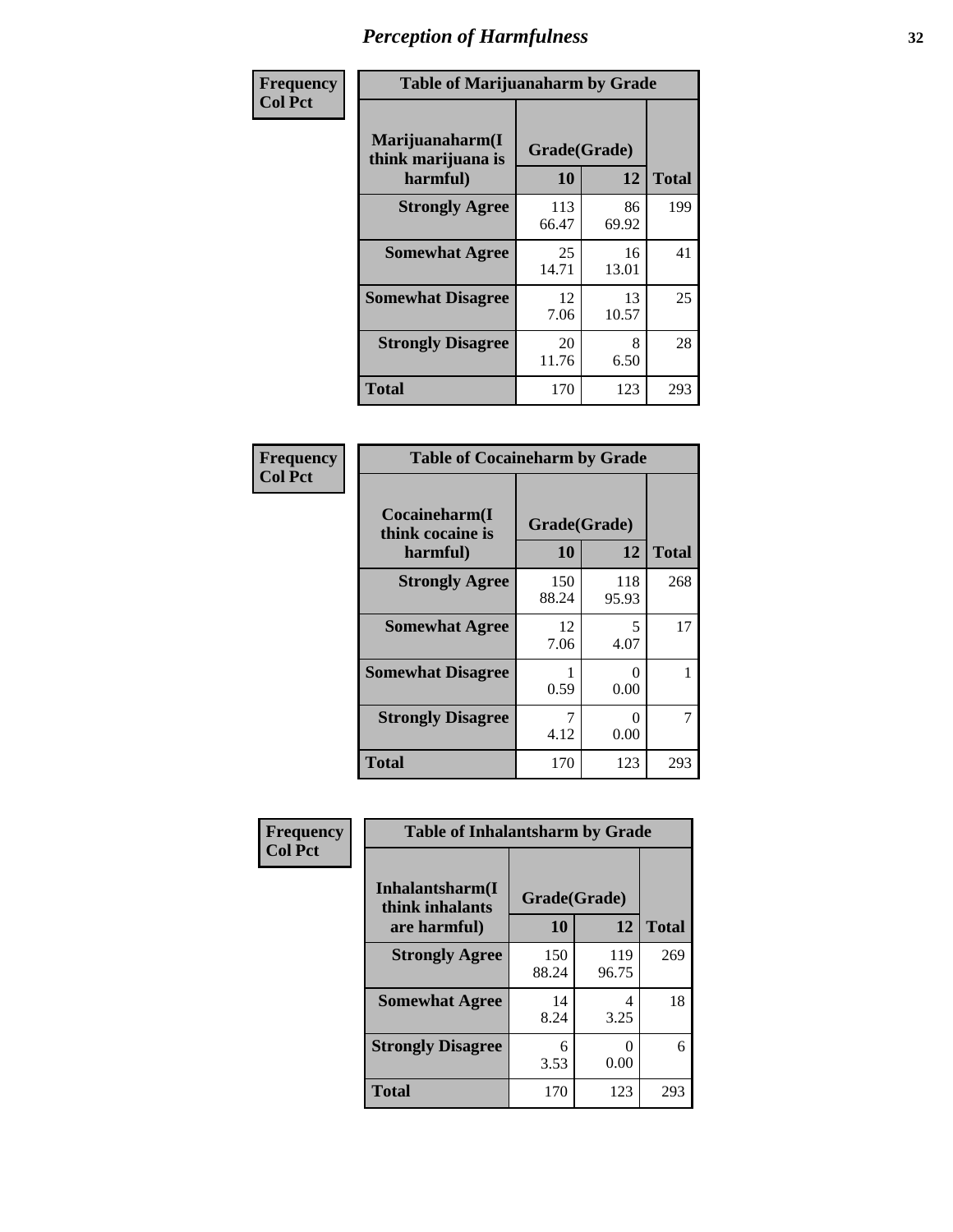| Frequency      | <b>Table of Steroidsharm by Grade</b>            |                    |                        |              |
|----------------|--------------------------------------------------|--------------------|------------------------|--------------|
| <b>Col Pct</b> | Steroidsharm(I<br>think steroids are<br>harmful) | Grade(Grade)<br>10 | 12                     | <b>Total</b> |
|                | <b>Strongly Agree</b>                            | 129<br>75.88       | 104<br>84.55           | 233          |
|                | <b>Somewhat Agree</b>                            | 24<br>14.12        | 17<br>13.82            | 41           |
|                | <b>Somewhat Disagree</b>                         | 10<br>5.88         | $\mathfrak{D}$<br>1.63 | 12           |
|                | <b>Strongly Disagree</b>                         | 4.12               | ∩<br>0.00              | 7            |
|                | <b>Total</b>                                     | 170                | 123                    | 293          |

| <b>Table of Ecstasyharm by Grade</b> |              |                           |              |  |  |
|--------------------------------------|--------------|---------------------------|--------------|--|--|
| Ecstasyharm(I<br>think ecstasy is    | Grade(Grade) |                           |              |  |  |
| harmful)                             | 10           | 12                        | <b>Total</b> |  |  |
| <b>Strongly Agree</b>                | 151<br>88.82 | 117<br>95.12              | 268          |  |  |
| <b>Somewhat Agree</b>                | 13<br>7.65   | 6<br>4.88                 | 19           |  |  |
| <b>Strongly Disagree</b>             | 6<br>3.53    | $\mathbf{\Omega}$<br>0.00 | 6            |  |  |
| <b>Total</b>                         | 170          | 123                       | 293          |  |  |

| Frequency      | <b>Table of Methharm by Grade</b>            |              |              |              |  |
|----------------|----------------------------------------------|--------------|--------------|--------------|--|
| <b>Col Pct</b> | <b>Methharm</b> (I think<br>methamphetamines |              |              |              |  |
|                | are harmful)                                 | 10           | 12           | <b>Total</b> |  |
|                | <b>Strongly Agree</b>                        | 157<br>92.35 | 119<br>96.75 | 276          |  |
|                | <b>Somewhat Agree</b>                        | 4.12         | 4<br>3.25    | 11           |  |
|                | <b>Strongly Disagree</b>                     | 6<br>3.53    | 0.00         | 6            |  |
|                | Total                                        | 170          | 123          | 293          |  |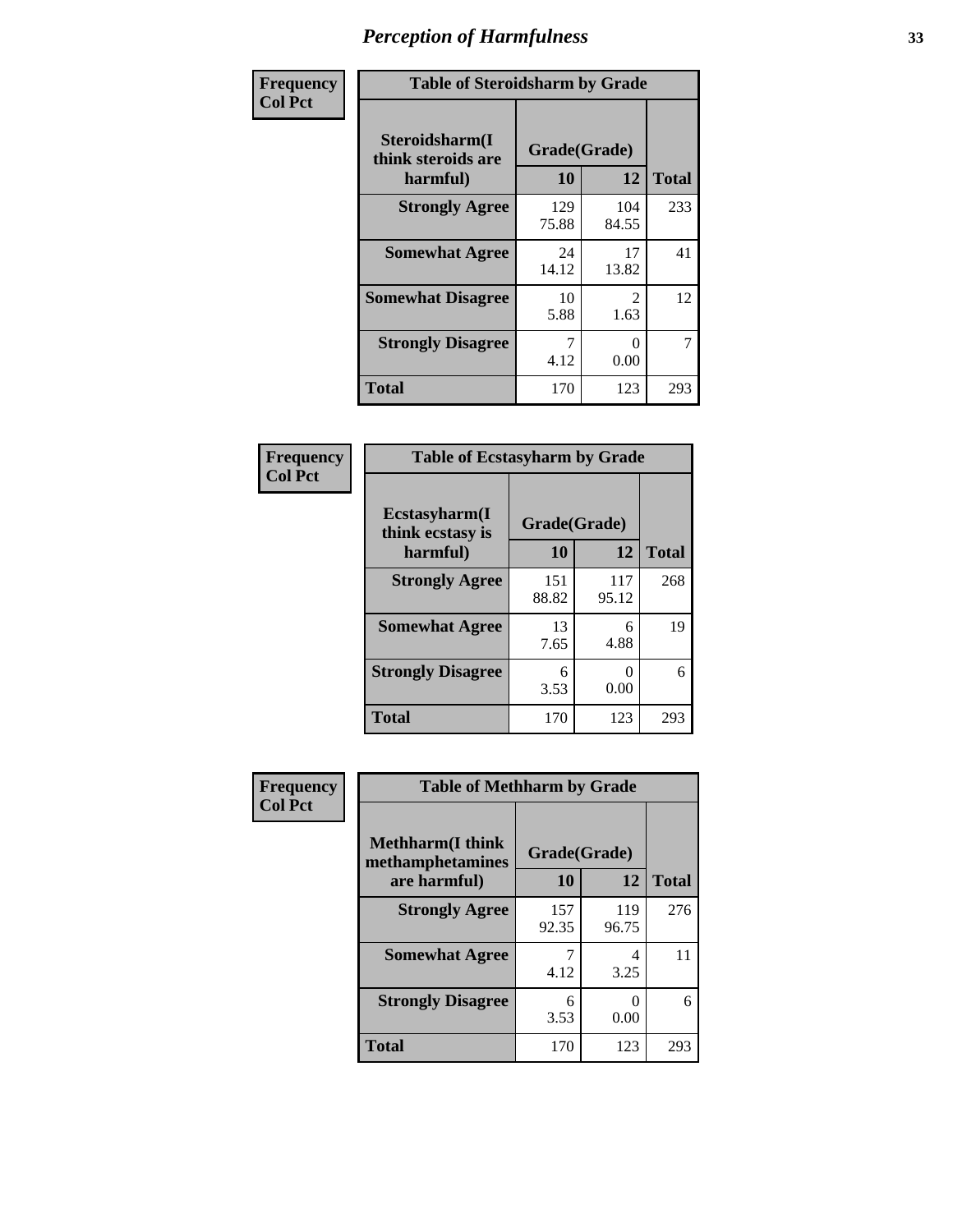| Frequency      | <b>Table of Hallucinogensharm by Grade</b>                 |                    |              |              |
|----------------|------------------------------------------------------------|--------------------|--------------|--------------|
| <b>Col Pct</b> | Hallucinogensharm(I<br>think hallucinogens<br>are harmful) | Grade(Grade)<br>10 | 12           | <b>Total</b> |
|                | <b>Strongly Agree</b>                                      | 148<br>87.06       | 119<br>96.75 | 267          |
|                | <b>Somewhat Agree</b>                                      | 15<br>8.82         | 4<br>3.25    | 19           |
|                | <b>Somewhat Disagree</b>                                   | 0.59               | 0<br>0.00    | 1            |
|                | <b>Strongly Disagree</b>                                   | 6<br>3.53          | 0<br>0.00    | 6            |
|                | <b>Total</b>                                               | 170                | 123          | 293          |

| <b>Table of Prescriptionharm by Grade</b>                                         |              |                           |              |  |
|-----------------------------------------------------------------------------------|--------------|---------------------------|--------------|--|
| <b>Prescriptionharm(I)</b><br>think prescription<br>drugs not<br>prescribed to me | Grade(Grade) |                           |              |  |
| are harmful)                                                                      | 10           | 12                        | <b>Total</b> |  |
| <b>Strongly Agree</b>                                                             | 119<br>70.00 | 88<br>71.54               | 207          |  |
| <b>Somewhat Agree</b>                                                             | 38<br>22.35  | 28<br>22.76               | 66           |  |
| <b>Somewhat Disagree</b>                                                          | 4.12         | 5.69                      | 14           |  |
| <b>Strongly Disagree</b>                                                          | 6<br>3.53    | $\mathbf{\Omega}$<br>0.00 | 6            |  |
| <b>Total</b>                                                                      | 170          | 123                       | 293          |  |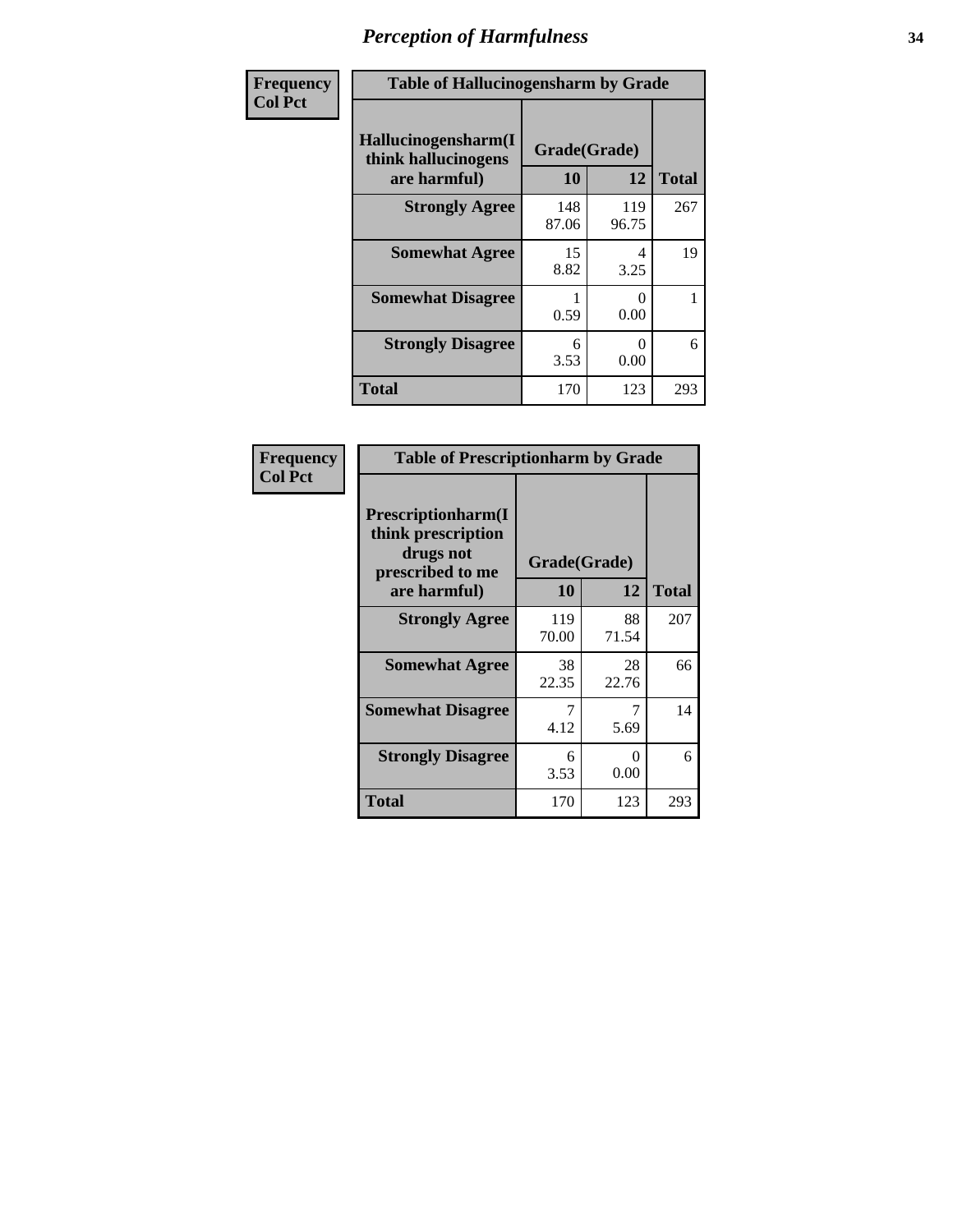# *Disapproval by Adults* **35**

| Frequency      | <b>Table of Alcoholadult by Grade</b>                                 |                    |             |              |  |
|----------------|-----------------------------------------------------------------------|--------------------|-------------|--------------|--|
| <b>Col Pct</b> | <b>Alcoholadult</b> (Adults<br>would disapprove if<br>I used alcohol) | Grade(Grade)<br>10 | 12          | <b>Total</b> |  |
|                | <b>Strongly Agree</b>                                                 | 96<br>56.47        | 66<br>53.66 | 162          |  |
|                | <b>Somewhat Agree</b>                                                 | 50<br>29.41        | 38<br>30.89 | 88           |  |
|                | <b>Somewhat Disagree</b>                                              | 13<br>7.65         | 15<br>12.20 | 28           |  |
|                | <b>Strongly Disagree</b>                                              | 11<br>6.47         | 4<br>3.25   | 15           |  |
|                | <b>Total</b>                                                          | 170                | 123         | 293          |  |

| <b>Table of Tobaccoadult by Grade</b>                                |                    |             |              |  |
|----------------------------------------------------------------------|--------------------|-------------|--------------|--|
| <b>Tobaccoadult(Adults</b><br>would disapprove if<br>I used tobacco) | Grade(Grade)<br>10 | 12          | <b>Total</b> |  |
| <b>Strongly Agree</b>                                                | 101<br>59.41       | 69<br>56.10 | 170          |  |
| <b>Somewhat Agree</b>                                                | 38<br>22.35        | 29<br>23.58 | 67           |  |
| <b>Somewhat Disagree</b>                                             | 16<br>9.41         | 17<br>13.82 | 33           |  |
| <b>Strongly Disagree</b>                                             | 15<br>8.82         | 8<br>6.50   | 23           |  |
| <b>Total</b>                                                         | 170                | 123         | 293          |  |

| Frequency      | <b>Table of Marijuanaadult by Grade</b>                           |                    |                        |              |  |
|----------------|-------------------------------------------------------------------|--------------------|------------------------|--------------|--|
| <b>Col Pct</b> | Marijuanaadult(Adults<br>would disapprove if I<br>used marijuana) | Grade(Grade)<br>10 | 12                     | <b>Total</b> |  |
|                | <b>Strongly Agree</b>                                             | 141<br>82.94       | 105<br>85.37           | 246          |  |
|                | <b>Somewhat Agree</b>                                             | 7<br>4.12          | 8<br>6.50              | 15           |  |
|                | <b>Somewhat Disagree</b>                                          | 7<br>4.12          | $\overline{4}$<br>3.25 | 11           |  |
|                | <b>Strongly Disagree</b>                                          | 15<br>8.82         | 6<br>4.88              | 21           |  |
|                | <b>Total</b>                                                      | 170                | 123                    | 293          |  |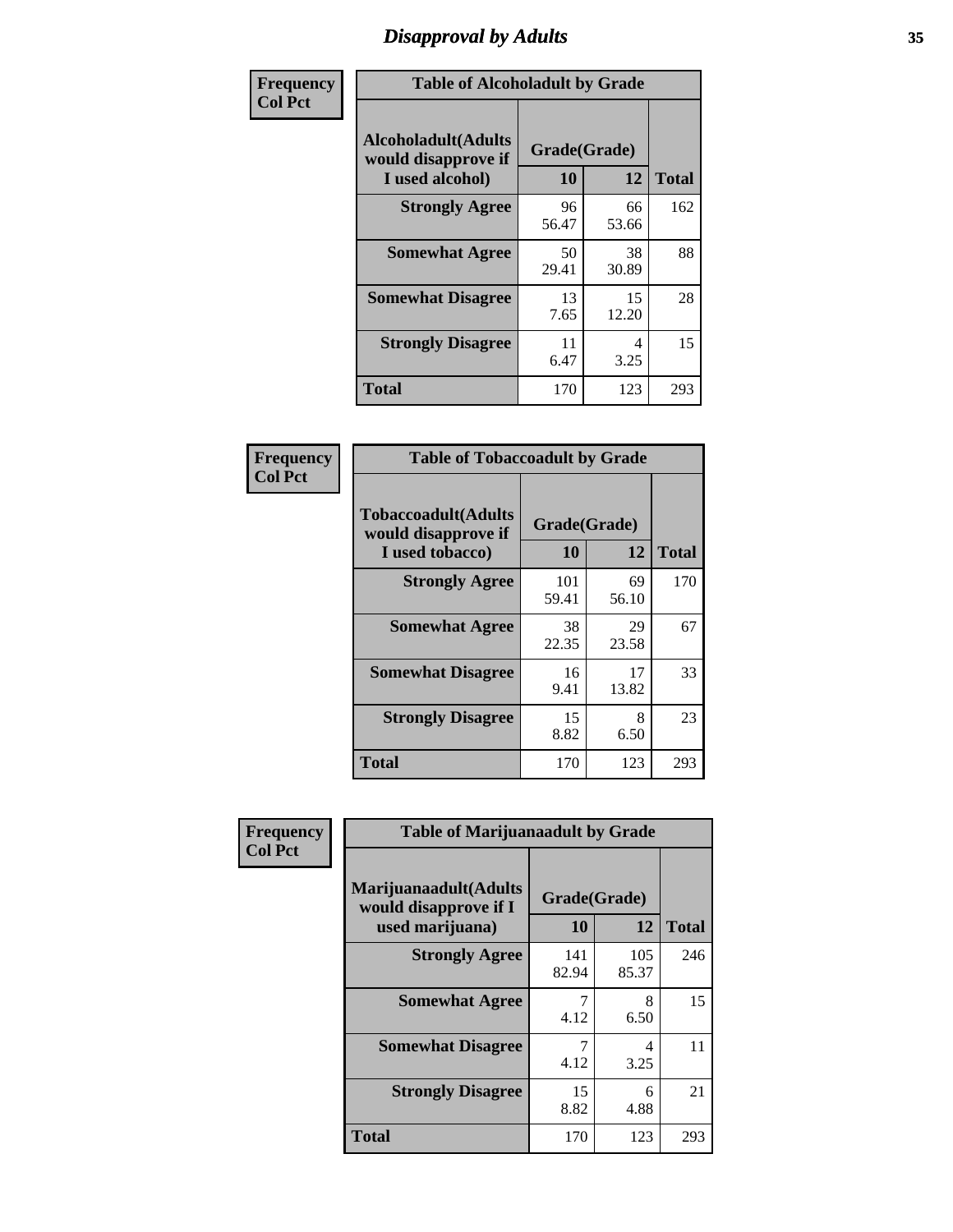# *Disapproval by Adults* **36**

| Frequency      | <b>Table of Otherdrugadult by Grade</b>                                     |                    |                                     |              |  |
|----------------|-----------------------------------------------------------------------------|--------------------|-------------------------------------|--------------|--|
| <b>Col Pct</b> | <b>Otherdrugadult</b> (Adults<br>would disapprove if I<br>used other drugs) | Grade(Grade)<br>10 | 12                                  | <b>Total</b> |  |
|                | <b>Strongly Agree</b>                                                       | 152<br>89.41       | 117<br>95.12                        | 269          |  |
|                | <b>Somewhat Agree</b>                                                       | 3<br>1.76          | 4<br>3.25                           | 7            |  |
|                | <b>Strongly Disagree</b>                                                    | 15<br>8.82         | $\mathcal{D}_{\mathcal{L}}$<br>1.63 | 17           |  |
|                | <b>Total</b>                                                                | 170                | 123                                 | 293          |  |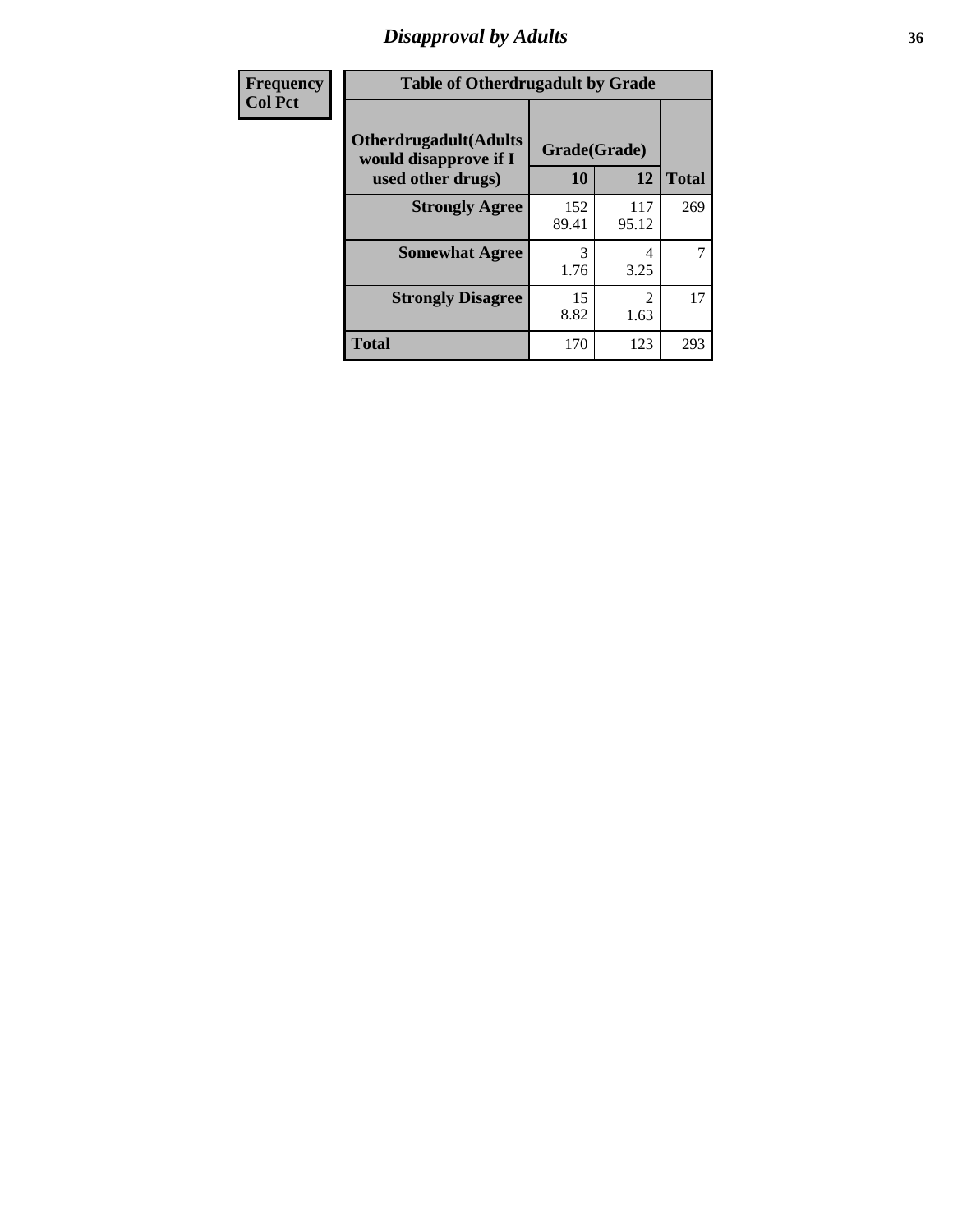## *Disapproval by Peers* **37**

| Frequency      | <b>Table of Alcoholpeer by Grade</b>                    |              |             |              |
|----------------|---------------------------------------------------------|--------------|-------------|--------------|
| <b>Col Pct</b> | Alcoholpeer(My<br>friends would<br>disapprove if I used | Grade(Grade) |             |              |
|                | alcohol)                                                | 10           | 12          | <b>Total</b> |
|                | <b>Strongly Agree</b>                                   | 35<br>20.59  | 30<br>24.39 | 65           |
|                | <b>Somewhat Agree</b>                                   | 36<br>21.18  | 27<br>21.95 | 63           |
|                | <b>Somewhat Disagree</b>                                | 51<br>30.00  | 40<br>32.52 | 91           |
|                | <b>Strongly Disagree</b>                                | 48<br>28.24  | 26<br>21.14 | 74           |
|                | Total                                                   | 170          | 123         | 293          |

| Frequency      | <b>Table of Tobaccopeer by Grade</b>                                |                    |             |              |
|----------------|---------------------------------------------------------------------|--------------------|-------------|--------------|
| <b>Col Pct</b> | Tobaccopeer(My<br>friends would<br>disapprove if I used<br>tobacco) | Grade(Grade)<br>10 | 12          | <b>Total</b> |
|                | <b>Strongly Agree</b>                                               | 49<br>28.82        | 34<br>27.64 | 83           |
|                | <b>Somewhat Agree</b>                                               | 41<br>24.12        | 22<br>17.89 | 63           |
|                | <b>Somewhat Disagree</b>                                            | 33<br>19.41        | 33<br>26.83 | 66           |
|                | <b>Strongly Disagree</b>                                            | 47<br>27.65        | 34<br>27.64 | 81           |
|                | Total                                                               | 170                | 123         | 293          |

| Frequency      | <b>Table of Marijuanapeer by Grade</b>                    |              |             |              |
|----------------|-----------------------------------------------------------|--------------|-------------|--------------|
| <b>Col Pct</b> | Marijuanapeer(My<br>friends would<br>disapprove if I used | Grade(Grade) |             |              |
|                | marijuana)                                                | 10           | 12          | <b>Total</b> |
|                | <b>Strongly Agree</b>                                     | 90<br>52.94  | 65<br>52.85 | 155          |
|                | <b>Somewhat Agree</b>                                     | 31<br>18.24  | 27<br>21.95 | 58           |
|                | <b>Somewhat Disagree</b>                                  | 22<br>12.94  | 16<br>13.01 | 38           |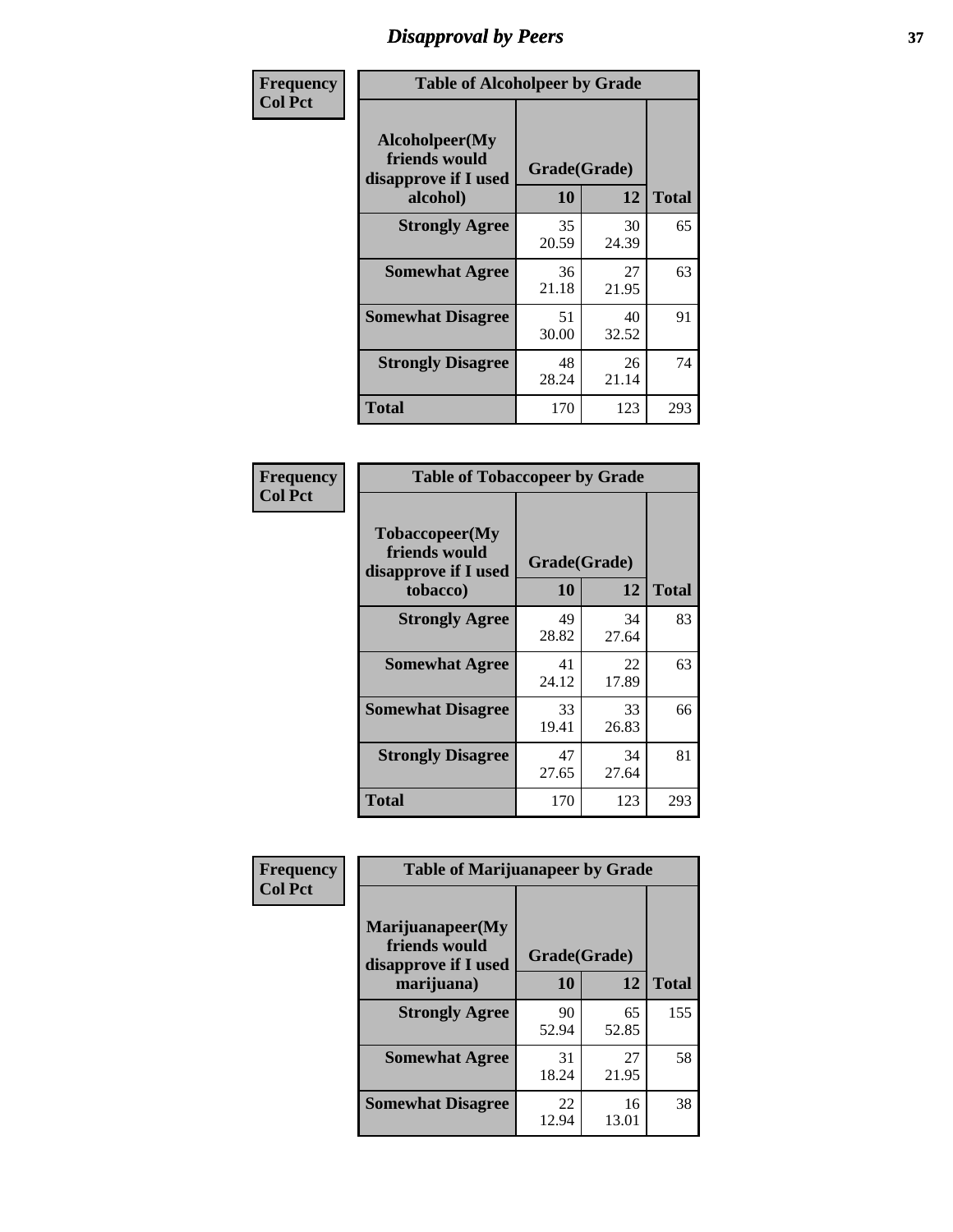# *Disapproval by Peers* **38**

| <b>Frequency</b> | <b>Table of Marijuanapeer by Grade</b>                                  |                           |             |              |  |
|------------------|-------------------------------------------------------------------------|---------------------------|-------------|--------------|--|
| <b>Col Pct</b>   | Marijuanapeer(My<br>friends would<br>disapprove if I used<br>marijuana) | Grade(Grade)<br><b>10</b> | 12          | <b>Total</b> |  |
|                  | <b>Strongly Disagree</b>                                                | 27<br>15.88               | 15<br>12.20 | 42           |  |
|                  | <b>Total</b>                                                            | 170                       | 123         | 293          |  |

| <b>Frequency</b> | <b>Table of Otherdrugpeer by Grade</b>                                    |                           |             |              |
|------------------|---------------------------------------------------------------------------|---------------------------|-------------|--------------|
| <b>Col Pct</b>   | Otherdrugpeer(My<br>friends would<br>disapprove if I used<br>other drugs) | Grade(Grade)<br><b>10</b> | 12          | <b>Total</b> |
|                  | <b>Strongly Agree</b>                                                     | 116<br>68.24              | 94<br>76.42 | 210          |
|                  | <b>Somewhat Agree</b>                                                     | 18<br>10.59               | 15<br>12.20 | 33           |
|                  | <b>Somewhat Disagree</b>                                                  | 13<br>7.65                | 8<br>6.50   | 21           |
|                  | <b>Strongly Disagree</b>                                                  | 23<br>13.53               | 6<br>4.88   | 29           |
|                  | <b>Total</b>                                                              | 170                       | 123         | 293          |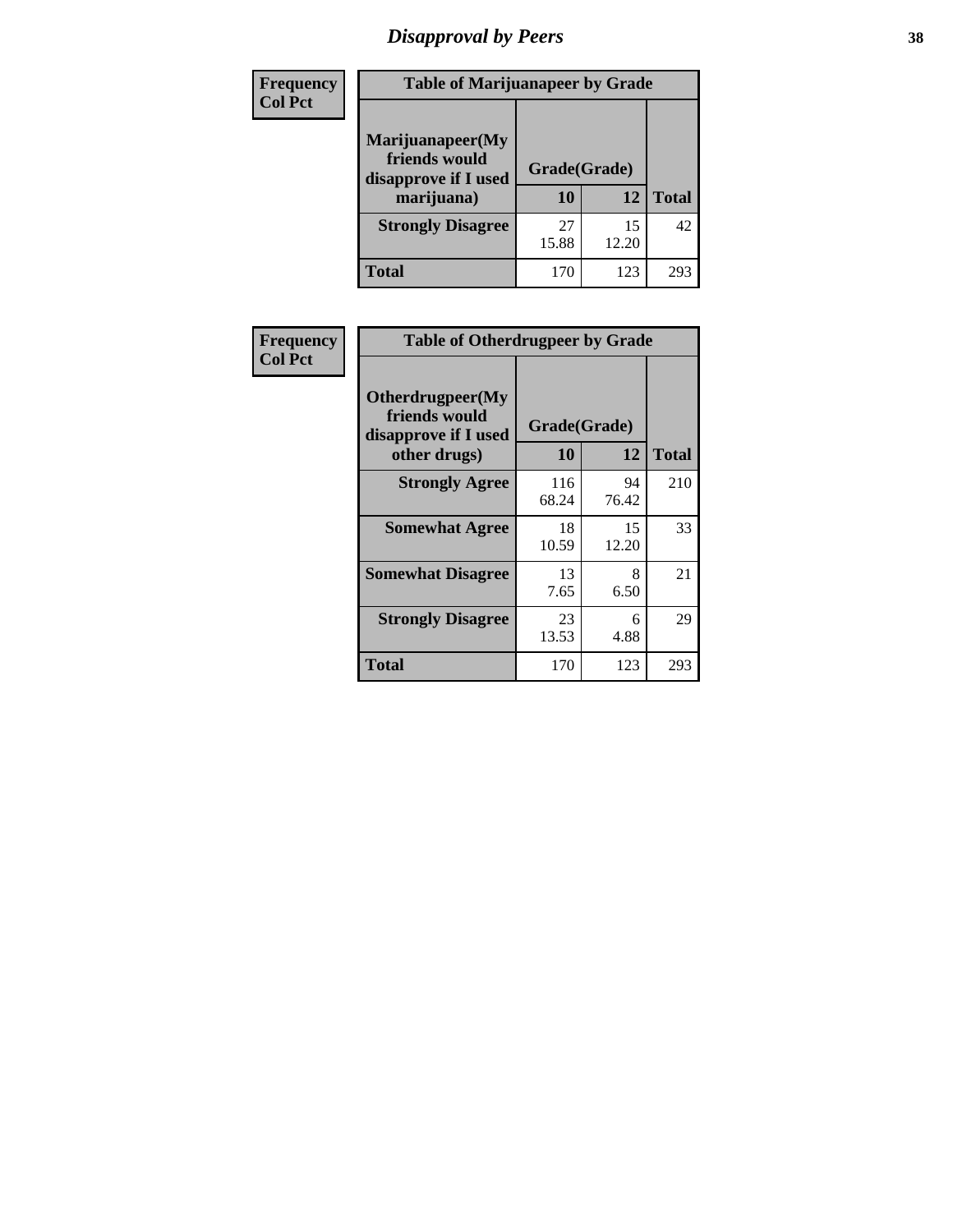| Frequency<br><b>Col Pct</b> | <b>Table of Alcohollocation1 by Grade</b> |              |             |              |  |
|-----------------------------|-------------------------------------------|--------------|-------------|--------------|--|
|                             | <b>Alcohollocation1(Places</b>            | Grade(Grade) |             |              |  |
|                             | <b>Friends Use Alcohol)</b>               | 10           | 12          | <b>Total</b> |  |
|                             |                                           | 120<br>70.59 | 90<br>73.17 | 210          |  |
|                             | Do Not Use                                | 50<br>29.41  | 33<br>26.83 | 83           |  |
|                             | <b>Total</b>                              | 170          | 123         | 293          |  |

| Frequency      | <b>Table of Alcohollocation2 by Grade</b>                     |                    |             |              |
|----------------|---------------------------------------------------------------|--------------------|-------------|--------------|
| <b>Col Pct</b> | <b>Alcohollocation2(Places</b><br><b>Friends Use Alcohol)</b> | Grade(Grade)<br>10 | <b>12</b>   | <b>Total</b> |
|                |                                                               | 94<br>55.29        | 62<br>50.41 | 156          |
|                | Home                                                          | 76<br>44.71        | 61<br>49.59 | 137          |
|                | <b>Total</b>                                                  | 170                | 123         | 293          |

| Frequency<br><b>Col Pct</b> | <b>Table of Alcohollocation 3 by Grade</b>                    |                    |              |              |  |
|-----------------------------|---------------------------------------------------------------|--------------------|--------------|--------------|--|
|                             | <b>Alcohollocation3(Places</b><br><b>Friends Use Alcohol)</b> | Grade(Grade)<br>10 | 12           | <b>Total</b> |  |
|                             |                                                               | 163<br>95.88       | 120<br>97.56 | 283          |  |
|                             | <b>School</b>                                                 | 4.12               | 3<br>2.44    | 10           |  |
|                             | <b>Total</b>                                                  | 170                | 123          | 293          |  |

| <b>Frequency</b> | <b>Table of Alcohollocation4 by Grade</b> |              |              |              |  |
|------------------|-------------------------------------------|--------------|--------------|--------------|--|
| <b>Col Pct</b>   | <b>Alcohollocation4(Places</b>            | Grade(Grade) |              |              |  |
|                  | <b>Friends Use Alcohol)</b>               | 10           | 12           | <b>Total</b> |  |
|                  |                                           | 160<br>94.12 | 115<br>93.50 | 275          |  |
|                  | Car                                       | 10<br>5.88   | 8<br>6.50    | 18           |  |
|                  | <b>Total</b>                              | 170          | 123          | 293          |  |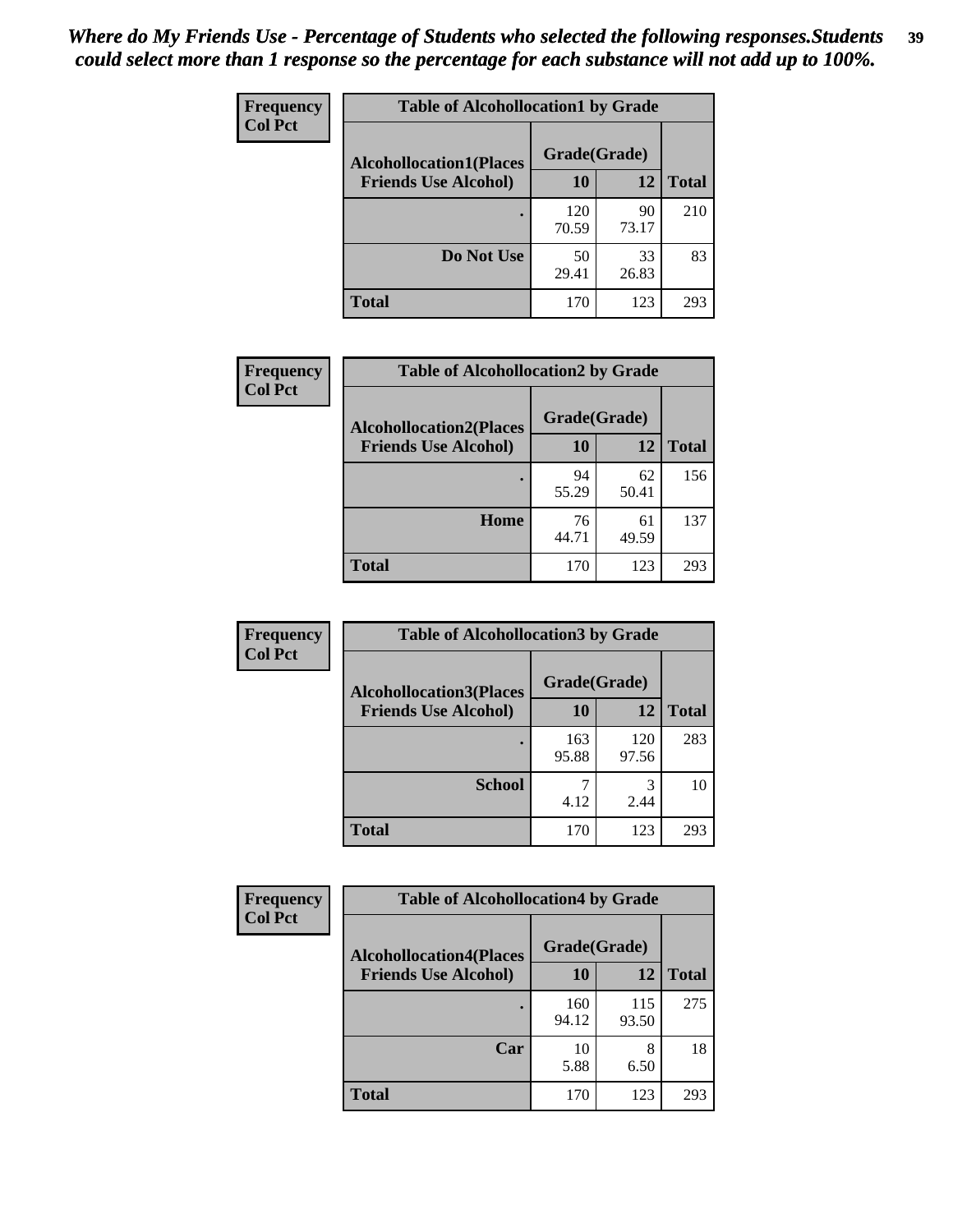| Frequency<br><b>Col Pct</b> | <b>Table of Alcohollocation5 by Grade</b> |              |             |              |
|-----------------------------|-------------------------------------------|--------------|-------------|--------------|
|                             | <b>Alcohollocation5(Places</b>            | Grade(Grade) |             |              |
|                             | <b>Friends Use Alcohol)</b>               | 10           | 12          | <b>Total</b> |
|                             |                                           | 74<br>43.53  | 44<br>35.77 | 118          |
|                             | <b>Friend's House</b>                     | 96<br>56.47  | 79<br>64.23 | 175          |
|                             | <b>Total</b>                              | 170          | 123         | 293          |

| <b>Frequency</b> | <b>Table of Alcohollocation6 by Grade</b> |              |             |              |
|------------------|-------------------------------------------|--------------|-------------|--------------|
| <b>Col Pct</b>   | <b>Alcohollocation6(Places</b>            | Grade(Grade) |             |              |
|                  | <b>Friends Use Alcohol)</b>               | 10           | 12          | <b>Total</b> |
|                  |                                           | 114<br>67.06 | 84<br>68.29 | 198          |
|                  | <b>Other</b>                              | 56<br>32.94  | 39<br>31.71 | 95           |
|                  | <b>Total</b>                              | 170          | 123         | 293          |

| Frequency      | <b>Table of Tobaccolocation1 by Grade</b> |              |             |              |
|----------------|-------------------------------------------|--------------|-------------|--------------|
| <b>Col Pct</b> | <b>Tobaccolocation1(Places</b>            | Grade(Grade) |             |              |
|                | <b>Friends Use Tobacco)</b>               | 10           | <b>12</b>   | <b>Total</b> |
|                |                                           | 116<br>68.24 | 90<br>73.17 | 206          |
|                | Do Not Use                                | 54<br>31.76  | 33<br>26.83 | 87           |
|                | <b>Total</b>                              | 170          | 123         | 293          |

| <b>Frequency</b> | <b>Table of Tobaccolocation2 by Grade</b> |              |             |              |  |  |
|------------------|-------------------------------------------|--------------|-------------|--------------|--|--|
| <b>Col Pct</b>   | <b>Tobaccolocation2(Places</b>            | Grade(Grade) |             |              |  |  |
|                  | <b>Friends Use Tobacco)</b>               | 10           | 12          | <b>Total</b> |  |  |
|                  |                                           | 81<br>47.65  | 50<br>40.65 | 131          |  |  |
|                  | Home                                      | 89<br>52.35  | 73<br>59.35 | 162          |  |  |
|                  | <b>Total</b>                              | 170          | 123         | 293          |  |  |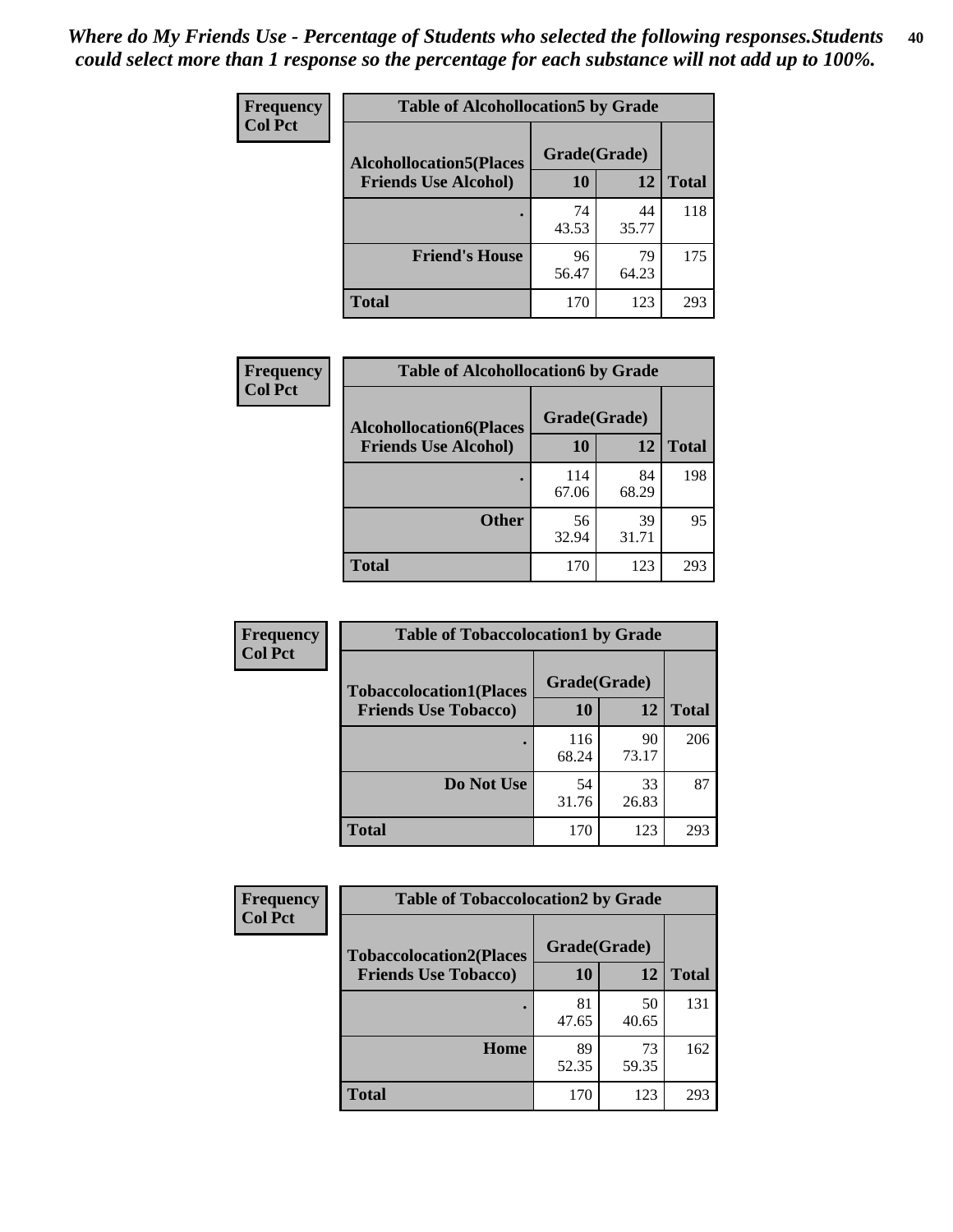| Frequency      | <b>Table of Tobaccolocation 3 by Grade</b> |              |             |              |
|----------------|--------------------------------------------|--------------|-------------|--------------|
| <b>Col Pct</b> | <b>Tobaccolocation3(Places</b>             | Grade(Grade) |             |              |
|                | <b>Friends Use Tobacco)</b>                | 10           | 12          | <b>Total</b> |
|                |                                            | 113<br>66.47 | 82<br>66.67 | 195          |
|                | <b>School</b>                              | 57<br>33.53  | 41<br>33.33 | 98           |
|                | <b>Total</b>                               | 170          | 123         | 293          |

| Frequency      | <b>Table of Tobaccolocation4 by Grade</b>                     |                           |             |              |
|----------------|---------------------------------------------------------------|---------------------------|-------------|--------------|
| <b>Col Pct</b> | <b>Tobaccolocation4(Places</b><br><b>Friends Use Tobacco)</b> | Grade(Grade)<br><b>10</b> | 12          | <b>Total</b> |
|                |                                                               | 111<br>65.29              | 55<br>44.72 | 166          |
|                | Car                                                           | 59<br>34.71               | 68<br>55.28 | 127          |
|                | <b>Total</b>                                                  | 170                       | 123         | 293          |

| Frequency      | <b>Table of Tobaccolocation5 by Grade</b> |              |             |              |
|----------------|-------------------------------------------|--------------|-------------|--------------|
| <b>Col Pct</b> | <b>Tobaccolocation5(Places</b>            | Grade(Grade) |             |              |
|                | <b>Friends Use Tobacco)</b>               | 10           | 12          | <b>Total</b> |
|                |                                           | 89<br>52.35  | 62<br>50.41 | 151          |
|                | <b>Friend's House</b>                     | 81<br>47.65  | 61<br>49.59 | 142          |
|                | <b>Total</b>                              | 170          | 123         | 293          |

| <b>Frequency</b> | <b>Table of Tobaccolocation6 by Grade</b> |              |             |              |  |
|------------------|-------------------------------------------|--------------|-------------|--------------|--|
| <b>Col Pct</b>   | <b>Tobaccolocation6(Places</b>            | Grade(Grade) |             |              |  |
|                  | <b>Friends Use Tobacco)</b>               | 10           | 12          | <b>Total</b> |  |
|                  |                                           | 102<br>60.00 | 67<br>54.47 | 169          |  |
|                  | <b>Other</b>                              | 68<br>40.00  | 56<br>45.53 | 124          |  |
|                  | <b>Total</b>                              | 170          | 123         | 293          |  |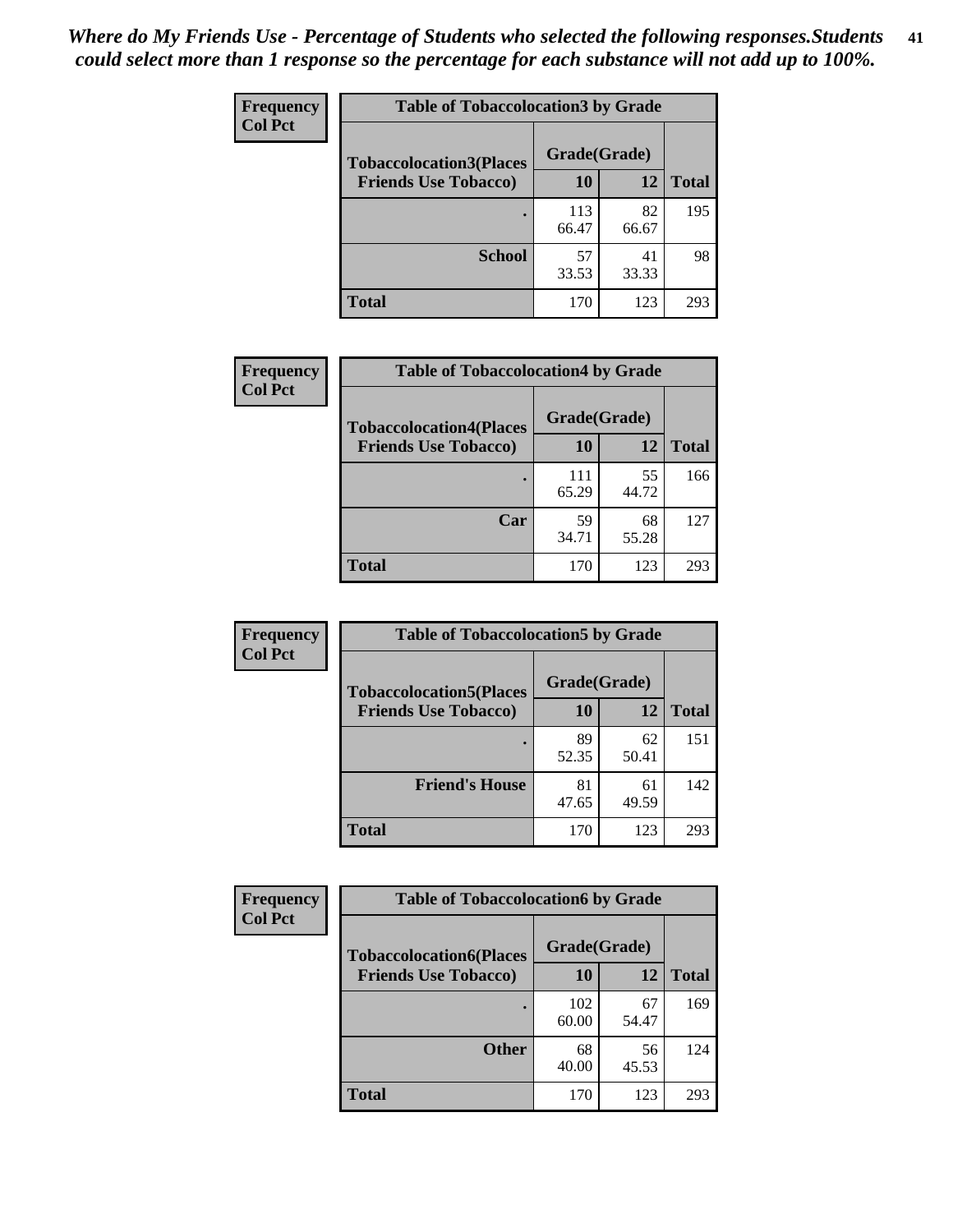| <b>Frequency</b> | <b>Table of Marijuanalocation1 by Grade</b> |              |             |              |
|------------------|---------------------------------------------|--------------|-------------|--------------|
| <b>Col Pct</b>   | <b>Marijuanalocation1(Places</b>            | Grade(Grade) |             |              |
|                  | <b>Friends Use Marijuana</b> )              | 10           | 12          | <b>Total</b> |
|                  |                                             | 58<br>34.12  | 40<br>32.52 | 98           |
|                  | Do Not Use                                  | 112<br>65.88 | 83<br>67.48 | 195          |
|                  | <b>Total</b>                                | 170          | 123         | 293          |

| <b>Frequency</b> | <b>Table of Marijuanalocation2 by Grade</b>                        |                    |             |              |
|------------------|--------------------------------------------------------------------|--------------------|-------------|--------------|
| <b>Col Pct</b>   | <b>Marijuanalocation2(Places</b><br><b>Friends Use Marijuana</b> ) | Grade(Grade)<br>10 | 12          | <b>Total</b> |
|                  |                                                                    | 135<br>79.41       | 99<br>80.49 | 234          |
|                  | Home                                                               | 35<br>20.59        | 24<br>19.51 | 59           |
|                  | <b>Total</b>                                                       | 170                | 123         | 293          |

| Frequency<br><b>Col Pct</b> | <b>Table of Marijuanalocation3 by Grade</b> |              |              |       |
|-----------------------------|---------------------------------------------|--------------|--------------|-------|
|                             | <b>Marijuanalocation3(Places</b>            | Grade(Grade) |              |       |
|                             | <b>Friends Use Marijuana</b> )              | 10           | 12           | Total |
|                             |                                             | 169<br>99.41 | 116<br>94.31 | 285   |
|                             | <b>School</b>                               | 0.59         | 5.69         | 8     |
|                             | <b>Total</b>                                | 170          | 123          | 293   |

| <b>Frequency</b> | <b>Table of Marijuanalocation4 by Grade</b> |              |              |              |  |
|------------------|---------------------------------------------|--------------|--------------|--------------|--|
| <b>Col Pct</b>   | <b>Marijuanalocation4(Places</b>            | Grade(Grade) |              |              |  |
|                  | <b>Friends Use Marijuana</b> )              | <b>10</b>    | 12           | <b>Total</b> |  |
|                  |                                             | 148<br>87.06 | 105<br>85.37 | 253          |  |
|                  | Car                                         | 22<br>12.94  | 18<br>14.63  | 40           |  |
|                  | <b>Total</b>                                | 170          | 123          | 293          |  |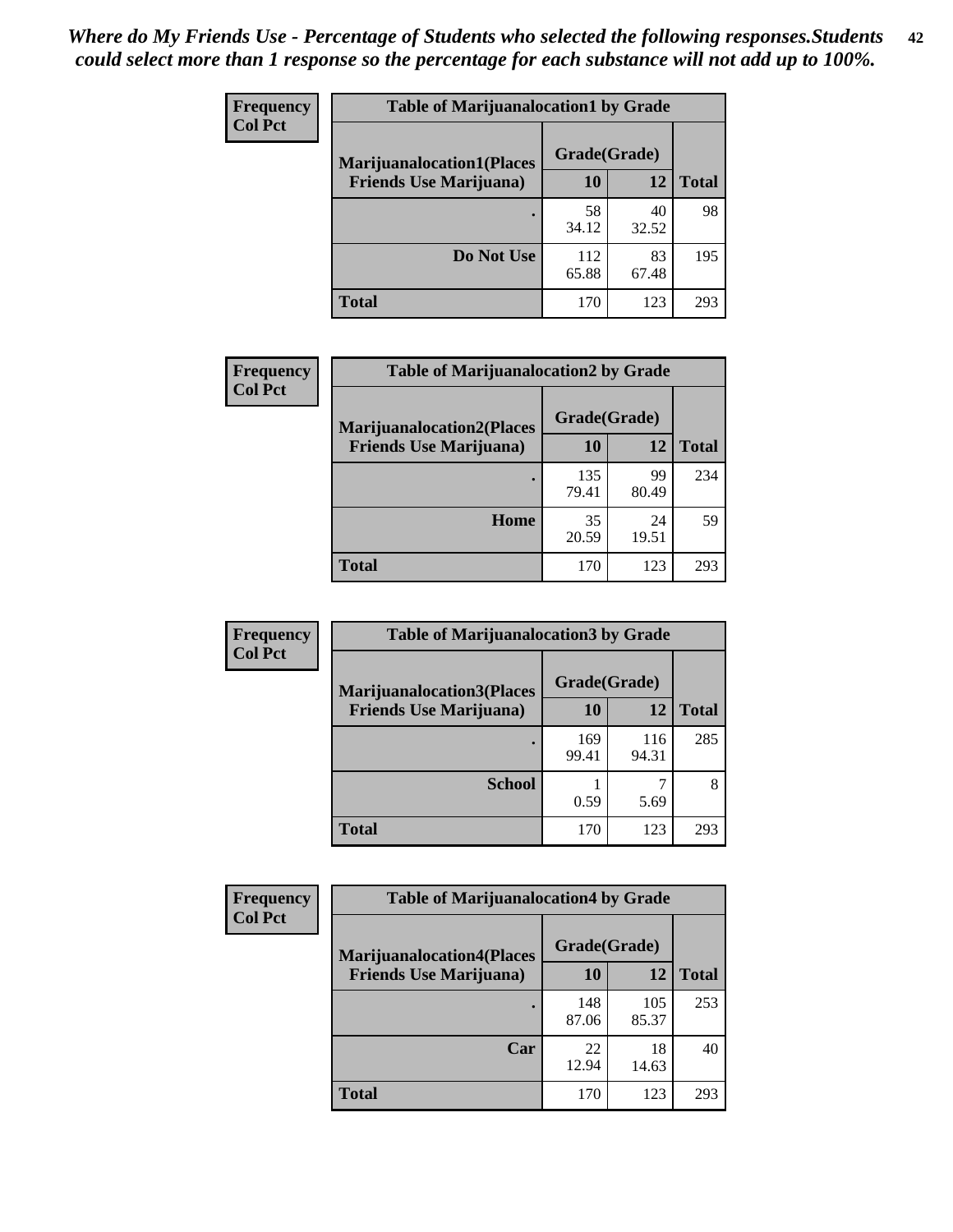| <b>Frequency</b> | <b>Table of Marijuanalocation5 by Grade</b> |              |             |              |
|------------------|---------------------------------------------|--------------|-------------|--------------|
| <b>Col Pct</b>   | <b>Marijuanalocation5</b> (Places           | Grade(Grade) |             |              |
|                  | <b>Friends Use Marijuana</b> )              | 10           | 12          | <b>Total</b> |
|                  |                                             | 126<br>74.12 | 91<br>73.98 | 217          |
|                  | <b>Friend's House</b>                       | 44<br>25.88  | 32<br>26.02 | 76           |
|                  | <b>Total</b>                                | 170          | 123         | 293          |

| Frequency      | <b>Table of Marijuanalocation6 by Grade</b>                        |                    |             |              |
|----------------|--------------------------------------------------------------------|--------------------|-------------|--------------|
| <b>Col Pct</b> | <b>Marijuanalocation6(Places</b><br><b>Friends Use Marijuana</b> ) | Grade(Grade)<br>10 | 12          | <b>Total</b> |
|                |                                                                    |                    |             |              |
|                |                                                                    | 136<br>80.00       | 98<br>79.67 | 234          |
|                | <b>Other</b>                                                       | 34<br>20.00        | 25<br>20.33 | 59           |
|                | <b>Total</b>                                                       | 170                | 123         | 293          |

| <b>Frequency</b> | <b>Table of Otherdruglocation1 by Grade</b>                          |              |              |              |
|------------------|----------------------------------------------------------------------|--------------|--------------|--------------|
| <b>Col Pct</b>   | <b>Otherdruglocation1(Places</b><br><b>Friends Use Other Illegal</b> | Grade(Grade) |              |              |
|                  | Drugs)                                                               | 10           | 12           | <b>Total</b> |
|                  |                                                                      | 42<br>24.71  | 19<br>15.45  | 61           |
|                  | Do Not Use                                                           | 128<br>75.29 | 104<br>84.55 | 232          |
|                  | <b>Total</b>                                                         | 170          | 123          | 293          |

| Frequency      | <b>Table of Otherdruglocation2 by Grade</b>                           |              |              |              |
|----------------|-----------------------------------------------------------------------|--------------|--------------|--------------|
| <b>Col Pct</b> | <b>Otherdruglocation2(Places)</b><br><b>Friends Use Other Illegal</b> | Grade(Grade) |              |              |
|                | Drugs)                                                                | 10           | 12           | <b>Total</b> |
|                |                                                                       | 143<br>84.12 | 110<br>89.43 | 253          |
|                | <b>Home</b>                                                           | 27<br>15.88  | 13<br>10.57  | 40           |
|                | <b>Total</b>                                                          | 170          | 123          | 293          |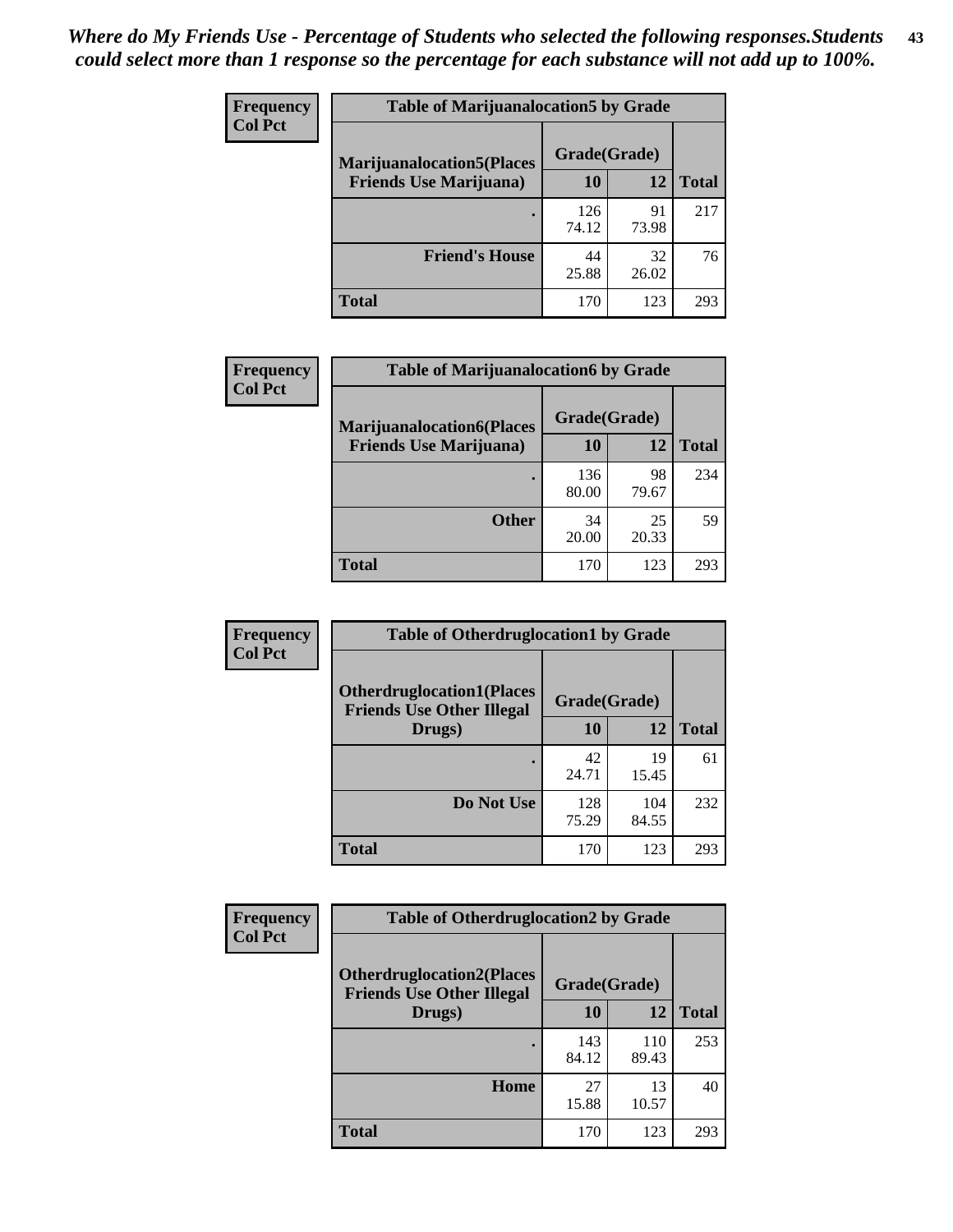| <b>Frequency</b> | <b>Table of Otherdruglocation 3 by Grade</b>                         |              |              |              |  |
|------------------|----------------------------------------------------------------------|--------------|--------------|--------------|--|
| <b>Col Pct</b>   | <b>Otherdruglocation3(Places</b><br><b>Friends Use Other Illegal</b> | Grade(Grade) |              |              |  |
|                  | Drugs)                                                               | 10           | 12           | <b>Total</b> |  |
|                  |                                                                      | 162<br>95.29 | 117<br>95.12 | 279          |  |
|                  | <b>School</b>                                                        | 8<br>4.71    | 6<br>4.88    | 14           |  |
|                  | <b>Total</b>                                                         | 170          | 123          | 293          |  |

| <b>Frequency</b> | <b>Table of Otherdruglocation4 by Grade</b>                          |              |              |              |
|------------------|----------------------------------------------------------------------|--------------|--------------|--------------|
| <b>Col Pct</b>   | <b>Otherdruglocation4(Places</b><br><b>Friends Use Other Illegal</b> | Grade(Grade) |              |              |
|                  | Drugs)                                                               | 10           | 12           | <b>Total</b> |
|                  |                                                                      | 153<br>90.00 | 118<br>95.93 | 271          |
|                  | Car                                                                  | 17<br>10.00  | 5<br>4.07    | 22           |
|                  | <b>Total</b>                                                         | 170          | 123          | 293          |

| Frequency      | <b>Table of Otherdruglocation5 by Grade</b>                          |              |              |              |
|----------------|----------------------------------------------------------------------|--------------|--------------|--------------|
| <b>Col Pct</b> | <b>Otherdruglocation5(Places</b><br><b>Friends Use Other Illegal</b> | Grade(Grade) |              |              |
|                | Drugs)                                                               | 10           | 12           | <b>Total</b> |
|                |                                                                      | 140<br>82.35 | 108<br>87.80 | 248          |
|                | <b>Friend's House</b>                                                | 30<br>17.65  | 15<br>12.20  | 45           |
|                | <b>Total</b>                                                         | 170          | 123          | 293          |

| <b>Frequency</b> | <b>Table of Otherdruglocation6 by Grade</b>                          |              |              |              |
|------------------|----------------------------------------------------------------------|--------------|--------------|--------------|
| <b>Col Pct</b>   | <b>Otherdruglocation6(Places</b><br><b>Friends Use Other Illegal</b> | Grade(Grade) |              |              |
|                  | Drugs)                                                               | 10           | 12           | <b>Total</b> |
|                  |                                                                      | 144<br>84.71 | 113<br>91.87 | 257          |
|                  | <b>Other</b>                                                         | 26<br>15.29  | 10<br>8.13   | 36           |
|                  | <b>Total</b>                                                         | 170          | 123          | 293          |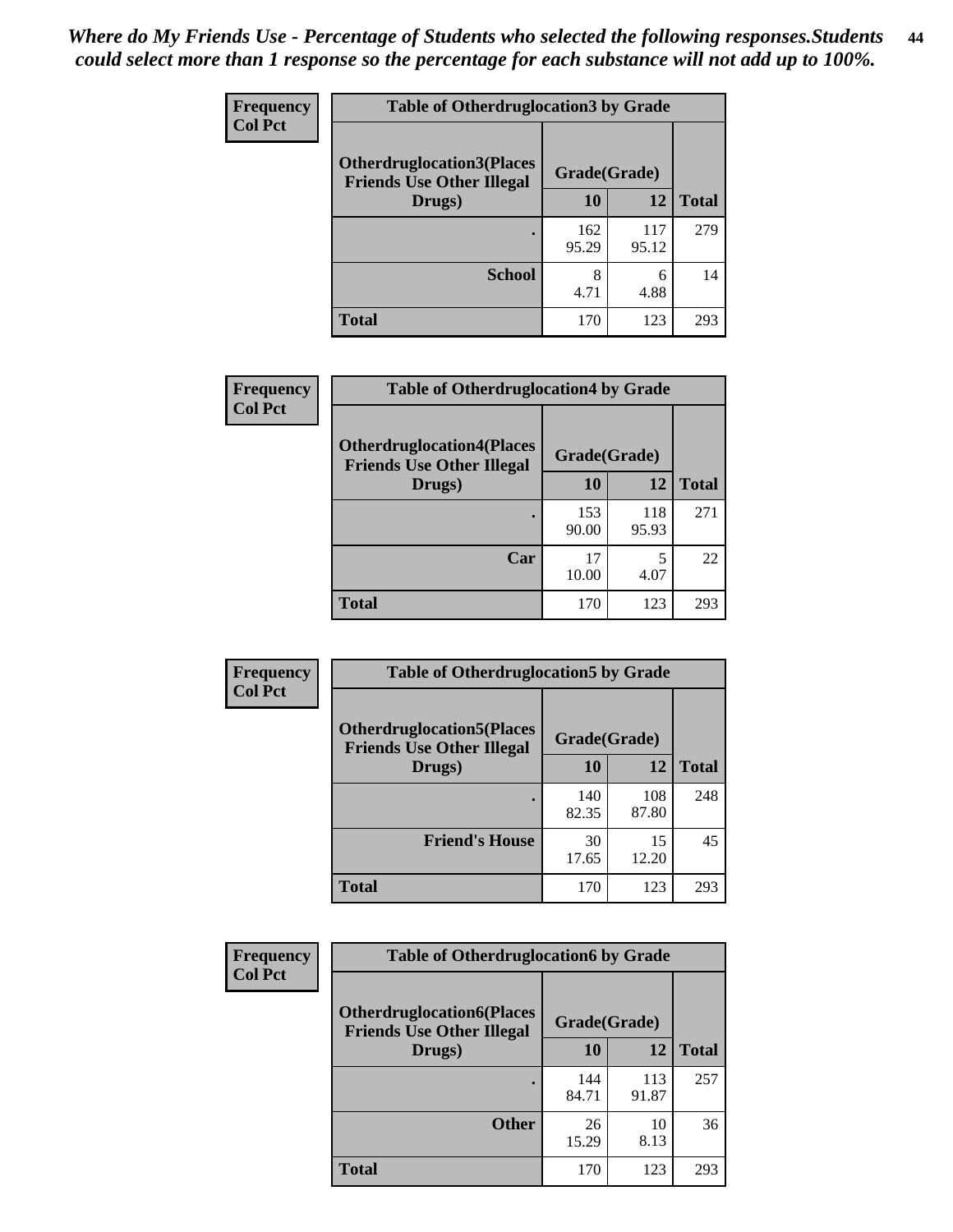| Frequency      | <b>Table of Alcoholtime1 by Grade</b>           |              |             |              |
|----------------|-------------------------------------------------|--------------|-------------|--------------|
| <b>Col Pct</b> | <b>Alcoholtime1(Times</b><br><b>Friends Use</b> | Grade(Grade) |             |              |
|                | Alcohol)                                        | 10           | <b>12</b>   | <b>Total</b> |
|                |                                                 | 117<br>68.82 | 89<br>72.36 | 206          |
|                | Do Not Use                                      | 53<br>31.18  | 34<br>27.64 | 87           |
|                | <b>Total</b>                                    | 170          | 123         | 293          |

| Frequency      | <b>Table of Alcoholtime2 by Grade</b>           |              |              |              |
|----------------|-------------------------------------------------|--------------|--------------|--------------|
| <b>Col Pct</b> | <b>Alcoholtime2(Times</b><br><b>Friends Use</b> | Grade(Grade) |              |              |
|                | Alcohol)                                        | 10           | 12           | <b>Total</b> |
|                |                                                 | 162<br>95.29 | 118<br>95.93 | 280          |
|                | <b>On Way to School</b>                         | 8<br>4.71    | 5<br>4.07    | 13           |
|                | <b>Total</b>                                    | 170          | 123          | 293          |

| Frequency<br><b>Col Pct</b> | <b>Table of Alcoholtime3 by Grade</b>           |              |              |              |
|-----------------------------|-------------------------------------------------|--------------|--------------|--------------|
|                             | <b>Alcoholtime3(Times</b><br><b>Friends Use</b> | Grade(Grade) |              |              |
|                             | Alcohol)                                        | 10           | 12           | <b>Total</b> |
|                             |                                                 | 164<br>96.47 | 119<br>96.75 | 283          |
|                             | <b>During School</b>                            | 6<br>3.53    | 4<br>3.25    | 10           |
|                             | Total                                           | 170          | 123          | 293          |

| <b>Frequency</b> | <b>Table of Alcoholtime4 by Grade</b> |              |              |              |  |
|------------------|---------------------------------------|--------------|--------------|--------------|--|
| <b>Col Pct</b>   | <b>Alcoholtime4(Times</b>             | Grade(Grade) |              |              |  |
|                  | <b>Friends Use Alcohol)</b>           | 10           | 12           | <b>Total</b> |  |
|                  |                                       | 165<br>97.06 | 118<br>95.93 | 283          |  |
|                  | <b>On Way Home From School</b>        | 5<br>2.94    | 4.07         | 10           |  |
|                  | <b>Total</b>                          | 170          | 123          | 293          |  |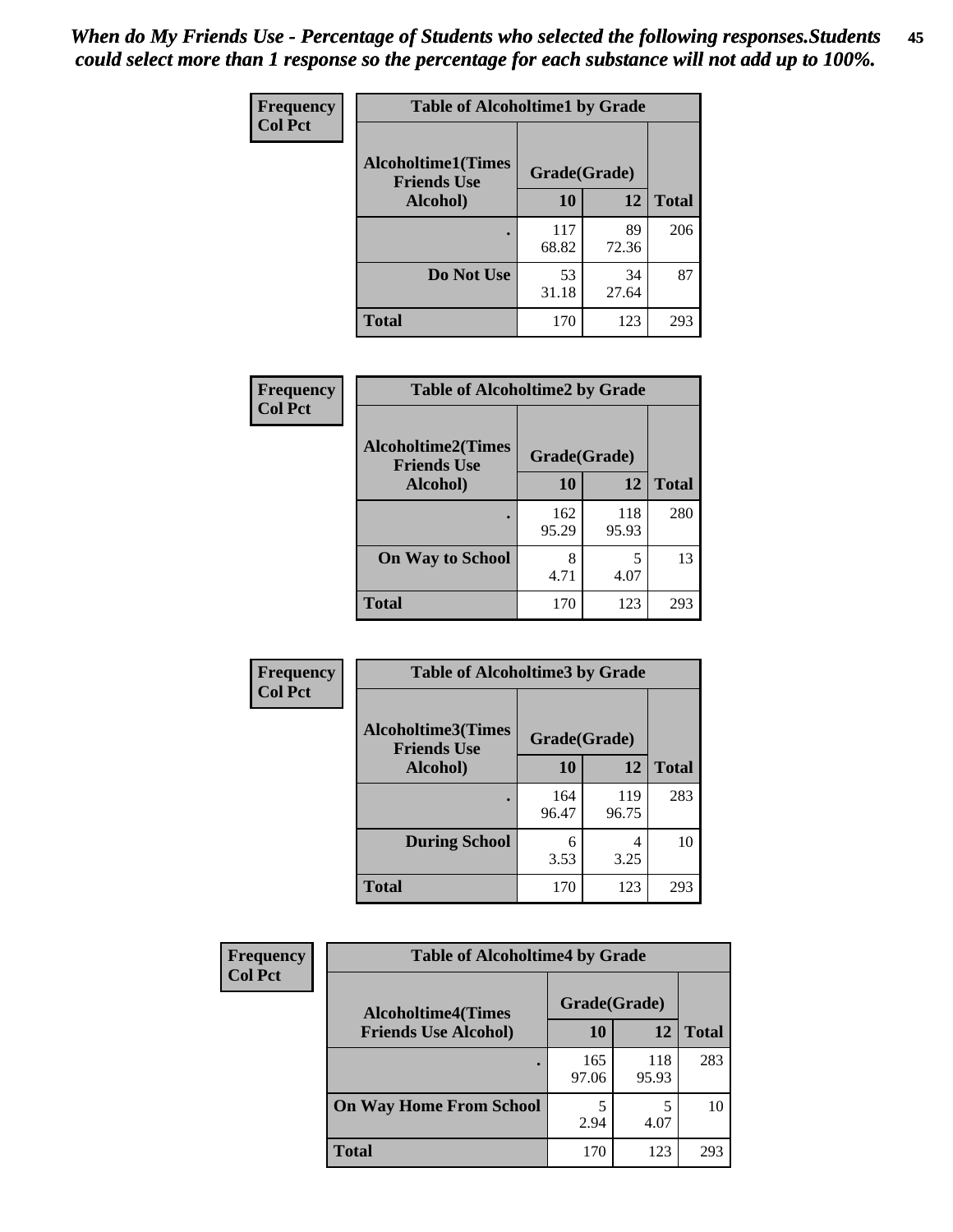*When do My Friends Use - Percentage of Students who selected the following responses.Students could select more than 1 response so the percentage for each substance will not add up to 100%.* **46**

| <b>Frequency</b> | <b>Table of Alcoholtime5 by Grade</b>           |              |              |              |
|------------------|-------------------------------------------------|--------------|--------------|--------------|
| <b>Col Pct</b>   | <b>Alcoholtime5(Times</b><br><b>Friends Use</b> | Grade(Grade) |              |              |
|                  | Alcohol)                                        | 10           | <b>12</b>    | <b>Total</b> |
|                  |                                                 | 135<br>79.41 | 107<br>86.99 | 242          |
|                  | Weeknights                                      | 35<br>20.59  | 16<br>13.01  | 51           |
|                  | <b>Total</b>                                    | 170          | 123          | 293          |

| <b>Frequency</b> |                                                 | <b>Table of Alcoholtime6 by Grade</b> |             |              |  |  |
|------------------|-------------------------------------------------|---------------------------------------|-------------|--------------|--|--|
| <b>Col Pct</b>   | <b>Alcoholtime6(Times</b><br><b>Friends Use</b> | Grade(Grade)                          |             |              |  |  |
|                  | Alcohol)                                        | 10                                    | 12          | <b>Total</b> |  |  |
|                  |                                                 | 47<br>27.65                           | 32<br>26.02 | 79           |  |  |
|                  | Weekends                                        | 123<br>72.35                          | 91<br>73.98 | 214          |  |  |
|                  | <b>Total</b>                                    | 170                                   | 123         | 293          |  |  |

| Frequency      | <b>Table of Tobaccotime1 by Grade</b>           |              |             |              |
|----------------|-------------------------------------------------|--------------|-------------|--------------|
| <b>Col Pct</b> | <b>Tobaccotime1(Times</b><br><b>Friends Use</b> | Grade(Grade) |             |              |
|                | <b>Tobacco</b> )                                | 10           | 12          | <b>Total</b> |
|                | ٠                                               | 117<br>68.82 | 84<br>68.29 | 201          |
|                | Do Not Use                                      | 53<br>31.18  | 39<br>31.71 | 92           |
|                | <b>Total</b>                                    | 170          | 123         | 293          |

| <b>Frequency</b> | <b>Table of Tobaccotime2 by Grade</b>           |              |             |              |
|------------------|-------------------------------------------------|--------------|-------------|--------------|
| <b>Col Pct</b>   | <b>Tobaccotime2(Times</b><br><b>Friends Use</b> | Grade(Grade) |             |              |
|                  | <b>Tobacco</b> )                                | 10           | <b>12</b>   | <b>Total</b> |
|                  |                                                 | 104<br>61.18 | 62<br>50.41 | 166          |
|                  | <b>On Way to School</b>                         | 66<br>38.82  | 61<br>49.59 | 127          |
|                  | <b>Total</b>                                    | 170          | 123         | 293          |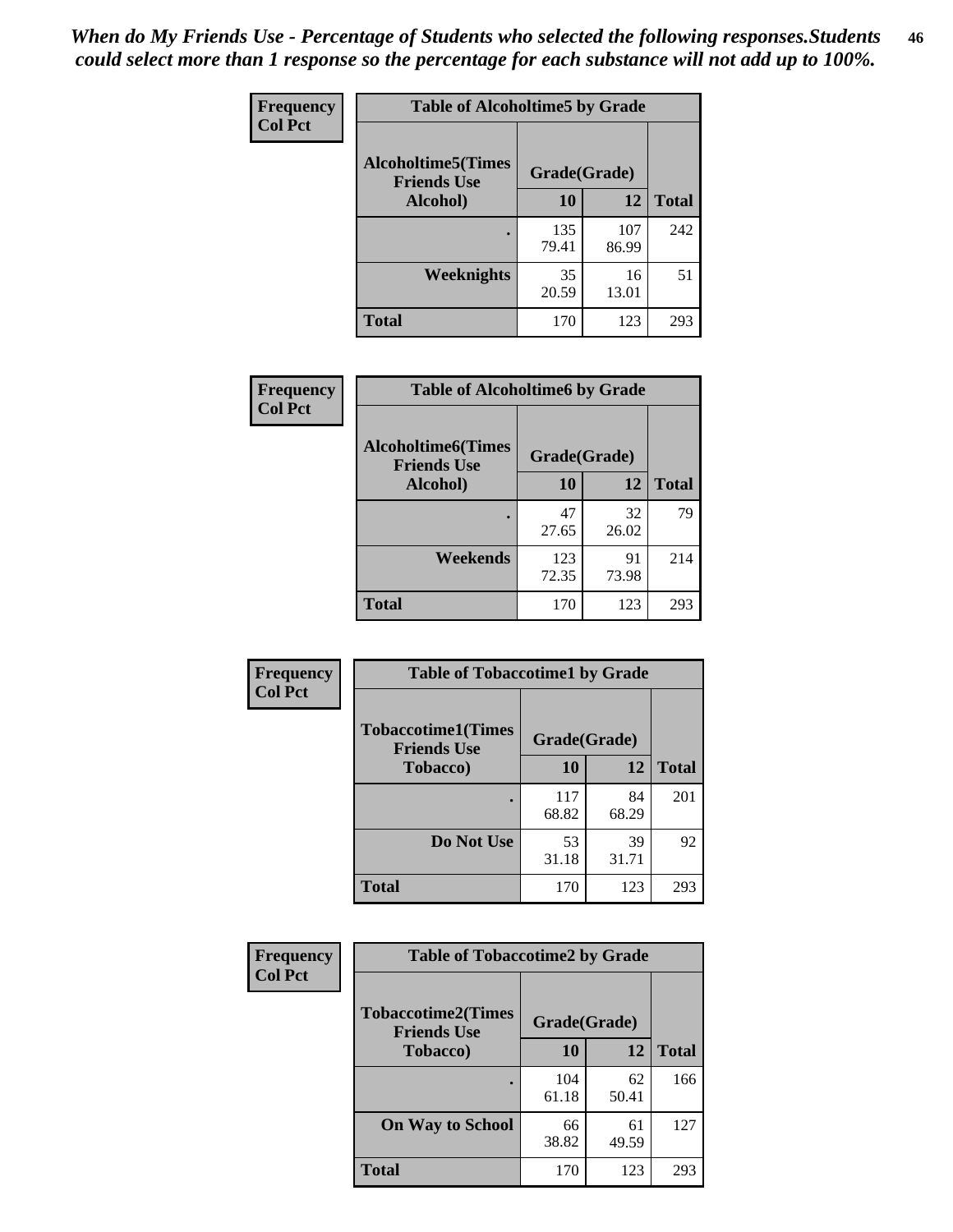*When do My Friends Use - Percentage of Students who selected the following responses.Students could select more than 1 response so the percentage for each substance will not add up to 100%.* **47**

| <b>Frequency</b> | <b>Table of Tobaccotime3 by Grade</b>           |              |             |              |  |
|------------------|-------------------------------------------------|--------------|-------------|--------------|--|
| <b>Col Pct</b>   | <b>Tobaccotime3(Times</b><br><b>Friends Use</b> | Grade(Grade) |             |              |  |
|                  | <b>Tobacco</b> )                                | 10           | 12          | <b>Total</b> |  |
|                  |                                                 | 99<br>58.24  | 80<br>65.04 | 179          |  |
|                  | <b>During School</b>                            | 71<br>41.76  | 43<br>34.96 | 114          |  |
|                  | <b>Total</b>                                    | 170          | 123         | 293          |  |

| <b>Frequency</b> | <b>Table of Tobaccotime4 by Grade</b> |              |              |              |
|------------------|---------------------------------------|--------------|--------------|--------------|
| <b>Col Pct</b>   | <b>Tobaccotime4(Times</b>             | Grade(Grade) |              |              |
|                  | <b>Friends Use Tobacco)</b>           | 10           | 12           | <b>Total</b> |
|                  |                                       | 165<br>97.06 | 118<br>95.93 | 283          |
|                  | <b>On Way Home From School</b>        | 5<br>2.94    | 5<br>4.07    | 10           |
|                  | <b>Total</b>                          | 170          | 123          | 293          |

| Frequency      | <b>Table of Tobaccotime5 by Grade</b>           |              |             |              |
|----------------|-------------------------------------------------|--------------|-------------|--------------|
| <b>Col Pct</b> | <b>Tobaccotime5(Times</b><br><b>Friends Use</b> | Grade(Grade) |             |              |
|                | <b>Tobacco</b> )                                | 10           | 12          | <b>Total</b> |
|                |                                                 | 75<br>44.12  | 52<br>42.28 | 127          |
|                | Weeknights                                      | 95<br>55.88  | 71<br>57.72 | 166          |
|                | <b>Total</b>                                    | 170          | 123         | 293          |

| <b>Frequency</b> | <b>Table of Tobaccotime6 by Grade</b>           |              |             |              |
|------------------|-------------------------------------------------|--------------|-------------|--------------|
| <b>Col Pct</b>   | <b>Tobaccotime6(Times</b><br><b>Friends Use</b> | Grade(Grade) |             |              |
|                  | <b>Tobacco</b> )                                | 10           | 12          | <b>Total</b> |
|                  |                                                 | 63<br>37.06  | 52<br>42.28 | 115          |
|                  | Weekends                                        | 107<br>62.94 | 71<br>57.72 | 178          |
|                  | Total                                           | 170          | 123         | 293          |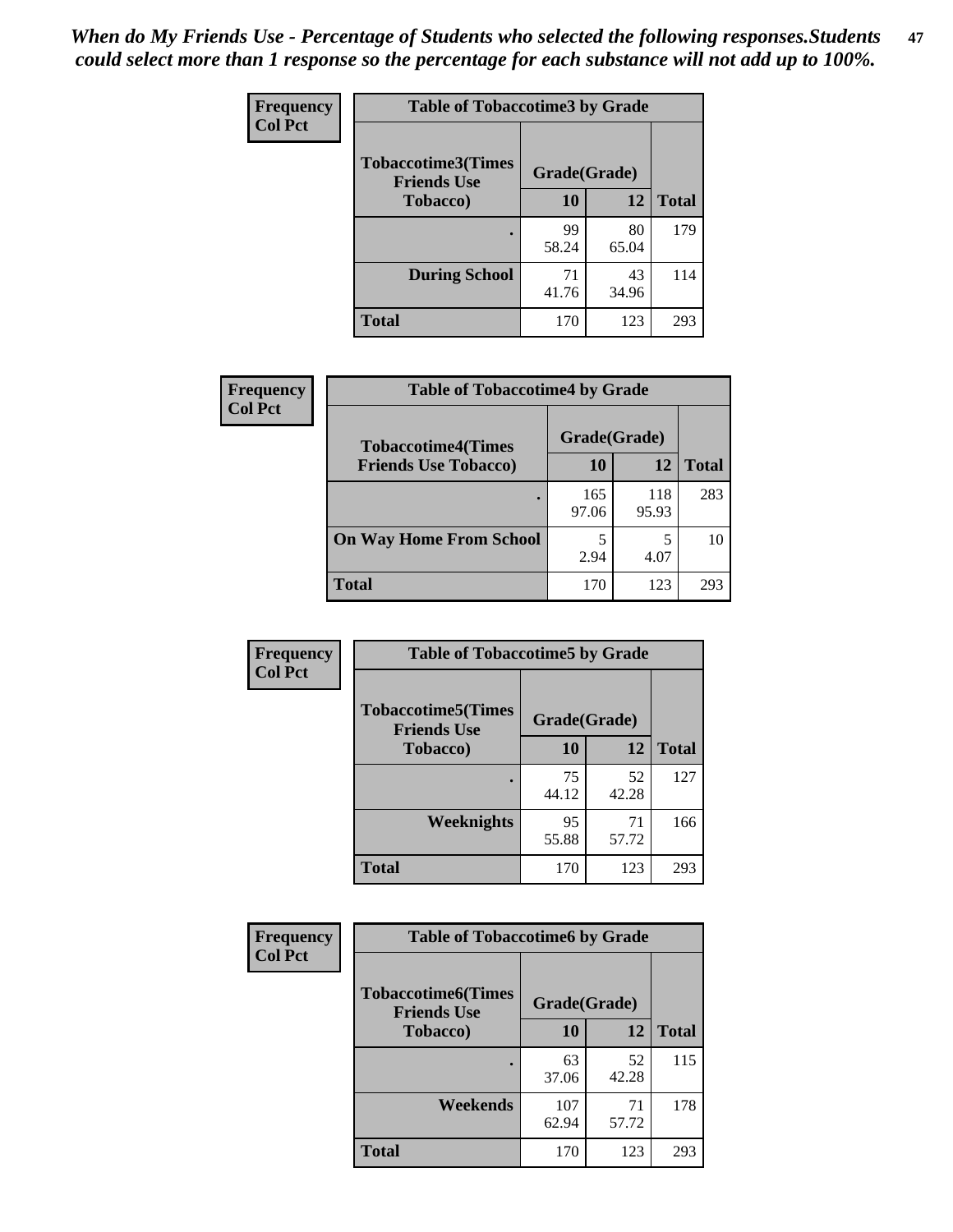| Frequency      | <b>Table of Marijuanatime1 by Grade</b>           |              |             |              |
|----------------|---------------------------------------------------|--------------|-------------|--------------|
| <b>Col Pct</b> | <b>Marijuanatime1(Times</b><br><b>Friends Use</b> | Grade(Grade) |             |              |
|                | Marijuana)                                        | 10           | 12          | <b>Total</b> |
|                |                                                   | 59<br>34.71  | 32<br>26.02 | 91           |
|                | Do Not Use                                        | 111<br>65.29 | 91<br>73.98 | 202          |
|                | <b>Total</b>                                      | 170          | 123         | 293          |

| Frequency      | <b>Table of Marijuanatime2 by Grade</b>           |              |              |              |
|----------------|---------------------------------------------------|--------------|--------------|--------------|
| <b>Col Pct</b> | <b>Marijuanatime2(Times</b><br><b>Friends Use</b> | Grade(Grade) |              |              |
|                | Marijuana)                                        | 10           | 12           | <b>Total</b> |
|                | ٠                                                 | 163<br>95.88 | 118<br>95.93 | 281          |
|                | <b>On Way to School</b>                           | 7<br>4.12    | 5<br>4.07    | 12           |
|                | <b>Total</b>                                      | 170          | 123          | 293          |

| Frequency      | <b>Table of Marijuanatime3 by Grade</b>    |              |              |              |
|----------------|--------------------------------------------|--------------|--------------|--------------|
| <b>Col Pct</b> | Marijuanatime3(Times<br><b>Friends Use</b> | Grade(Grade) |              |              |
|                | Marijuana)                                 | 10           | 12           | <b>Total</b> |
|                |                                            | 168<br>98.82 | 119<br>96.75 | 287          |
|                | <b>During School</b>                       | 2<br>1.18    | 4<br>3.25    | 6            |
|                | <b>Total</b>                               | 170          | 123          | 293          |

| <b>Frequency</b><br><b>Col Pct</b> | <b>Table of Marijuanatime4 by Grade</b> |              |              |              |
|------------------------------------|-----------------------------------------|--------------|--------------|--------------|
|                                    | <b>Marijuanatime4(Times</b>             | Grade(Grade) |              |              |
|                                    | <b>Friends Use Marijuana</b> )          | 10           | 12           | <b>Total</b> |
|                                    |                                         | 161<br>94.71 | 118<br>95.93 | 279          |
|                                    | <b>On Way Home From School</b>          | Q<br>5.29    | 4.07         | 14           |
|                                    | <b>Total</b>                            | 170          | 123          | 293          |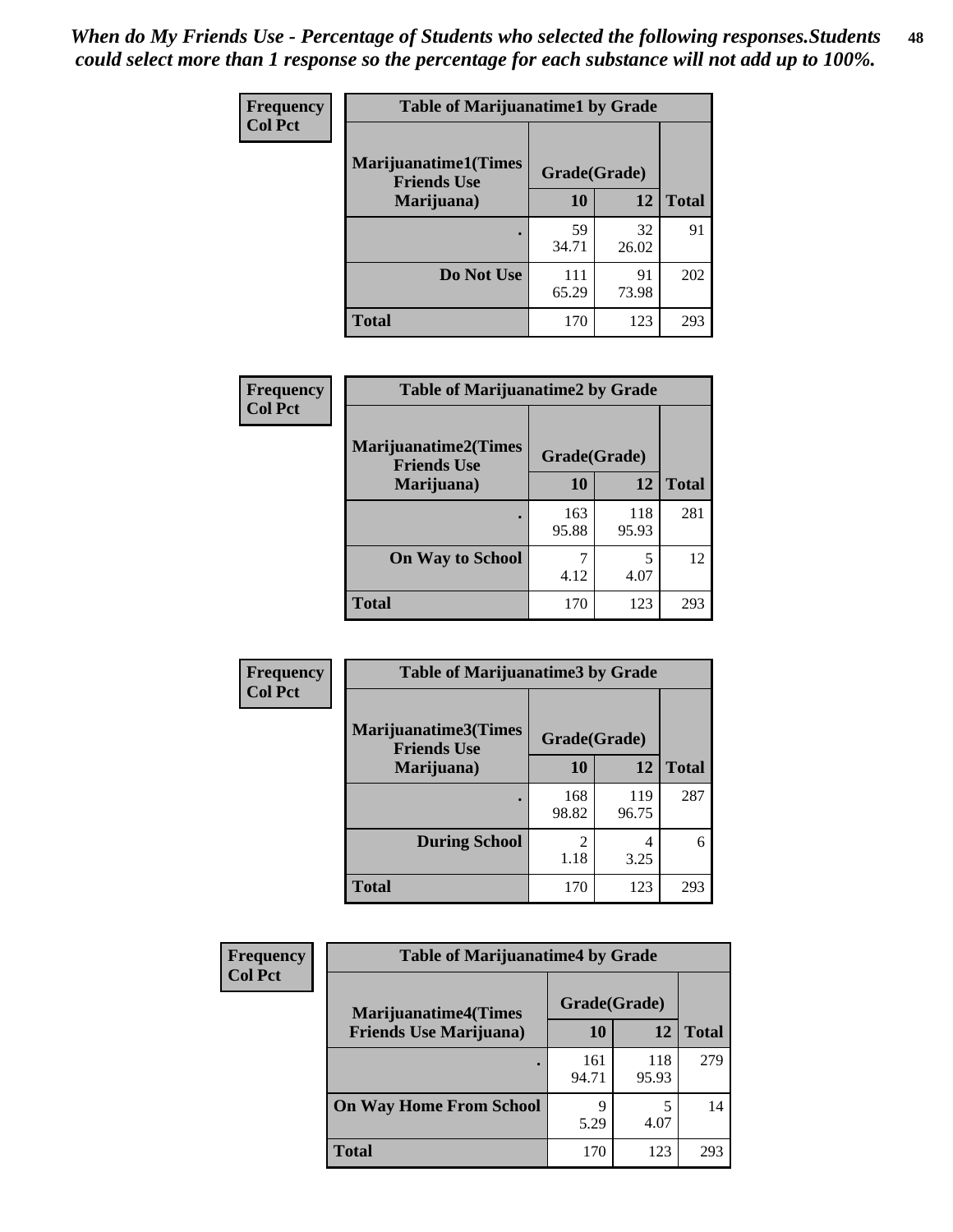| Frequency      | <b>Table of Marijuanatime5 by Grade</b>            |              |              |              |
|----------------|----------------------------------------------------|--------------|--------------|--------------|
| <b>Col Pct</b> | <b>Marijuanatime5</b> (Times<br><b>Friends Use</b> | Grade(Grade) |              |              |
|                | Marijuana)                                         | 10           | 12           | <b>Total</b> |
|                |                                                    | 139<br>81.76 | 107<br>86.99 | 246          |
|                | <b>Weeknights</b>                                  | 31<br>18.24  | 16<br>13.01  | 47           |
|                | <b>Total</b>                                       | 170          | 123          | 293          |

| Frequency      | <b>Table of Marijuanatime6 by Grade</b>    |              |             |              |
|----------------|--------------------------------------------|--------------|-------------|--------------|
| <b>Col Pct</b> | Marijuanatime6(Times<br><b>Friends Use</b> | Grade(Grade) |             |              |
|                | Marijuana)                                 | 10           | 12          | <b>Total</b> |
|                |                                            | 107<br>62.94 | 92<br>74.80 | 199          |
|                | Weekends                                   | 63<br>37.06  | 31<br>25.20 | 94           |
|                | <b>Total</b>                               | 170          | 123         | 293          |

| <b>Frequency</b> | <b>Table of Otherdrugtime1 by Grade</b>                 |              |              |              |
|------------------|---------------------------------------------------------|--------------|--------------|--------------|
| <b>Col Pct</b>   | <b>Otherdrugtime1(Times</b><br><b>Friends Use Other</b> | Grade(Grade) |              |              |
|                  | <b>Illegal Drugs</b> )                                  | 10           | 12           | <b>Total</b> |
|                  |                                                         | 35<br>20.59  | 14<br>11.38  | 49           |
|                  | Do Not Use                                              | 135<br>79.41 | 109<br>88.62 | 244          |
|                  | <b>Total</b>                                            | 170          | 123          | 293          |

| <b>Frequency</b><br><b>Col Pct</b> | <b>Table of Otherdrugtime2 by Grade</b>                 |              |              |              |
|------------------------------------|---------------------------------------------------------|--------------|--------------|--------------|
|                                    | <b>Otherdrugtime2(Times</b><br><b>Friends Use Other</b> | Grade(Grade) |              |              |
|                                    | <b>Illegal Drugs</b> )                                  | 10           | 12           | <b>Total</b> |
|                                    |                                                         | 163<br>95.88 | 121<br>98.37 | 284          |
|                                    | <b>On Way to School</b>                                 | 4.12         | 2<br>1.63    | 9            |
|                                    | <b>Total</b>                                            | 170          | 123          | 293          |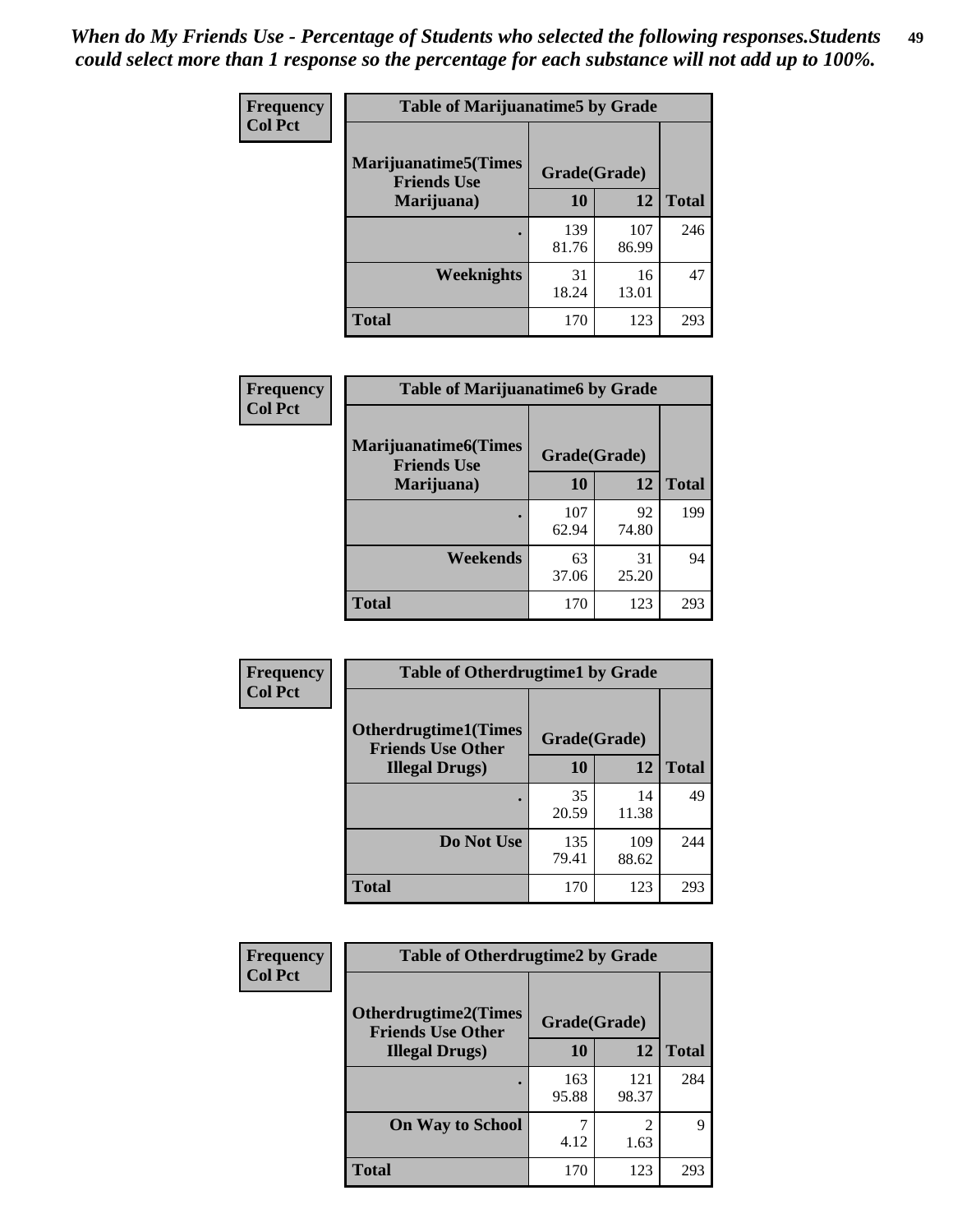| <b>Frequency</b> | <b>Table of Otherdrugtime3 by Grade</b>                                 |              |              |              |
|------------------|-------------------------------------------------------------------------|--------------|--------------|--------------|
| <b>Col Pct</b>   | <b>Otherdrugtime3(Times</b><br>Grade(Grade)<br><b>Friends Use Other</b> |              |              |              |
|                  | <b>Illegal Drugs</b> )                                                  | 10           | 12           | <b>Total</b> |
|                  |                                                                         | 164<br>96.47 | 117<br>95.12 | 281          |
|                  | <b>During School</b>                                                    | 6<br>3.53    | 6<br>4.88    | 12           |
|                  | <b>Total</b>                                                            | 170          | 123          | 293          |

| <b>Frequency</b> | <b>Table of Otherdrugtime4 by Grade</b>                         |              |              |              |
|------------------|-----------------------------------------------------------------|--------------|--------------|--------------|
| <b>Col Pct</b>   | <b>Otherdrugtime4(Times</b><br><b>Friends Use Other Illegal</b> | Grade(Grade) |              |              |
|                  | Drugs)                                                          | 10           | 12           | <b>Total</b> |
|                  | $\bullet$                                                       | 165<br>97.06 | 121<br>98.37 | 286          |
|                  | <b>On Way Home From School</b>                                  | 2.94         | 1.63         |              |
|                  | <b>Total</b>                                                    | 170          | 123          | 293          |

| <b>Frequency</b> | <b>Table of Otherdrugtime5 by Grade</b>                  |              |              |              |
|------------------|----------------------------------------------------------|--------------|--------------|--------------|
| <b>Col Pct</b>   | <b>Otherdrugtime5</b> (Times<br><b>Friends Use Other</b> | Grade(Grade) |              |              |
|                  | <b>Illegal Drugs</b> )                                   | 10           | 12           | <b>Total</b> |
|                  |                                                          | 157<br>92.35 | 115<br>93.50 | 272          |
|                  | Weeknights                                               | 13<br>7.65   | 8<br>6.50    | 21           |
|                  | Total                                                    | 170          | 123          | 293          |

| <b>Frequency</b> | <b>Table of Otherdrugtime6 by Grade</b>                 |              |              |              |
|------------------|---------------------------------------------------------|--------------|--------------|--------------|
| <b>Col Pct</b>   | <b>Otherdrugtime6(Times</b><br><b>Friends Use Other</b> | Grade(Grade) |              |              |
|                  | <b>Illegal Drugs</b> )                                  | 10           | 12           | <b>Total</b> |
|                  |                                                         | 131<br>77.06 | 111<br>90.24 | 242          |
|                  | Weekends                                                | 39<br>22.94  | 12<br>9.76   | 51           |
|                  | Total                                                   | 170          | 123          | 293          |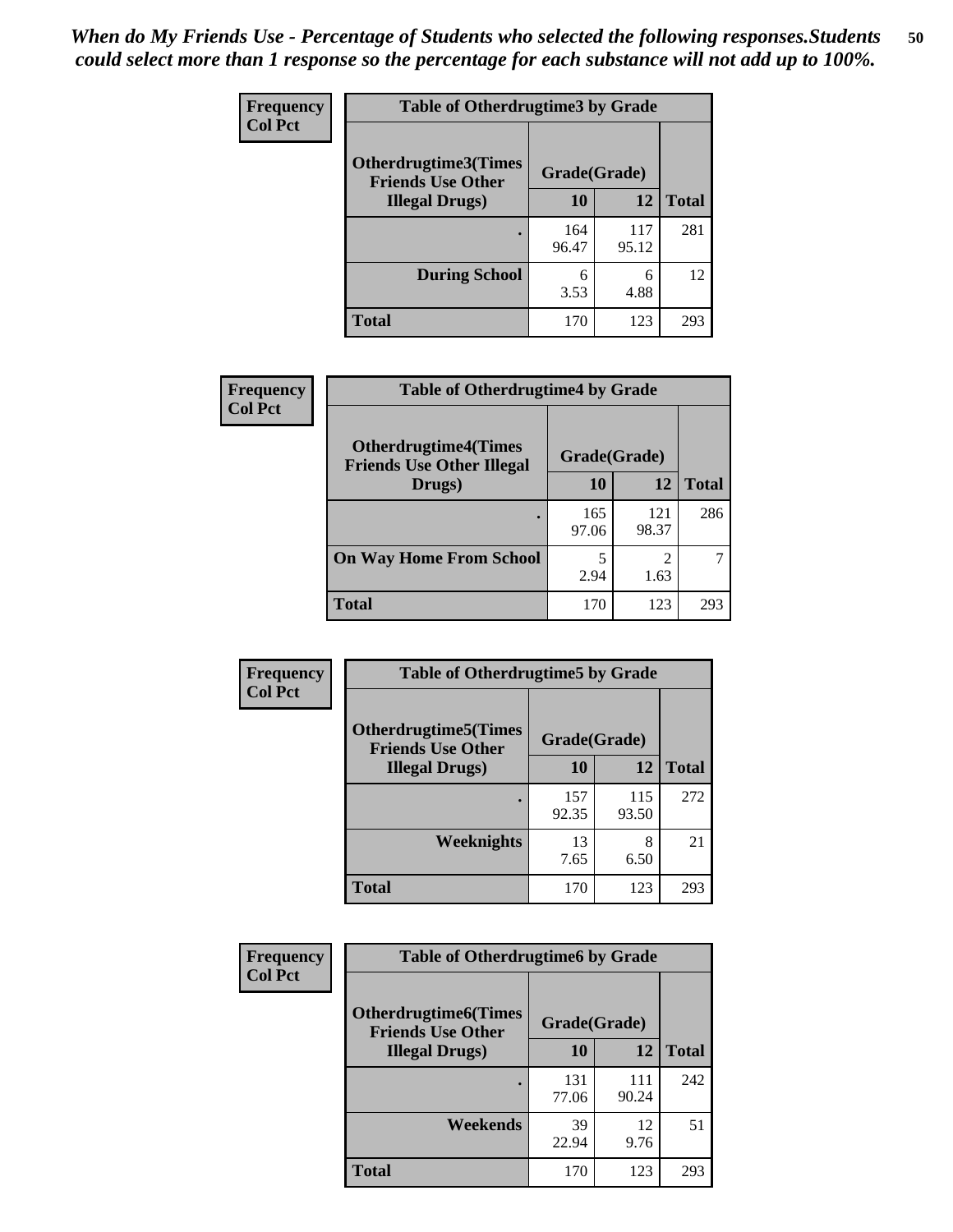| Frequency      | <b>Table of Educationalcohol by Grade</b>                                                                  |              |             |              |
|----------------|------------------------------------------------------------------------------------------------------------|--------------|-------------|--------------|
| <b>Col Pct</b> | Educationalcohol(I<br>have been taught<br>about alcohol,<br>tobacco,<br>and other drugs<br>within the last | Grade(Grade) |             |              |
|                | year at school)                                                                                            | 10           | 12          | <b>Total</b> |
|                | <b>Yes</b>                                                                                                 | 149<br>87.65 | 64<br>52.03 | 213          |
|                | N <sub>0</sub>                                                                                             | 21<br>12.35  | 59<br>47.97 | 80           |
|                | <b>Total</b>                                                                                               | 170          | 123         | 293          |

| Frequency      | <b>Table of Eversmoked by Grade</b> |              |             |              |
|----------------|-------------------------------------|--------------|-------------|--------------|
| <b>Col Pct</b> | Eversmoked(I<br>have smoked         | Grade(Grade) |             |              |
|                | a cigarette)                        | 10           | 12          | <b>Total</b> |
|                | Yes                                 | 66<br>38.82  | 63<br>51.22 | 129          |
|                | N <sub>0</sub>                      | 104<br>61.18 | 60<br>48.78 | 164          |
|                | <b>Total</b>                        | 170          | 123         | 293          |

| Frequency<br><b>Col Pct</b> | <b>Table of Drovedrinking by Grade</b>                                                                              |                    |              |              |
|-----------------------------|---------------------------------------------------------------------------------------------------------------------|--------------------|--------------|--------------|
|                             | Drovedrinking(In<br>the past 30 days I<br>have driven a car<br>or other vehicle<br>while I was<br>drinking alcohol) | Grade(Grade)<br>10 | 12           | <b>Total</b> |
|                             | <b>Yes</b>                                                                                                          | 8<br>4.71          | 4<br>3.25    | 12           |
|                             | N <sub>0</sub>                                                                                                      | 162<br>95.29       | 119<br>96.75 | 281          |
|                             | <b>Total</b>                                                                                                        | 170                | 123          | 293          |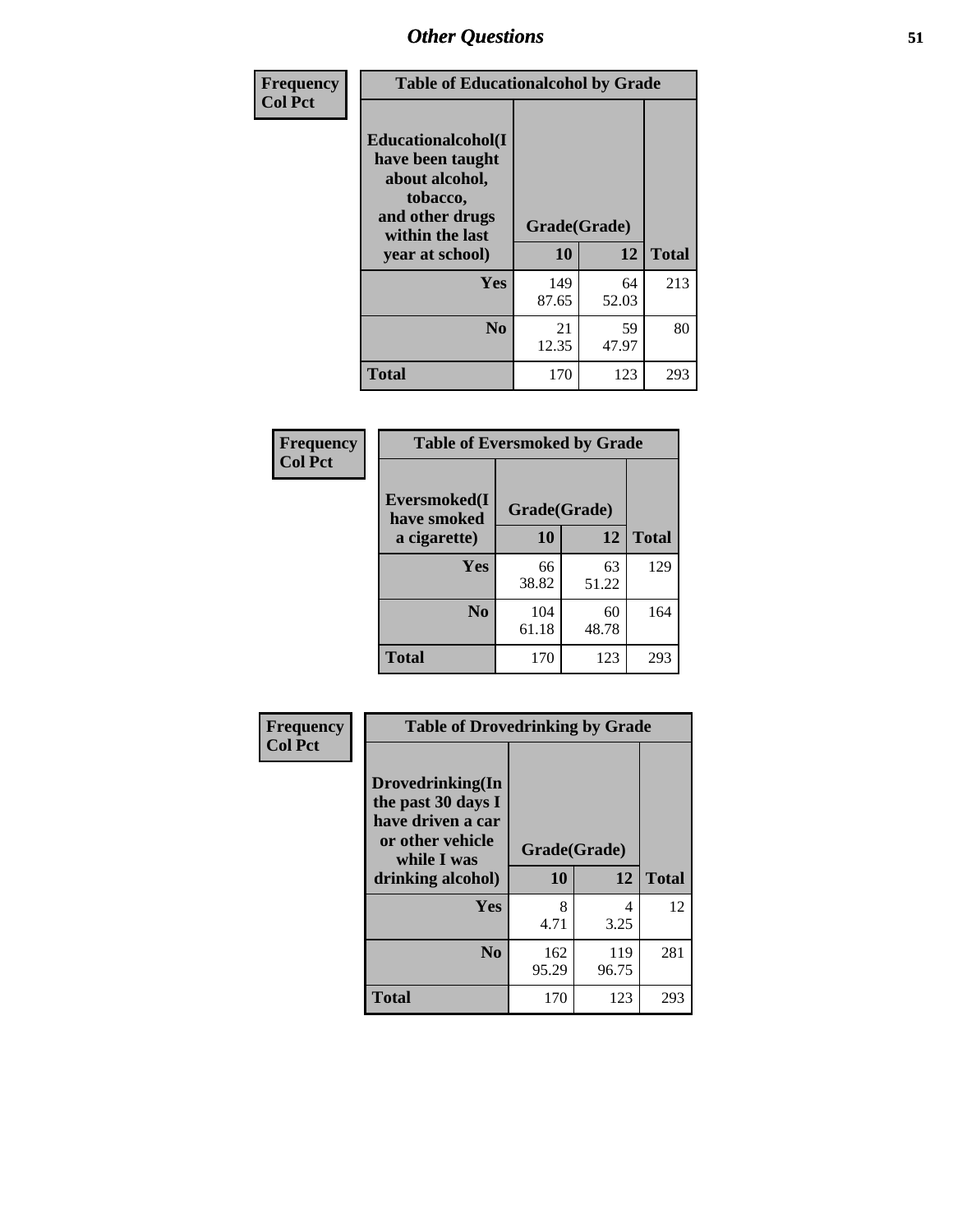| Frequency<br><b>Col Pct</b> | <b>Table of Rodedrinking by Grade</b>                                                                                  |                    |              |              |
|-----------------------------|------------------------------------------------------------------------------------------------------------------------|--------------------|--------------|--------------|
|                             | Rodedrinking(In<br>the past 30 days<br>I have ridden in<br>a car with a<br>driver who had<br>been drinking<br>alcohol) | Grade(Grade)<br>10 | 12           | <b>Total</b> |
|                             |                                                                                                                        |                    |              |              |
|                             | <b>Yes</b>                                                                                                             | 26<br>15.29        | 11<br>8.94   | 37           |
|                             | N <sub>0</sub>                                                                                                         | 144<br>84.71       | 112<br>91.06 | 256          |
|                             | <b>Total</b>                                                                                                           | 170                | 123          | 293          |

#### **Frequency Col Pct**

| <b>Table of Drugsschool by Grade</b>                                                                                      |              |              |              |
|---------------------------------------------------------------------------------------------------------------------------|--------------|--------------|--------------|
| <b>Drugsschool</b> (During<br>the past 12 months,<br>I have been offered,<br>sold,<br>or given illegal<br>drugs on school | Grade(Grade) |              |              |
| property)                                                                                                                 | 10           | 12           | <b>Total</b> |
|                                                                                                                           |              |              |              |
| Yes                                                                                                                       | 32<br>18.82  | 5.69         | 39           |
| N <sub>0</sub>                                                                                                            | 138<br>81.18 | 116<br>94.31 | 254          |

| <b>Table of Helpbullied by Grade</b>                 |                |             |                    |
|------------------------------------------------------|----------------|-------------|--------------------|
| $Helpb$ ullied $(I$<br>would help<br>someone who was |                |             |                    |
|                                                      |                |             | <b>Total</b>       |
| <b>Strongly Agree</b>                                | 71<br>41.76    | 65<br>52.85 | 136                |
| <b>Somewhat Agree</b>                                | 89<br>52.35    | 51<br>41.46 | 140                |
| <b>Somewhat Disagree</b>                             | 4.12           | 7<br>5.69   | 14                 |
| <b>Strongly Disagree</b>                             | 3<br>1.76      | 0<br>0.00   | 3                  |
| <b>Total</b>                                         | 170            | 123         | 293                |
|                                                      | being bullied) | 10          | Grade(Grade)<br>12 |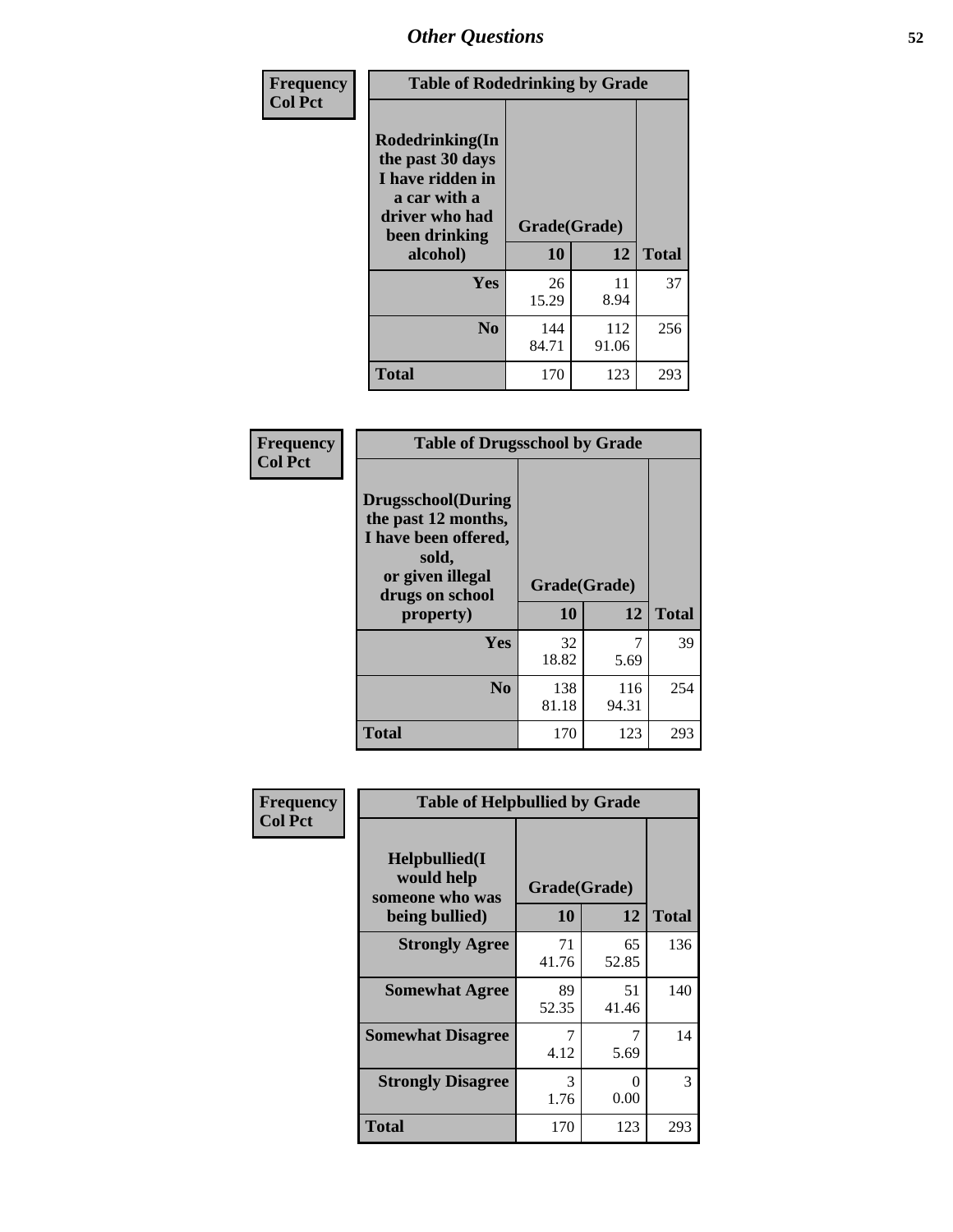| <b>Frequency</b> |
|------------------|
| <b>Row Pct</b>   |

| <b>Table of Grade by Bingedrinking</b> |                                                                                                         |                     |                   |                          |                        |                        |                        |              |
|----------------------------------------|---------------------------------------------------------------------------------------------------------|---------------------|-------------------|--------------------------|------------------------|------------------------|------------------------|--------------|
|                                        | Bingedrinking(I have drunk five or more<br>drinks of alcohol at one sitting during the<br>last 30 days) |                     |                   |                          |                        |                        |                        |              |
| Grade(Grade)                           | $\mathbf{0}$<br><b>Days</b>                                                                             | $1$ or<br>2<br>days | 3 to<br>5<br>days | <b>6 to</b><br>9<br>days | 10<br>to<br>19<br>days | 20<br>to<br>29<br>days | All<br>30<br>days      | <b>Total</b> |
| 10                                     | 133<br>78.24                                                                                            | 18<br>10.59         | 11<br>6.47        | 3<br>1.76                | $\mathfrak{D}$<br>1.18 | $\overline{c}$<br>1.18 | 0.59                   | 170          |
| 12                                     | 97<br>78.86                                                                                             | 10<br>8.13          | 6<br>4.88         | $\Omega$<br>0.00         | 5<br>4.07              | 3<br>2.44              | $\overline{c}$<br>1.63 | 123          |
| <b>Total</b>                           | 230                                                                                                     | 28                  | 17                | 3                        | 7                      | 5                      | 3                      | 293          |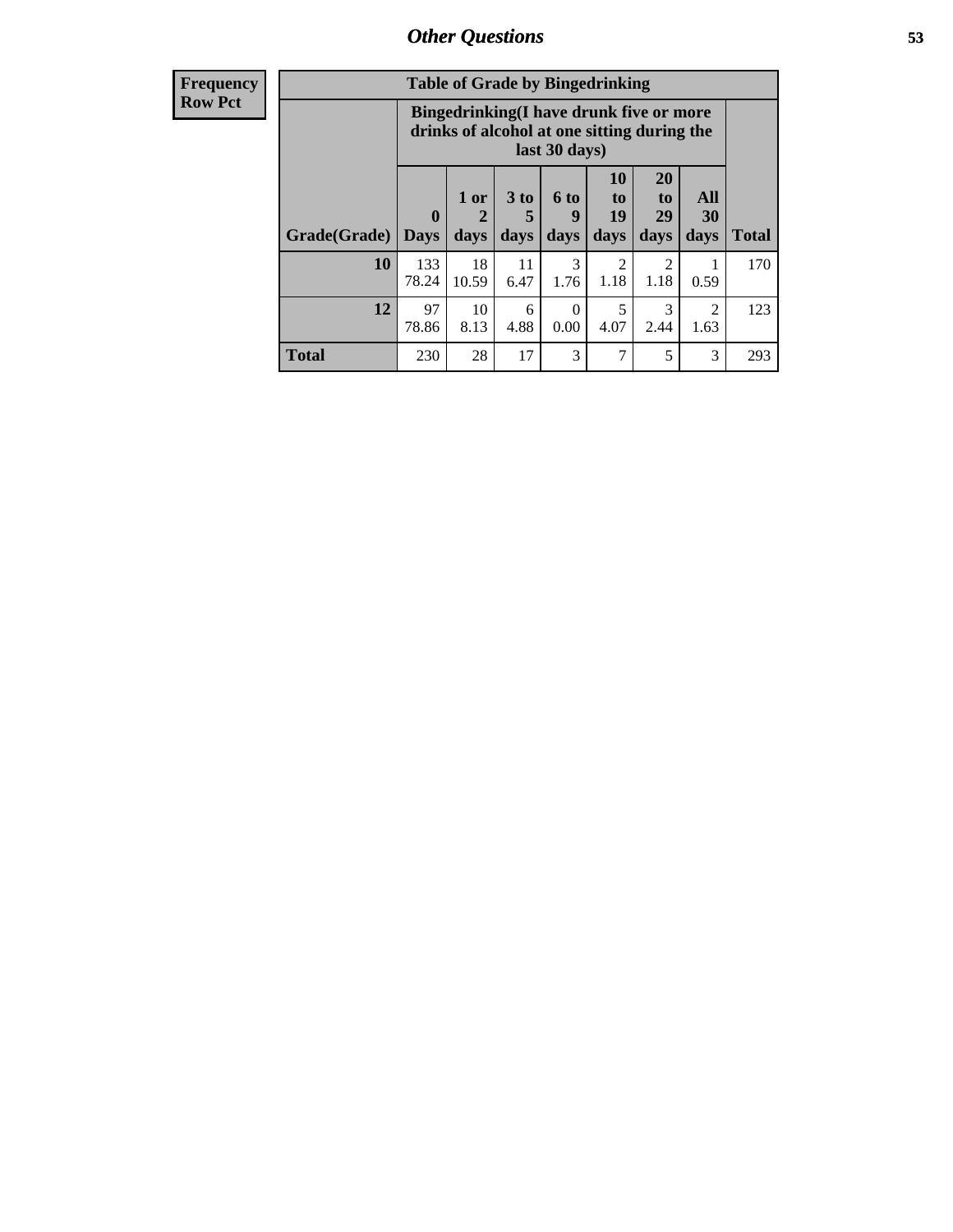### *Nutrition* **54**

**Frequency Row Pct**

| <b>Table of Grade by Dairy</b>            |                          |                                                                 |                             |                                    |              |  |  |
|-------------------------------------------|--------------------------|-----------------------------------------------------------------|-----------------------------|------------------------------------|--------------|--|--|
|                                           |                          | Dairy (I eat at least 3 servings of dairy<br>products each day) |                             |                                    |              |  |  |
| Grade(Grade)                              | <b>Strongly</b><br>Agree | Somewhat  <br>Agree                                             | <b>Somewhat</b><br>Disagree | <b>Strongly</b><br><b>Disagree</b> | <b>Total</b> |  |  |
| 10                                        | 65<br>38.46              | 67<br>39.64                                                     | 25<br>14.79                 | 12<br>7.10                         | 169          |  |  |
| 12                                        | 42<br>34.15              | 50<br>40.65                                                     | 20<br>16.26                 | 11<br>8.94                         | 123          |  |  |
| <b>Total</b>                              | 107                      | 117                                                             | 45                          | 23                                 | 292          |  |  |
| <b>Frequency Missing <math>= 1</math></b> |                          |                                                                 |                             |                                    |              |  |  |

**Frequency Row Pct**

| $\mathbf{y}$ | <b>Table of Grade by Fruitveg</b>                                        |                          |                     |                                    |                                    |              |  |
|--------------|--------------------------------------------------------------------------|--------------------------|---------------------|------------------------------------|------------------------------------|--------------|--|
|              | Fruitveg(I eat at least 5 servings of fruits<br>and vegetables each day) |                          |                     |                                    |                                    |              |  |
|              | Grade(Grade)                                                             | <b>Strongly</b><br>Agree | Somewhat  <br>Agree | <b>Somewhat</b><br><b>Disagree</b> | <b>Strongly</b><br><b>Disagree</b> | <b>Total</b> |  |
|              | 10                                                                       | 24<br>14.12              | 58<br>34.12         | 46<br>27.06                        | 42<br>24.71                        | 170          |  |
|              | 12                                                                       | 21<br>17.07              | 43<br>34.96         | 41<br>33.33                        | 18<br>14.63                        | 123          |  |
|              | <b>Total</b>                                                             | 45                       | 101                 | 87                                 | 60                                 | 293          |  |

**Frequency Row Pct**

| <b>Table of Grade by Cafeteriahealthy</b> |                          |                                                                       |                                    |                                    |              |  |  |
|-------------------------------------------|--------------------------|-----------------------------------------------------------------------|------------------------------------|------------------------------------|--------------|--|--|
|                                           |                          | Cafeteriahealthy (School meals in my<br>school cafeteria are healthy) |                                    |                                    |              |  |  |
| Grade(Grade)                              | <b>Strongly</b><br>Agree | Somewhat<br>Agree                                                     | <b>Somewhat</b><br><b>Disagree</b> | <b>Strongly</b><br><b>Disagree</b> | <b>Total</b> |  |  |
| 10                                        | 14<br>8.24               | 76<br>44.71                                                           | 35<br>20.59                        | 45<br>26.47                        | 170          |  |  |
| 12                                        | 14<br>11.38              | 35<br>28.46                                                           | 44<br>35.77                        | 30<br>24.39                        | 123          |  |  |
| <b>Total</b>                              | 28                       | 111                                                                   | 79                                 | 75                                 | 293          |  |  |

| <b>Frequency</b> |
|------------------|
| <b>Row Pct</b>   |

| <b>Table of Grade by Cafeterianutrition</b> |                          |                                                                                           |                                    |                                    |              |  |  |
|---------------------------------------------|--------------------------|-------------------------------------------------------------------------------------------|------------------------------------|------------------------------------|--------------|--|--|
|                                             |                          | <b>Cafeterianutrition</b> (Facts about nutrition<br>are available in my school cafeteria) |                                    |                                    |              |  |  |
| Grade(Grade)                                | <b>Strongly</b><br>Agree | Somewhat  <br>Agree                                                                       | <b>Somewhat</b><br><b>Disagree</b> | <b>Strongly</b><br><b>Disagree</b> | <b>Total</b> |  |  |
| 10                                          | 51<br>30.00              | 64<br>37.65                                                                               | 40<br>23.53                        | 15<br>8.82                         | 170          |  |  |
| 12                                          | 46<br>37.40              | 43<br>34.96                                                                               | 21<br>17.07                        | 13<br>10.57                        | 123          |  |  |
| <b>Total</b>                                | 97                       | 107                                                                                       | 61                                 | 28                                 | 293          |  |  |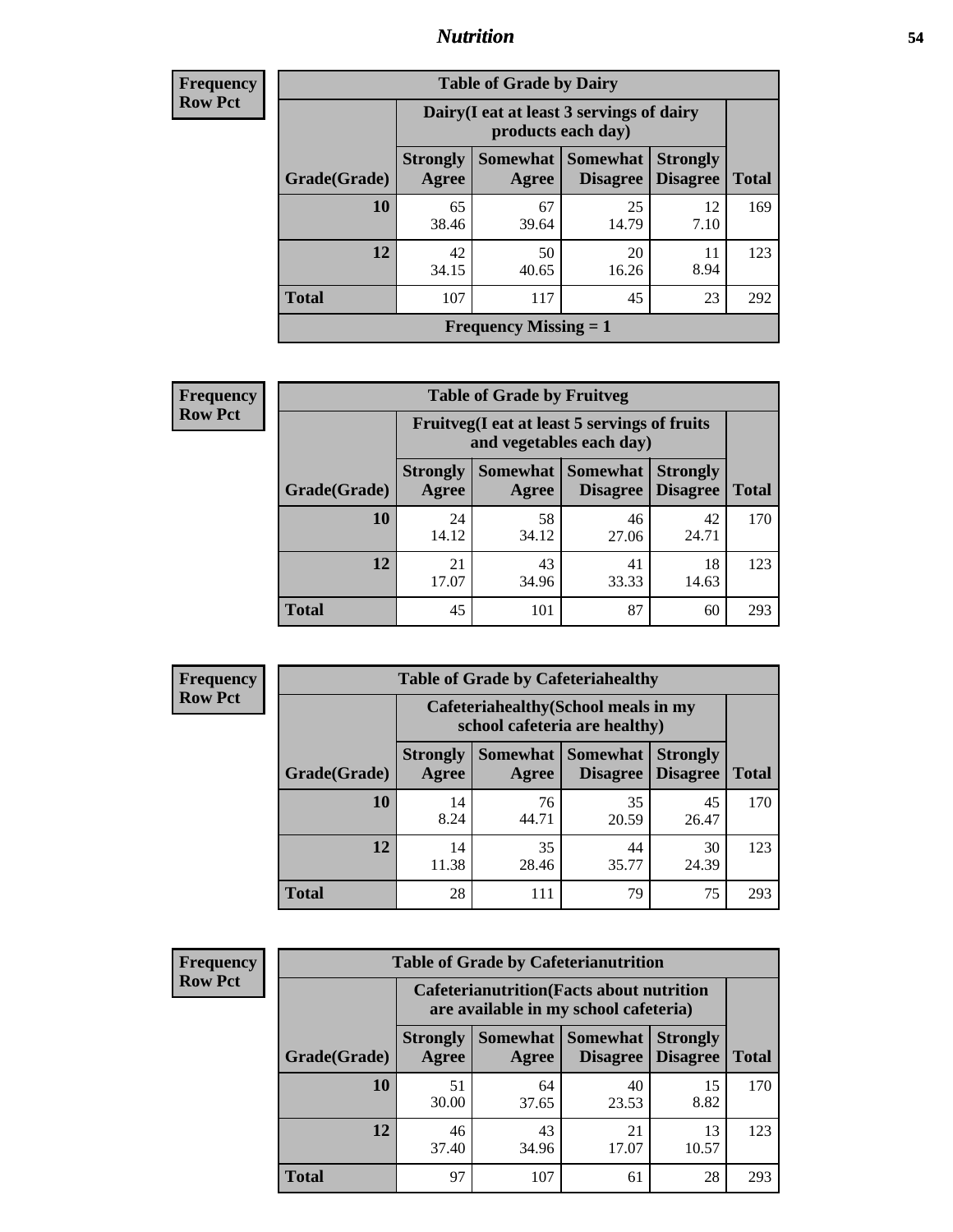### *Nutrition* **55**

| Frequency |
|-----------|
| Row Pct   |

| <b>Table of Grade by Schoollunch</b> |                          |                                                                 |                      |                                    |              |  |  |  |
|--------------------------------------|--------------------------|-----------------------------------------------------------------|----------------------|------------------------------------|--------------|--|--|--|
|                                      |                          | Schoollunch(I eat school lunch three or<br>more times per week) |                      |                                    |              |  |  |  |
| Grade(Grade)                         | <b>Strongly</b><br>Agree | Somewhat  <br>Agree                                             | Somewhat<br>Disagree | <b>Strongly</b><br><b>Disagree</b> | <b>Total</b> |  |  |  |
| 10                                   | 121<br>71.18             | 24<br>14.12                                                     | 8<br>4.71            | 17<br>10.00                        | 170          |  |  |  |
| 12                                   | 80<br>65.04              | 13<br>10.57                                                     | 6<br>4.88            | 24<br>19.51                        | 123          |  |  |  |
| <b>Total</b>                         | 201                      | 37                                                              | 14                   | 41                                 | 293          |  |  |  |

| <b>Frequency</b> |
|------------------|
| <b>Row Pct</b>   |

| <b>Table of Grade by Foodchoices</b> |                                                                     |                   |                 |                                        |              |  |
|--------------------------------------|---------------------------------------------------------------------|-------------------|-----------------|----------------------------------------|--------------|--|
|                                      | Foodchoices (I make healthy food choices in<br>my school cafeteria) |                   |                 |                                        |              |  |
| Grade(Grade)                         | <b>Strongly</b><br>Agree                                            | Somewhat<br>Agree | <b>Somewhat</b> | <b>Strongly</b><br>Disagree   Disagree | <b>Total</b> |  |
| 10                                   | 32<br>18.82                                                         | 73<br>42.94       | 40<br>23.53     | 25<br>14.71                            | 170          |  |
| 12                                   | 27<br>21.95                                                         | 57<br>46.34       | 22<br>17.89     | 17<br>13.82                            | 123          |  |
| <b>Total</b>                         | 59                                                                  | 130               | 62              | 42                                     | 293          |  |

| <b>Frequency</b> |
|------------------|
| <b>Row Pct</b>   |

| <b>Table of Grade by Wholewheat</b> |                          |                                                                                                             |                                             |                                    |              |  |  |  |
|-------------------------------------|--------------------------|-------------------------------------------------------------------------------------------------------------|---------------------------------------------|------------------------------------|--------------|--|--|--|
|                                     |                          | Wholewheat (There are whole wheat and<br>multigrain breads and cereals available in<br>my school cafeteria) |                                             |                                    |              |  |  |  |
| Grade(Grade)                        | <b>Strongly</b><br>Agree | Agree                                                                                                       | <b>Somewhat Somewhat</b><br><b>Disagree</b> | <b>Strongly</b><br><b>Disagree</b> | <b>Total</b> |  |  |  |
| 10                                  | 90<br>52.94              | 58<br>34.12                                                                                                 | 14<br>8.24                                  | 8<br>4.71                          | 170          |  |  |  |
| 12                                  | 55<br>44.72              | 43<br>34.96                                                                                                 | 15<br>12.20                                 | 10<br>8.13                         | 123          |  |  |  |
| <b>Total</b>                        | 145                      | 101                                                                                                         | 29                                          | 18                                 | 293          |  |  |  |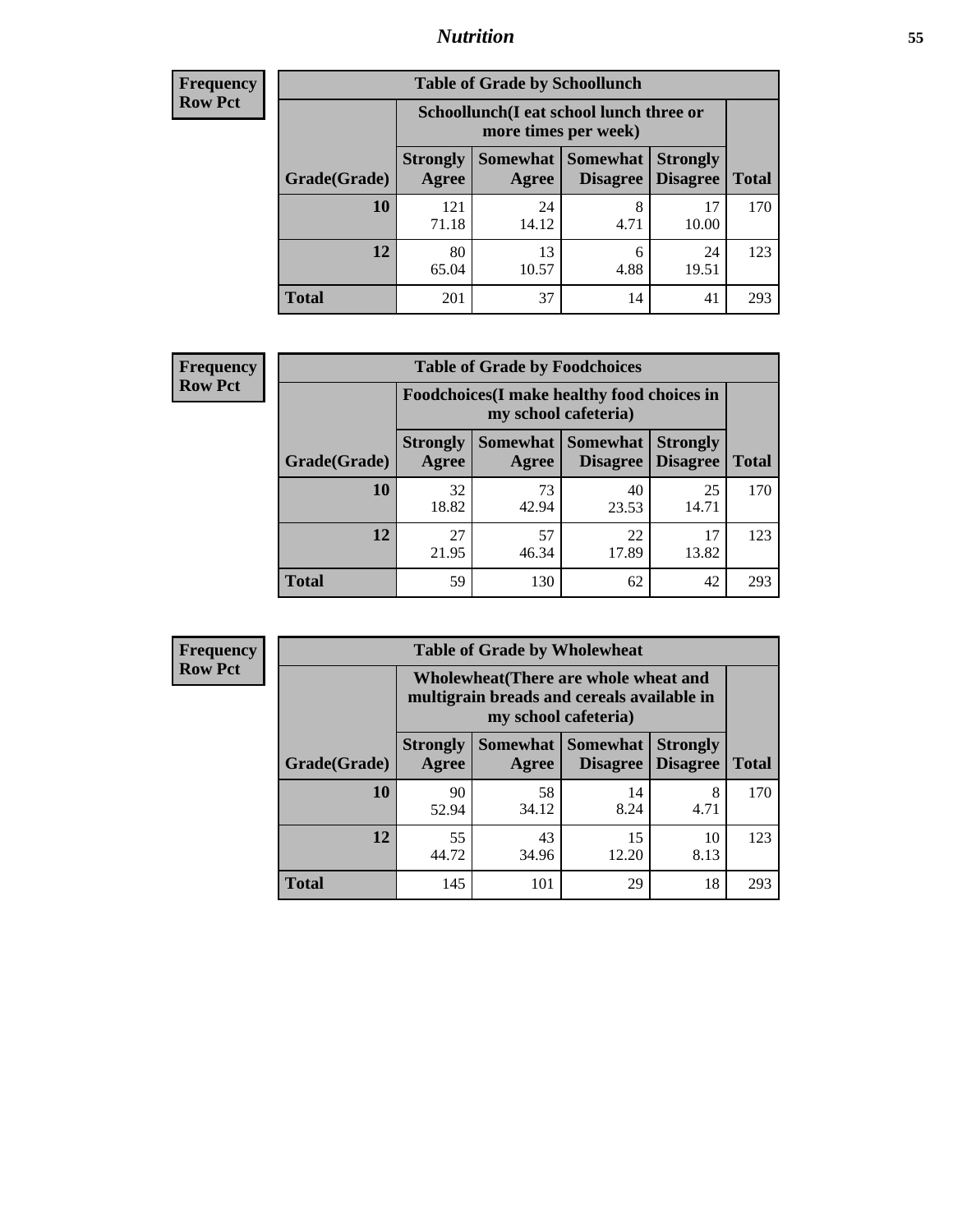### *Nutrition* **56**

**Frequency Row Pct**

| <b>Table of Grade by Healthyvending</b> |                                                                                                                                               |             |                                        |                                    |              |  |
|-----------------------------------------|-----------------------------------------------------------------------------------------------------------------------------------------------|-------------|----------------------------------------|------------------------------------|--------------|--|
|                                         | Healthyvending (If only healthy snacks and<br>beverages were available in the vending<br>machines during the school day,<br>I would buy them) |             |                                        |                                    |              |  |
| Grade(Grade)                            | <b>Strongly</b><br>Agree                                                                                                                      | Agree       | Somewhat   Somewhat<br><b>Disagree</b> | <b>Strongly</b><br><b>Disagree</b> | <b>Total</b> |  |
| 10                                      | 28<br>16.47                                                                                                                                   | 46<br>27.06 | 49<br>28.82                            | 47<br>27.65                        | 170          |  |
| 12                                      | 30<br>24.39                                                                                                                                   | 35<br>28.46 | 17<br>13.82                            | 41<br>33.33                        | 123          |  |
| <b>Total</b>                            | 58                                                                                                                                            | 81          | 66                                     | 88                                 | 293          |  |

**Frequency Row Pct**

| <b>Table of Grade by Schoolbreakfast</b> |                                                          |                                                                                                                                        |                     |                                        |              |  |
|------------------------------------------|----------------------------------------------------------|----------------------------------------------------------------------------------------------------------------------------------------|---------------------|----------------------------------------|--------------|--|
|                                          |                                                          | Schoolbreakfast(If breakfast were<br>available at school,<br>but outside the cafeteria,<br>I would eat breakfast at school more often) |                     |                                        |              |  |
| Grade(Grade)                             | <b>Strongly</b><br>Agree                                 | Agree                                                                                                                                  | Somewhat   Somewhat | <b>Strongly</b><br>Disagree   Disagree | <b>Total</b> |  |
| 10                                       | 59<br>34.71                                              | 62<br>36.47                                                                                                                            | 25<br>14.71         | 24<br>14.12                            | 170          |  |
| 12                                       | 54<br>41<br>15<br>13<br>33.33<br>12.20<br>43.90<br>10.57 |                                                                                                                                        |                     |                                        |              |  |
| <b>Total</b>                             | 113                                                      | 103                                                                                                                                    | 40                  | 37                                     | 293          |  |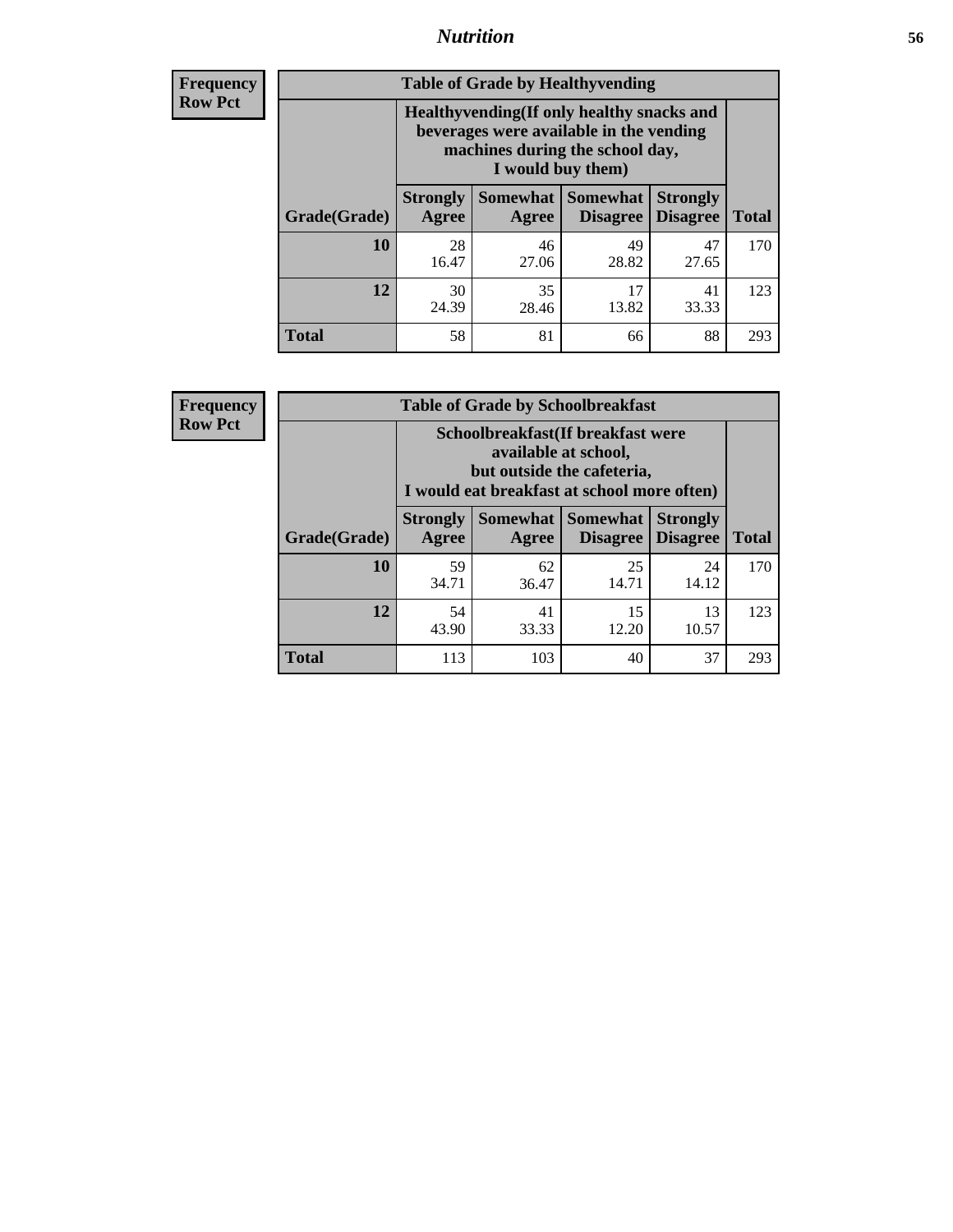| Frequency<br><b>Col Pct</b> | <b>Table of Educationaids by Grade</b>                                                                    |                    |             |              |
|-----------------------------|-----------------------------------------------------------------------------------------------------------|--------------------|-------------|--------------|
|                             | <b>Educationaids</b> (I<br>have been<br>taught about<br><b>HIV/AIDS</b> at<br>school in the<br>past year) | Grade(Grade)<br>10 | 12          | <b>Total</b> |
|                             | Yes                                                                                                       | 143<br>84.12       | 59<br>47.97 | 202          |
|                             | N <sub>0</sub>                                                                                            | 27<br>15.88        | 64<br>52.03 | 91           |
|                             | <b>Total</b>                                                                                              | 170                | 123         | 293          |

| Frequency      | <b>Table of Educationcharacter by Grade</b>                 |              |             |              |
|----------------|-------------------------------------------------------------|--------------|-------------|--------------|
| <b>Col Pct</b> | Educationcharacter(I<br>have been taught<br>about character |              |             |              |
|                | education in the past                                       | Grade(Grade) |             |              |
|                | year at school)                                             | 10           | 12          | <b>Total</b> |
|                | Yes                                                         | 125<br>73.53 | 69<br>56.10 | 194          |
|                | N <sub>0</sub>                                              | 45<br>26.47  | 54<br>43.90 | 99           |
|                | <b>Total</b>                                                | 170          | 123         | 293          |

| Frequency      | <b>Table of Gradcoach1 by Grade</b>              |              |             |              |
|----------------|--------------------------------------------------|--------------|-------------|--------------|
| <b>Col Pct</b> | Gradcoach1(I<br>know who my<br><b>Graduation</b> | Grade(Grade) |             |              |
|                | Coach is)                                        | 10           | 12          | <b>Total</b> |
|                | Yes                                              | 37<br>21.76  | 48<br>39.02 | 85           |
|                | N <sub>0</sub>                                   | 133<br>78.24 | 75<br>60.98 | 208          |
|                | <b>Total</b>                                     | 170          | 123         | 293          |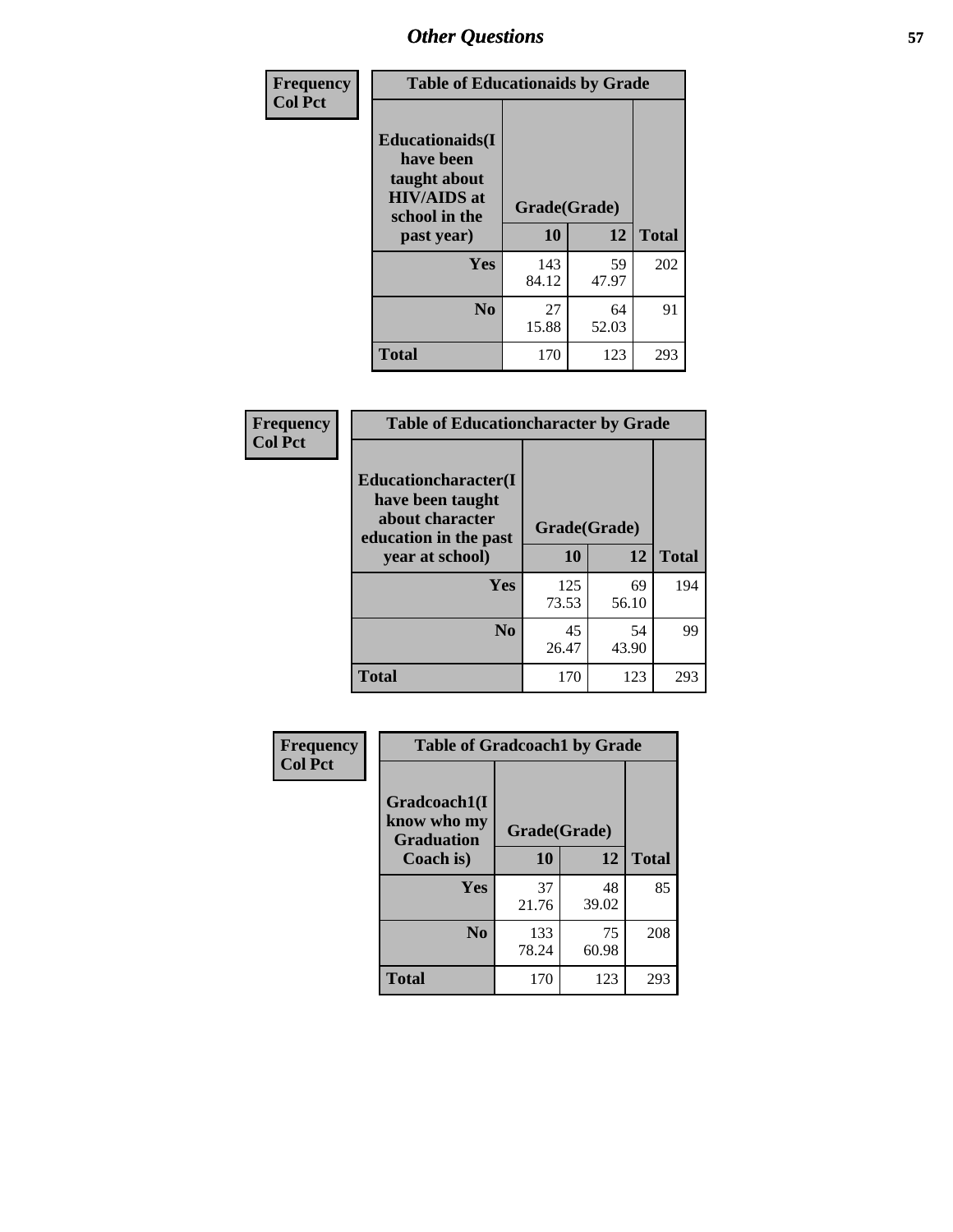| Frequency      | <b>Table of Gradcoach2 by Grade</b> |              |              |              |
|----------------|-------------------------------------|--------------|--------------|--------------|
| <b>Col Pct</b> |                                     |              |              |              |
|                | Gradcoach2(I<br>have                |              |              |              |
|                | contacted my<br><b>Graduation</b>   | Grade(Grade) |              |              |
|                | Coach)                              | 10           | 12           | <b>Total</b> |
|                | Yes                                 | 14<br>8.24   | 23<br>18.70  | 37           |
|                | N <sub>0</sub>                      | 156<br>91.76 | 100<br>81.30 | 256          |
|                | <b>Total</b>                        | 170          | 123          | 293          |

| <b>Frequency</b><br><b>Col Pct</b> | <b>Table of Gradcoach3 by Grade</b>                                         |              |             |              |
|------------------------------------|-----------------------------------------------------------------------------|--------------|-------------|--------------|
|                                    | Gradcoach3(I<br>have received<br>assistance<br>from my<br><b>Graduation</b> | Grade(Grade) |             |              |
|                                    | Coach)                                                                      | 10           | 12          | <b>Total</b> |
|                                    | Yes                                                                         | 8<br>4.71    | 15<br>12.20 | 23           |
|                                    | N <sub>0</sub>                                                              | 38<br>22.35  | 40<br>32.52 | 78           |
|                                    | Don't know                                                                  | 124<br>72.94 | 68<br>55.28 | 192          |
|                                    | <b>Total</b>                                                                | 170          | 123         | 293          |

| Frequency<br><b>Col Pct</b> | <b>Table of Selfharm by Grade</b>                                                                                                                                                      |                    |              |              |
|-----------------------------|----------------------------------------------------------------------------------------------------------------------------------------------------------------------------------------|--------------------|--------------|--------------|
|                             | <b>Selfharm</b> (During<br>the past 12<br>months,<br>I harmed myself<br>on purpose<br><b>Suicideconsider</b><br>During the past<br>12 months,<br>I seriously<br>considered<br>suicide) | Grade(Grade)<br>10 | 12           | <b>Total</b> |
|                             | Yes                                                                                                                                                                                    | 18<br>10.59        | 8<br>6.50    | 26           |
|                             | N <sub>0</sub>                                                                                                                                                                         | 152<br>89.41       | 115<br>93.50 | 267          |
|                             | Total                                                                                                                                                                                  | 170                | 123          | 293          |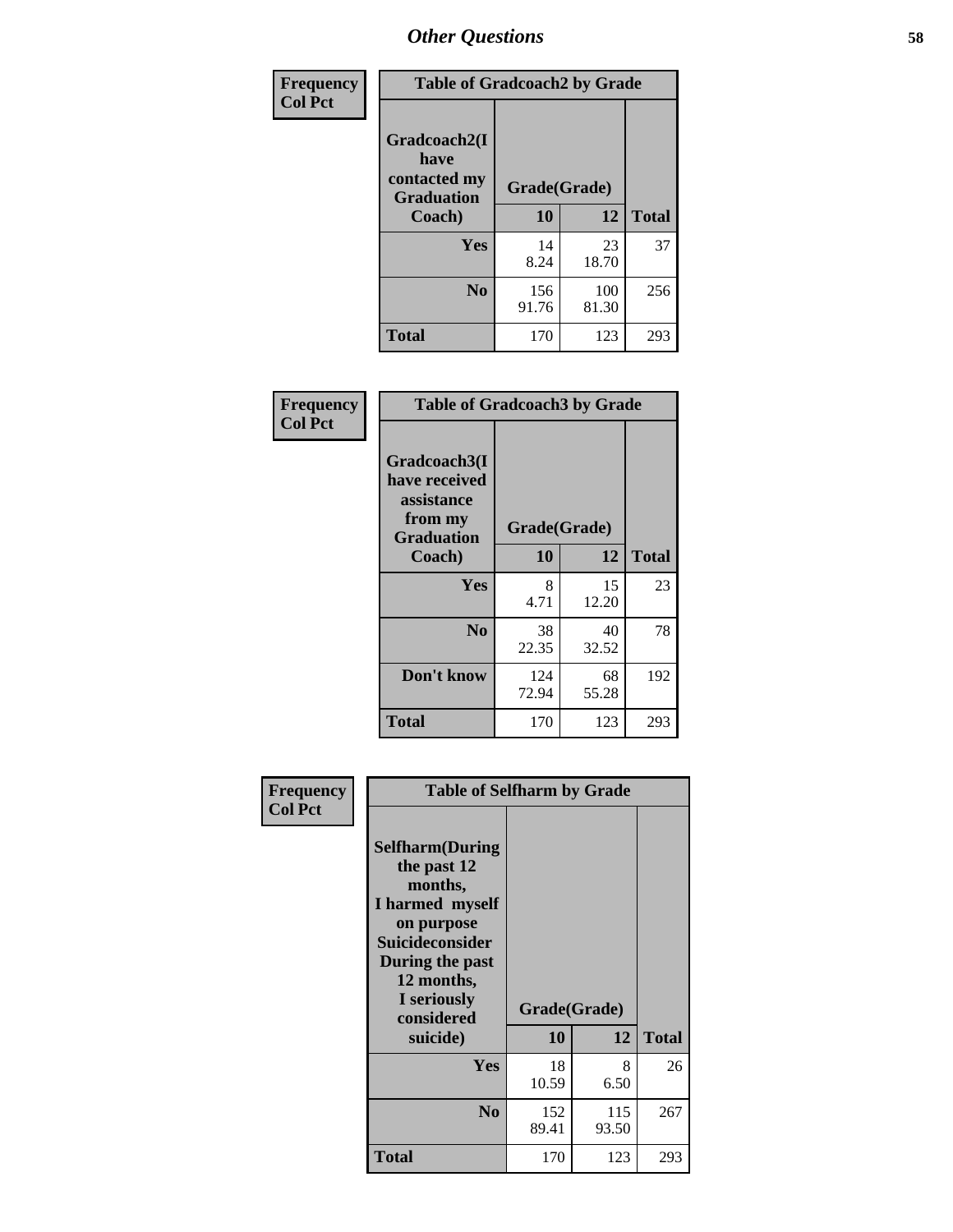| <b>Frequency</b> | <b>Table of Suicideconsider by Grade</b> |              |              |              |  |
|------------------|------------------------------------------|--------------|--------------|--------------|--|
| <b>Col Pct</b>   |                                          | Grade(Grade) |              |              |  |
|                  | Suicideconsider                          | <b>10</b>    | 12           | <b>Total</b> |  |
|                  | Yes                                      | 10<br>5.88   | 6.50         | 18           |  |
|                  | N <sub>0</sub>                           | 160<br>94.12 | 115<br>93.50 | 275          |  |
|                  | <b>Total</b>                             | 170          | 123          | 293          |  |

| Frequency<br><b>Col Pct</b> | <b>Table of Suicideattempt by Grade</b>              |              |              |              |
|-----------------------------|------------------------------------------------------|--------------|--------------|--------------|
|                             | Suicideattempt(I<br>have attempted<br>suicide in the | Grade(Grade) |              |              |
|                             | last year)                                           | 10           | 12           | <b>Total</b> |
|                             | Yes                                                  | 4.12         | 4<br>3.25    | 11           |
|                             | N <sub>0</sub>                                       | 163<br>95.88 | 119<br>96.75 | 282          |
|                             | <b>Total</b>                                         | 170          | 123          | 293          |

| Frequency      | <b>Table of Instantmessaged by Grade</b>               |              |             |              |
|----------------|--------------------------------------------------------|--------------|-------------|--------------|
| <b>Col Pct</b> | Instantmessaged(I<br>have instant<br>messaged people I | Grade(Grade) |             |              |
|                | do not even know)                                      | 10           | 12          | <b>Total</b> |
|                | Yes                                                    | 74<br>43.53  | 34<br>27.64 | 108          |
|                | N <sub>0</sub>                                         | 96<br>56.47  | 89<br>72.36 | 185          |
|                | <b>Total</b>                                           | 170          | 123         | 293          |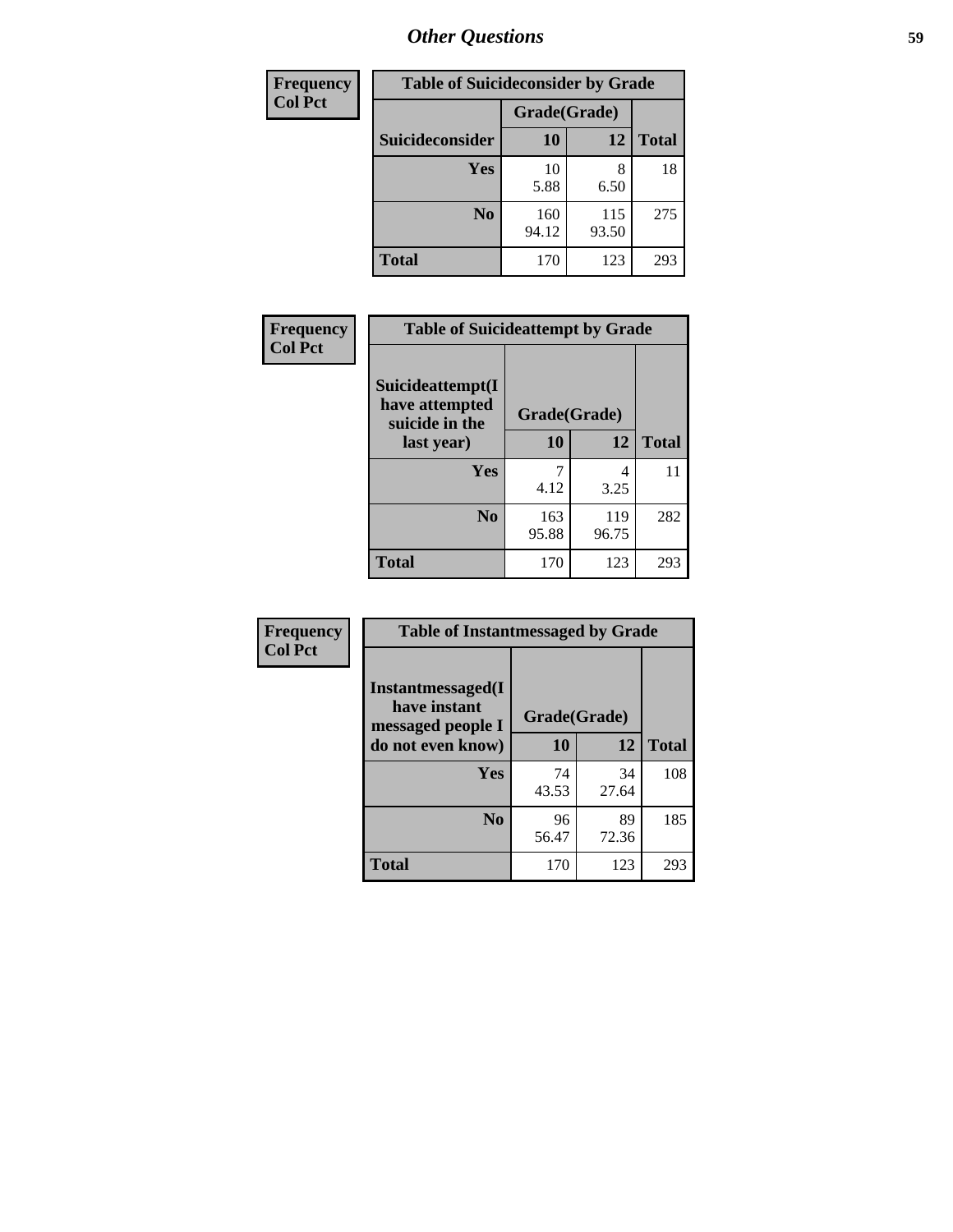| Frequency      | <b>Table of Getsalong by Grade</b>                          |                    |             |              |
|----------------|-------------------------------------------------------------|--------------------|-------------|--------------|
| <b>Col Pct</b> | <b>Getsalong</b> (I get<br>along with other<br>students and | Grade(Grade)<br>10 | 12          | <b>Total</b> |
|                | adults)                                                     |                    |             |              |
|                | <b>Strongly Agree</b>                                       | 88<br>51.76        | 73<br>59.35 | 161          |
|                | <b>Somewhat Agree</b>                                       | 73<br>42.94        | 43<br>34.96 | 116          |
|                | <b>Somewhat Disagree</b>                                    | 4<br>2.35          | 6<br>4.88   | 10           |
|                | <b>Strongly Disagree</b>                                    | 5<br>2.94          | 0.81        | 6            |
|                | <b>Total</b>                                                | 170                | 123         | 293          |

| Frequency<br>Col Pct |
|----------------------|
|                      |

n

| <b>Table of Safehome by Grade</b>        |                        |                        |              |  |  |  |  |
|------------------------------------------|------------------------|------------------------|--------------|--|--|--|--|
| <b>Safehome</b> (I feel<br>safe at home) | Grade(Grade)<br>10     | 12                     | <b>Total</b> |  |  |  |  |
| <b>Strongly Agree</b>                    | 126<br>74.12           | 103<br>83.74           | 229          |  |  |  |  |
| <b>Somewhat Agree</b>                    | 34<br>20.00            | 15<br>12.20            | 49           |  |  |  |  |
| <b>Somewhat Disagree</b>                 | 8<br>4.71              | $\mathfrak{D}$<br>1.63 | 10           |  |  |  |  |
| <b>Strongly Disagree</b>                 | $\mathfrak{D}$<br>1.18 | 3<br>2.44              | 5            |  |  |  |  |
| <b>Total</b>                             | 170                    | 123                    | 293          |  |  |  |  |

| Frequency      | <b>Table of Adulttalk by Grade</b>                                                                 |                    |              |              |  |  |  |  |
|----------------|----------------------------------------------------------------------------------------------------|--------------------|--------------|--------------|--|--|--|--|
| <b>Col Pct</b> | <b>Adulttalk</b> (I<br>know an<br>adult at<br>school that<br>I can talk<br>with if I<br>need help) | Grade(Grade)<br>10 | 12           | <b>Total</b> |  |  |  |  |
|                |                                                                                                    |                    |              |              |  |  |  |  |
|                | <b>Yes</b>                                                                                         | 129<br>75.88       | 107<br>86.99 | 236          |  |  |  |  |
|                | N <sub>0</sub>                                                                                     | 41<br>24.12        | 16<br>13.01  | 57           |  |  |  |  |
|                | <b>Total</b>                                                                                       | 170                | 123          | 293          |  |  |  |  |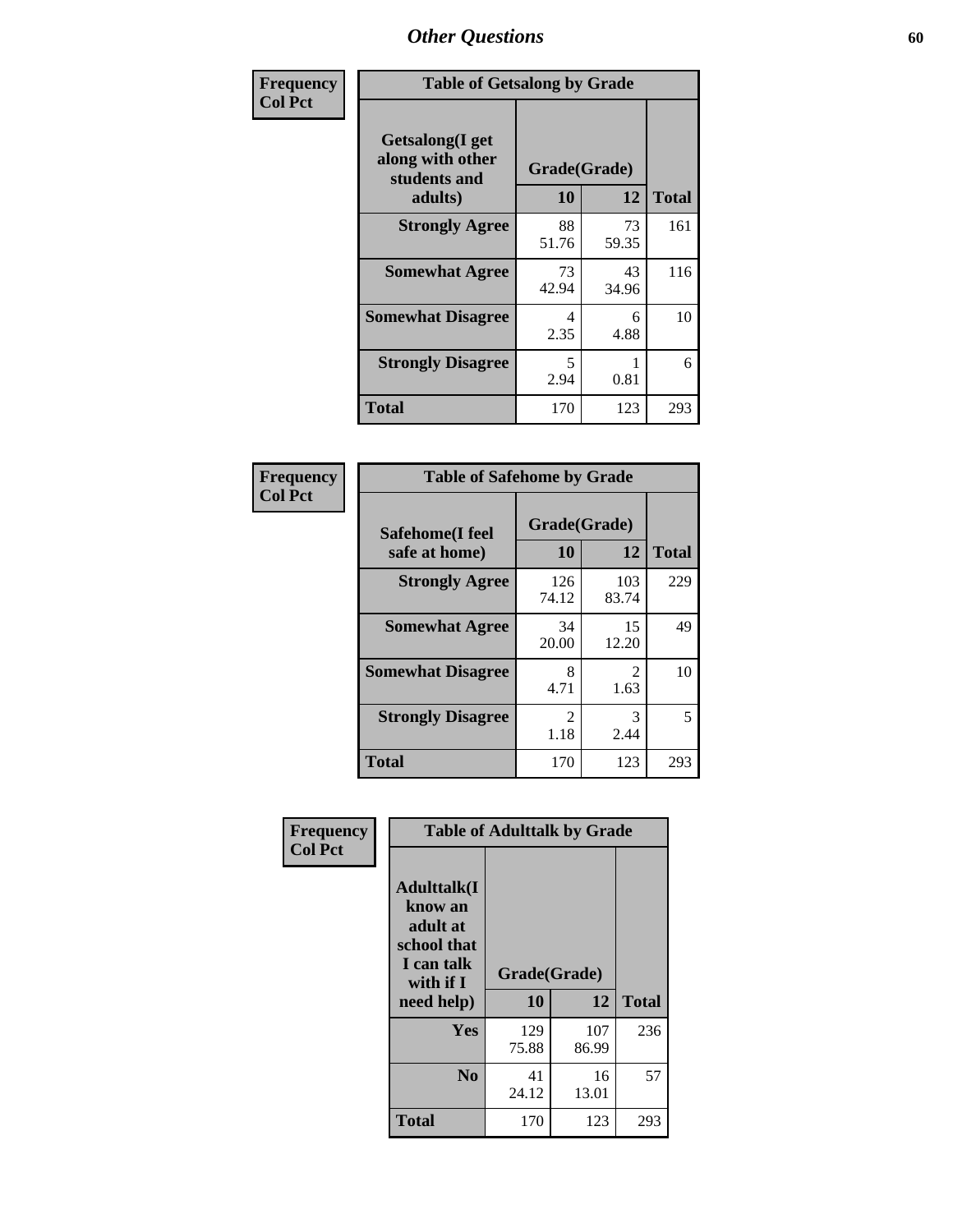**Frequency Row Pct**

|              |             |                                                                                        |             | <b>Table of Grade by Tvtime</b> |                        |                     |              |  |  |  |  |
|--------------|-------------|----------------------------------------------------------------------------------------|-------------|---------------------------------|------------------------|---------------------|--------------|--|--|--|--|
|              |             | Tvtime(On an average school day,<br>how much unsupervised time do I spend watching TV) |             |                                 |                        |                     |              |  |  |  |  |
| Grade(Grade) | None        | <b>Less that</b><br>hour/day                                                           | hour/day    | $2 - 3$<br>  hours/day          | $4 - 5$<br>  hours/day | $6+$<br>  hours/day | <b>Total</b> |  |  |  |  |
|              |             |                                                                                        |             |                                 |                        |                     |              |  |  |  |  |
| 10           | 39<br>22.94 | 43<br>25.29                                                                            | 26<br>15.29 | 45<br>26.47                     | Q<br>5.29              | 8<br>4.71           | 170          |  |  |  |  |
| 12           | 29<br>23.58 | 36<br>29.27                                                                            | 35<br>28.46 | 20<br>16.26                     | 2.44                   | 0.00                | 123          |  |  |  |  |
| <b>Total</b> | 68          | 79                                                                                     | 61          | 65                              | 12                     | 8                   | 293          |  |  |  |  |

**Frequency Row Pct**

| <b>Table of Grade by Computertime</b> |             |                                                                                                                               |             |             |             |           |     |  |  |  |
|---------------------------------------|-------------|-------------------------------------------------------------------------------------------------------------------------------|-------------|-------------|-------------|-----------|-----|--|--|--|
|                                       |             | Computertime (On an average school day,<br>how much unsupervised time do I spend on the computer)                             |             |             |             |           |     |  |  |  |
| Grade(Grade)                          | None        | <b>Less that</b><br>$4 - 5$<br>$2 - 3$<br>$6+$<br>hours/day<br>hours/day<br>hour/day<br>hour/day<br>hours/day<br><b>Total</b> |             |             |             |           |     |  |  |  |
| 10                                    | 31<br>18.24 | 53<br>31.18                                                                                                                   | 28<br>16.47 | 32<br>18.82 | 17<br>10.00 | 9<br>5.29 | 170 |  |  |  |
| 12                                    | 16<br>13.01 | 46<br>37.40                                                                                                                   | 30<br>24.39 | 21<br>17.07 | 8<br>6.50   | ◠<br>1.63 | 123 |  |  |  |
| <b>Total</b>                          | 47          | 99                                                                                                                            | 58          | 53          | 25          | 11        | 293 |  |  |  |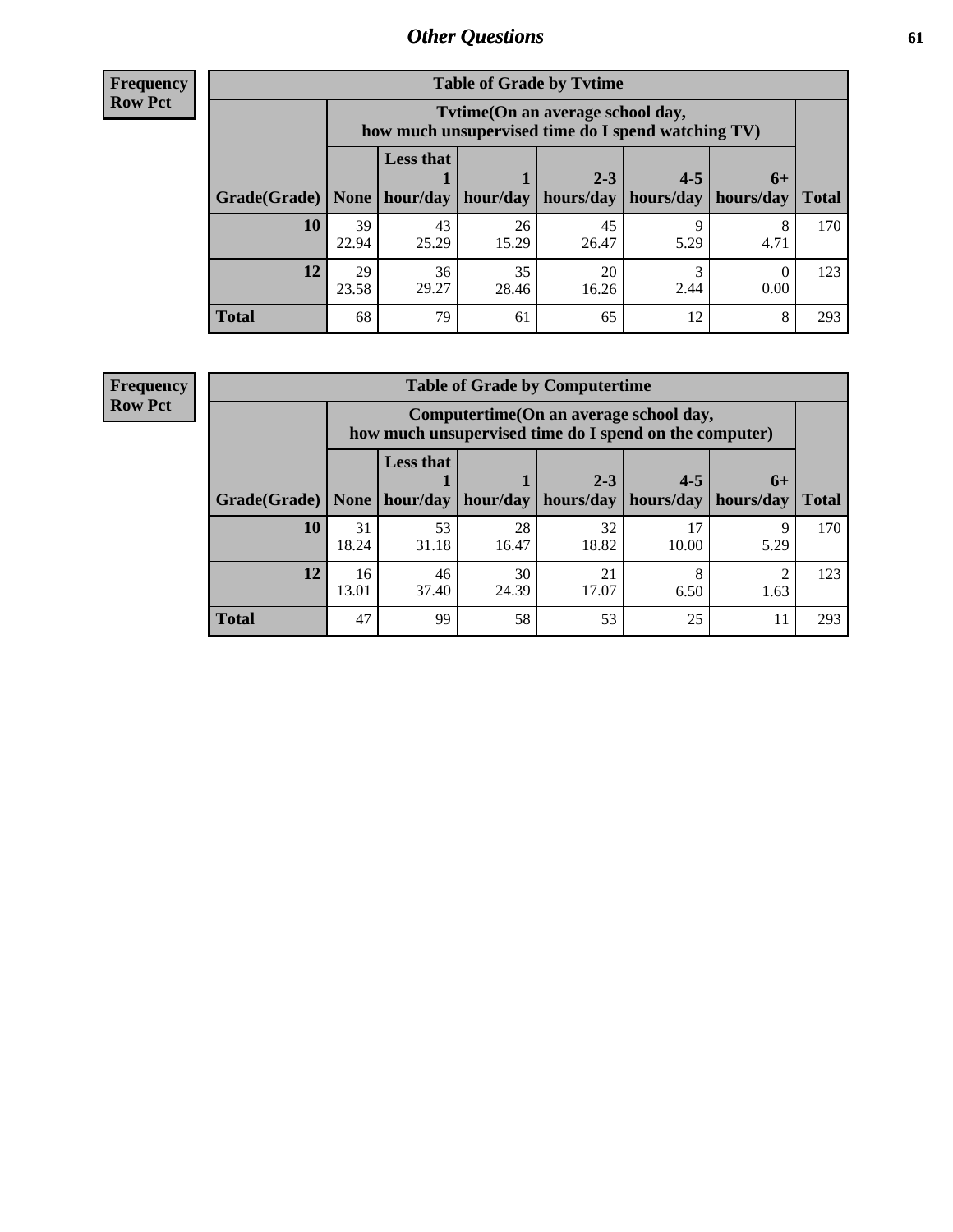#### *Questions about Driving Laws* **62** *Driving Questions were asked only of high school students.*

| <b>Frequency</b> |
|------------------|
| <b>Row Pct</b>   |

| <b>Table of Grade by License1</b> |                                     |                                                                                                                                           |                        |           |               |              |  |  |  |
|-----------------------------------|-------------------------------------|-------------------------------------------------------------------------------------------------------------------------------------------|------------------------|-----------|---------------|--------------|--|--|--|
|                                   |                                     | License1(During the first 6 months of driving<br>with a provisional license,<br>the only passengers who can ride with the<br>driver are:) |                        |           |               |              |  |  |  |
| Grade(Grade)                      | <b>Parent or</b><br><b>Guardian</b> | Family<br>  Members                                                                                                                       | <b>Friends</b>         | Anyone    | Don't<br>Know | <b>Total</b> |  |  |  |
| 10                                | 25<br>14.71                         | 128<br>75.29                                                                                                                              | $\overline{2}$<br>1.18 | 3<br>1.76 | 12<br>7.06    | 170          |  |  |  |
| 12                                | 13<br>10.57                         | 106<br>86.18                                                                                                                              | 0<br>0.00              | 0.00      | 4<br>3.25     | 123          |  |  |  |
| <b>Total</b>                      | 38                                  | 234                                                                                                                                       | $\overline{2}$         | 3         | 16            | 293          |  |  |  |

| <b>Frequency</b> | <b>Table of Grade by License2</b> |                                                                                                          |                  |                                     |                                                      |               |              |  |  |
|------------------|-----------------------------------|----------------------------------------------------------------------------------------------------------|------------------|-------------------------------------|------------------------------------------------------|---------------|--------------|--|--|
| <b>Row Pct</b>   |                                   | License2(17 yr old drivers with a<br>provisional driver's license cannot<br>drive between the hours of:) |                  |                                     |                                                      |               |              |  |  |
|                  | Grade(Grade)                      | <b>Midnight</b><br>to 6am                                                                                | 1am<br>to<br>5am | 1am<br>t <sub>0</sub><br><b>6am</b> | N <sub>0</sub><br>curfew<br>for $17$<br>vear<br>olds | Don't<br>Know | <b>Total</b> |  |  |
|                  | 10                                | 109<br>64.12                                                                                             | 12<br>7.06       | 10<br>5.88                          | 8<br>4.71                                            | 31<br>18.24   | 170          |  |  |
|                  | 12                                | 105<br>85.37                                                                                             | 6<br>4.88        | 5<br>4.07                           | $\mathfrak{D}$<br>1.63                               | 5<br>4.07     | 123          |  |  |
|                  | <b>Total</b>                      | 214                                                                                                      | 18               | 15                                  | 10                                                   | 36            | 293          |  |  |

| Frequency      | <b>Table of Grade by License3</b> |                                                                                        |             |             |            |             |               |              |  |  |
|----------------|-----------------------------------|----------------------------------------------------------------------------------------|-------------|-------------|------------|-------------|---------------|--------------|--|--|
| <b>Row Pct</b> |                                   | License3(For drivers under the age of 21,<br>what level of alcohol is considered DUI?) |             |             |            |             |               |              |  |  |
|                | Grade(Grade)                      | Any<br><b>Amount</b>                                                                   | 0.02        | 0.04        | 0.06       | 0.08        | Don't<br>know | <b>Total</b> |  |  |
|                | 10                                | 40<br>23.53                                                                            | 41<br>24.12 | 20<br>11.76 | 10<br>5.88 | 13<br>7.65  | 46<br>27.06   | 170          |  |  |
|                | 12                                | 33<br>26.83                                                                            | 26<br>21.14 | 12<br>9.76  | 7<br>5.69  | 18<br>14.63 | 27<br>21.95   | 123          |  |  |
|                | <b>Total</b>                      | 73                                                                                     | 67          | 32          | 17         | 31          | 73            | 293          |  |  |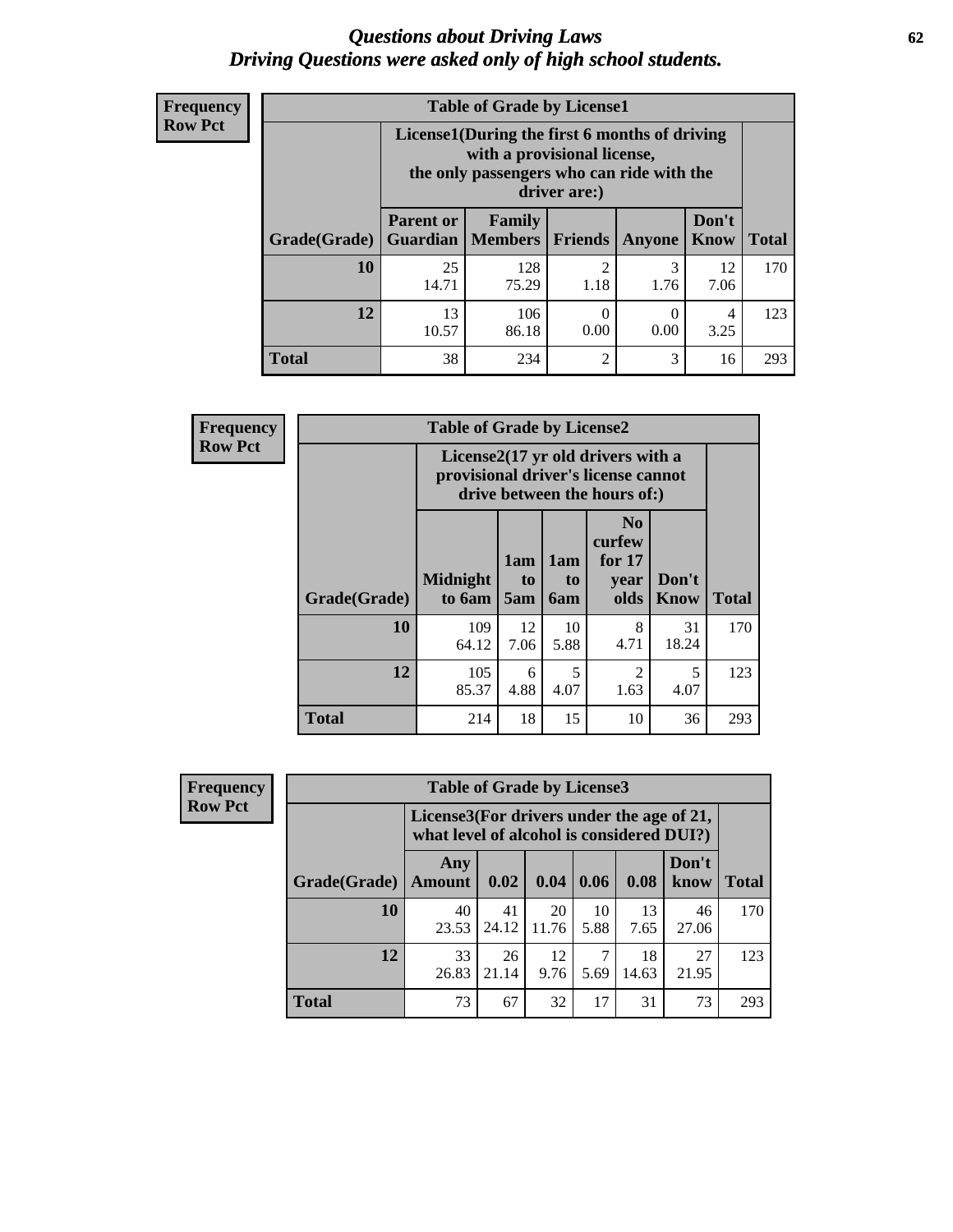#### *Questions about Driving Laws* **63** *Driving Questions were asked only of high school students.*

**Frequency Row Pct**

| <b>Table of Grade by License4</b> |                                                                                                                                                      |                                                                                                                      |             |             |            |             |              |  |  |  |
|-----------------------------------|------------------------------------------------------------------------------------------------------------------------------------------------------|----------------------------------------------------------------------------------------------------------------------|-------------|-------------|------------|-------------|--------------|--|--|--|
|                                   |                                                                                                                                                      | License4(A driver under 21 automatically<br>loses his/her license if caught exceeding the<br>posted speet limit by:) |             |             |            |             |              |  |  |  |
| Grade(Grade)                      | Can't<br>lose<br><b>Depends</b><br>license<br>$15+$<br>$25+$<br>$35+$<br>Don't<br>for<br><b>on</b><br>mph<br>mph<br>speeding<br>know<br>mph<br>judge |                                                                                                                      |             |             |            |             | <b>Total</b> |  |  |  |
| 10                                | 30<br>17.65                                                                                                                                          | 39<br>22.94                                                                                                          | 28<br>16.47 | 18<br>10.59 | 14<br>8.24 | 41<br>24.12 | 170          |  |  |  |
| 12                                | 20<br>16.26                                                                                                                                          | 42<br>34.15                                                                                                          | 13<br>10.57 | 18<br>14.63 | 6<br>4.88  | 24<br>19.51 | 123          |  |  |  |
| <b>Total</b>                      | 50                                                                                                                                                   | 81                                                                                                                   | 41          | 36          | 20         | 65          | 293          |  |  |  |

| Frequency<br><b>Row Pct</b> | <b>Table of Grade by License5</b> |             |                                                                                                                                      |                     |              |  |
|-----------------------------|-----------------------------------|-------------|--------------------------------------------------------------------------------------------------------------------------------------|---------------------|--------------|--|
|                             |                                   |             | License5(A)<br>Georgia teenager<br>with family<br>connections or a<br>good lawyer can<br>break a teen<br>driving law and<br>license) | keep their driver's |              |  |
|                             | Grade(Grade)                      | Yes         | N <sub>0</sub>                                                                                                                       | Don't<br>know       | <b>Total</b> |  |
|                             | 10                                | 34<br>20.00 | 92<br>54.12                                                                                                                          | 44<br>25.88         | 170          |  |
|                             | 12                                | 42<br>34.15 | 49<br>39.84                                                                                                                          | 32<br>26.02         | 123          |  |
|                             | <b>Total</b>                      | 76          | 141                                                                                                                                  | 76                  | 293          |  |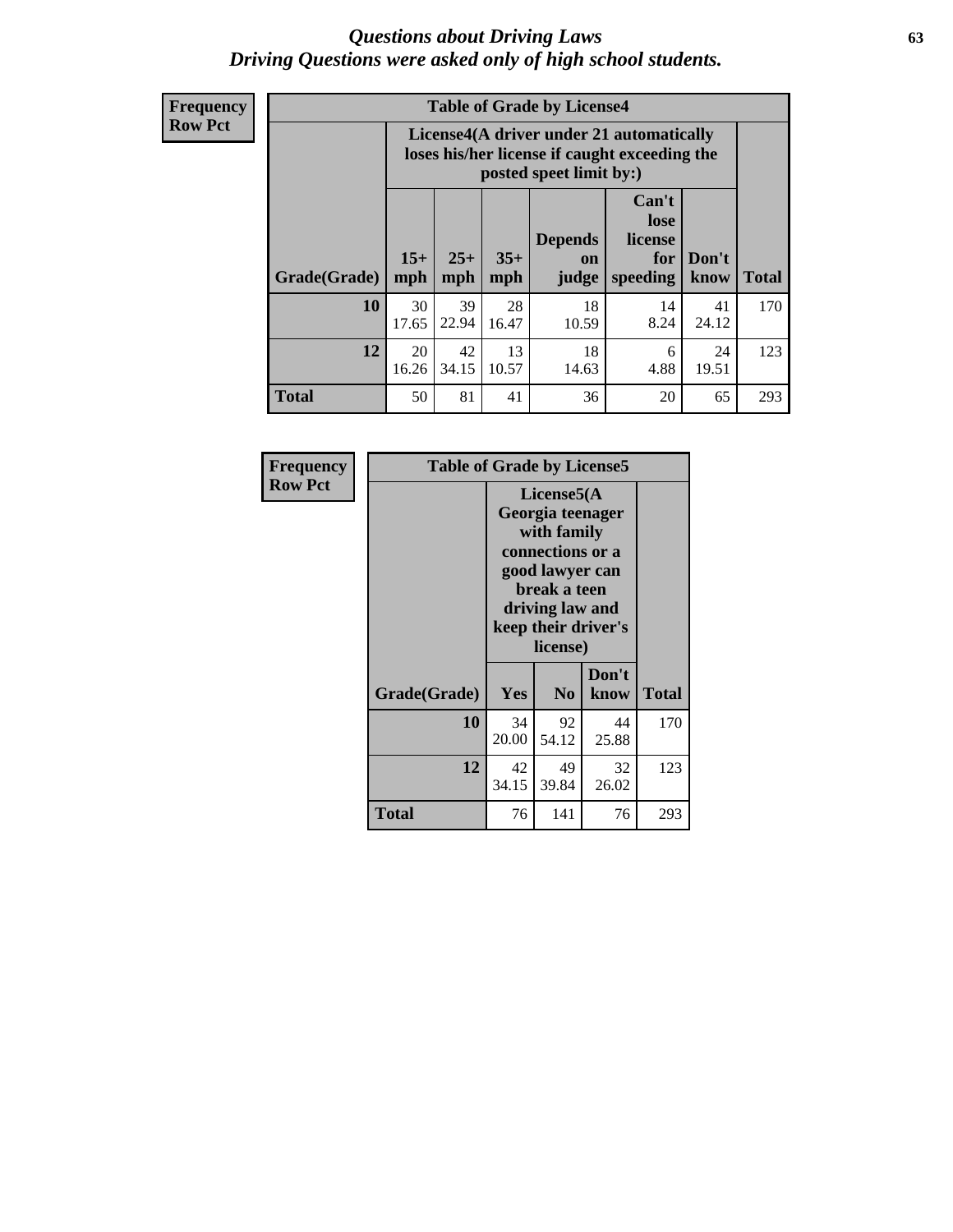#### *Questions about Driving Laws* **64** *Driving Questions were asked only of high school students.*

| <b>Frequency</b> | <b>Table of Grade by License6</b> |                                                                                                                                                 |                |               |              |  |
|------------------|-----------------------------------|-------------------------------------------------------------------------------------------------------------------------------------------------|----------------|---------------|--------------|--|
| <b>Row Pct</b>   |                                   | License <sub>6</sub> (I know a<br>friend or<br>classmate that<br>broke a teen<br>driving law,<br>but was allowed to<br>keep his/her<br>license) |                |               |              |  |
|                  | Grade(Grade)                      | Yes                                                                                                                                             | N <sub>0</sub> | Don't<br>know | <b>Total</b> |  |
|                  | 10                                | 58<br>34.12                                                                                                                                     | 70<br>41.18    | 42<br>24.71   | 170          |  |
|                  | 12                                | 62<br>50.41                                                                                                                                     | 42<br>34.15    | 19<br>15.45   | 123          |  |
|                  | Total                             | 120                                                                                                                                             | 112            | 61            | 293          |  |

| <b>Frequency</b> | <b>Table of Grade by License7</b> |                                                                                               |                                     |                                                   |                        |              |  |
|------------------|-----------------------------------|-----------------------------------------------------------------------------------------------|-------------------------------------|---------------------------------------------------|------------------------|--------------|--|
| <b>Row Pct</b>   |                                   | License7(A student under the age of 18 cam loser<br>his/her driving privileges if he or she:) |                                     |                                                   |                        |              |  |
|                  | Grade(Grade)                      | <b>Have</b><br>more than<br>10<br>unexcused<br>absences<br>per school<br>yr                   | Drop out<br>without  <br>graduating | <b>Bring</b><br>alcohol/drugs/weapon<br>to school | All of<br>the<br>above | <b>Total</b> |  |
|                  | 10                                | 14<br>8.24                                                                                    | 8<br>4.71                           | 12<br>7.06                                        | 136<br>80.00           | 170          |  |
|                  | 12                                | 18<br>14.63                                                                                   | 8<br>6.50                           | 11<br>8.94                                        | 86<br>69.92            | 123          |  |
|                  | <b>Total</b>                      | 32                                                                                            | 16                                  | 23                                                | 222                    | 293          |  |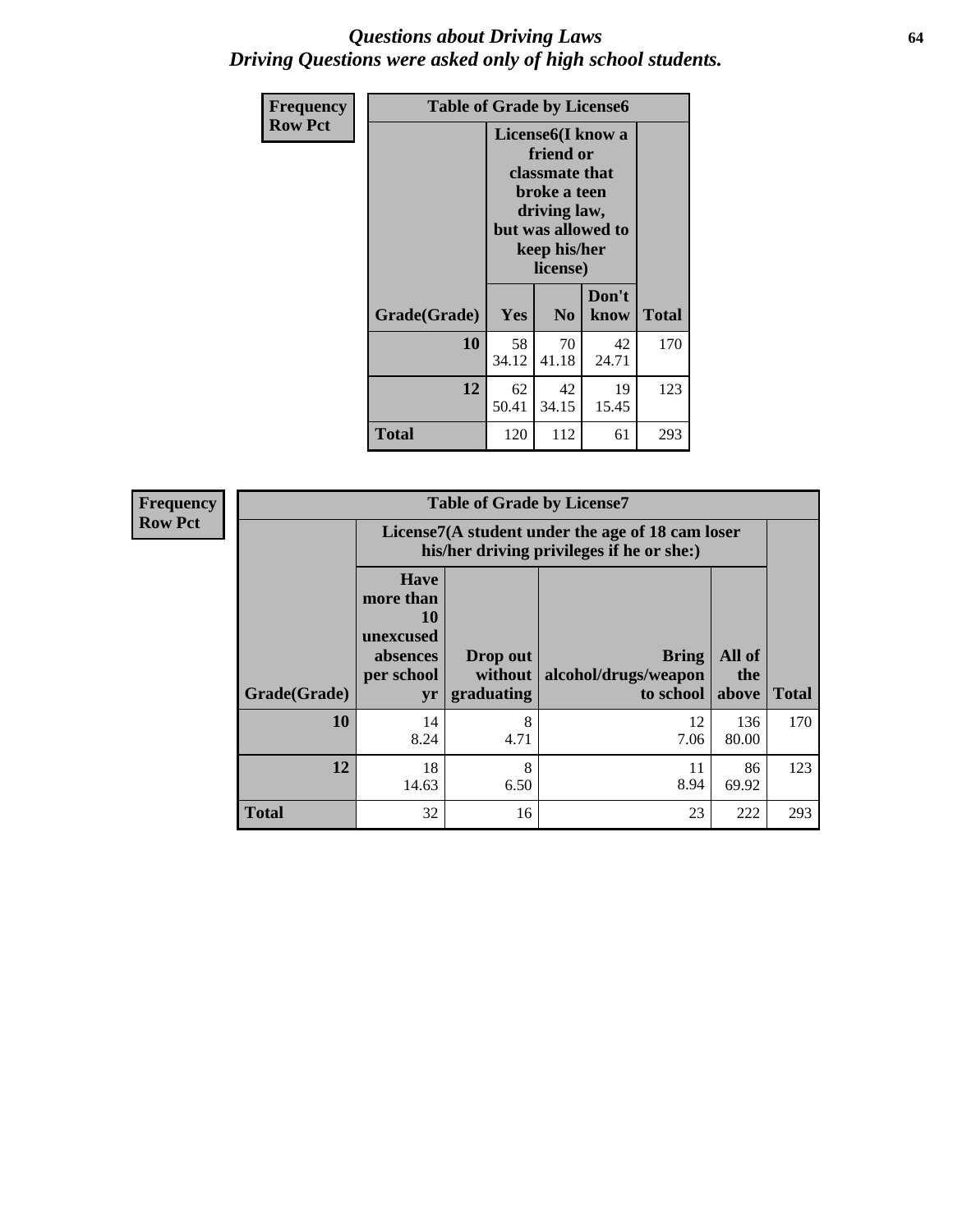## *Select Results by Gender* **65**

| Frequency      | <b>Table of SchoolClimate2 by Gender</b>          |                                 |             |              |
|----------------|---------------------------------------------------|---------------------------------|-------------|--------------|
| <b>Col Pct</b> | SchoolClimate2(I<br>feel successful at<br>school) | Gender(Gender)<br><b>Female</b> | <b>Male</b> | <b>Total</b> |
|                | <b>Strongly Agree</b>                             | 38<br>26.03                     | 37<br>25.17 | 75           |
|                | <b>Somewhat Agree</b>                             | 95<br>65.07                     | 89<br>60.54 | 184          |
|                | <b>Somewhat Disagree</b>                          | 13<br>8.90                      | 16<br>10.88 | 29           |
|                | <b>Strongly Disagree</b>                          | $\mathbf{0}$<br>0.00            | 5<br>3.40   | 5            |
|                | <b>Total</b>                                      | 146                             | 147         | 293          |

| Frequency      | <b>Table of SchoolClimate6 by Gender</b>                 |               |                               |              |  |
|----------------|----------------------------------------------------------|---------------|-------------------------------|--------------|--|
| <b>Col Pct</b> | <b>SchoolClimate6(Teachers</b><br>treat me with respect) | <b>Female</b> | Gender(Gender)<br><b>Male</b> | <b>Total</b> |  |
|                | <b>Strongly Agree</b>                                    | 69<br>47.26   | 54<br>36.73                   | 123          |  |
|                | <b>Somewhat Agree</b>                                    | 52<br>35.62   | 73<br>49.66                   | 125          |  |
|                | <b>Somewhat Disagree</b>                                 | 20<br>13.70   | 15<br>10.20                   | 35           |  |
|                | <b>Strongly Disagree</b>                                 | 5<br>3.42     | 5<br>3.40                     | 10           |  |
|                | <b>Total</b>                                             | 146           | 147                           | 293          |  |

| <b>Frequency</b> | <b>Table of SchoolClimate8 by Gender</b>                                             |                                 |              |     |
|------------------|--------------------------------------------------------------------------------------|---------------------------------|--------------|-----|
| <b>Col Pct</b>   | <b>SchoolClimate8(Students</b><br>are frequently<br>recognized for good<br>behavior) | Gender(Gender)<br><b>Female</b> | <b>Total</b> |     |
|                  | <b>Strongly Agree</b>                                                                | 18<br>12.33                     | 15<br>10.20  | 33  |
|                  | <b>Somewhat Agree</b>                                                                | 53<br>36.30                     | 67<br>45.58  | 120 |
|                  | <b>Somewhat Disagree</b>                                                             | 50<br>34.25                     | 44<br>29.93  | 94  |
|                  | <b>Strongly Disagree</b>                                                             | 25<br>17.12                     | 21<br>14.29  | 46  |
|                  | Total                                                                                | 146                             | 147          | 293 |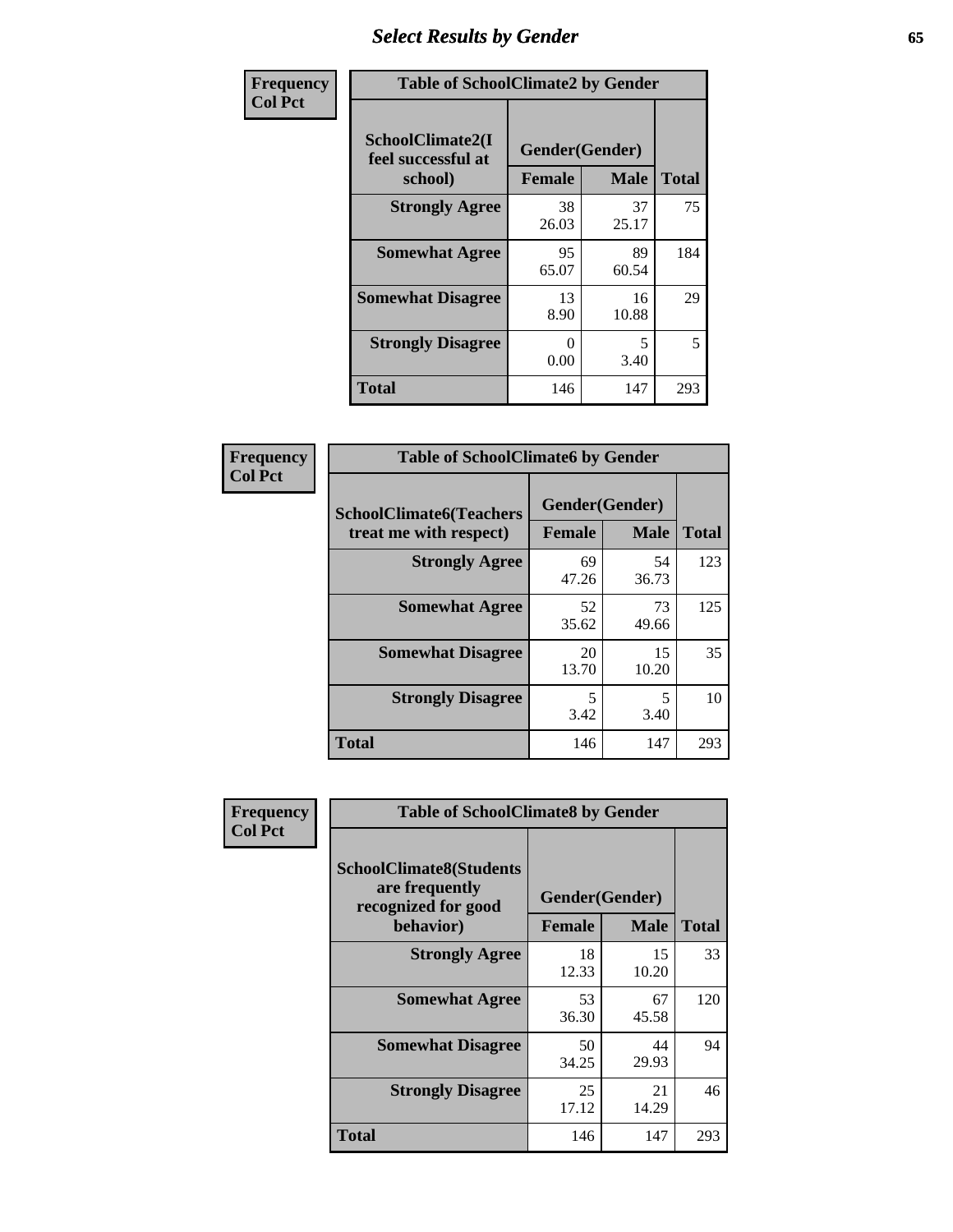### *Select Results by Gender* **66**

| Frequency      | <b>Table of Gender by Dropout</b> |                                                                        |                |              |
|----------------|-----------------------------------|------------------------------------------------------------------------|----------------|--------------|
| <b>Row Pct</b> |                                   | Dropout(I<br>have<br>thought<br>about<br>dropping<br>out of<br>school) |                |              |
|                | Gender(Gender)                    | <b>Yes</b>                                                             | N <sub>0</sub> | <b>Total</b> |
|                | <b>Female</b>                     | 36<br>24.66                                                            | 110<br>75.34   | 146          |
|                | <b>Male</b>                       | 42<br>28.57                                                            | 105<br>71.43   | 147          |
|                | <b>Total</b>                      | 78                                                                     | 215            | 293          |

| <b>Frequency</b> | <b>Table of Gender by Dropoutreason</b> |                                                                    |       |                       |                |              |  |
|------------------|-----------------------------------------|--------------------------------------------------------------------|-------|-----------------------|----------------|--------------|--|
| <b>Row Pct</b>   |                                         | Dropoutreason(If I dropped out the<br>reason would most likely be) |       |                       |                |              |  |
|                  |                                         | Won't                                                              |       |                       |                |              |  |
|                  |                                         | <b>Drop</b>                                                        |       | <b>Family</b>         | <b>Being</b>   |              |  |
|                  | <b>Gender</b> (Gender)                  |                                                                    |       | out   Bored   Reasons | <b>Bullied</b> | <b>Other</b> |  |
|                  | <b>Female</b>                           | 91                                                                 | 17    |                       |                | 22           |  |
|                  |                                         | 62.33                                                              | 11.64 | 7.53                  | 3.42           | 15.07        |  |

**Male** 80

54.42

31 21.09

**Total** 171 48 18 8 48 293

**Total**

146

147

22  $15.07$ 

> 26 17.69

3 2.04

7 4.76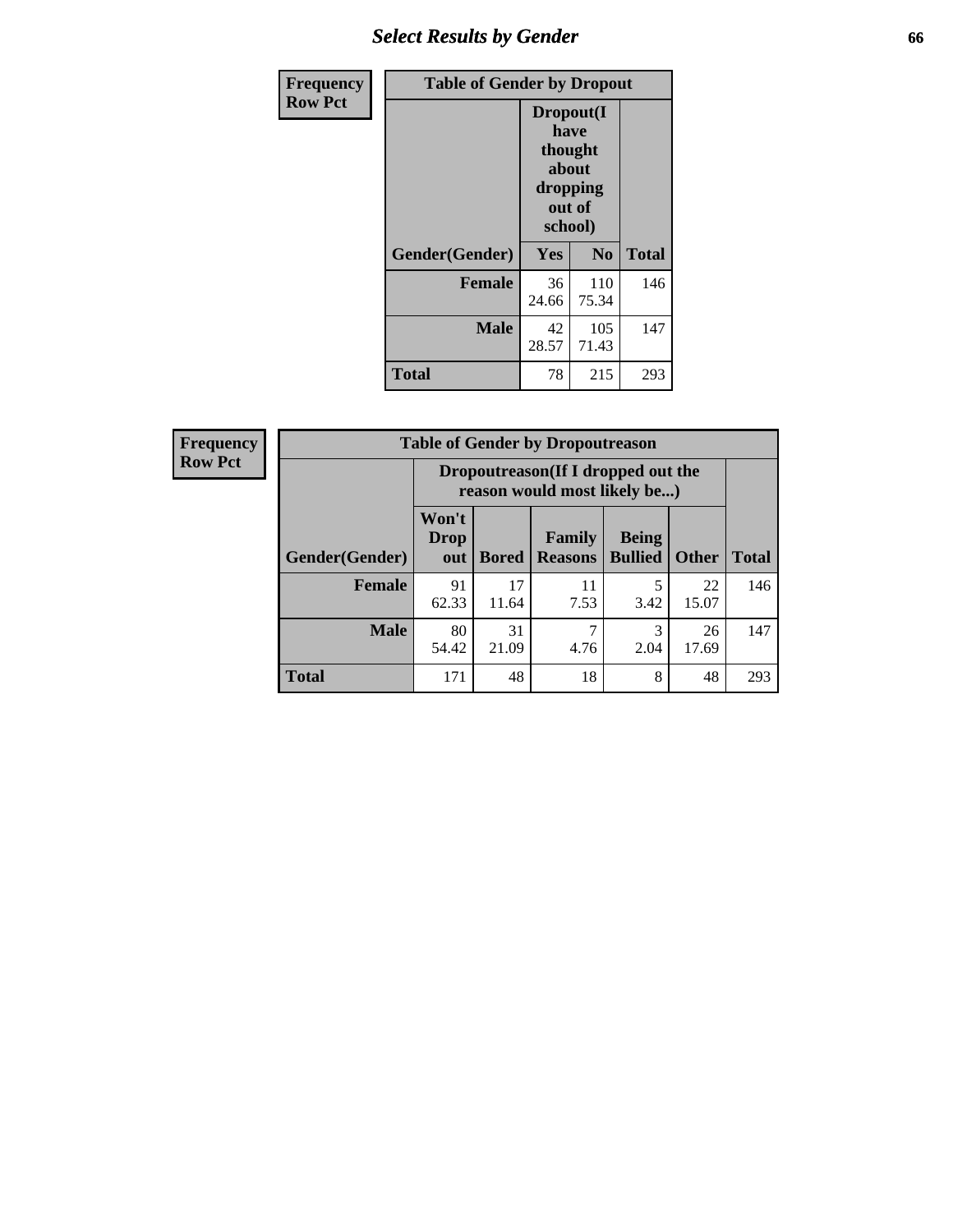*School Safety* **67**

| Frequency      | <b>Table of Gender by Bullied2</b> |                 |                |              |
|----------------|------------------------------------|-----------------|----------------|--------------|
| <b>Row Pct</b> |                                    | <b>Bullied2</b> |                |              |
|                | Gender(Gender)                     | Yes             | N <sub>0</sub> | <b>Total</b> |
|                | <b>Female</b>                      | 12<br>8.22      | 134<br>91.78   | 146          |
|                | <b>Male</b>                        | 16<br>10.88     | 131<br>89.12   | 147          |
|                | <b>Total</b>                       | 28              | 265            | 293          |

| Frequency      | <b>Table of Gender by Bulliedothers2</b> |                       |              |              |
|----------------|------------------------------------------|-----------------------|--------------|--------------|
| <b>Row Pct</b> |                                          | <b>Bulliedothers2</b> |              |              |
|                | Gender(Gender)                           | <b>Yes</b>            | $\bf N_0$    | <b>Total</b> |
|                | <b>Female</b>                            | 5.48                  | 138<br>94.52 | 146          |
|                | <b>Male</b>                              | 23<br>15.65           | 124<br>84.35 | 147          |
|                | Total                                    | 31                    | 262          | 293          |

| <b>Frequency</b> | <b>Table of Gender by Weaponschool2</b> |                      |                |              |  |
|------------------|-----------------------------------------|----------------------|----------------|--------------|--|
| <b>Row Pct</b>   |                                         | <b>Weaponschool2</b> |                |              |  |
|                  | Gender(Gender)                          | Yes                  | N <sub>0</sub> | <b>Total</b> |  |
|                  | Female                                  | 2.05                 | 143<br>97.95   | 146          |  |
|                  | <b>Male</b>                             | 14<br>9.52           | 133<br>90.48   | 147          |  |
|                  | <b>Total</b>                            | 17                   | 276            | 293          |  |

| Frequency      | <b>Table of Gender by Absentunsafe2</b> |               |                |              |  |
|----------------|-----------------------------------------|---------------|----------------|--------------|--|
| <b>Row Pct</b> |                                         | Absentunsafe2 |                |              |  |
|                | Gender(Gender)                          | Yes           | N <sub>0</sub> | <b>Total</b> |  |
|                | <b>Female</b>                           | 2.74          | 142<br>97.26   | 146          |  |
|                | <b>Male</b>                             | 2.72          | 143<br>97.28   | 147          |  |
|                | <b>Total</b>                            | 8             | 285            | 293          |  |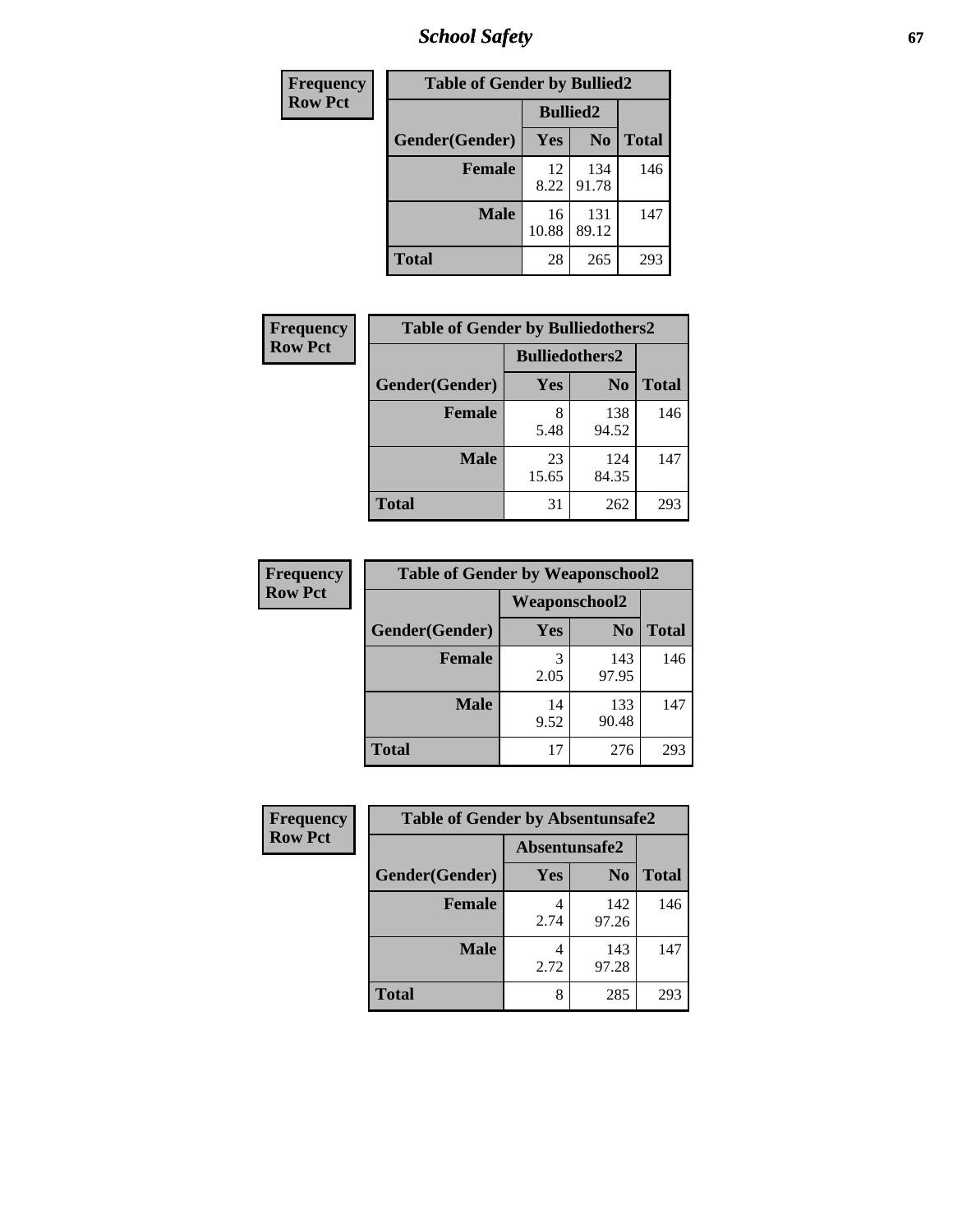*School Safety* **68**

| Frequency      | <b>Table of Gender by Gangself</b> |                                                                                                |                |              |
|----------------|------------------------------------|------------------------------------------------------------------------------------------------|----------------|--------------|
| <b>Row Pct</b> |                                    | Gangself(I<br>have<br>participated<br>in illegal gang<br>activities in<br>the past 30<br>days) |                |              |
|                | Gender(Gender)                     | Yes                                                                                            | N <sub>0</sub> | <b>Total</b> |
|                | <b>Female</b>                      | 3<br>2.05                                                                                      | 143<br>97.95   | 146          |
|                | <b>Male</b>                        | 6<br>4.08                                                                                      | 141<br>95.92   | 147          |
|                | <b>Total</b>                       | 9                                                                                              | 284            | 293          |

| Frequency      | <b>Table of Gender by Gangpeers</b> |                                                                                                                             |                |              |
|----------------|-------------------------------------|-----------------------------------------------------------------------------------------------------------------------------|----------------|--------------|
| <b>Row Pct</b> |                                     | <b>Gangpeers</b> (I<br>have friends<br>who have<br>participated<br>in illegal gang<br>activities in<br>the past 30<br>days) |                |              |
|                | Gender(Gender)                      | Yes                                                                                                                         | N <sub>0</sub> | <b>Total</b> |
|                | <b>Female</b>                       | 16<br>10.96                                                                                                                 | 130<br>89.04   | 146          |
|                | <b>Male</b>                         | 15<br>10.20                                                                                                                 | 132<br>89.80   | 147          |
|                | Total                               | 31                                                                                                                          | 262            | 293          |

| Frequency      | <b>Table of Gender by Pickedon2</b> |             |                |              |
|----------------|-------------------------------------|-------------|----------------|--------------|
| <b>Row Pct</b> |                                     | Pickedon2   |                |              |
|                | Gender(Gender)                      | Yes         | N <sub>0</sub> | <b>Total</b> |
|                | <b>Female</b>                       | 46<br>31.51 | 100<br>68.49   | 146          |
|                | <b>Male</b>                         | 41<br>27.89 | 106<br>72.11   | 147          |
|                | <b>Total</b>                        | 87          | 206            | 293          |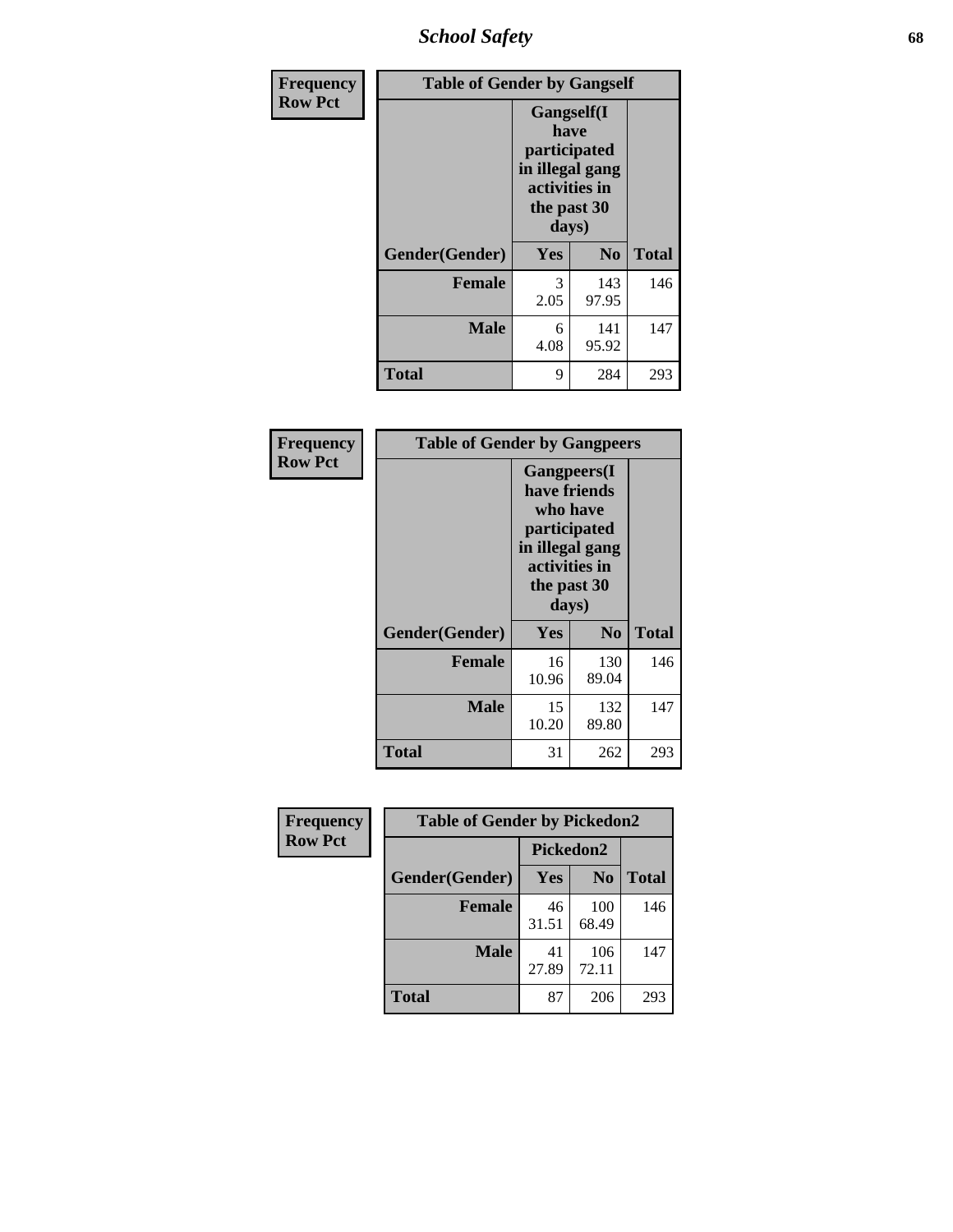*School Safety* **69**

| Frequency      | <b>Table of Gender by Safeschool2</b> |              |                |              |
|----------------|---------------------------------------|--------------|----------------|--------------|
| <b>Row Pct</b> |                                       | Safeschool2  |                |              |
|                | Gender(Gender)                        | Yes          | N <sub>0</sub> | <b>Total</b> |
|                | <b>Female</b>                         | 126<br>86.30 | 20<br>13.70    | 146          |
|                | <b>Male</b>                           | 133<br>90.48 | 14<br>9.52     | 147          |
|                | <b>Total</b>                          | 259          | 34             | 293          |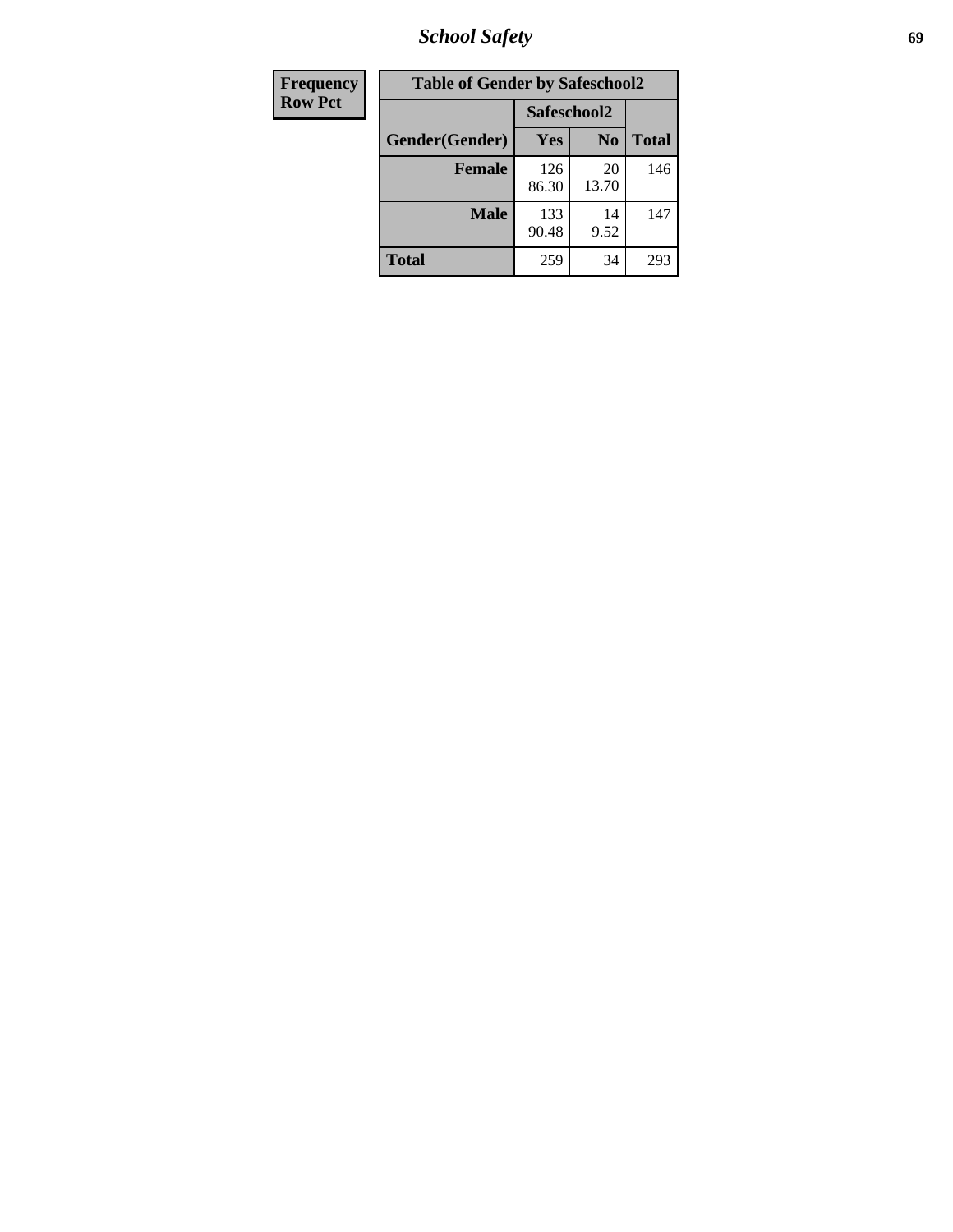# *Incidence of Drug Use* **70**

| <b>Frequency</b> |                                          | <b>Table of Gender by AlcoholAlt</b> |                |              |
|------------------|------------------------------------------|--------------------------------------|----------------|--------------|
| <b>Row Pct</b>   | AlcoholAlt(Alcohol<br>use, past 30 days) |                                      |                |              |
|                  | Gender(Gender)                           | <b>Yes</b>                           | N <sub>0</sub> | <b>Total</b> |
|                  | <b>Female</b>                            | 30<br>20.55                          | 116<br>79.45   | 146          |
|                  | <b>Male</b>                              | 43<br>29.25                          | 104<br>70.75   | 147          |
|                  | <b>Total</b>                             | 73                                   | 220            | 293          |

| <b>Frequency</b> |                | <b>Table of Gender by TobaccoAny</b>     |                |              |
|------------------|----------------|------------------------------------------|----------------|--------------|
| <b>Row Pct</b>   |                | TobaccoAny(Tobacco<br>use, past 30 days) |                |              |
|                  | Gender(Gender) | Yes                                      | N <sub>0</sub> | <b>Total</b> |
|                  | <b>Female</b>  | 23<br>15.75                              | 123<br>84.25   | 146          |
|                  | <b>Male</b>    | 51<br>34.69                              | 96<br>65.31    | 147          |
|                  | <b>Total</b>   | 74                                       | 219            | 293          |

| <b>Frequency</b> | <b>Table of Gender by MarijuanaAlt</b> |                                              |                |              |
|------------------|----------------------------------------|----------------------------------------------|----------------|--------------|
| <b>Row Pct</b>   |                                        | MarijuanaAlt(Marijuana<br>use, past 30 days) |                |              |
|                  | Gender(Gender)                         | Yes                                          | N <sub>0</sub> | <b>Total</b> |
|                  | Female                                 | 4.79                                         | 139<br>95.21   | 146          |
|                  | <b>Male</b>                            | 16<br>10.88                                  | 131<br>89.12   | 147          |
|                  | <b>Total</b>                           | 23                                           | 270            | 293          |

| <b>Frequency</b> | <b>Table of Gender by OtherDrugAny</b> |                                                      |                |              |
|------------------|----------------------------------------|------------------------------------------------------|----------------|--------------|
| <b>Row Pct</b>   |                                        | <b>OtherDrugAny(Other</b><br>drug use, past 30 days) |                |              |
|                  | Gender(Gender)                         | <b>Yes</b>                                           | N <sub>0</sub> | <b>Total</b> |
|                  | <b>Female</b>                          | 3<br>2.05                                            | 143<br>97.95   | 146          |
|                  | <b>Male</b>                            | 15<br>10.20                                          | 132<br>89.80   | 147          |
|                  | <b>Total</b>                           | 18                                                   | 275            | 293          |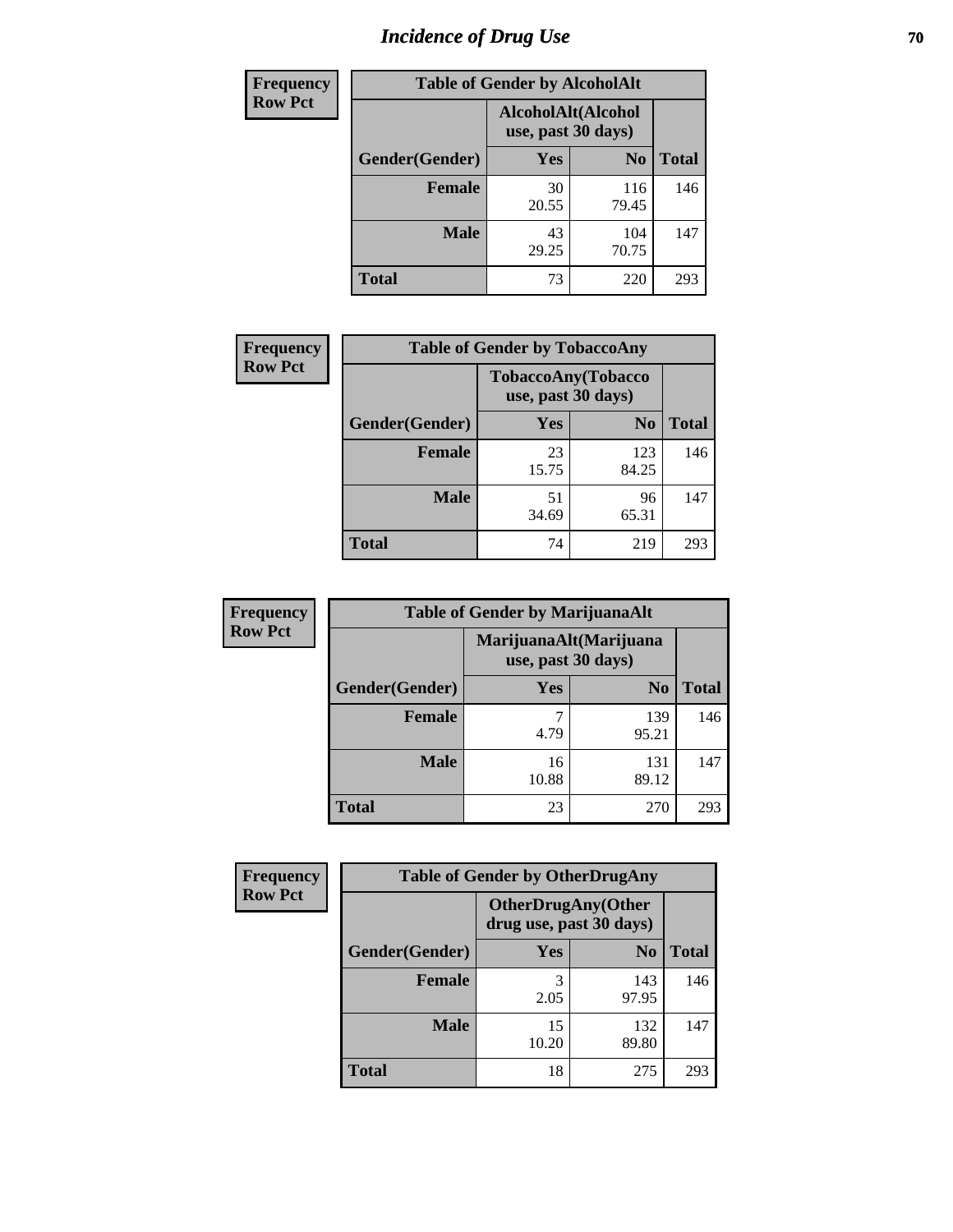### *Average Age at Onset of Use* **71** *Results for "Average Age at Onset of Use" questions exclude students who said they did not use that substance*

#### **Gender=Female**

| <b>Variable</b>    | <b>Label</b>                                                       | <b>Mean</b> |
|--------------------|--------------------------------------------------------------------|-------------|
| Alcoholinit2       | I started using alcohol when I was                                 | 14.71       |
| Cigarettesinit2    | I started smoking tobacco when I was                               | 13.78       |
| Smokelessinit2     | I started chewing tobacco when I was                               | 14.11       |
| Marijuanainit2     | I started using marijuana when I was                               | 14.56       |
| Cocaineinit2       | I started using cocaine when I was                                 | 13.00       |
| Inhalantsinit2     | I started using inhalants when I was                               | 14.50       |
| Steroidsinit2      | I started using steroids when I was                                |             |
| Ecstasyinit2       | I started using ecstasy when I was                                 | 14.00       |
| Methinit2          | I started using methamphetamines when I was                        | 13.00       |
| Hallucinogensinit2 | I started using hallucinogens when I was                           |             |
| Prescription in t2 | I started using prescription drugs not prescribed to me when I was | 14.09       |

#### **Gender=Male**

| <b>Variable</b>    | Label                                                              | <b>Mean</b> |
|--------------------|--------------------------------------------------------------------|-------------|
| Alcoholinit2       | I started using alcohol when I was                                 | 13.94       |
| Cigarettesinit2    | I started smoking tobacco when I was                               | 14.11       |
| Smokelessinit2     | I started chewing tobacco when I was                               | 13.57       |
| Marijuanainit2     | I started using marijuana when I was                               | 13.07       |
| Cocaineinit2       | I started using cocaine when I was                                 | 15.67       |
| Inhalantsinit2     | I started using inhalants when I was                               | 13.75       |
| Steroidsinit2      | I started using steroids when I was                                | 12.00       |
| Ecstasyinit2       | I started using ecstasy when I was                                 | 15.25       |
| Methinit2          | I started using methamphetamines when I was                        | 13.00       |
| Hallucinogensinit2 | I started using hallucinogens when I was                           | 15.00       |
| Prescriptioninit2  | I started using prescription drugs not prescribed to me when I was | 14.57       |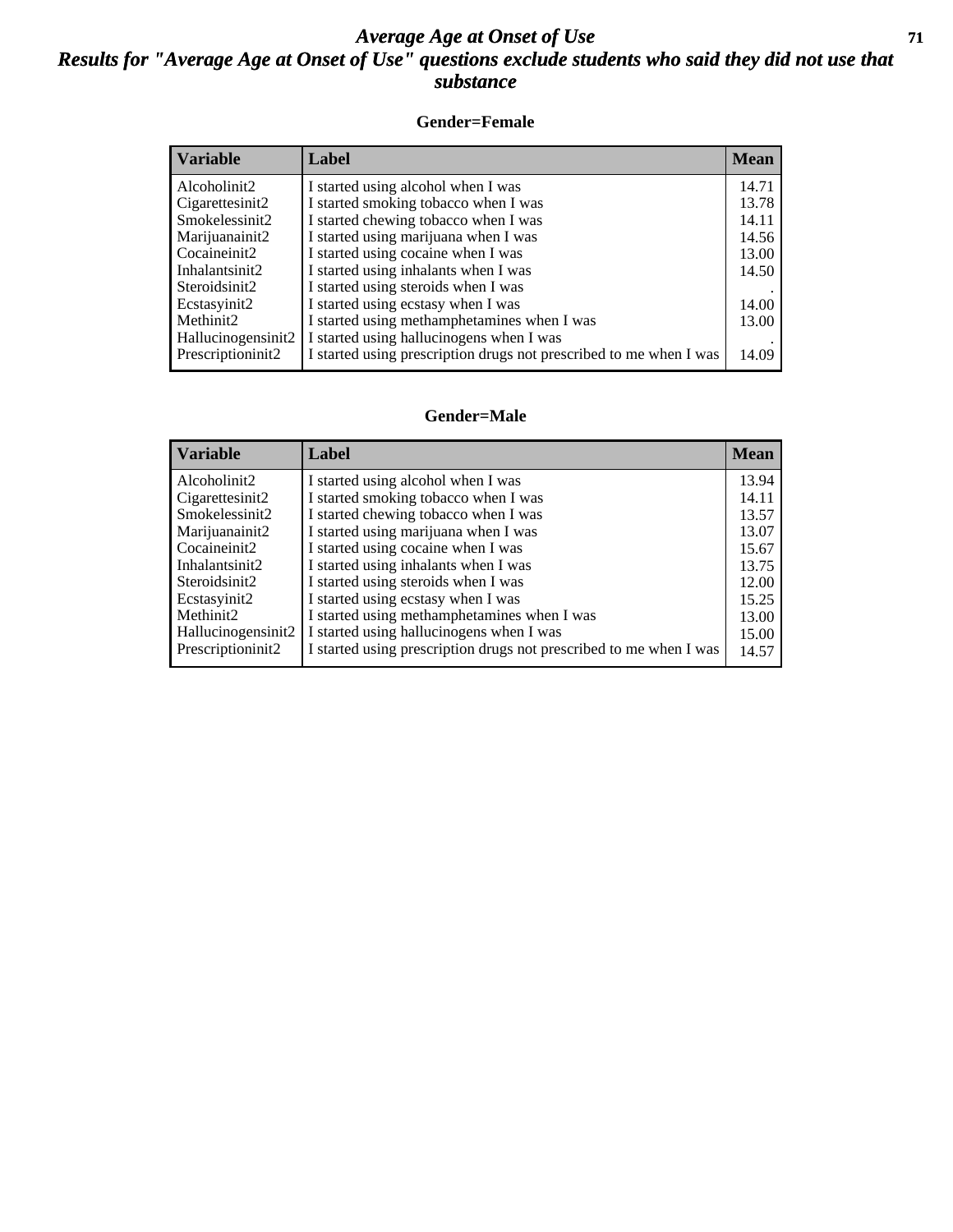# *I Think These Drugs are Harmful* **72**

| <b>Frequency</b> | <b>Table of Gender by Alcoholharmdich</b> |              |                                                   |              |
|------------------|-------------------------------------------|--------------|---------------------------------------------------|--------------|
| <b>Row Pct</b>   |                                           |              | Alcoholharmdich(I<br>think alcohol is<br>harmful) |              |
|                  | Gender(Gender)                            | Yes          | N <sub>0</sub>                                    | <b>Total</b> |
|                  | <b>Female</b>                             | 116<br>79.45 | 30<br>20.55                                       | 146          |
|                  | <b>Male</b>                               | 102<br>69.39 | 45<br>30.61                                       | 147          |
|                  | Total                                     | 218          | 75                                                | 293          |

| Frequency      | <b>Table of Gender by Tobaccoharmdich</b> |                  |                               |              |
|----------------|-------------------------------------------|------------------|-------------------------------|--------------|
| <b>Row Pct</b> |                                           | think tobacco is | Tobaccoharmdich(I<br>harmful) |              |
|                | Gender(Gender)                            | Yes              | N <sub>0</sub>                | <b>Total</b> |
|                | <b>Female</b>                             | 141<br>96.58     | 5<br>3.42                     | 146          |
|                | <b>Male</b>                               | 138<br>93.88     | 9<br>6.12                     | 147          |
|                | <b>Total</b>                              | 279              | 14                            | 293          |

| Frequency      | <b>Table of Gender by Marijuanaharmdich</b> |                                                       |                |              |  |
|----------------|---------------------------------------------|-------------------------------------------------------|----------------|--------------|--|
| <b>Row Pct</b> |                                             | Marijuanaharmdich(I<br>think marijuana is<br>harmful) |                |              |  |
|                | Gender(Gender)                              | <b>Yes</b>                                            | N <sub>0</sub> | <b>Total</b> |  |
|                | <b>Female</b>                               | 129<br>88.36                                          | 17<br>11.64    | 146          |  |
|                | <b>Male</b>                                 | 111<br>75.51                                          | 36<br>24.49    | 147          |  |
|                | <b>Total</b>                                | 240                                                   | 53             | 293          |  |

| Frequency      | <b>Table of Gender by Otherdrugharmdich</b> |                                                          |                |              |  |
|----------------|---------------------------------------------|----------------------------------------------------------|----------------|--------------|--|
| <b>Row Pct</b> |                                             | Otherdrugharmdich(I<br>think other drugs are<br>harmful) |                |              |  |
|                | Gender(Gender)                              | <b>Yes</b>                                               | N <sub>0</sub> | <b>Total</b> |  |
|                | <b>Female</b>                               | 143<br>97.95                                             | 3<br>2.05      | 146          |  |
|                | <b>Male</b>                                 | 145<br>98.64                                             | 2<br>1.36      | 147          |  |
|                | <b>Total</b>                                | 288                                                      | 5              | 293          |  |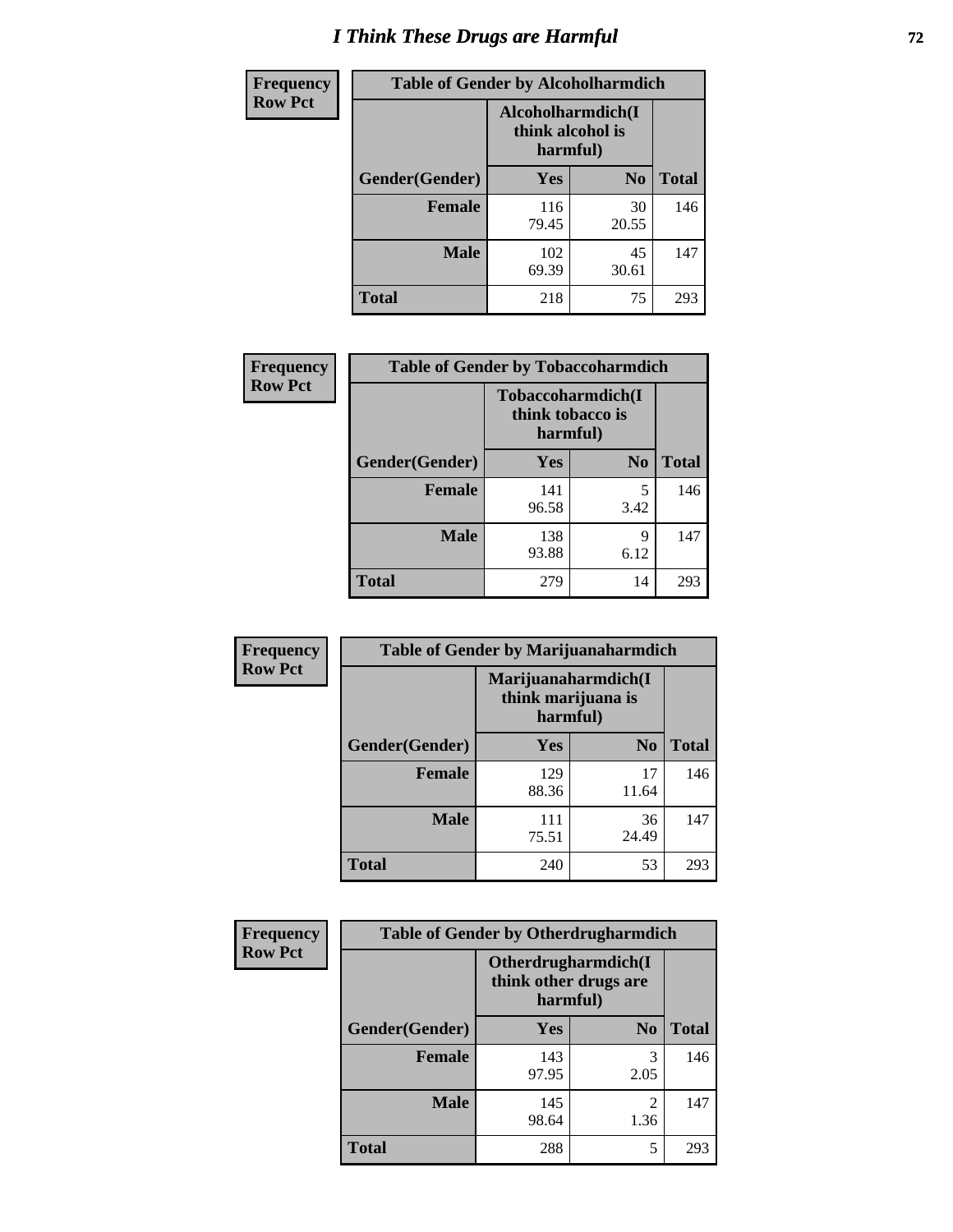| <b>Frequency</b> | <b>Table of Gender by Alcohollocation1</b> |                                                               |             |              |
|------------------|--------------------------------------------|---------------------------------------------------------------|-------------|--------------|
| <b>Row Pct</b>   |                                            | <b>Alcohollocation1(Places</b><br><b>Friends Use Alcohol)</b> |             |              |
|                  | Gender(Gender)                             |                                                               | Do Not Use  | <b>Total</b> |
|                  | <b>Female</b>                              | 102<br>69.86                                                  | 44<br>30.14 | 146          |
|                  | <b>Male</b>                                | 108<br>73.47                                                  | 39<br>26.53 | 147          |
|                  | <b>Total</b>                               | 210                                                           | 83          | 293          |

| <b>Frequency</b> | <b>Table of Gender by Alcohollocation2</b> |                                                               |             |              |
|------------------|--------------------------------------------|---------------------------------------------------------------|-------------|--------------|
| <b>Row Pct</b>   |                                            | <b>Alcohollocation2(Places</b><br><b>Friends Use Alcohol)</b> |             |              |
|                  | Gender(Gender)                             |                                                               | Home        | <b>Total</b> |
|                  | <b>Female</b>                              | 84<br>57.53                                                   | 62<br>42.47 | 146          |
|                  | <b>Male</b>                                | 72<br>48.98                                                   | 75<br>51.02 | 147          |
|                  | <b>Total</b>                               | 156                                                           | 137         | 293          |

| Frequency      | <b>Table of Gender by Alcohollocation3</b> |                                                               |               |              |
|----------------|--------------------------------------------|---------------------------------------------------------------|---------------|--------------|
| <b>Row Pct</b> |                                            | <b>Alcohollocation3(Places</b><br><b>Friends Use Alcohol)</b> |               |              |
|                | Gender(Gender)                             |                                                               | <b>School</b> | <b>Total</b> |
|                | <b>Female</b>                              | 143<br>97.95                                                  | 3<br>2.05     | 146          |
|                | <b>Male</b>                                | 140<br>95.24                                                  | 4.76          | 147          |
|                | <b>Total</b>                               | 283                                                           | 10            | 293          |

| Frequency      | <b>Table of Gender by Alcohollocation4</b> |                                                               |           |              |
|----------------|--------------------------------------------|---------------------------------------------------------------|-----------|--------------|
| <b>Row Pct</b> |                                            | <b>Alcohollocation4(Places</b><br><b>Friends Use Alcohol)</b> |           |              |
|                | Gender(Gender)                             |                                                               | Car       | <b>Total</b> |
|                | <b>Female</b>                              | 137<br>93.84                                                  | 9<br>6.16 | 146          |
|                | <b>Male</b>                                | 138<br>93.88                                                  | q<br>6.12 | 147          |
|                | <b>Total</b>                               | 275                                                           | 18        | 293          |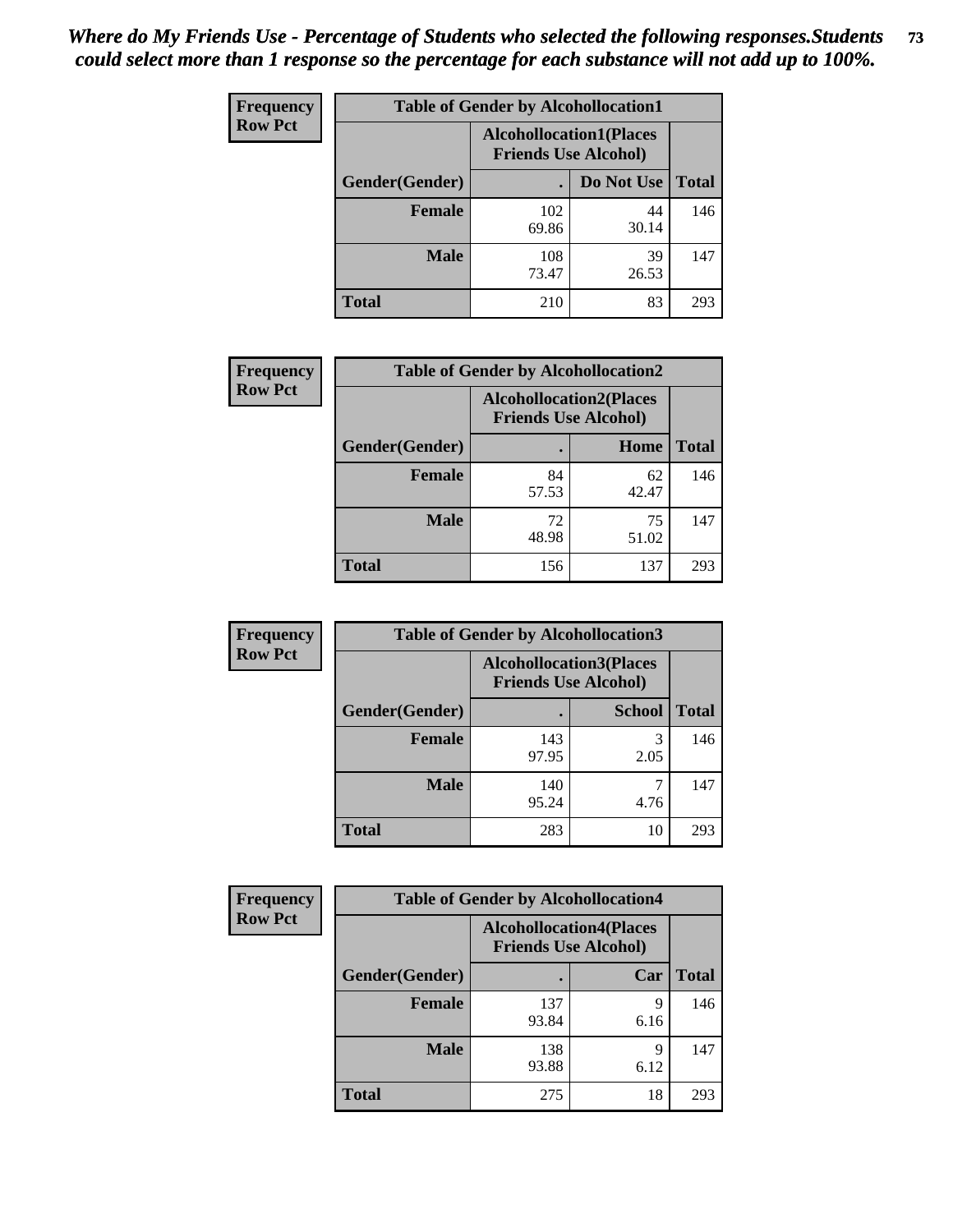| <b>Frequency</b> | <b>Table of Gender by Alcohollocation5</b> |                                                                |                                 |              |
|------------------|--------------------------------------------|----------------------------------------------------------------|---------------------------------|--------------|
| <b>Row Pct</b>   |                                            | <b>Alcohollocation5</b> (Places<br><b>Friends Use Alcohol)</b> |                                 |              |
|                  | Gender(Gender)                             | $\bullet$                                                      | <b>Friend's</b><br><b>House</b> | <b>Total</b> |
|                  | <b>Female</b>                              | 50<br>34.25                                                    | 96<br>65.75                     | 146          |
|                  | <b>Male</b>                                | 68<br>46.26                                                    | 79<br>53.74                     | 147          |
|                  | <b>Total</b>                               | 118                                                            | 175                             | 293          |

| Frequency      | <b>Table of Gender by Alcohollocation6</b> |                                                               |              |              |  |
|----------------|--------------------------------------------|---------------------------------------------------------------|--------------|--------------|--|
| <b>Row Pct</b> |                                            | <b>Alcohollocation6(Places</b><br><b>Friends Use Alcohol)</b> |              |              |  |
|                | <b>Gender</b> (Gender)                     |                                                               | <b>Other</b> | <b>Total</b> |  |
|                | <b>Female</b>                              | 100<br>68.49                                                  | 46<br>31.51  | 146          |  |
|                | <b>Male</b>                                | 98<br>66.67                                                   | 49<br>33.33  | 147          |  |
|                | <b>Total</b>                               | 198                                                           | 95           | 293          |  |

| Frequency      | <b>Table of Gender by Tobaccolocation1</b> |                                                               |             |              |  |
|----------------|--------------------------------------------|---------------------------------------------------------------|-------------|--------------|--|
| <b>Row Pct</b> |                                            | <b>Tobaccolocation1(Places</b><br><b>Friends Use Tobacco)</b> |             |              |  |
|                | Gender(Gender)                             |                                                               | Do Not Use  | <b>Total</b> |  |
|                | <b>Female</b>                              | 92<br>63.01                                                   | 54<br>36.99 | 146          |  |
|                | <b>Male</b>                                | 114<br>77.55                                                  | 33<br>22.45 | 147          |  |
|                | <b>Total</b>                               | 206                                                           | 87          | 293          |  |

| <b>Frequency</b> | <b>Table of Gender by Tobaccolocation2</b> |                                                               |             |              |
|------------------|--------------------------------------------|---------------------------------------------------------------|-------------|--------------|
| <b>Row Pct</b>   |                                            | <b>Tobaccolocation2(Places</b><br><b>Friends Use Tobacco)</b> |             |              |
|                  | Gender(Gender)                             |                                                               | Home        | <b>Total</b> |
|                  | Female                                     | 75<br>51.37                                                   | 71<br>48.63 | 146          |
|                  | <b>Male</b>                                | 56<br>38.10                                                   | 91<br>61.90 | 147          |
|                  | <b>Total</b>                               | 131                                                           | 162         | 293          |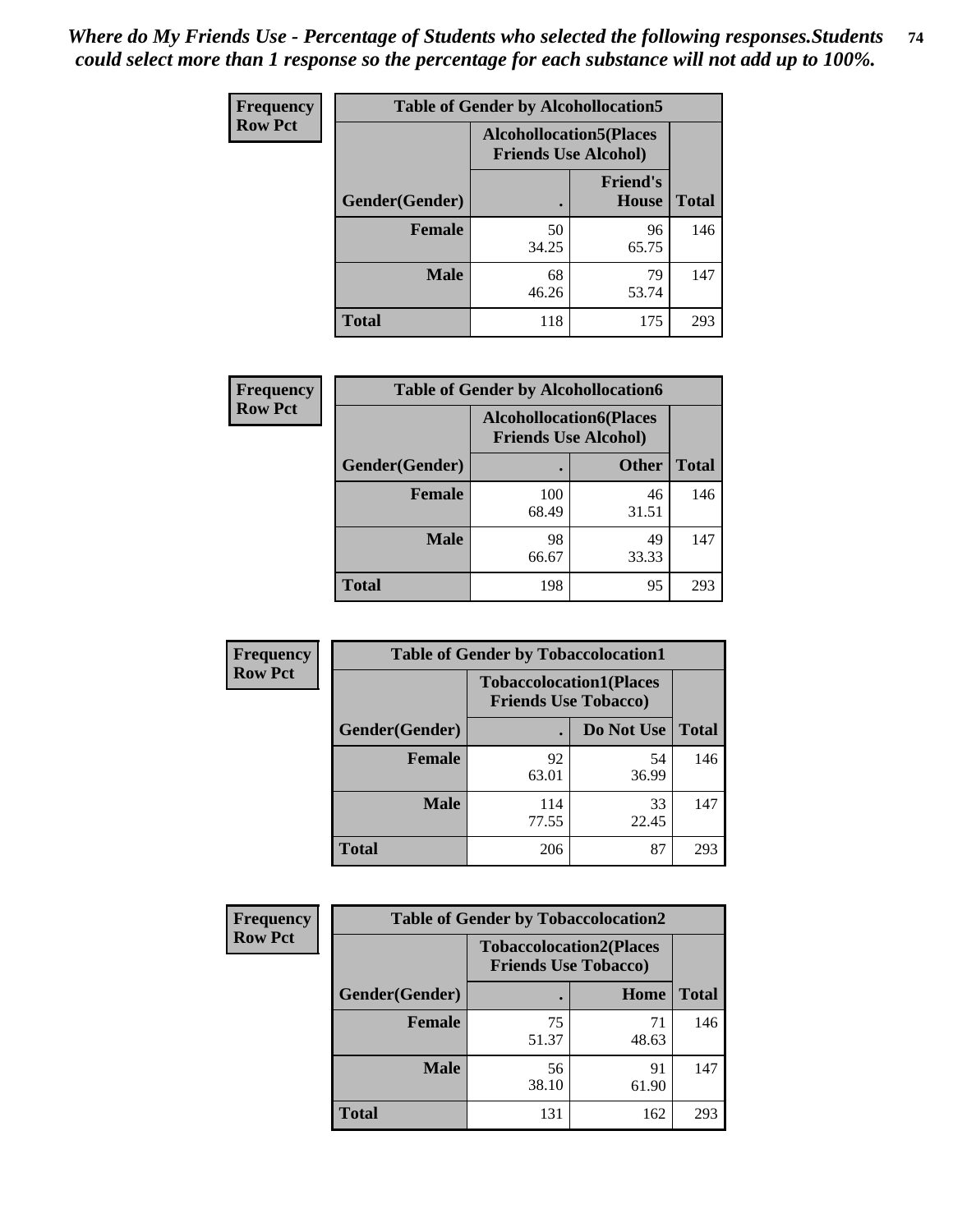| <b>Frequency</b> | <b>Table of Gender by Tobaccolocation3</b> |                                                               |               |              |
|------------------|--------------------------------------------|---------------------------------------------------------------|---------------|--------------|
| <b>Row Pct</b>   |                                            | <b>Tobaccolocation3(Places</b><br><b>Friends Use Tobacco)</b> |               |              |
|                  | Gender(Gender)                             |                                                               | <b>School</b> | <b>Total</b> |
|                  | <b>Female</b>                              | 115<br>78.77                                                  | 31<br>21.23   | 146          |
|                  | <b>Male</b>                                | 80<br>54.42                                                   | 67<br>45.58   | 147          |
|                  | <b>Total</b>                               | 195                                                           | 98            | 293          |

| <b>Frequency</b> | <b>Table of Gender by Tobaccolocation4</b> |                                                               |             |              |
|------------------|--------------------------------------------|---------------------------------------------------------------|-------------|--------------|
| <b>Row Pct</b>   |                                            | <b>Tobaccolocation4(Places</b><br><b>Friends Use Tobacco)</b> |             |              |
|                  | Gender(Gender)                             |                                                               | Car         | <b>Total</b> |
|                  | <b>Female</b>                              | 90<br>61.64                                                   | 56<br>38.36 | 146          |
|                  | <b>Male</b>                                | 76<br>51.70                                                   | 71<br>48.30 | 147          |
|                  | <b>Total</b>                               | 166                                                           | 127         | 293          |

| <b>Frequency</b> | <b>Table of Gender by Tobaccolocation5</b> |                                                               |                                 |              |
|------------------|--------------------------------------------|---------------------------------------------------------------|---------------------------------|--------------|
| <b>Row Pct</b>   |                                            | <b>Tobaccolocation5(Places</b><br><b>Friends Use Tobacco)</b> |                                 |              |
|                  | Gender(Gender)                             |                                                               | <b>Friend's</b><br><b>House</b> | <b>Total</b> |
|                  | <b>Female</b>                              | 86<br>58.90                                                   | 60<br>41.10                     | 146          |
|                  | <b>Male</b>                                | 65<br>44.22                                                   | 82<br>55.78                     | 147          |
|                  | <b>Total</b>                               | 151                                                           | 142                             | 293          |

| <b>Frequency</b> |                | <b>Table of Gender by Tobaccolocation6</b>                    |              |              |  |
|------------------|----------------|---------------------------------------------------------------|--------------|--------------|--|
| <b>Row Pct</b>   |                | <b>Tobaccolocation6(Places</b><br><b>Friends Use Tobacco)</b> |              |              |  |
|                  | Gender(Gender) |                                                               | <b>Other</b> | <b>Total</b> |  |
|                  | Female         | 93<br>63.70                                                   | 53<br>36.30  | 146          |  |
|                  | <b>Male</b>    | 76<br>51.70                                                   | 71<br>48.30  | 147          |  |
|                  | <b>Total</b>   | 169                                                           | 124          | 293          |  |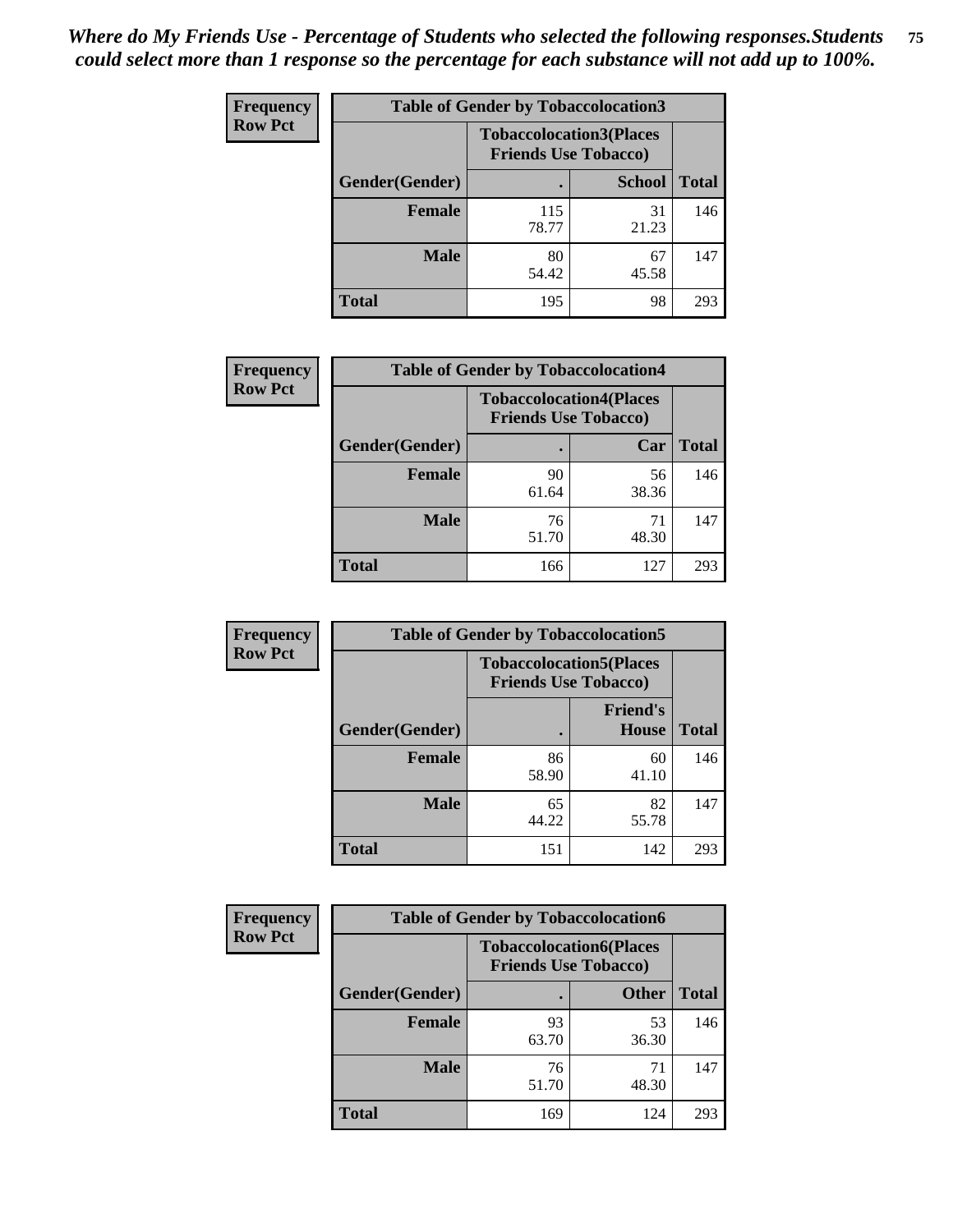| <b>Frequency</b> | <b>Table of Gender by Marijuanalocation1</b> |                                                                    |              |              |
|------------------|----------------------------------------------|--------------------------------------------------------------------|--------------|--------------|
| <b>Row Pct</b>   |                                              | <b>Marijuanalocation1(Places</b><br><b>Friends Use Marijuana</b> ) |              |              |
|                  | Gender(Gender)                               |                                                                    | Do Not Use   | <b>Total</b> |
|                  | <b>Female</b>                                | 42<br>28.77                                                        | 104<br>71.23 | 146          |
|                  | <b>Male</b>                                  | 56<br>38.10                                                        | 91<br>61.90  | 147          |
|                  | Total                                        | 98                                                                 | 195          | 293          |

| <b>Frequency</b> | <b>Table of Gender by Marijuanalocation2</b> |                                                                    |             |              |  |
|------------------|----------------------------------------------|--------------------------------------------------------------------|-------------|--------------|--|
| <b>Row Pct</b>   |                                              | <b>Marijuanalocation2(Places</b><br><b>Friends Use Marijuana</b> ) |             |              |  |
|                  | Gender(Gender)                               |                                                                    | Home        | <b>Total</b> |  |
|                  | <b>Female</b>                                | 125<br>85.62                                                       | 21<br>14.38 | 146          |  |
|                  | <b>Male</b>                                  | 109<br>74.15                                                       | 38<br>25.85 | 147          |  |
|                  | <b>Total</b>                                 | 234                                                                | 59          | 293          |  |

| Frequency      | <b>Table of Gender by Marijuanalocation3</b> |              |                                                                     |              |  |
|----------------|----------------------------------------------|--------------|---------------------------------------------------------------------|--------------|--|
| <b>Row Pct</b> |                                              |              | <b>Marijuanalocation3(Places)</b><br><b>Friends Use Marijuana</b> ) |              |  |
|                | Gender(Gender)                               |              | <b>School</b>                                                       | <b>Total</b> |  |
|                | Female                                       | 142<br>97.26 | 2.74                                                                | 146          |  |
|                | <b>Male</b>                                  | 143<br>97.28 | 2.72                                                                | 147          |  |
|                | <b>Total</b>                                 | 285          | 8                                                                   | 293          |  |

| <b>Frequency</b> | <b>Table of Gender by Marijuanalocation4</b> |                                                                     |             |              |
|------------------|----------------------------------------------|---------------------------------------------------------------------|-------------|--------------|
| <b>Row Pct</b>   |                                              | <b>Marijuanalocation4(Places)</b><br><b>Friends Use Marijuana</b> ) |             |              |
|                  | Gender(Gender)                               |                                                                     | Car         | <b>Total</b> |
|                  | Female                                       | 132<br>90.41                                                        | 14<br>9.59  | 146          |
|                  | <b>Male</b>                                  | 121<br>82.31                                                        | 26<br>17.69 | 147          |
|                  | <b>Total</b>                                 | 253                                                                 | 40          | 293          |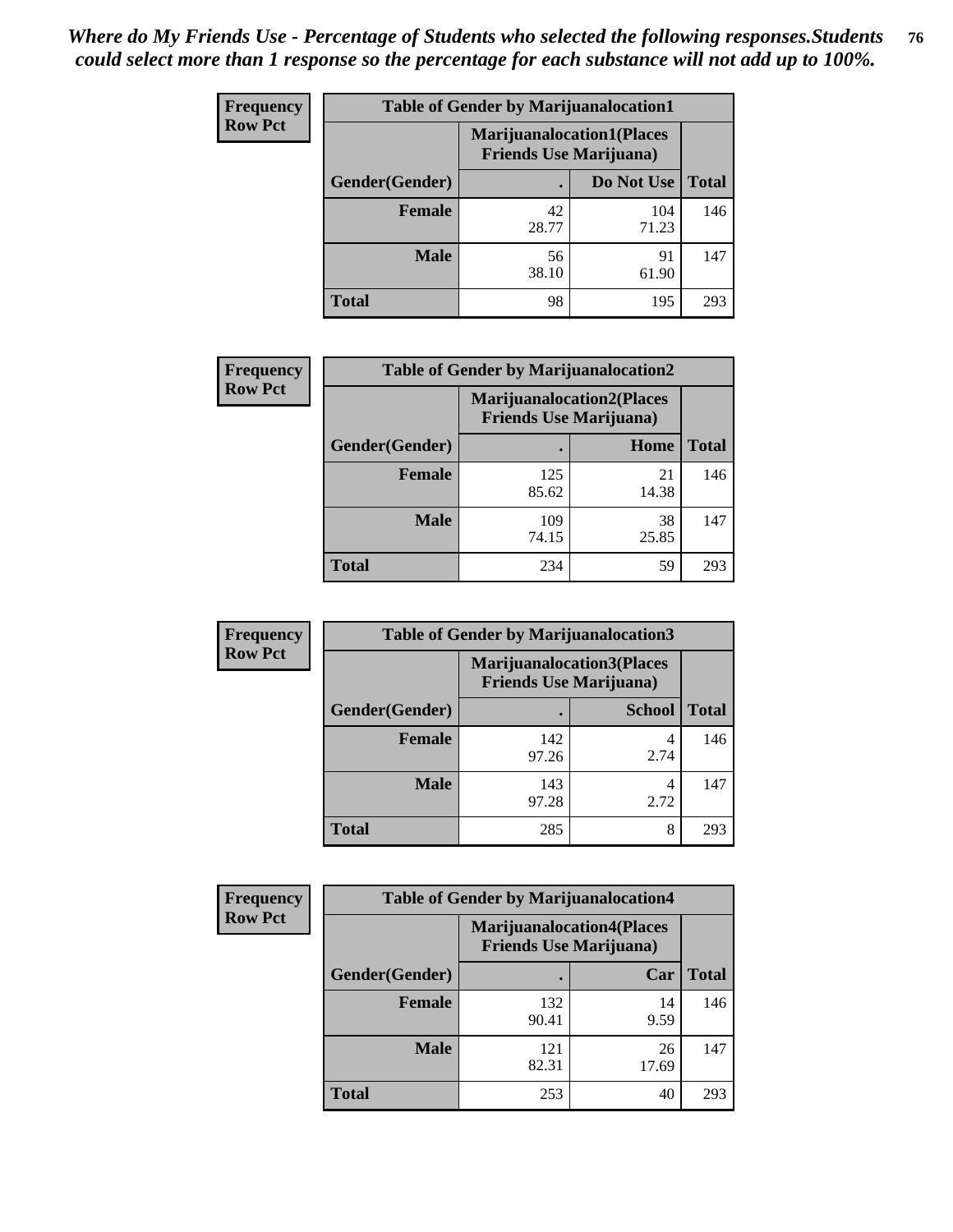| Frequency      | <b>Table of Gender by Marijuanalocation5</b> |                                                                    |                                 |              |
|----------------|----------------------------------------------|--------------------------------------------------------------------|---------------------------------|--------------|
| <b>Row Pct</b> |                                              | <b>Marijuanalocation5(Places</b><br><b>Friends Use Marijuana</b> ) |                                 |              |
|                | Gender(Gender)                               |                                                                    | <b>Friend's</b><br><b>House</b> | <b>Total</b> |
|                | <b>Female</b>                                | 109<br>74.66                                                       | 37<br>25.34                     | 146          |
|                | <b>Male</b>                                  | 108<br>73.47                                                       | 39<br>26.53                     | 147          |
|                | <b>Total</b>                                 | 217                                                                | 76                              | 293          |

| <b>Frequency</b> | <b>Table of Gender by Marijuanalocation6</b> |                                                                    |              |              |
|------------------|----------------------------------------------|--------------------------------------------------------------------|--------------|--------------|
| <b>Row Pct</b>   |                                              | <b>Marijuanalocation6(Places</b><br><b>Friends Use Marijuana</b> ) |              |              |
|                  | <b>Gender</b> (Gender)                       |                                                                    | <b>Other</b> | <b>Total</b> |
|                  | <b>Female</b>                                | 121<br>82.88                                                       | 25<br>17.12  | 146          |
|                  | <b>Male</b>                                  | 113<br>76.87                                                       | 34<br>23.13  | 147          |
|                  | <b>Total</b>                                 | 234                                                                | 59           | 293          |

| Frequency      | <b>Table of Gender by Otherdruglocation1</b> |                                                                                |              |              |
|----------------|----------------------------------------------|--------------------------------------------------------------------------------|--------------|--------------|
| <b>Row Pct</b> |                                              | <b>Otherdruglocation1(Places</b><br><b>Friends Use Other Illegal</b><br>Drugs) |              |              |
|                | Gender(Gender)                               |                                                                                | Do Not Use   | <b>Total</b> |
|                | <b>Female</b>                                | 33<br>22.60                                                                    | 113<br>77.40 | 146          |
|                | <b>Male</b>                                  | 28<br>19.05                                                                    | 119<br>80.95 | 147          |
|                | <b>Total</b>                                 | 61                                                                             | 232          | 293          |

| <b>Frequency</b> | <b>Table of Gender by Otherdruglocation2</b> |                                                                                |             |              |
|------------------|----------------------------------------------|--------------------------------------------------------------------------------|-------------|--------------|
| <b>Row Pct</b>   |                                              | <b>Otherdruglocation2(Places</b><br><b>Friends Use Other Illegal</b><br>Drugs) |             |              |
|                  | Gender(Gender)                               |                                                                                | Home        | <b>Total</b> |
|                  | Female                                       | 128<br>87.67                                                                   | 18<br>12.33 | 146          |
|                  | <b>Male</b>                                  | 125<br>85.03                                                                   | 22<br>14.97 | 147          |
|                  | <b>Total</b>                                 | 253                                                                            | 40          | 293          |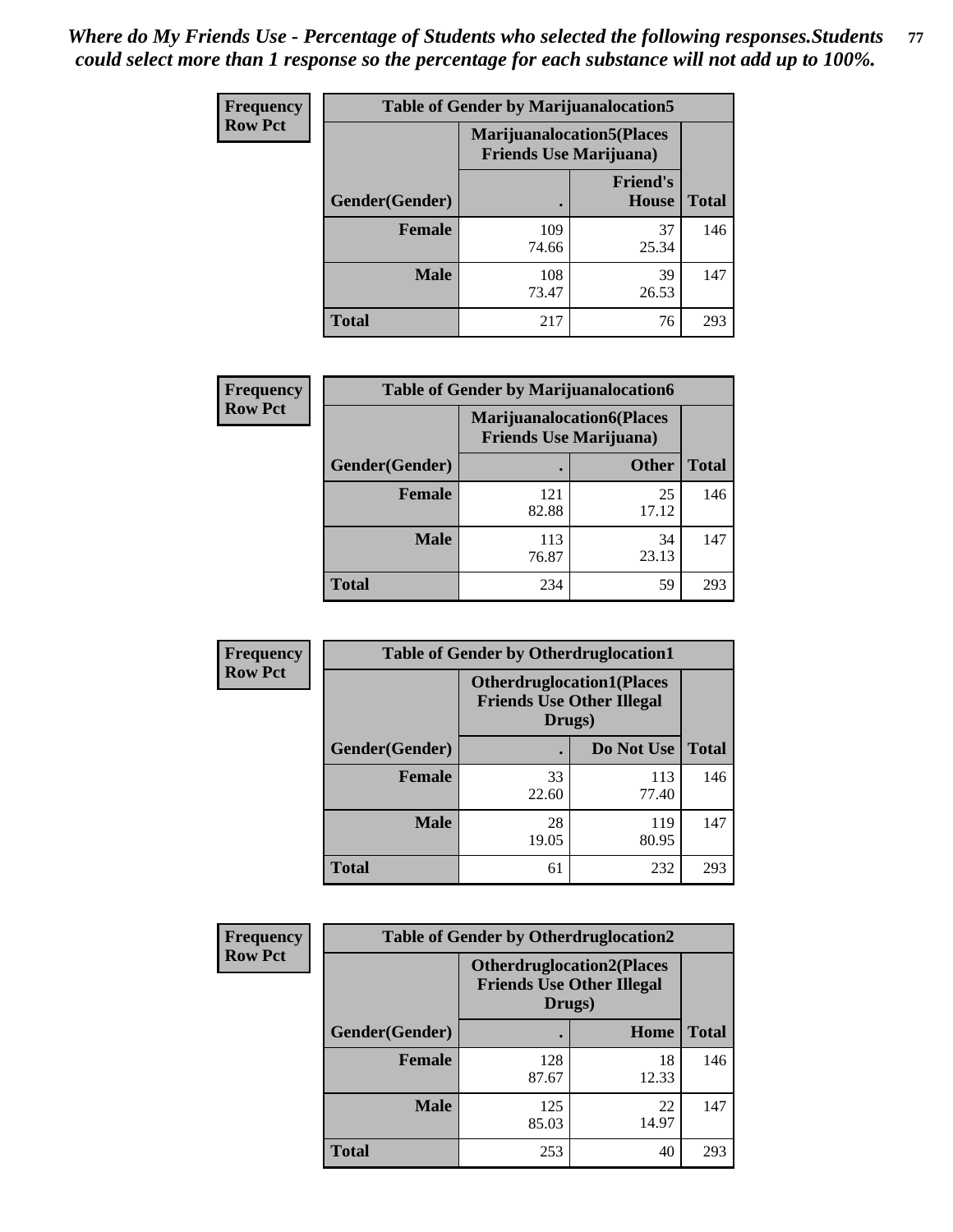| Frequency      | <b>Table of Gender by Otherdruglocation3</b> |                                                                                |               |              |
|----------------|----------------------------------------------|--------------------------------------------------------------------------------|---------------|--------------|
| <b>Row Pct</b> |                                              | <b>Otherdruglocation3(Places</b><br><b>Friends Use Other Illegal</b><br>Drugs) |               |              |
|                | Gender(Gender)                               |                                                                                | <b>School</b> | <b>Total</b> |
|                | <b>Female</b>                                | 139<br>95.21                                                                   | 4.79          | 146          |
|                | <b>Male</b>                                  | 140<br>95.24                                                                   | 4.76          | 147          |
|                | <b>Total</b>                                 | 279                                                                            | 14            | 293          |

| Frequency      | <b>Table of Gender by Otherdruglocation4</b> |                                                                                |             |              |
|----------------|----------------------------------------------|--------------------------------------------------------------------------------|-------------|--------------|
| <b>Row Pct</b> |                                              | <b>Otherdruglocation4(Places</b><br><b>Friends Use Other Illegal</b><br>Drugs) |             |              |
|                | Gender(Gender)                               |                                                                                | Car         | <b>Total</b> |
|                | <b>Female</b>                                | 141<br>96.58                                                                   | 5<br>3.42   | 146          |
|                | <b>Male</b>                                  | 130<br>88.44                                                                   | 17<br>11.56 | 147          |
|                | <b>Total</b>                                 | 271                                                                            | 22          | 293          |

| Frequency      | <b>Table of Gender by Otherdruglocation5</b> |                                                                                |                                 |              |
|----------------|----------------------------------------------|--------------------------------------------------------------------------------|---------------------------------|--------------|
| <b>Row Pct</b> |                                              | <b>Otherdruglocation5(Places</b><br><b>Friends Use Other Illegal</b><br>Drugs) |                                 |              |
|                | Gender(Gender)                               |                                                                                | <b>Friend's</b><br><b>House</b> | <b>Total</b> |
|                | <b>Female</b>                                | 121<br>82.88                                                                   | 25<br>17.12                     | 146          |
|                | <b>Male</b>                                  | 127<br>86.39                                                                   | 20<br>13.61                     | 147          |
|                | <b>Total</b>                                 | 248                                                                            | 45                              | 293          |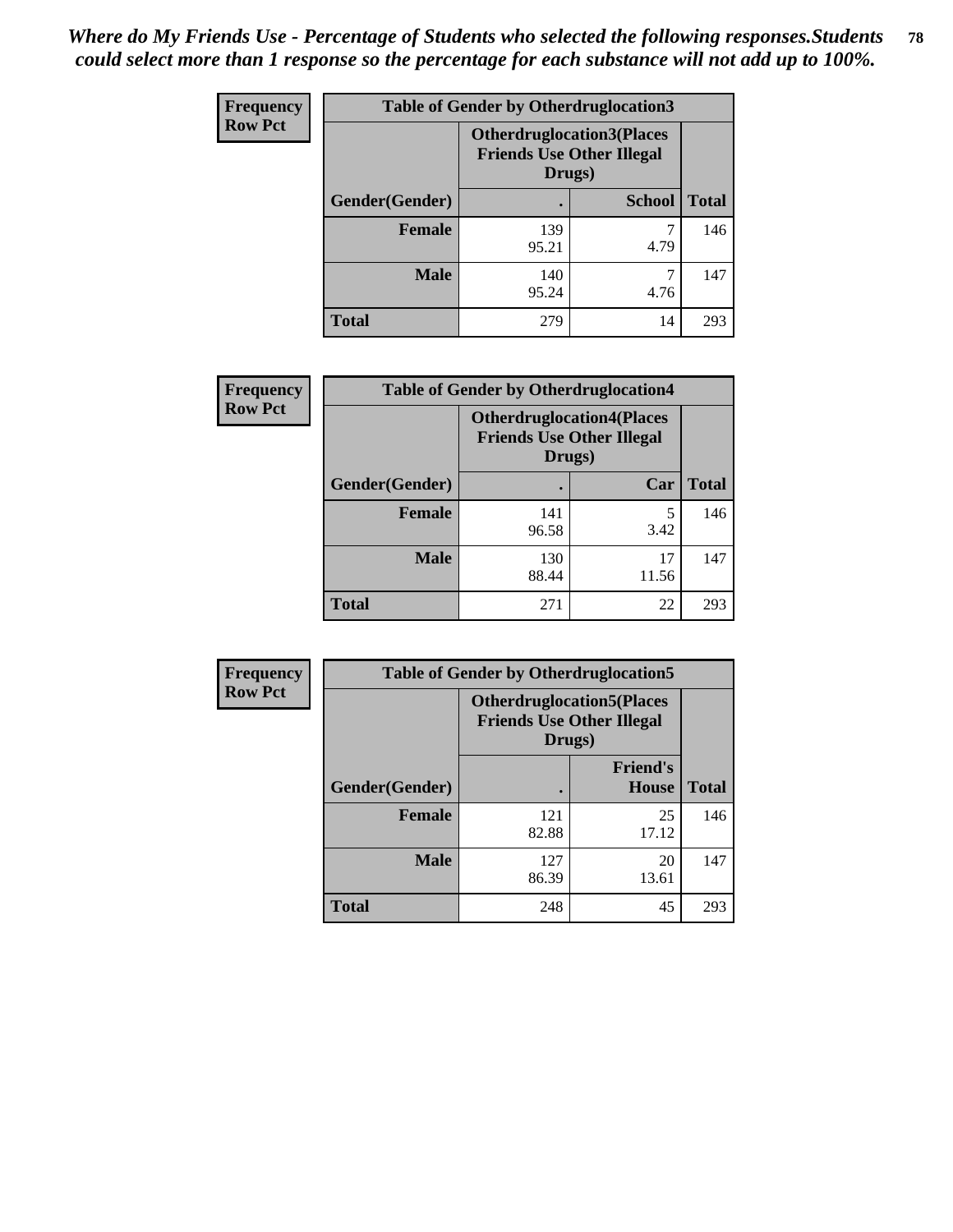| Frequency      | <b>Table of Gender by Otherdruglocation6</b> |                                            |                                  |              |
|----------------|----------------------------------------------|--------------------------------------------|----------------------------------|--------------|
| <b>Row Pct</b> |                                              | <b>Friends Use Other Illegal</b><br>Drugs) | <b>Otherdruglocation6(Places</b> |              |
|                | Gender(Gender)                               |                                            | <b>Other</b>                     | <b>Total</b> |
|                | <b>Female</b>                                | 129<br>88.36                               | 17<br>11.64                      | 146          |
|                | <b>Male</b>                                  | 128<br>87.07                               | 19<br>12.93                      | 147          |
|                | <b>Total</b>                                 | 257                                        | 36                               | 293          |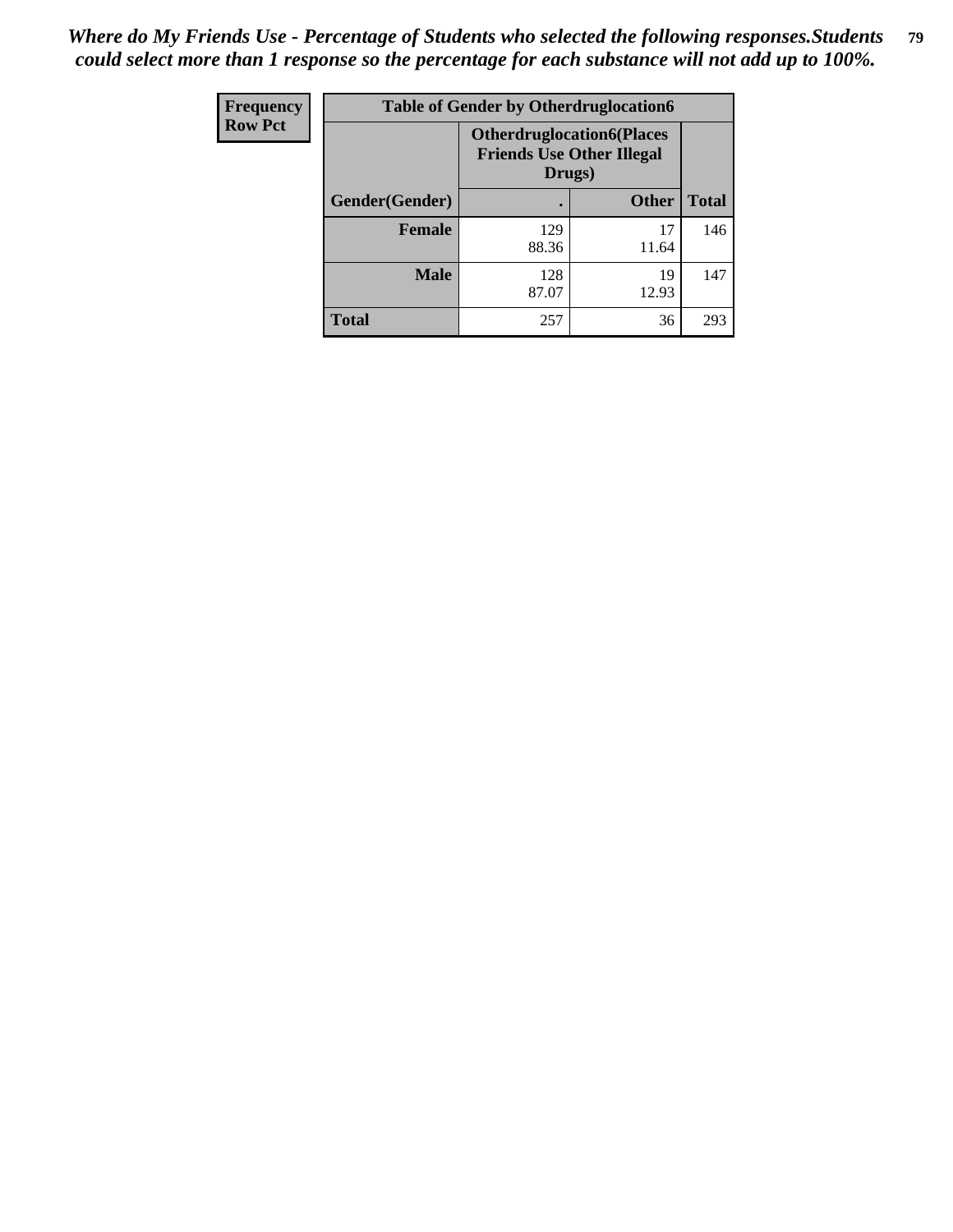| <b>Frequency</b> | <b>Table of Gender by Alcoholtime1</b> |                                                          |                      |              |
|------------------|----------------------------------------|----------------------------------------------------------|----------------------|--------------|
| <b>Row Pct</b>   |                                        | <b>Alcoholtime1(Times</b><br><b>Friends Use Alcohol)</b> |                      |              |
|                  | Gender(Gender)                         | ٠                                                        | Do Not<br><b>Use</b> | <b>Total</b> |
|                  | <b>Female</b>                          | 100<br>68.49                                             | 46<br>31.51          | 146          |
|                  | <b>Male</b>                            | 106<br>72.11                                             | 41<br>27.89          | 147          |
|                  | <b>Total</b>                           | 206                                                      | 87                   | 293          |

| <b>Frequency</b> | <b>Table of Gender by Alcoholtime2</b> |                           |                             |              |
|------------------|----------------------------------------|---------------------------|-----------------------------|--------------|
| <b>Row Pct</b>   |                                        | <b>Alcoholtime2(Times</b> | <b>Friends Use Alcohol)</b> |              |
|                  | Gender(Gender)                         |                           | <b>On Way</b><br>to School  | <b>Total</b> |
|                  | <b>Female</b>                          | 143<br>97.95              | 3<br>2.05                   | 146          |
|                  | <b>Male</b>                            | 137<br>93.20              | 10<br>6.80                  | 147          |
|                  | <b>Total</b>                           | 280                       | 13                          | 293          |

| Frequency      | <b>Table of Gender by Alcoholtime3</b> |                                                          |                                |              |
|----------------|----------------------------------------|----------------------------------------------------------|--------------------------------|--------------|
| <b>Row Pct</b> |                                        | <b>Alcoholtime3(Times</b><br><b>Friends Use Alcohol)</b> |                                |              |
|                | Gender(Gender)                         |                                                          | <b>During</b><br><b>School</b> | <b>Total</b> |
|                | <b>Female</b>                          | 143<br>97.95                                             | 3<br>2.05                      | 146          |
|                | <b>Male</b>                            | 140<br>95.24                                             | 4.76                           | 147          |
|                | <b>Total</b>                           | 283                                                      | 10                             | 293          |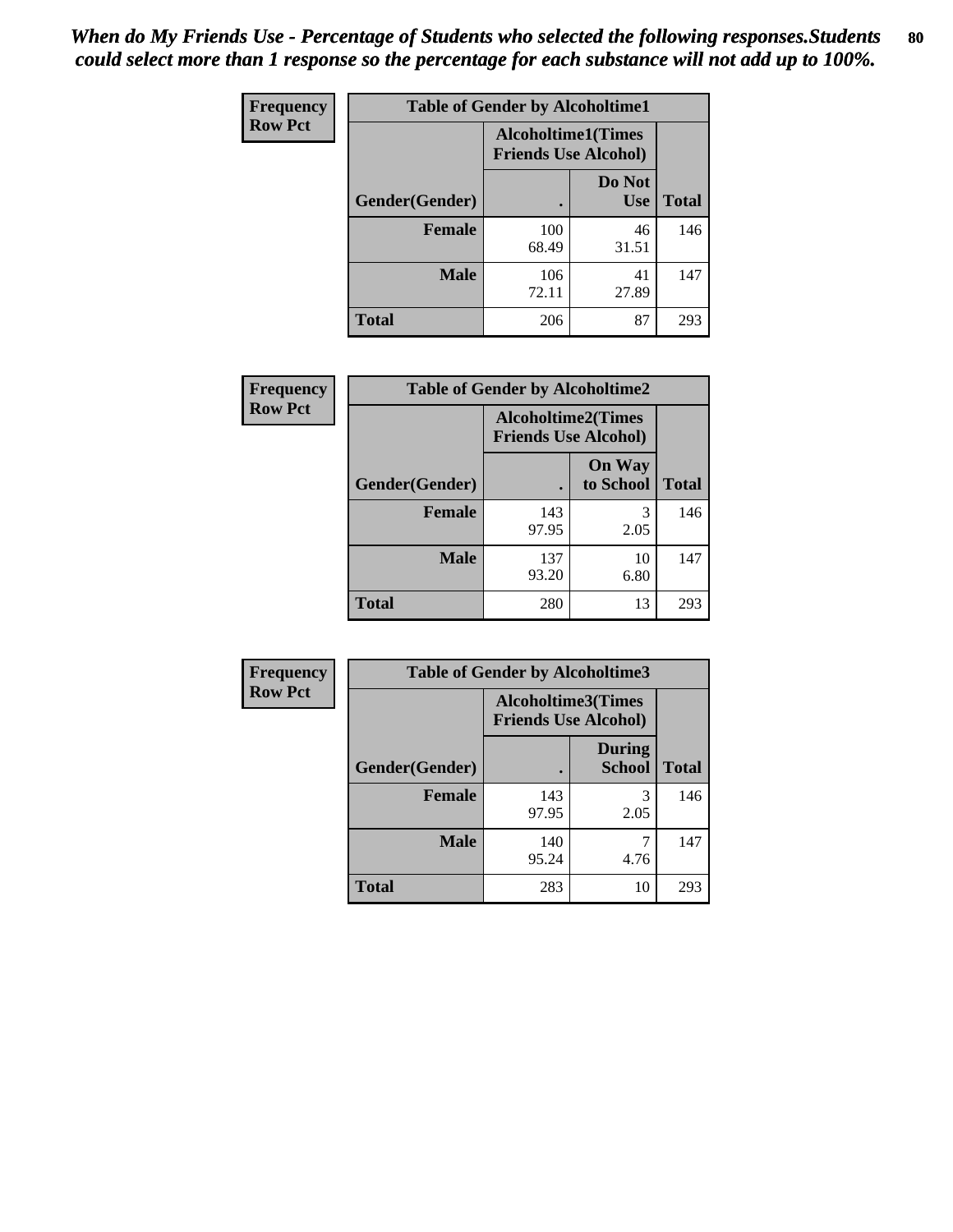*When do My Friends Use - Percentage of Students who selected the following responses.Students could select more than 1 response so the percentage for each substance will not add up to 100%.* **81**

| <b>Frequency</b> | <b>Table of Gender by Alcoholtime4</b> |                                                          |                                                |              |  |
|------------------|----------------------------------------|----------------------------------------------------------|------------------------------------------------|--------------|--|
| <b>Row Pct</b>   |                                        | <b>Alcoholtime4(Times</b><br><b>Friends Use Alcohol)</b> |                                                |              |  |
|                  | Gender(Gender)                         |                                                          | <b>On Way</b><br>Home<br>From<br><b>School</b> | <b>Total</b> |  |
|                  | <b>Female</b>                          | 141<br>96.58                                             | 5<br>3.42                                      | 146          |  |
|                  | <b>Male</b>                            | 142<br>96.60                                             | 5<br>3.40                                      | 147          |  |
|                  | <b>Total</b>                           | 283                                                      | 10                                             | 293          |  |

| <b>Frequency</b> | <b>Table of Gender by Alcoholtime5</b> |                                                           |             |              |
|------------------|----------------------------------------|-----------------------------------------------------------|-------------|--------------|
| <b>Row Pct</b>   |                                        | <b>Alcoholtime5</b> (Times<br><b>Friends Use Alcohol)</b> |             |              |
|                  | Gender(Gender)                         |                                                           | Weeknights  | <b>Total</b> |
|                  | <b>Female</b>                          | 122<br>83.56                                              | 24<br>16.44 | 146          |
|                  | <b>Male</b>                            | 120<br>81.63                                              | 27<br>18.37 | 147          |
|                  | <b>Total</b>                           | 242                                                       | 51          | 293          |

| <b>Frequency</b> | <b>Table of Gender by Alcoholtime6</b> |                                                          |                 |              |  |
|------------------|----------------------------------------|----------------------------------------------------------|-----------------|--------------|--|
| <b>Row Pct</b>   |                                        | <b>Alcoholtime6(Times</b><br><b>Friends Use Alcohol)</b> |                 |              |  |
|                  | Gender(Gender)                         |                                                          | <b>Weekends</b> | <b>Total</b> |  |
|                  | <b>Female</b>                          | 41<br>28.08                                              | 105<br>71.92    | 146          |  |
|                  | <b>Male</b>                            | 38<br>25.85                                              | 109<br>74.15    | 147          |  |
|                  | Total                                  | 79                                                       | 214             | 293          |  |

| Frequency      | <b>Table of Gender by Tobaccotime1</b> |                                                          |                      |              |
|----------------|----------------------------------------|----------------------------------------------------------|----------------------|--------------|
| <b>Row Pct</b> |                                        | <b>Tobaccotime1(Times</b><br><b>Friends Use Tobacco)</b> |                      |              |
|                | Gender(Gender)                         |                                                          | Do Not<br><b>Use</b> | <b>Total</b> |
|                | <b>Female</b>                          | 90<br>61.64                                              | 56<br>38.36          | 146          |
|                | <b>Male</b>                            | 111<br>75.51                                             | 36<br>24.49          | 147          |
|                | <b>Total</b>                           | 201                                                      | 92                   | 293          |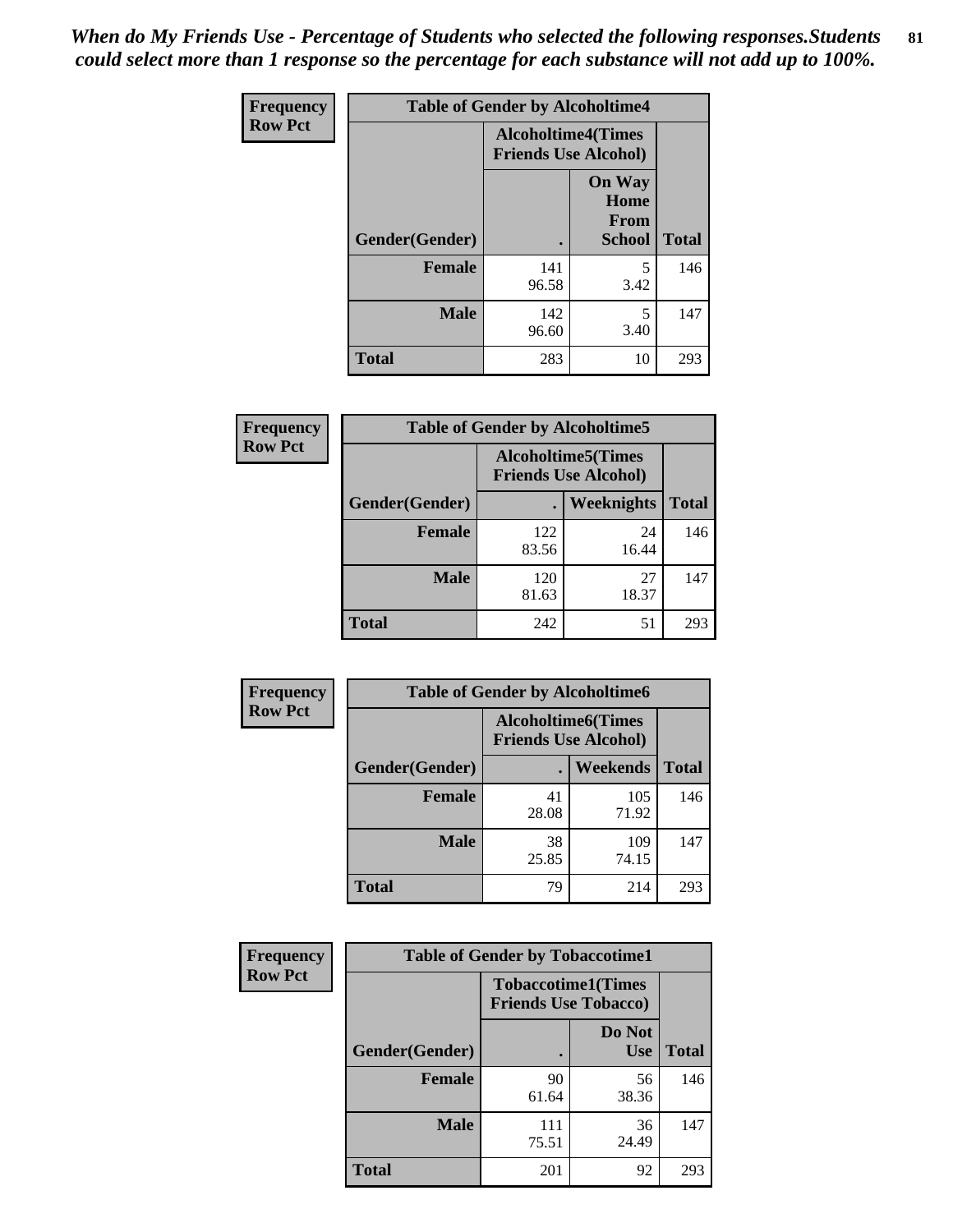| <b>Frequency</b> | <b>Table of Gender by Tobaccotime2</b> |                                                          |                            |              |
|------------------|----------------------------------------|----------------------------------------------------------|----------------------------|--------------|
| <b>Row Pct</b>   |                                        | <b>Tobaccotime2(Times</b><br><b>Friends Use Tobacco)</b> |                            |              |
|                  | Gender(Gender)                         |                                                          | <b>On Way</b><br>to School | <b>Total</b> |
|                  | <b>Female</b>                          | 85<br>58.22                                              | 61<br>41.78                | 146          |
|                  | <b>Male</b>                            | 81<br>55.10                                              | 66<br>44.90                | 147          |
|                  | <b>Total</b>                           | 166                                                      | 127                        | 293          |

| <b>Frequency</b> | <b>Table of Gender by Tobaccotime3</b> |                                                          |                                |              |
|------------------|----------------------------------------|----------------------------------------------------------|--------------------------------|--------------|
| <b>Row Pct</b>   |                                        | <b>Tobaccotime3(Times</b><br><b>Friends Use Tobacco)</b> |                                |              |
|                  | Gender(Gender)                         |                                                          | <b>During</b><br><b>School</b> | <b>Total</b> |
|                  | <b>Female</b>                          | 110<br>75.34                                             | 36<br>24.66                    | 146          |
|                  | <b>Male</b>                            | 69<br>46.94                                              | 78<br>53.06                    | 147          |
|                  | <b>Total</b>                           | 179                                                      | 114                            | 293          |

| <b>Frequency</b> | <b>Table of Gender by Tobaccotime4</b> |                                                          |                                                |              |
|------------------|----------------------------------------|----------------------------------------------------------|------------------------------------------------|--------------|
| <b>Row Pct</b>   |                                        | <b>Tobaccotime4(Times</b><br><b>Friends Use Tobacco)</b> |                                                |              |
|                  | Gender(Gender)                         |                                                          | <b>On Way</b><br>Home<br>From<br><b>School</b> | <b>Total</b> |
|                  | <b>Female</b>                          | 141<br>96.58                                             | 5<br>3.42                                      | 146          |
|                  | <b>Male</b>                            | 142<br>96.60                                             | 5<br>3.40                                      | 147          |
|                  | <b>Total</b>                           | 283                                                      | 10                                             | 293          |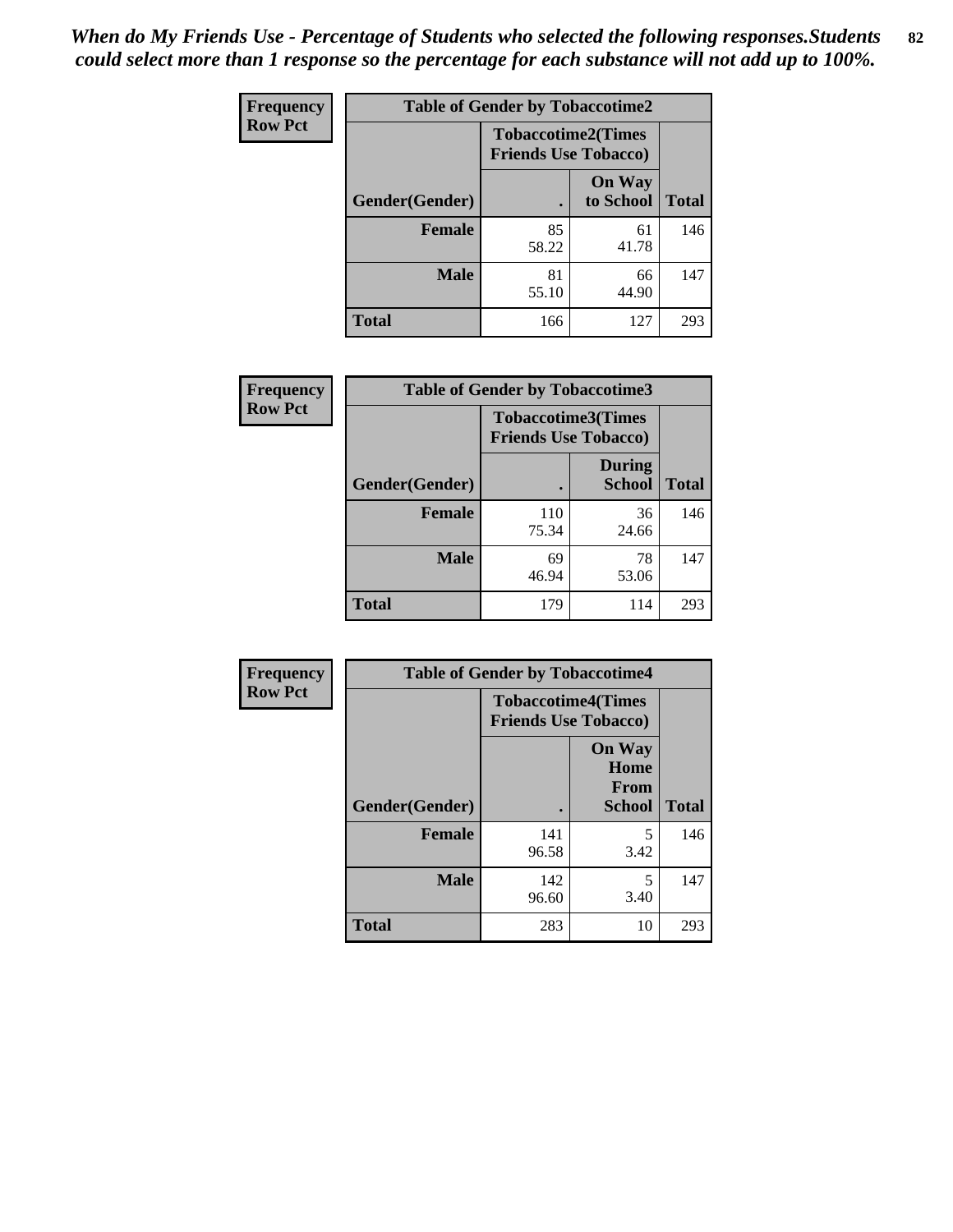| Frequency      | <b>Table of Gender by Tobaccotime5</b> |             |                                                           |              |  |
|----------------|----------------------------------------|-------------|-----------------------------------------------------------|--------------|--|
| <b>Row Pct</b> |                                        |             | <b>Tobaccotime5</b> (Times<br><b>Friends Use Tobacco)</b> |              |  |
|                | <b>Gender</b> (Gender)                 |             | Weeknights                                                | <b>Total</b> |  |
|                | <b>Female</b>                          | 70<br>47.95 | 76<br>52.05                                               | 146          |  |
|                | <b>Male</b>                            | 57<br>38.78 | 90<br>61.22                                               | 147          |  |
|                | <b>Total</b>                           | 127         | 166                                                       | 293          |  |

| <b>Frequency</b> | <b>Table of Gender by Tobaccotime6</b> |                                                          |                 |              |
|------------------|----------------------------------------|----------------------------------------------------------|-----------------|--------------|
| <b>Row Pct</b>   |                                        | <b>Tobaccotime6(Times</b><br><b>Friends Use Tobacco)</b> |                 |              |
|                  | Gender(Gender)                         |                                                          | <b>Weekends</b> | <b>Total</b> |
|                  | Female                                 | 67<br>45.89                                              | 79<br>54.11     | 146          |
|                  | <b>Male</b>                            | 48<br>32.65                                              | 99<br>67.35     | 147          |
|                  | <b>Total</b>                           | 115                                                      | 178             | 293          |

| <b>Frequency</b> | <b>Table of Gender by Marijuanatime1</b> |                                                               |              |              |  |
|------------------|------------------------------------------|---------------------------------------------------------------|--------------|--------------|--|
| <b>Row Pct</b>   |                                          | <b>Marijuanatime1(Times</b><br><b>Friends Use Marijuana</b> ) |              |              |  |
|                  | Gender(Gender)                           |                                                               | Do Not Use   | <b>Total</b> |  |
|                  | <b>Female</b>                            | 42<br>28.77                                                   | 104<br>71.23 | 146          |  |
|                  | <b>Male</b>                              | 49<br>33.33                                                   | 98<br>66.67  | 147          |  |
|                  | <b>Total</b>                             | 91                                                            | 202          | 293          |  |

| <b>Frequency</b> | <b>Table of Gender by Marijuanatime2</b> |                                                               |                            |              |
|------------------|------------------------------------------|---------------------------------------------------------------|----------------------------|--------------|
| <b>Row Pct</b>   |                                          | <b>Marijuanatime2(Times</b><br><b>Friends Use Marijuana</b> ) |                            |              |
|                  | Gender(Gender)                           |                                                               | On Way to<br><b>School</b> | <b>Total</b> |
|                  | Female                                   | 141<br>96.58                                                  | 5<br>3.42                  | 146          |
|                  | <b>Male</b>                              | 140<br>95.24                                                  | 4.76                       | 147          |
|                  | <b>Total</b>                             | 281                                                           | 12                         | 293          |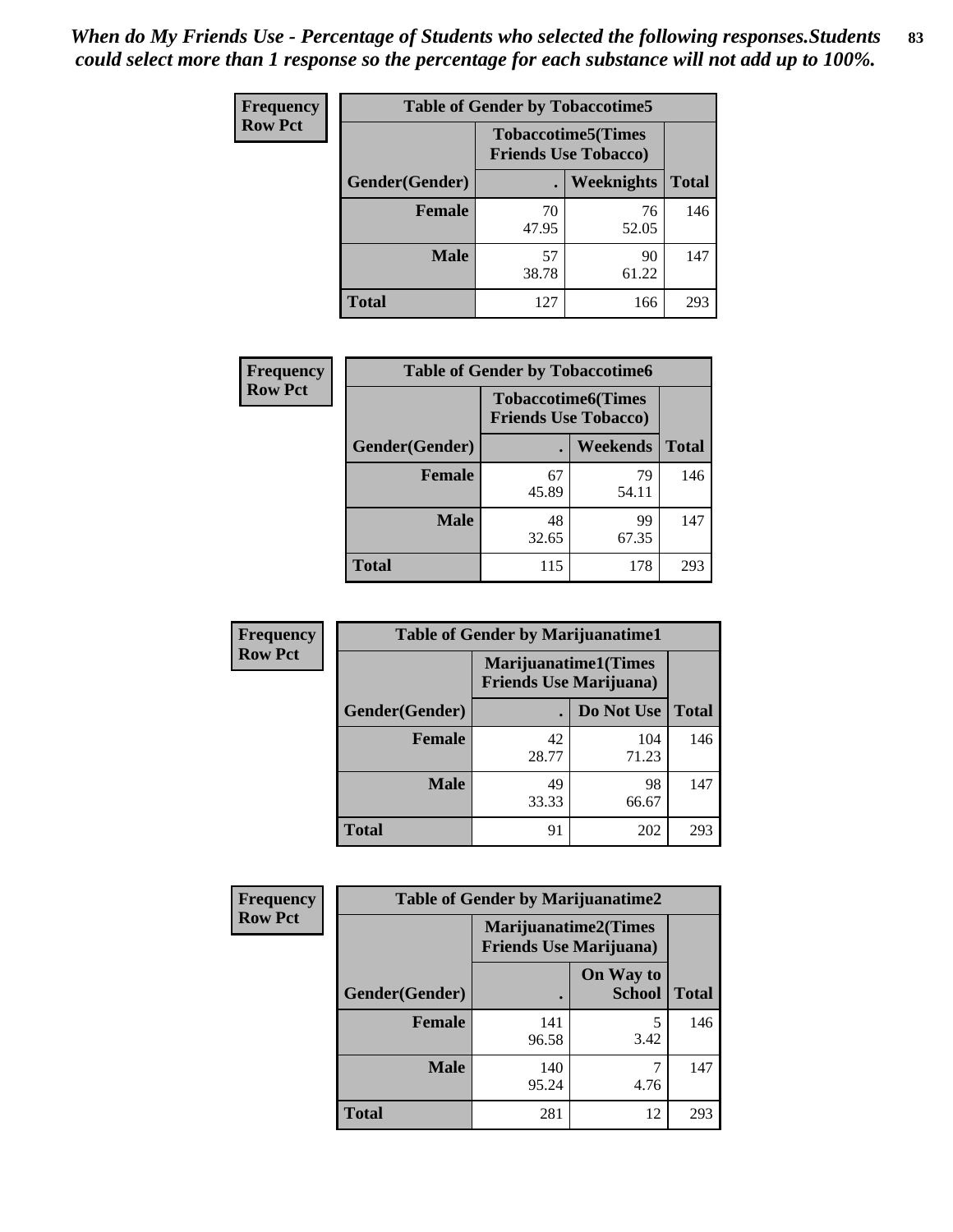*When do My Friends Use - Percentage of Students who selected the following responses.Students could select more than 1 response so the percentage for each substance will not add up to 100%.* **84**

| <b>Frequency</b> | Table of Gender by Marijuanatime3 |                                                        |                                |              |
|------------------|-----------------------------------|--------------------------------------------------------|--------------------------------|--------------|
| <b>Row Pct</b>   |                                   | Marijuanatime3(Times<br><b>Friends Use Marijuana</b> ) |                                |              |
|                  | Gender(Gender)                    |                                                        | <b>During</b><br><b>School</b> | <b>Total</b> |
|                  | <b>Female</b>                     | 144<br>98.63                                           | $\mathfrak{D}$<br>1.37         | 146          |
|                  | <b>Male</b>                       | 143<br>97.28                                           | 4<br>2.72                      | 147          |
|                  | <b>Total</b>                      | 287                                                    | 6                              | 293          |

| Frequency      | <b>Table of Gender by Marijuanatime4</b> |                                |                                                |              |
|----------------|------------------------------------------|--------------------------------|------------------------------------------------|--------------|
| <b>Row Pct</b> |                                          | <b>Friends Use Marijuana</b> ) | <b>Marijuanatime4</b> (Times                   |              |
|                | Gender(Gender)                           |                                | <b>On Way</b><br>Home<br>From<br><b>School</b> | <b>Total</b> |
|                | <b>Female</b>                            | 141<br>96.58                   | 5<br>3.42                                      | 146          |
|                | <b>Male</b>                              | 138<br>93.88                   | 9<br>6.12                                      | 147          |
|                | <b>Total</b>                             | 279                            | 14                                             | 293          |

| Frequency      | <b>Table of Gender by Marijuanatime5</b> |              |                                                                |              |  |
|----------------|------------------------------------------|--------------|----------------------------------------------------------------|--------------|--|
| <b>Row Pct</b> |                                          |              | <b>Marijuanatime5</b> (Times<br><b>Friends Use Marijuana</b> ) |              |  |
|                | Gender(Gender)                           | ٠            | Weeknights                                                     | <b>Total</b> |  |
|                | <b>Female</b>                            | 125<br>85.62 | 21<br>14.38                                                    | 146          |  |
|                | <b>Male</b>                              | 121<br>82.31 | 26<br>17.69                                                    | 147          |  |
|                | <b>Total</b>                             | 246          | 47                                                             | 293          |  |

| <b>Frequency</b> | <b>Table of Gender by Marijuanatime6</b> |                                                               |             |              |
|------------------|------------------------------------------|---------------------------------------------------------------|-------------|--------------|
| <b>Row Pct</b>   |                                          | <b>Marijuanatime6(Times</b><br><b>Friends Use Marijuana</b> ) |             |              |
|                  | Gender(Gender)                           |                                                               | Weekends    | <b>Total</b> |
|                  | Female                                   | 101<br>69.18                                                  | 45<br>30.82 | 146          |
|                  | <b>Male</b>                              | 98<br>66.67                                                   | 49<br>33.33 | 147          |
|                  | <b>Total</b>                             | 199                                                           | 94          | 293          |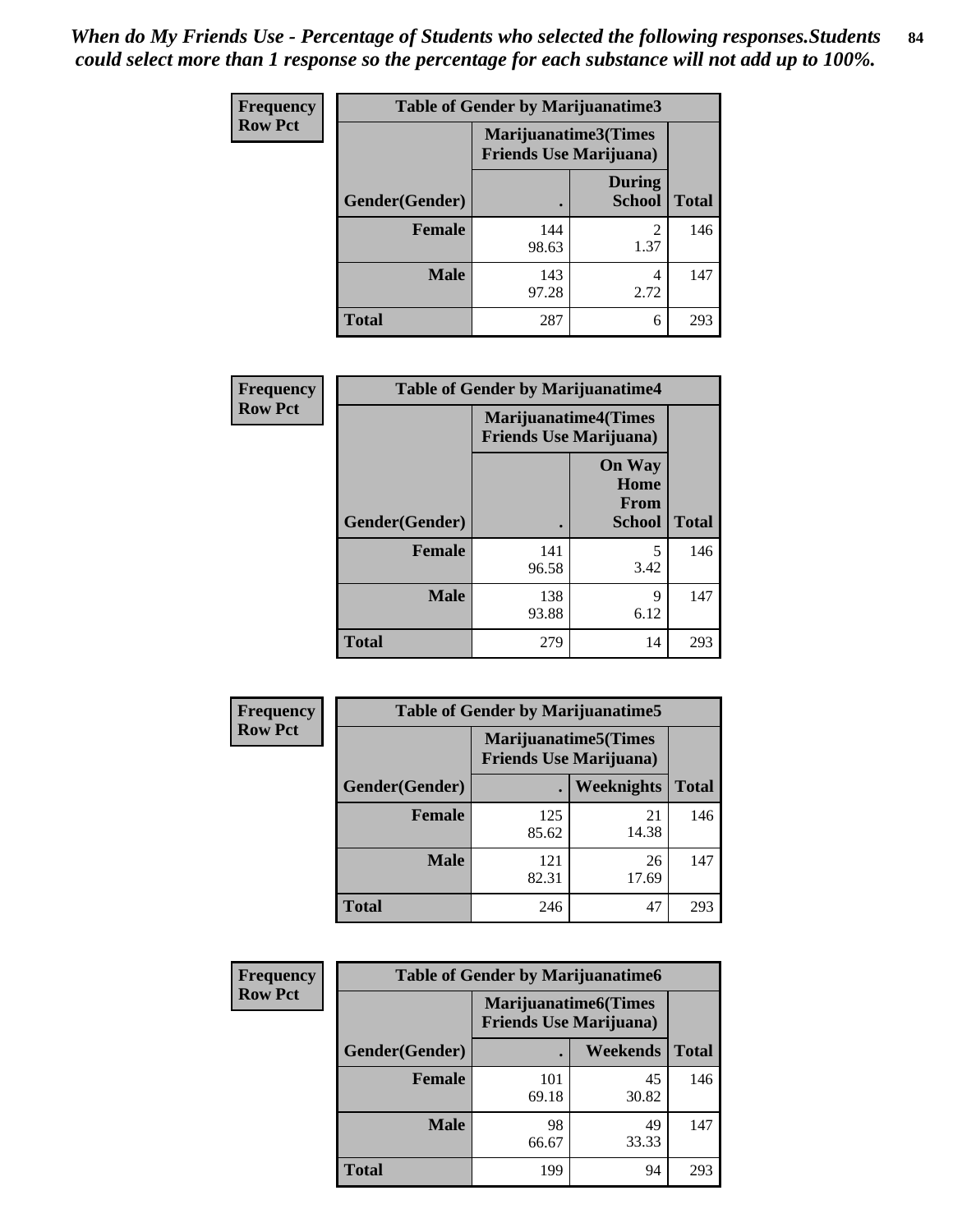*When do My Friends Use - Percentage of Students who selected the following responses.Students could select more than 1 response so the percentage for each substance will not add up to 100%.* **85**

| <b>Frequency</b> | <b>Table of Gender by Otherdrugtime1</b> |                                                                                   |              |              |  |
|------------------|------------------------------------------|-----------------------------------------------------------------------------------|--------------|--------------|--|
| <b>Row Pct</b>   |                                          | <b>Otherdrugtime1(Times</b><br><b>Friends Use Other</b><br><b>Illegal Drugs</b> ) |              |              |  |
|                  | Gender(Gender)                           |                                                                                   | Do Not Use   | <b>Total</b> |  |
|                  | <b>Female</b>                            | 24<br>16.44                                                                       | 122<br>83.56 | 146          |  |
|                  | <b>Male</b>                              | 25<br>17.01                                                                       | 122<br>82.99 | 147          |  |
|                  | <b>Total</b>                             | 49                                                                                | 244          | 293          |  |

| Frequency      |                        | <b>Table of Gender by Otherdrugtime2</b>                                          |                            |              |
|----------------|------------------------|-----------------------------------------------------------------------------------|----------------------------|--------------|
| <b>Row Pct</b> |                        | <b>Otherdrugtime2(Times</b><br><b>Friends Use Other</b><br><b>Illegal Drugs</b> ) |                            |              |
|                | <b>Gender</b> (Gender) |                                                                                   | On Way to<br><b>School</b> | <b>Total</b> |
|                | <b>Female</b>          | 143<br>97.95                                                                      | 3<br>2.05                  | 146          |
|                | <b>Male</b>            | 141<br>95.92                                                                      | 6<br>4.08                  | 147          |
|                | <b>Total</b>           | 284                                                                               | 9                          | 293          |

| <b>Frequency</b> |                | <b>Table of Gender by Otherdrugtime3</b>           |                                |              |
|------------------|----------------|----------------------------------------------------|--------------------------------|--------------|
| <b>Row Pct</b>   |                | <b>Friends Use Other</b><br><b>Illegal Drugs</b> ) | Otherdrugtime3(Times           |              |
|                  | Gender(Gender) |                                                    | <b>During</b><br><b>School</b> | <b>Total</b> |
|                  | <b>Female</b>  | 140<br>95.89                                       | 6<br>4.11                      | 146          |
|                  | <b>Male</b>    | 141<br>95.92                                       | 6<br>4.08                      | 147          |
|                  | <b>Total</b>   | 281                                                | 12                             | 293          |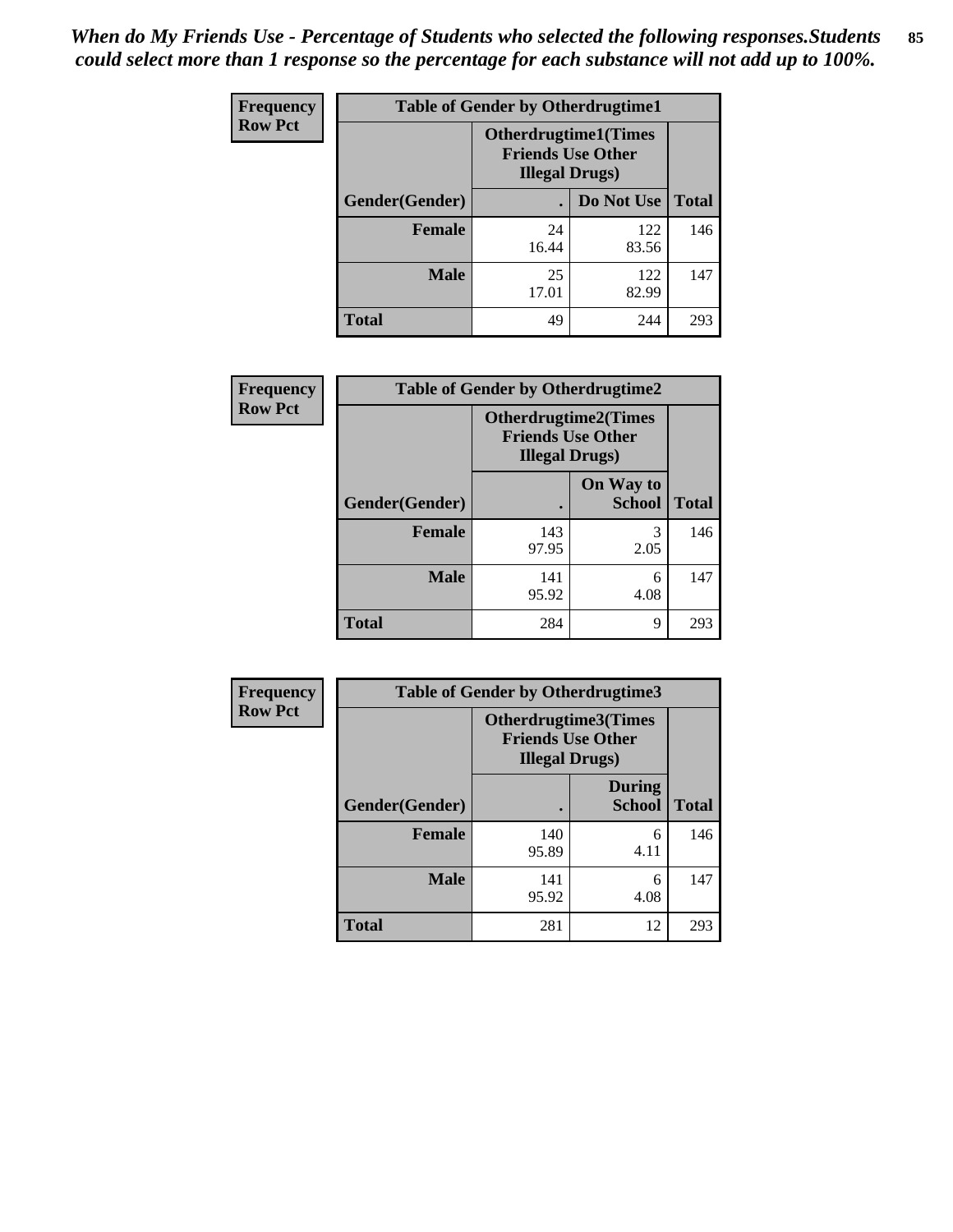*When do My Friends Use - Percentage of Students who selected the following responses.Students could select more than 1 response so the percentage for each substance will not add up to 100%.* **86**

| <b>Frequency</b> | <b>Table of Gender by Otherdrugtime4</b> |                                                                                   |                                                       |              |
|------------------|------------------------------------------|-----------------------------------------------------------------------------------|-------------------------------------------------------|--------------|
| <b>Row Pct</b>   |                                          | <b>Otherdrugtime4(Times</b><br><b>Friends Use Other</b><br><b>Illegal Drugs</b> ) |                                                       |              |
|                  | Gender(Gender)                           |                                                                                   | <b>On Way</b><br>Home<br><b>From</b><br><b>School</b> | <b>Total</b> |
|                  | Female                                   | 143<br>97.95                                                                      | 3<br>2.05                                             | 146          |
|                  | <b>Male</b>                              | 143<br>97.28                                                                      | 4<br>2.72                                             | 147          |
|                  | <b>Total</b>                             | 286                                                                               |                                                       | 293          |

| Frequency      | <b>Table of Gender by Otherdrugtime5</b> |                                                                                    |            |              |
|----------------|------------------------------------------|------------------------------------------------------------------------------------|------------|--------------|
| <b>Row Pct</b> |                                          | <b>Otherdrugtime5</b> (Times<br><b>Friends Use Other</b><br><b>Illegal Drugs</b> ) |            |              |
|                | Gender(Gender)                           |                                                                                    | Weeknights | <b>Total</b> |
|                | Female                                   | 136<br>93.15                                                                       | 10<br>6.85 | 146          |
|                | <b>Male</b>                              | 136<br>92.52                                                                       | 11<br>7.48 | 147          |
|                | <b>Total</b>                             | 272                                                                                | 21         | 293          |

| <b>Frequency</b> | <b>Table of Gender by Otherdrugtime6</b> |                                                                                   |             |              |
|------------------|------------------------------------------|-----------------------------------------------------------------------------------|-------------|--------------|
| <b>Row Pct</b>   |                                          | <b>Otherdrugtime6(Times</b><br><b>Friends Use Other</b><br><b>Illegal Drugs</b> ) |             |              |
|                  | Gender(Gender)                           |                                                                                   | Weekends    | <b>Total</b> |
|                  | Female                                   | 118<br>80.82                                                                      | 28<br>19.18 | 146          |
|                  | <b>Male</b>                              | 124<br>84.35                                                                      | 23<br>15.65 | 147          |
|                  | <b>Total</b>                             | 242                                                                               | 51          | 293          |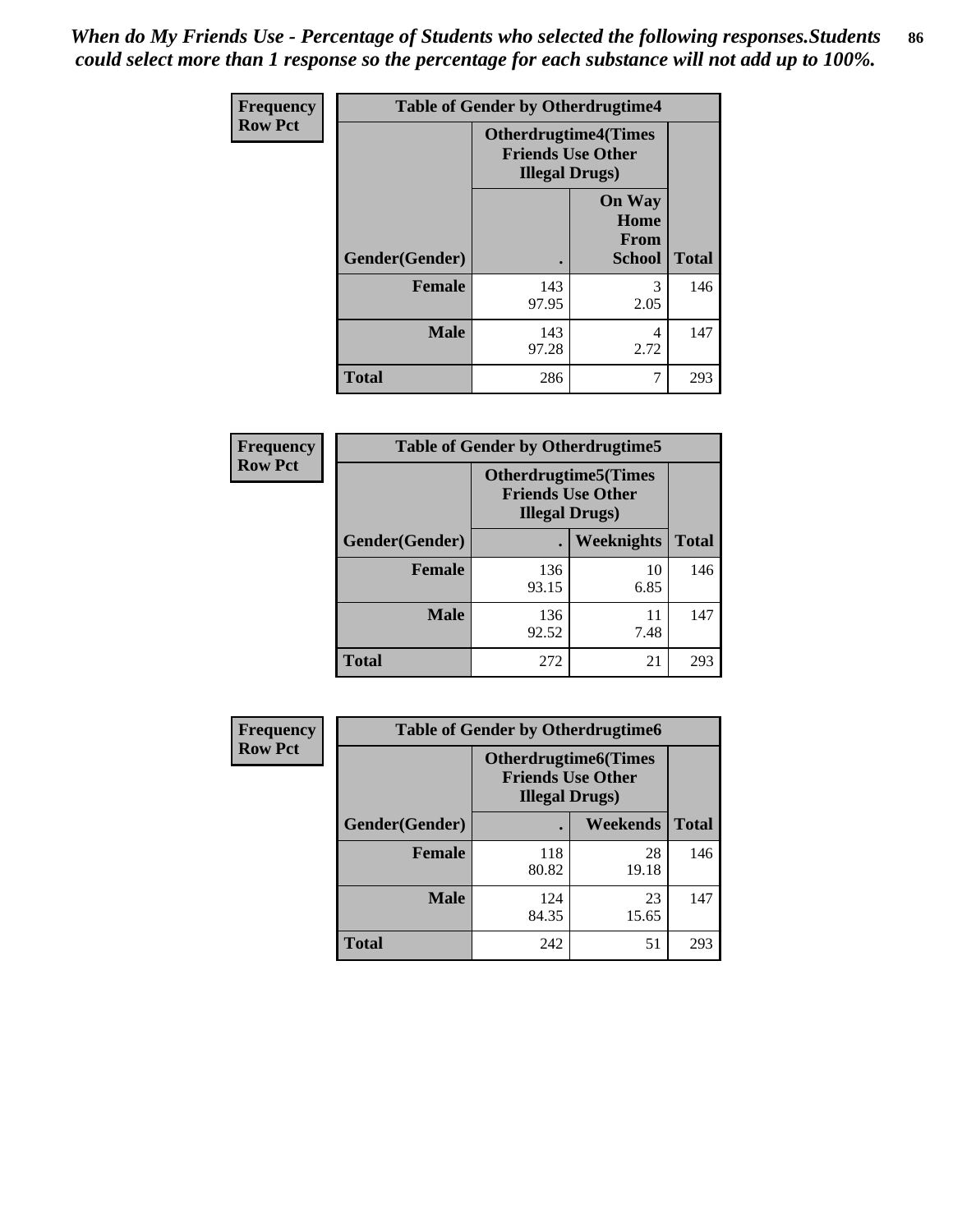# *Other Questions* **87**

| <b>Frequency</b> | <b>Table of Gender by Educationalcohol</b> |                                                                                                                                       |                |              |  |
|------------------|--------------------------------------------|---------------------------------------------------------------------------------------------------------------------------------------|----------------|--------------|--|
| <b>Row Pct</b>   |                                            | <b>Educationalcohol</b> (I<br>have been taught<br>about alcohol,<br>tobacco,<br>and other drugs<br>within the last year<br>at school) |                |              |  |
|                  | Gender(Gender)                             | <b>Yes</b>                                                                                                                            | N <sub>0</sub> | <b>Total</b> |  |
|                  | <b>Female</b>                              | 108<br>73.97                                                                                                                          | 38<br>26.03    | 146          |  |
|                  | <b>Male</b>                                | 105<br>71.43                                                                                                                          | 42<br>28.57    | 147          |  |
|                  | <b>Total</b>                               | 213                                                                                                                                   | 80             | 293          |  |

| Frequency      | <b>Table of Gender by Rodedrinking</b> |                                                                                                                     |                |              |  |
|----------------|----------------------------------------|---------------------------------------------------------------------------------------------------------------------|----------------|--------------|--|
| <b>Row Pct</b> |                                        | Rodedrinking(In<br>the past 30 days I<br>have ridden in a<br>car with a driver<br>who had been<br>drinking alcohol) |                |              |  |
|                | Gender(Gender)                         | Yes                                                                                                                 | N <sub>0</sub> | <b>Total</b> |  |
|                | <b>Female</b>                          | 15<br>10.27                                                                                                         | 131<br>89.73   | 146          |  |
|                | <b>Male</b>                            | 22<br>14.97                                                                                                         | 125<br>85.03   | 147          |  |
|                | <b>Total</b>                           | 37                                                                                                                  | 256            | 293          |  |

| Frequency      | <b>Table of Gender by Drugsschool</b> |                                                                                                                                     |                |              |  |
|----------------|---------------------------------------|-------------------------------------------------------------------------------------------------------------------------------------|----------------|--------------|--|
| <b>Row Pct</b> |                                       | <b>Drugsschool</b> (During<br>the past 12 months,<br>I have been offered,<br>sold,<br>or given illegal drugs<br>on school property) |                |              |  |
|                | Gender(Gender)                        | Yes                                                                                                                                 | N <sub>0</sub> | <b>Total</b> |  |
|                | <b>Female</b>                         | 11<br>7.53                                                                                                                          | 135<br>92.47   | 146          |  |
|                | <b>Male</b>                           | 28<br>19.05                                                                                                                         | 119<br>80.95   | 147          |  |
|                | <b>Total</b>                          | 39                                                                                                                                  | 254            | 293          |  |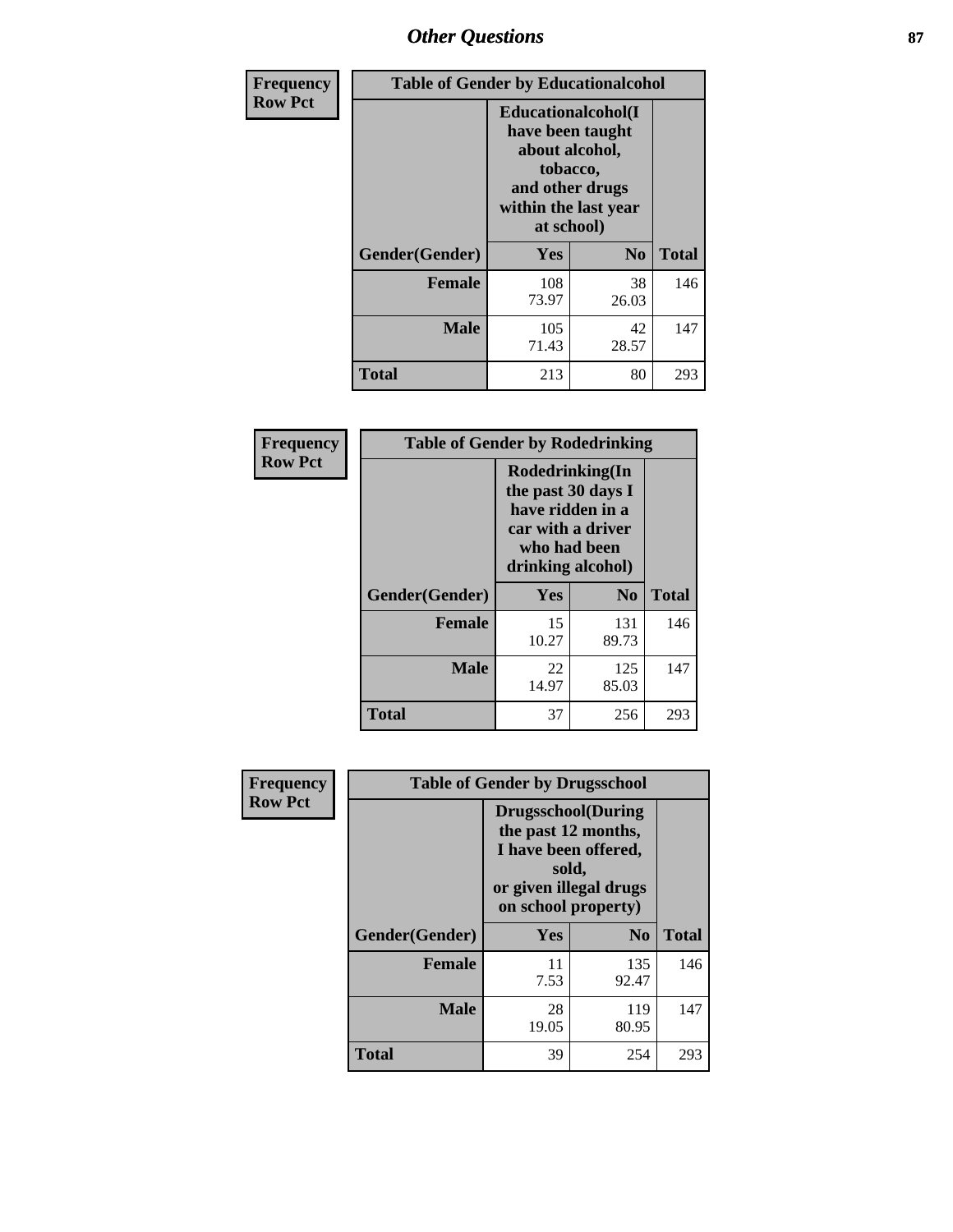# *Other Questions* **88**

**Frequency Row Pct**

| <b>Table of Gender by Bingedrinking</b> |                             |                                                                                                                |                   |                   |                        |                        |                   |              |
|-----------------------------------------|-----------------------------|----------------------------------------------------------------------------------------------------------------|-------------------|-------------------|------------------------|------------------------|-------------------|--------------|
|                                         |                             | <b>Bingedrinking(I have drunk five or more</b><br>drinks of alcohol at one sitting during the<br>last 30 days) |                   |                   |                        |                        |                   |              |
| <b>Gender</b> (Gender)                  | $\mathbf{0}$<br><b>Days</b> | 1 or<br>days                                                                                                   | 3 to<br>5<br>days | 6 to<br>q<br>days | 10<br>to<br>19<br>days | 20<br>to<br>29<br>days | All<br>30<br>days | <b>Total</b> |
| <b>Female</b>                           | 124<br>84.93                | 8<br>5.48                                                                                                      | 6<br>4.11         | 0<br>0.00         | 3<br>2.05              | 2<br>1.37              | 3<br>2.05         | 146          |
| <b>Male</b>                             | 106<br>72.11                | 20<br>13.61                                                                                                    | 11<br>7.48        | 3<br>2.04         | 4<br>2.72              | 3<br>2.04              | 0<br>0.00         | 147          |
| <b>Total</b>                            | 230                         | 28                                                                                                             | 17                | 3                 | $\tau$                 | 5                      | 3                 | 293          |

| Frequency      | <b>Table of Gender by Educationaids</b> |                                                                                                 |             |              |  |
|----------------|-----------------------------------------|-------------------------------------------------------------------------------------------------|-------------|--------------|--|
| <b>Row Pct</b> |                                         | <b>Educationaids</b> (I<br>have been taught<br>about HIV/AIDS<br>at school in the<br>past year) |             |              |  |
|                | Gender(Gender)                          | Yes                                                                                             | $\bf N_0$   | <b>Total</b> |  |
|                | <b>Female</b>                           | 97<br>66.44                                                                                     | 49<br>33.56 | 146          |  |
|                | <b>Male</b>                             | 105<br>71.43                                                                                    | 42<br>28.57 | 147          |  |
|                | <b>Total</b>                            | 202                                                                                             | 91          | 293          |  |

| <b>Frequency</b> | <b>Table of Gender by Suicideconsider</b> |                 |                |              |  |
|------------------|-------------------------------------------|-----------------|----------------|--------------|--|
| <b>Row Pct</b>   |                                           | Suicideconsider |                |              |  |
|                  | Gender(Gender)                            | Yes             | N <sub>0</sub> | <b>Total</b> |  |
|                  | <b>Female</b>                             | q<br>6.16       | 137<br>93.84   | 146          |  |
|                  | <b>Male</b>                               | q<br>6.12       | 138<br>93.88   | 147          |  |
|                  | Total                                     | 18              | 275            | 293          |  |